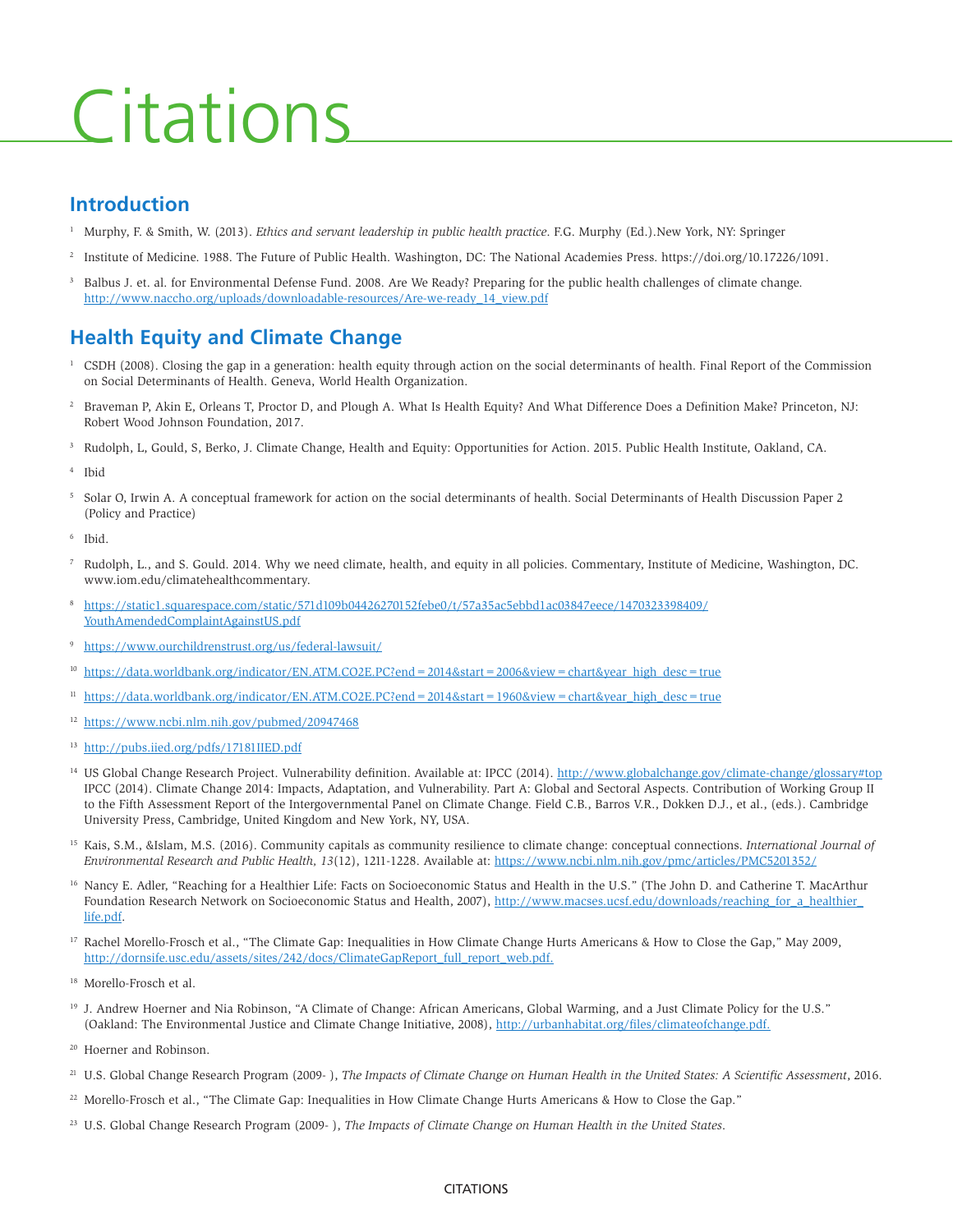- <sup>24</sup> U.S. Global Change Research Program (2009- ).
- 25 U.S. Global Change Research Program (2009- ).
- 26 Rosalyn J. Singleton et al., "Diarrhea-Associated Hospitalizations and Outpatient Visits Among American Indian and Alaska Native Children Younger Than Five Years of Age, 2000–2004:," *The Pediatric Infectious Disease Journal* 26, no. 11 (November 2007): 1006–13, [https://doi.org/10.1097/INF.0b013e3181256595.](https://doi.org/10.1097/INF.0b013e3181256595)
- <sup>27</sup> Morello-Frosch et al., "The Climate Gap: Inequalities in How Climate Change Hurts Americans & How to Close the Gap."
- <sup>28</sup> Adrianna Quintero et al., "US Latinos and Air Pollution: A Call to Action" (Natural Resources Defense Council, September 2011), [http://webdev.csu.edu/cerc/researchreports/documents/U.S.LatinosandAirPollution-ACalltoAction2011.pdf.](http://webdev.csu.edu/cerc/researchreports/documents/U.S.LatinosandAirPollution-ACalltoAction2011.pdf)

- 30 Tanya L. Alderete et al., "Longitudinal Associations Between Ambient Air Pollution with Insulin Sensitivity, Cell Function, and Adiposity in Los Angeles Latino Children," *Diabetes*, 2017, db161416.
- <sup>31</sup> Quintero et al., "US Latinos and Air Pollution: A Call to Action."
- 32 Morello-Frosch et al., "The Climate Gap: Inequalities in How Climate Change Hurts Americans & How to Close the Gap."
- 33 Dolan Eversole and Alison Andrews, "Climate Change Impacts in Hawai'i: A Summary of Climate Change and Its Impacts to Hawai'i's Ecosystems and Communities" (University of Hawai'i Sea Grant College Program, n.d.), [http://seagrant.soest.hawaii.edu/sites/default/files/publications/](http://seagrant.soest.hawaii.edu/sites/default/files/publications/smfinal-hawaiiclimatechange.pdf) [smfinal-hawaiiclimatechange.pdf.](http://seagrant.soest.hawaii.edu/sites/default/files/publications/smfinal-hawaiiclimatechange.pdf)
- <sup>34</sup> Brittany N. Morey, "Environmental Justice for Native Hawaiians and Pacific Islanders in Los Angeles County," *Environmental Justice 7*, no. 1 (February 2014): 9–17, [https://doi.org/10.1089/env.2014.0003.](https://doi.org/10.1089/env.2014.0003)
- 35 National Center for Health Statistics (U.S.), ed., *Health Conditions and Behaviors of Native Hawaiian and Pacific Islander Persons in the United States, 2014: Data from the Native Hawaiian and Pacific Islander National Health Interview Survey*, DHHS Publication, no. 2017-1424 (Hyattsville, Maryland: U.S. Department of Health and Human Services, Centers for Disease Control and Prevention, National Center for Health Statistics, 2017).
- <sup>36</sup> Island Press & The Kresge Foundation. (No Date). Bounce forward, urban resilience in the era of climate change. Island Press. Available at <http://kresge.org/sites/default/files/Bounce-Forward-Urban-Resilience-in-Era-of-Climate-Change-2015.pdf>
- 38 Kais, S.M., &Islam, M.S. (2016). Community capitals as community resilience to climate change: conceptual connections. *International Journal of Environmental Research and Public Health, 13*(12), 1211-1228. Available at: <https://www.ncbi.nlm.nih.gov/pmc/articles/PMC5201352/>
- 39 Kais, S.M., &Islam, M.S. (2016). Community capitals as community resilience to climate change: conceptual connections. *International Journal of Environmental Research and Public Health, 13*(12), 1211-1228. Available at: <https://www.ncbi.nlm.nih.gov/pmc/articles/PMC5201352/>
- <sup>40</sup> <https://healthequityguide.org/>
- <sup>41</sup> "One New York: The Plan for a Strong and Just City" (NYC Mayor's Office of Sustainability and Mayor's Office of Recovery and Resiliency, 2018), [https://onenyc.cityofnewyork.us/wp-content/uploads/2018/04/OneNYC-1.pdf.](https://onenyc.cityofnewyork.us/wp-content/uploads/2018/04/OneNYC-1.pdf)

# **Climate Change 101**

- <sup>1</sup> J. Cook, et al. (2013). Quantifying the consensus on anthropogenic global warming in the scientific literature, *Environmental Research Letters, (8)2*. DOI:10.1088/1748-9326/8/2/024024
- 2 Uejio, C.K., Tamerius, J.D., Wertz, K. & Konchar, K.M. (2015). Primer on climate science. In G Luber & J Lemery (Eds.), Global Climate Change and Human Health (p. 5), San Francisco, CA: Jossey-Bass.
- 3 Wuebbles, D.J., D.R. Easterling, K. Hayhoe, T. Knutson, R.E. Kopp, J.P. Kossin, K.E. Kunkel, A.N. LeGrande, C. Mears, W.V. Sweet, P.C. Taylor, R.S. Vose, and M.F. Wehner, 2017: Our globally changing climate. In: *Climate Science Special Report: Fourth National Climate Assessment, Volume I* [Wuebbles, D.J., D.W. Fahey, K.A. Hibbard, D.J. Dokken, B.C. Stewart, and T.K. Maycock (eds.)]. U.S. Global Change Research Program, Washington, DC, USA, pp. 35-72, doi: 10.7930/J08S4N35.
- 4 2860-2868.
- 5 Rudolph, L & Harrison, C. A Physician's Guide to Climate Change, Health and Equity. 2016. Public Health Institute. Oakland, CA
- 6 NOAA, "Basics of the Carbon Cycle and the Greenhouse Effect," National Oceanic and Atmospheric Administration, Earth System Research Laboratory, Global Monitoring Division, n.d., [https://www.esrl.noaa.gov/gmd/outreach/carbon\\_toolkit/basics.html.](https://www.esrl.noaa.gov/gmd/outreach/carbon_toolkit/basics.html)
- <sup>7</sup> [https://www.epa.gov/sites/production/files/2018-01/documents/2018\\_complete\\_report.pdf](https://www.epa.gov/sites/production/files/2018-01/documents/2018_complete_report.pdf)

<sup>29</sup> Quintero et al.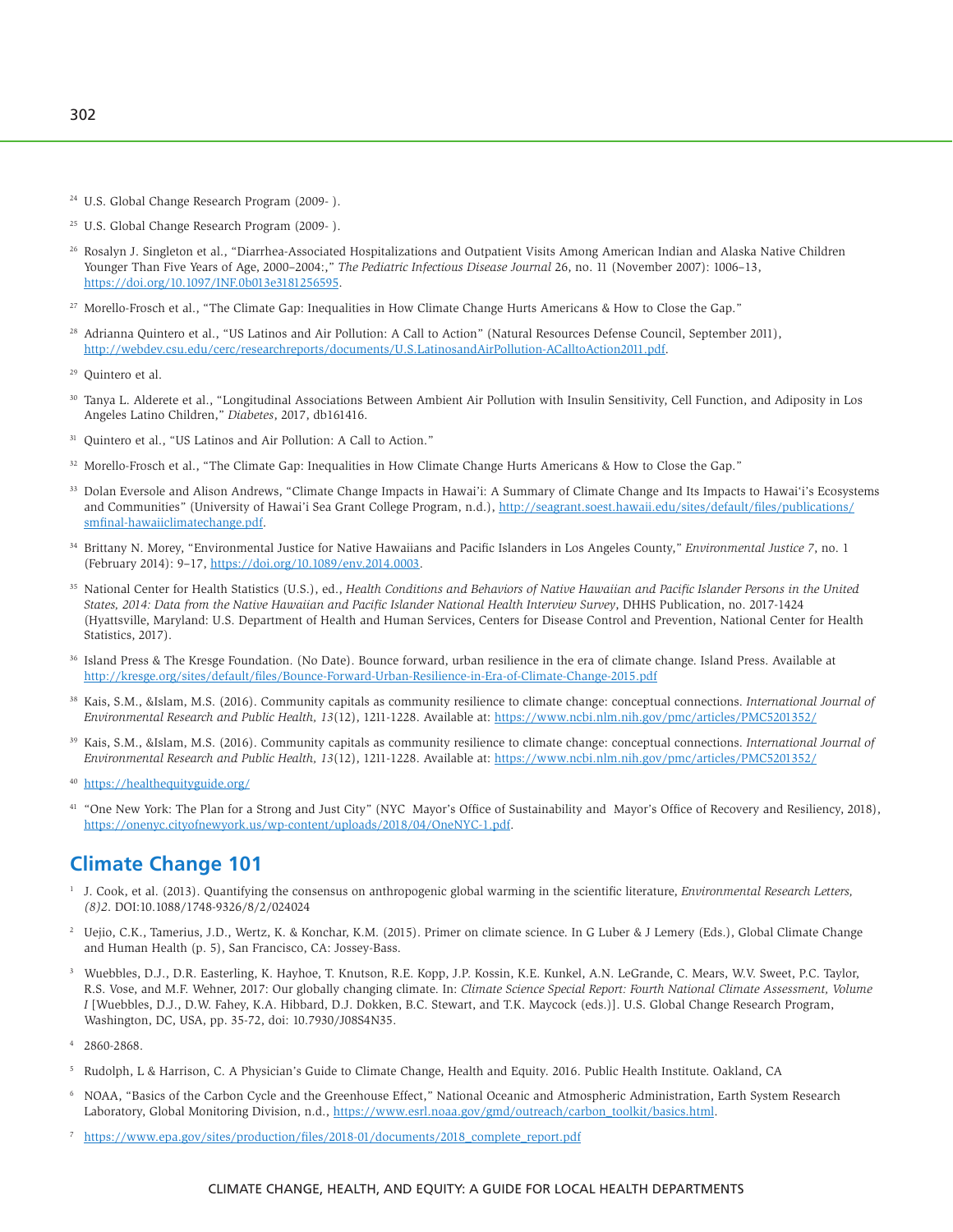<sup>8</sup> World Meteorological Organization. (2017). Greenhouse gas concentrations surge to new record. Available at: [https://public.wmo.int/en/media/](https://public.wmo.int/en/media/press-release/greenhouse-gas-concentrations-surge-new-record) [press-release/greenhouse-gas-concentrations-surge-new-record](https://public.wmo.int/en/media/press-release/greenhouse-gas-concentrations-surge-new-record)

9 Ibid.

- <sup>10</sup> [http://climatemodels.uchicago.edu/geocarb/archer.2009.ann\\_rev\\_tail.pdf](http://climatemodels.uchicago.edu/geocarb/archer.2009.ann_rev_tail.pdf)
- <sup>11</sup> NOAA, "Atmospheric CO2 at Mauna Loa Observatory," National Oceanic and Atmospheric Administration, Earth System Research Laboratory, Global Monitoring Division, 2018, [https://www.esrl.noaa.gov/gmd/ccgg/trends/full.html.](https://www.esrl.noaa.gov/gmd/ccgg/trends/full.html)
- <sup>12</sup> EPA, "Overview of Greenhouse Gases," United States Environmental Protection Agency, April 11, 2018, [https://www.epa.gov/ghgemissions/](https://www.epa.gov/ghgemissions/overview-greenhouse-gases) [overview-greenhouse-gases.](https://www.epa.gov/ghgemissions/overview-greenhouse-gases)
- <sup>13</sup> EPA, "Understanding Global Warming Potentials," United States Environmental Protection Agency, February 14, 2017, [https://www.epa.gov/](https://www.epa.gov/ghgemissions/understanding-global-warming-potentials) [ghgemissions/understanding-global-warming-potentials.](https://www.epa.gov/ghgemissions/understanding-global-warming-potentials)
- <sup>14</sup> <https://www.epa.gov/ghgemissions/sources-greenhouse-gas-emissions>
- <sup>15</sup> <https://www.epa.gov/ghgemissions/inventory-us-greenhouse-gas-emissions-and-sinks>
- <sup>16</sup> Climate and Clean Air Coalition (2014). Time to act to reduce short-lived climate pollutants. Retrieved from [http://www.ccacoalition.org/en/](http://www.ccacoalition.org/en/resources/time-act-brochure) [resources/time-act-brochure](http://www.ccacoalition.org/en/resources/time-act-brochure)
- <sup>17</sup> NASA. (29 January 2018). The study of Earth as an integrated system. Global Climate Change: Vital Signs of the Planet. [https://climate.nasa.gov/](https://climate.nasa.gov/nasa_science/science/) [nasa\\_science/science/](https://climate.nasa.gov/nasa_science/science/)
- <sup>18</sup> <http://iopscience.iop.org/article/10.1088/1748-9326/9/8/084018/meta>
- 19 IPCC, 2014: Climate Change 2014: Synthesis Report. Contribution of Working Groups I, II and III to the Fifth Assessment Report of the Intergovernmental Panel on Climate Change [Core Writing Team, R.K. Pachauri and L.A. Meyer(eds.)]. IPCC, Geneva, Switzerland, 151 pp
- 20 Ibid. Rudolph, L, Gould, S, Berko, J. Climate Change, Health and Equity: Opportunities for Action. 2015. Public Health Institute, Oakland, CA.
- <sup>21</sup> [https://www.epa.gov/sites/production/files/2018-01/documents/2018\\_complete\\_report.pdf](https://www.epa.gov/sites/production/files/2018-01/documents/2018_complete_report.pdf)
- <sup>22</sup> U.S. Department of Transportation. Transportation and Climate Change Clearinghouse: Transportation's Role in Climate Change. Available at: [http://climate.dot.gov/about/transportations-role/overview.html.](http://climate.dot.gov/about/transportations-role/overview.html)
- 23 U.S. Environmental Protection Agency. 2013. Fast Facts: US Transportation Sector Greenhouse Gas Emissions 1990-2013. Available at: [http://www3.epa.gov/otaq/climate/documents/420f13033a.pdf.](http://www3.epa.gov/otaq/climate/documents/420f13033a.pdf)
- 24 US Environmental Protection Agency. 2015. Ch. 5: Agriculture. In: Inventory of U.S. Greenhouse Gas Emissions and Sinks: 1990-2013. Available at: [http://epa.gov/climatechange/Downloads/ghgemissions/US-GHG-Inventory-2015-Chapter-5-Agriculture.pdf.](http://epa.gov/climatechange/Downloads/ghgemissions/US-GHG-Inventory-2015-Chapter-5-Agriculture.pdf)
- <sup>25</sup> Gilbert, N. 2012. One-third of our greenhouse gas emissions come from agriculture. Available at: [http://www.nature.com/news/one-third-of-our](http://www.nature.com/news/one-third-of-our-greenhouse-gas-emissions-come-from-agriculture-1.11708)[greenhouse-gas-emissions-come-from-agriculture-1.11708.](http://www.nature.com/news/one-third-of-our-greenhouse-gas-emissions-come-from-agriculture-1.11708)
- <sup>26</sup> <http://www.who.int/news-room/detail/02-05-2018-9-out-of-10-people-worldwide-breathe-polluted-air-but-more-countries-are-taking-action>
- <sup>27</sup> <https://www.bls.gov/iif/oshwc/osh/os/osar0006.pdf>
- <sup>28</sup> <https://www.nrdc.org/sites/default/files/coals-war-on-wildlife-fs.pdf>
- <sup>29</sup> [https://www.epa.gov/sites/production/files/2018-01/documents/2018\\_complete\\_report.pdf](https://www.epa.gov/sites/production/files/2018-01/documents/2018_complete_report.pdf)
- <sup>30</sup> National Renewable Energy Laboratory. Unknown. Life Cycle Assessment Harmonization Results and Findings. Available at: [http://www.nrel.gov/analysis/sustain\\_lca\\_results.html](http://www.nrel.gov/analysis/sustain_lca_results.html)
- 31 Uejio, C.K., Tamerius, J.D., Wertz, K. & Konchar, K.M. (2015). Primer on climate science. In G Luber & J Lemery (Eds., *Global Climate Change and Human Health* (pp. 12-18), San Francisco, CA: Jossey-Bass.
- 32 Hsiang, S., Kopp, R., Jina, A., Rising, J., Delgado, M., Mohan, S., Rasmussen, D.J. et al. (2017). Estimating economic damage from climate change in the United States. Science, (356)6345, 1362-1396.
- 33 Knowlton, K., Rotikin-Ellman, M., Gaballe, L., Max, W., Solomon, G. (2011). Six climate change-related events in the United States accounted for about \$14 billion in lost lives and health costs. *Health Affairs, 30(11)*. 2167-2176. Available at [https://www.healthaffairs.org/doi/abs/10.1377/](https://www.healthaffairs.org/doi/abs/10.1377/hlthaff.2011.0229) [hlthaff.2011.0229](https://www.healthaffairs.org/doi/abs/10.1377/hlthaff.2011.0229)
- 34 Smith, A. 8 January 2018. 2017 U.S. billion dollar weather and climate disasters: a historic year in context. National Oceanic and Atmospheric Administration. Available at: [https://www.climate.gov/news-features/blogs/beyond-data/2017-us-billion-dollar-weather-and-climate-disasters](https://www.climate.gov/news-features/blogs/beyond-data/2017-us-billion-dollar-weather-and-climate-disasters-historic-year)[historic-year](https://www.climate.gov/news-features/blogs/beyond-data/2017-us-billion-dollar-weather-and-climate-disasters-historic-year)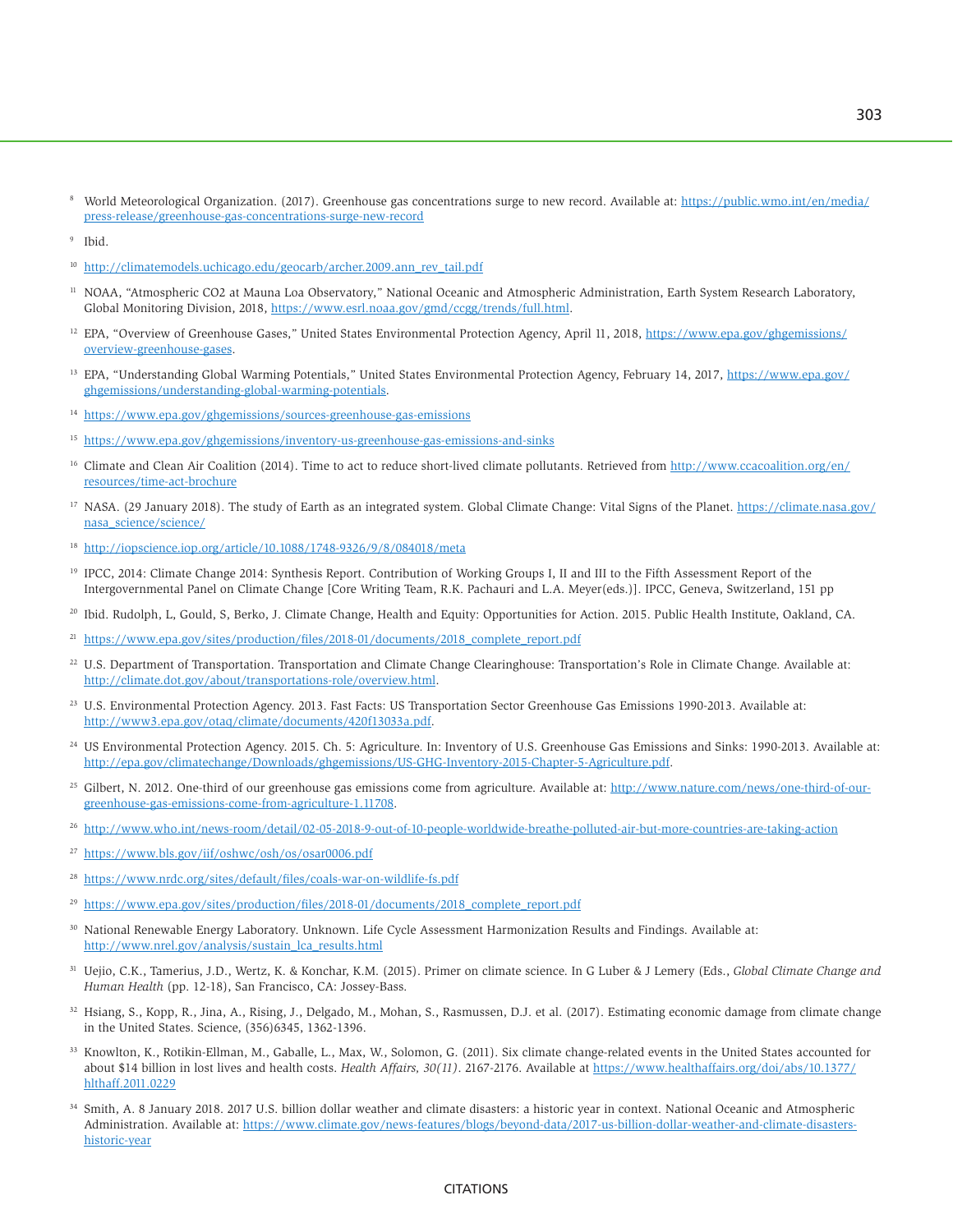- <sup>35</sup> Andy Haines, "Health Co-Benefits of Climate Action," The Lancet Planetary Health 1, no. 1 (April 2017): e4–5, [https://doi.org/10.1016/S2542-](https://doi.org/10.1016/S2542-5196(17)30003-7) [5196\(17\)30003-7.](https://doi.org/10.1016/S2542-5196(17)30003-7)
- 36 USGCRP, 2017: *Climate Science Special Report: Fourth National Climate Assessment, Volume I*[Wuebbles, D.J., D.W. Fahey, K.A. Hibbard, D.J. Dokken, B.C. Stewart, and T.K. Maycock (eds.)]. U.S. Global Change Research Program, Washington, DC, USA, 470 pp, doi: 10.7930/J0J964J6.
- 37 USGCRP, "Climate Science Special Report: Fourth National Climate Assessment, Volume I" (Washington, DC, USA: U.S. Global Change Research Program, 2017), [https://science2017.globalchange.gov/downloads/CSSR2017\\_FullReport.pdf.](https://science2017.globalchange.gov/downloads/CSSR2017_FullReport.pdf)
- <sup>38</sup> USGCRP, "The Impacts of Climate Change on Human Health in the United States: A Scientific Assessment" (Washington, D.C.: U.S. Global Change Research Program, 2016), [http://dx.doi.org/10.7930/J0R49NQX.](http://dx.doi.org/10.7930/J0R49NQX)
- 39 USGCRP, "Climate Science Special Report: Fourth National Climate Assessment, Volume I."

## **Extreme Heat**

- <sup>1</sup> CDC, "Climate Change and Extreme Heat Events" (Centers for Disease Control and Prevention, National Center for Environmental Health, 2017), [https://www.cdc.gov/climateandhealth/pubs/climatechangeandextremeheatevents.pdf.](https://www.cdc.gov/climateandhealth/pubs/climatechangeandextremeheatevents.pdf)
- 2 NASA. Climate change: how do we know? <https://climate.nasa.gov/evidence/>
- <sup>3</sup> NOAA, "National Climate Report Annual 2017," National Oceanic and Atmospheric Administration, January 12, 2018, [https://www.ncdc.noaa.](https://www.ncdc.noaa.gov/sotc/national/201713) [gov/sotc/national/201713.](https://www.ncdc.noaa.gov/sotc/national/201713)
- 4 {Citation}
- 5 Walsh, J., D. Wuebbles, K. Hayhoe, J. Kossin, K. Kunkel, G. Stephens, P. Thorne, R. Vose, M. Wehner, J. Willis, D. Anderson, S. Doney, R. Feely, P. Hennon, V. Kharin, T. Knutson, F. Landerer, T. Lenton, J. Kennedy, and R. Somerville, 2014: Ch. 2: Our Changing Climate. *Climate Change Impacts in the United States: The Third National Climate Assessment*, J. M. Melillo, Terese (T.C.) Richmond, and G. W. Yohe, Eds., U.S. Global Change Research Program, 19-67. doi:10.7930/J0KW5CXT.
- 6 USGCRP, "Climate Science Special Report: Fourth National Climate Assessment, Volume I."
- 7 Kenneth E. Kunkel, "Projected Temperature Change" (Climate Change Impacts in the United States: The Third National Climate Assessment, November 20, 2013), [http://nca2014.globalchange.gov/highlights/report-findings/future-climate/graphics/projected-temperature-change.](http://nca2014.globalchange.gov/highlights/report-findings/future-climate/graphics/projected-temperature-change)
- 8 EPA and CDC, "Climate Change and Extreme Heat: What You Can Do to Prepare" (U.S. Environmental Protection Agency, Centers for Disease Control and Prevention, October 2016), [https://www.epa.gov/sites/production/files/2016-10/documents/extreme-heat-guidebook.pdf.](https://www.epa.gov/sites/production/files/2016-10/documents/extreme-heat-guidebook.pdf)
- 9 Center for Disease Control and Prevention. (November 14, 2012). QuickStats: Number of Heat-Related Deaths by Sex-National Vital Statistics System, United States, 199-2010. Available at <http://www.cdc.gov/mmwr/preview/mmwrhtml/mm6136a6.htm>
- 10 Mora, C., Counsell, C.W., Bielecki, C.R., & Louis, L.V. (2017). Twenty-seven ways a heat wave can kill you. *Circulation:Cardiovascular Quality and Outcomes*. Doi:<https://doi.org/10.1161/CIRCOUTCOMES.117.004233>
- <sup>11</sup> EPA and CDC, "Climate Change and Extreme Heat: What You Can Do to Prepare."
- <sup>12</sup> J. Glaser et al., "Climate Change and the Emergent Epidemic of CKD from Heat Stress in Rural Communities: The Case for Heat Stress Nephropathy," *Clinical Journal of the American Society of Nephrology* 11, no. 8 (August 8, 2016): 1472–83, [https://doi.org/10.2215/CJN.13841215.](https://doi.org/10.2215/CJN.13841215)
- <sup>13</sup> USGCRP, "The Impacts of Climate Change on Human Health in the United States: A Scientific Assessment."
- 14 Courtney Plante, Johnie J. Allen, and Craig A. Anderson, "Likely Effects of Rapid Climate Change on Violence and Conflict," *The Oxford Research Encyclopedia of Climate Science*, April 2017, <https://doi.org/10.1093/acrefore/9780190228620.013.344;>Matthew Ranson, "Crime, Weather, and Climate Change," *Journal of Environmental Economics and Management* 67, no. 3 (May 2014): 274–302, [https://doi.org/10.1016/j.](https://doi.org/10.1016/j.jeem.2013.11.008) [jeem.2013.11.008.](https://doi.org/10.1016/j.jeem.2013.11.008)
- <sup>15</sup> Polk County Health Department.<https://www.polkcountyiowa.gov/media/189984/medication-handout.pdf>
- 16 Health Canada, "Medications and Heat, Environmental Health Factsheet" (Manitoba Government, June 2012), [https://www.gov.mb.ca/health/](https://www.gov.mb.ca/health/publichealth/factsheets/heat_medications.pdf) [publichealth/factsheets/heat\\_medications.pdf.](https://www.gov.mb.ca/health/publichealth/factsheets/heat_medications.pdf)
- 17 Stefan Siebert and Frank Ewert, "Future Crop Production Threatened by Extreme Heat," *Environmental Research Letters* 9, no. 4 (April 1, 2014): 041001, [https://doi.org/10.1088/1748-9326/9/4/041001.](https://doi.org/10.1088/1748-9326/9/4/041001)
- <sup>18</sup> Tito Richard, Vasconcelos Heraldo L., and Feeley Kenneth J., "Global Climate Change Increases Risk of Crop Yield Losses and Food Insecurity in the Tropical Andes," *Global Change Biology* 24, no. 2 (October 21, 2017): e592–602, [https://doi.org/10.1111/gcb.13959.](https://doi.org/10.1111/gcb.13959)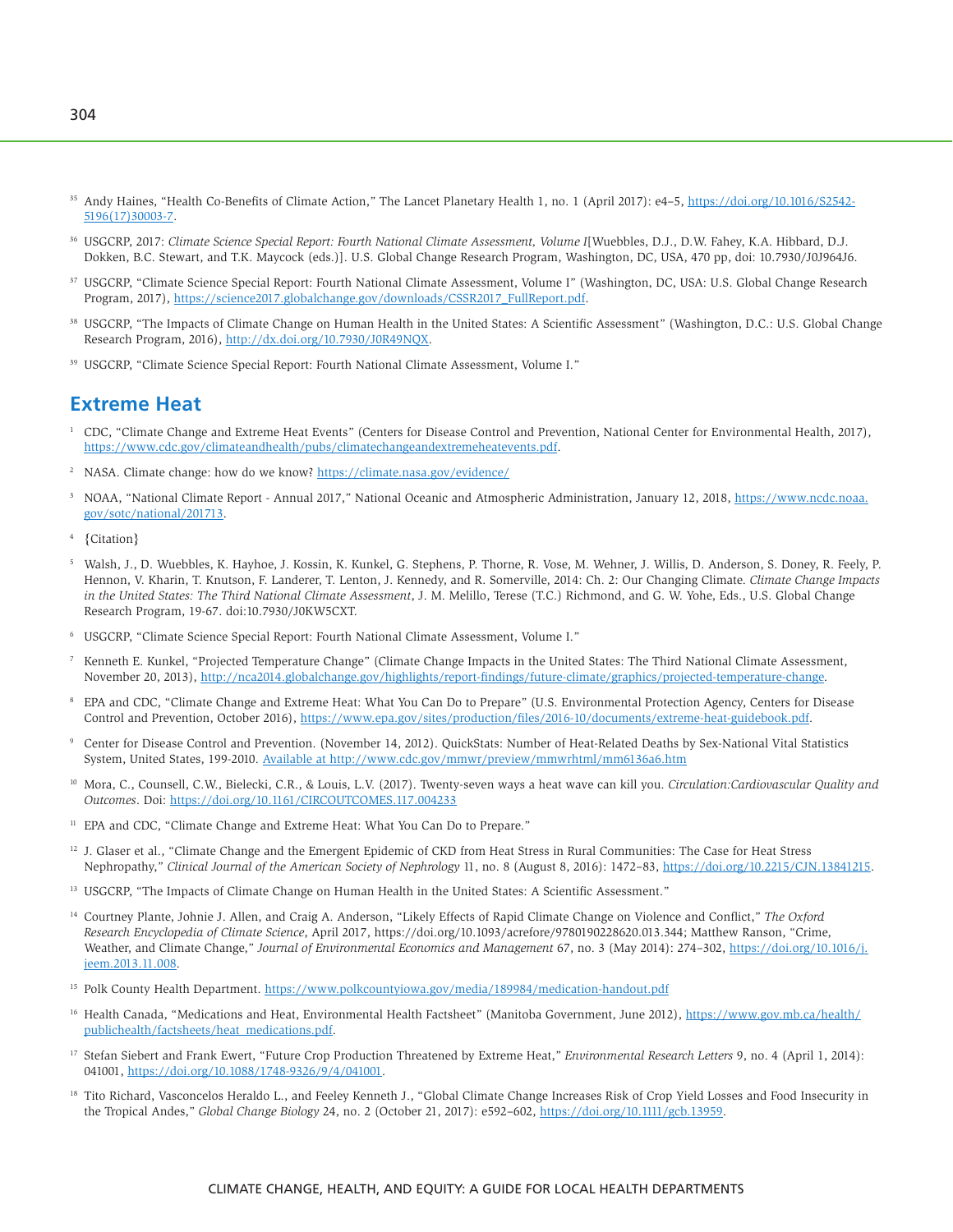- <sup>19</sup> Bill M. Jesdale, Rachel Morello-Frosch, and Lara Cushing, "The Racial/Ethnic Distribution of Heat Risk–Related Land Cover in Relation to Residential Segregation," *Environmental Health Perspectives* 121, no. 7 (May 14, 2013): 811–17, [https://doi.org/10.1289/ehp.1205919.](https://doi.org/10.1289/ehp.1205919)
- 20 Jesdale, Morello-Frosch, and Cushing.
- 21 Julia Haskins, "Heat a Threat to Human Health in Rural Areas," *The Nation's Health* 48 (March 2018), [http://thenationshealth.aphapublications.](http://thenationshealth.aphapublications.org/content/48/1/E3.full) [org/content/48/1/E3.full.](http://thenationshealth.aphapublications.org/content/48/1/E3.full)
- 22 J Myers, "Heat-Related Deaths Among Crop Workers—United States, 1992–2006," *Centers for Disease Control and Prevention, Morbidity and Mortality Weekly Report* 57, no. 24 (June 20, 2008): 649–53.
- 23 Fabiana B. Nerbass et al., "Occupational Heat Stress and Kidney Health: From Farms to Factories," *Kidney International Reports* 2, no. 6 (November 2017): 998–1008, [https://doi.org/10.1016/j.ekir.2017.08.012.](https://doi.org/10.1016/j.ekir.2017.08.012)
- 24 Carina J. Gronlund, "Racial and Socioeconomic Disparities in Heat-Related Health Effects and Their Mechanisms: A Review," *Current Epidemiology Reports* 1, no. 3 (September 1, 2014): 165–73, [https://doi.org/10.1007/s40471-014-0014-4.](https://doi.org/10.1007/s40471-014-0014-4)
- 25 S. Vandentorren et al., "August 2003 Heat Wave in France: Risk Factors for Death of Elderly People Living at Home," *European Journal of Public Health* 16, no. 6 (December 1, 2006): 583–91, [https://doi.org/10.1093/eurpub/ckl063.](https://doi.org/10.1093/eurpub/ckl063)
- 26 USGCRP, "The Impacts of Climate Change on Human Health in the United States: A Scientific Assessment."
- 27 M. S. O'Neill, "Disparities by Race in Heat-Related Mortality in Four US Cities: The Role of Air Conditioning Prevalence," *Journal of Urban Health: Bulletin of the New York Academy of Medicine* 82, no. 2 (May 11, 2005): 191–97, [https://doi.org/10.1093/jurban/jti043.](https://doi.org/10.1093/jurban/jti043)
- <sup>28</sup> Aleka Seville et al., "California Heat & Health Project: A Decision Support Tool" (Four Twenty Seven, December 16, 2016), http://42[7mt.com/wp](http://mt.com/wp-content/uploads/2017/01/427_CA_HeatHealth_DecisionTool_UserNeedsAssessment.pdf)[content/uploads/2017/01/427\\_CA\\_HeatHealth\\_DecisionTool\\_UserNeedsAssessment.pdf.](http://mt.com/wp-content/uploads/2017/01/427_CA_HeatHealth_DecisionTool_UserNeedsAssessment.pdf)
- <sup>29</sup> Stasia Widerynski et al., "The Use of Cooling Centers to Prevent Heat-Related Illness: Summary of Evidence and Strategies for Implementation" (Centers for Disease Control and Prevention, 2017), [https://www.cdc.gov/climateandhealth/docs/UseOfCoolingCenters.pdf.](https://www.cdc.gov/climateandhealth/docs/UseOfCoolingCenters.pdf)
- 30 Widerynski et al.
- Widerynski et al.
- 32 Widerynski et al.
- 33 Widerynski et al.
- <sup>35</sup> City of Louisville, "Office of Sustainability Announces Cool Roof Rebate Program," [LouisvilleKY.gov,](http://LouisvilleKY.gov) March 7, 2017, [https://louisvilleky.gov/news/](https://louisvilleky.gov/news/office-sustainability-announces-cool-roof-rebate-program) [office-sustainability-announces-cool-roof-rebate-program.](https://louisvilleky.gov/news/office-sustainability-announces-cool-roof-rebate-program)
- <sup>36</sup> City of Kansas City, Missouri, "Beat the Heat Hot Weather Wellness Tips," City of Kansas City, Missouri, 2017, [http://kcmo.gov/heat/.](http://kcmo.gov/heat/)
- 37 Vikki Ortiz and Nereida Moreno, "Facing the Heat without Air Conditioning, by Circumstance or Choice," *Chicago Tribune*, July 22, 2016, [http://www.chicagotribune.com/news/local/breaking/ct-chicago-heat-wave-air-conditioning-met-20160722-story.html.](http://www.chicagotribune.com/news/local/breaking/ct-chicago-heat-wave-air-conditioning-met-20160722-story.html)
- <sup>38</sup> World Meteorological Organization and World Health Organization, "Heatwaves and Health: Guidance on Warning-System Development" (World Health Organization, 2015), [http://www.who.int/globalchange/publications/WMO\\_WHO\\_Heat\\_Health\\_Guidance\\_2015.pdf.](http://www.who.int/globalchange/publications/WMO_WHO_Heat_Health_Guidance_2015.pdf)
- 39 World Meteorological Organization and World Health Organization.
- <sup>40</sup> "State Disconnection Policies," U.S. Department of Health and Human Services, Low-Income Energy Assistance, n.d., [https://liheapch.acf.hhs.](https://liheapch.acf.hhs.gov/Disconnect/disconnect.htm) [gov/Disconnect/disconnect.htm.](https://liheapch.acf.hhs.gov/Disconnect/disconnect.htm)
- 41 LIHEAP, "State Low-Income Energy Assistance Snapshots," U.S. Department of Health and Human Services, Low-Income Energy Assistance, 2018, [https://www.acf.hhs.gov/ocs/programs/liheap.](https://www.acf.hhs.gov/ocs/programs/liheap)
- <sup>42</sup> Vjollca Berisha et al., "Assessing Adaptation Strategies for Extreme Heat: A Public Health Evaluation of Cooling Centers in Maricopa County, Arizona," *Weather, Climate, and Society* 9, no. 1 (2017): 71–80.
- 43 World Meteorological Organization and World Health Organization, "Heatwaves and Health: Guidance on Warning-System Development" (World Health Organization, 2015), [http://www.who.int/globalchange/publications/WMO\\_WHO\\_Heat\\_Health\\_Guidance\\_2015.pdf.](http://www.who.int/globalchange/publications/WMO_WHO_Heat_Health_Guidance_2015.pdf)
- 45 CDC, "Tips for Beating Heat Illness," Centers for Disease Control and Prevention, Natural Disasters and Extreme Weather, June 19, 2017, [https://www.cdc.gov/disasters/extremeheat/heattips.html.](https://www.cdc.gov/disasters/extremeheat/heattips.html)
- 46 "Keep Your Medications Away From Summer Heat!" (Polk County Health Department, 2015), [https://www.polkcountyiowa.gov/media/189984/](https://www.polkcountyiowa.gov/media/189984/medication-handout.pdf) [medication-handout.pdf.](https://www.polkcountyiowa.gov/media/189984/medication-handout.pdf)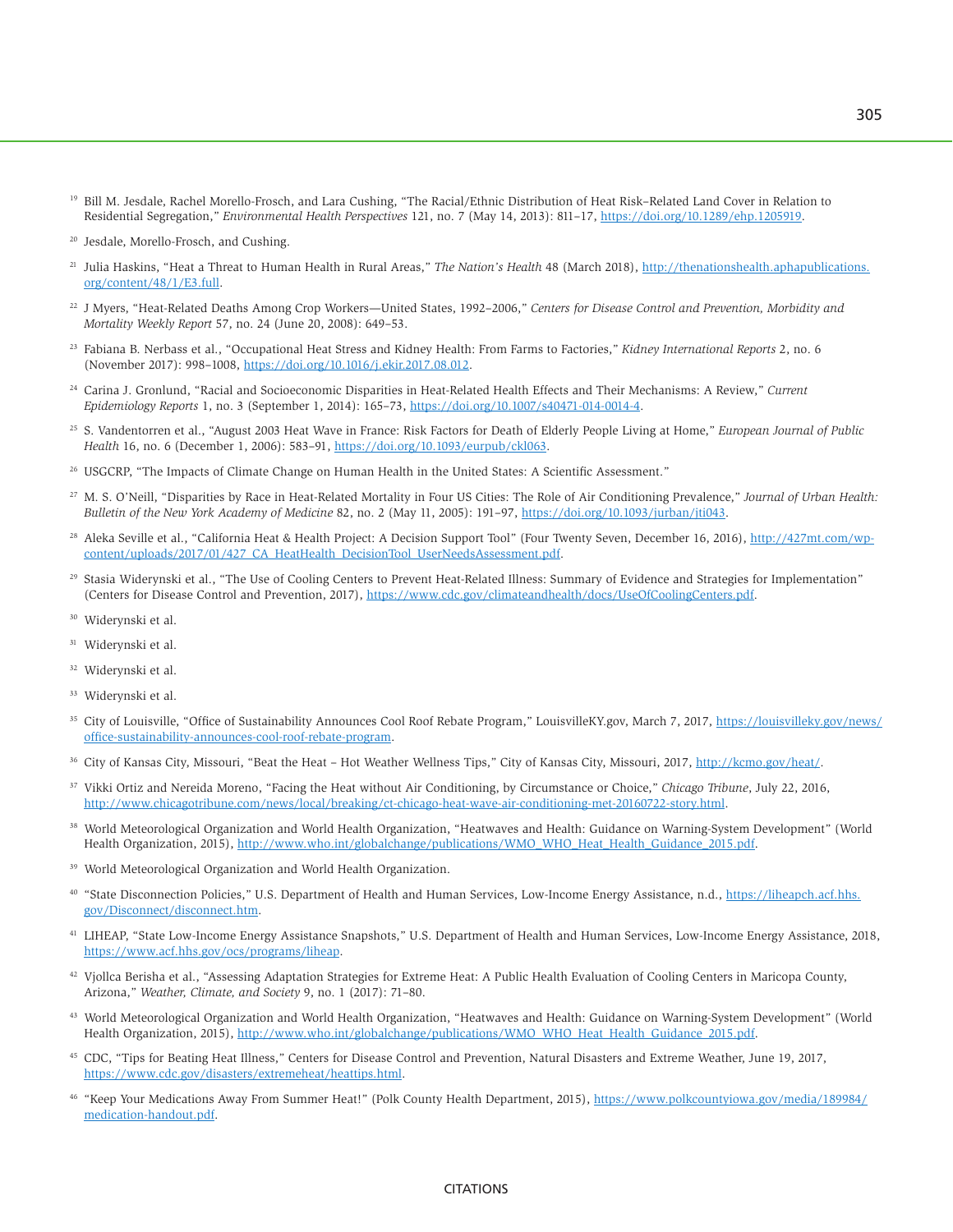## **Drought**

- 1 National Drought Mitigation Center, "Glossary," University of Nebraska, National Drought Mitigation Center, 2003, [http://drought.unl.edu/](http://drought.unl.edu/DroughtforKids/Glossary.aspx#drought) [DroughtforKids/Glossary.aspx#drought.](http://drought.unl.edu/DroughtforKids/Glossary.aspx#drought)
- 2 NASA, "NASA On Air: NASA Study Finds Carbon Emissions Could Dramatically Increase Risk Of U.S. Megadroughts (2/12/2015)," NASA, February 12, 2015, [https://svs.gsfc.nasa.gov/11773.](https://svs.gsfc.nasa.gov/11773)
- 3 NASA, "Megadroughts in U.S. West Projected to Be Worst of the Millennium," NASA, February 12, 2015, [https://svs.gsfc.nasa.gov/4270.](https://svs.gsfc.nasa.gov/4270)
- <sup>4</sup> NASA, "NASA On Air: NASA Study Finds Carbon Emissions Could Dramatically Increase Risk Of U.S. Megadroughts (2/12/2015)," February 12, 2015.
- <sup>5</sup> NASA, "Megadroughts in U.S. West Projected to Be Worst of the Millennium."
- 6 Noemi Mancosu et al., "Water Scarcity and Future Challenges for Food Production," *Water* 7, no. 12 (March 10, 2015): 975–92, [https://doi.](https://doi.org/10.3390/w7030975) [org/10.3390/w7030975.](https://doi.org/10.3390/w7030975)
- 7 NASA, "NASA On Air: NASA Study Finds Carbon Emissions Could Dramatically Increase Risk Of U.S. Megadroughts (2/12/2015)," NASA, February 12, 2015, [https://svs.gsfc.nasa.gov/11773.](https://svs.gsfc.nasa.gov/11773)
- 8 Howitt, R., MacEwan, D., Medellín-Azuara, J., Lund, J., Sumner, D. (2015). Economic analysis of the 2015 drought for California agriculture. UC Davis Center for Watershed Sciences.
- 9 Holly Vins et al., "The Mental Health Outcomes of Drought: A Systematic Review and Causal Process Diagram," ed. Jan C Semenza, *International Journal of Environmental Research and Public Health* 12, no. 10 (October 2015): 13251–75, [https://doi.org/10.3390/ijerph121013251.](https://doi.org/10.3390/ijerph121013251)
- <sup>10</sup> NASA. 2015. *California drought causing Valley land to sink*. Available at: <http://www.jpl.nasa.gov/news/news.php?feature=4693>
- <sup>11</sup> Julie Nico Martin, "Central Coast Groundwater: Seawater Intrusion and Other Issues" (California Water Foundation, August 4, 2014), [https://www.water.ca.gov/LegacyFiles/waterplan/docs/cwpu2013/Final/vol4/groundwater/11Central\\_Coast\\_Groundwater\\_Seawater\\_Intrusion.pdf.](https://www.water.ca.gov/LegacyFiles/waterplan/docs/cwpu2013/Final/vol4/groundwater/11Central_Coast_Groundwater_Seawater_Intrusion.pdf)
- 12 Knowlton, K. (2015). Ozone, oppressive air masses, and degraded air quality. In G Luber & J Lemery (Eds.), *Global Climate Change and Human Health* (p. 148), San Francisco, CA: Jossey-Bass.
- 13 Andrew C. Comrie, "Climate Factors Influencing Coccidioidomycosis Seasonality and Outbreaks," *Environmental Health Perspectives* 113, no. 6 (March 3, 2005): 688–92, [https://doi.org/10.1289/ehp.7786.](https://doi.org/10.1289/ehp.7786)
- <sup>14</sup> "Preparing for the Health Effects of Drought: A Resource Guide for Public Health Professionals" (Centers for Disease Control and Prevention, National Center for Environmental Health, 2018), [https://www.cdc.gov/nceh/hsb/cwh/docs/CDC\\_Drought\\_Resource\\_Guide-508.pdf.](https://www.cdc.gov/nceh/hsb/cwh/docs/CDC_Drought_Resource_Guide-508.pdf)
- <sup>15</sup> National Center for Environmental Health, "Health Implications of Drought: Diseases Transmitted by Insects and Animals," Centers for Disease Control and Prevention, July 27, 2012, [https://www.cdc.gov/nceh/drought/animals.htm.](https://www.cdc.gov/nceh/drought/animals.htm)
- <sup>16</sup> <http://www.pbs.org/wgbh/americanexperience/features/general-article/dustbowl-mass-exodus-plains/>
- <sup>17</sup> Alvar Escriva-Bou et al., "Building Drought Resilience in California's Cities and Suburbs" (Public Policy Institute of California, June 2017), [http://www.ppic.org/content/pubs/report/R\\_0617DMR.pdf.](http://www.ppic.org/content/pubs/report/R_0617DMR.pdf)
- <sup>18</sup> Centers for Disease Control and Prevention et al., "When Every Drop Counts: Protecting Public Health During Drought Conditions, A Guide for Public Health Professionals" (U.S. Department of Health and Human Services, 2010), [https://www.cdc.gov/nceh/ehs/docs/when\\_every\\_drop\\_](https://www.cdc.gov/nceh/ehs/docs/when_every_drop_counts.pdf) [counts.pdf.](https://www.cdc.gov/nceh/ehs/docs/when_every_drop_counts.pdf)
- <sup>19</sup> California State Water Resources Control Board, "Communities That Rely on a Contaminated Groundwater Source for Drinking Water" (California Environmental Protection Agency, Water Resources Control Board, January 2013), [https://www.waterboards.ca.gov/gama/ab2222/docs/ab2222.pdf.](https://www.waterboards.ca.gov/gama/ab2222/docs/ab2222.pdf)
- <sup>20</sup> T.M. Bull Bennett et al., "Indigenous Peoples, Land, and Resources," Climate Change Impacts in the United States: The Third National Climate Assessment (U.S. Global Change Research Program, 2014), [http://nca2014.globalchange.gov/report/sectors/indigenous-peoples.](http://nca2014.globalchange.gov/report/sectors/indigenous-peoples)
- 21 U.S. Global Change Research Program (2009- ), *The Impacts of Climate Change on Human Health in the United States*.
- 22 Fabiana B. Nerbass et al., "Occupational Heat Stress and Kidney Health: From Farms to Factories," *Kidney International Reports* 2, no. 6 (November 2017): 998–1008, [https://doi.org/10.1016/j.ekir.2017.08.012.](https://doi.org/10.1016/j.ekir.2017.08.012)
- <sup>23</sup> Center for Disease Control and Prevention. 2016. Valley Fever (Coccidioidomycosis) Risk & Prevention. Available at [http://www.cdc.gov/fungal/](http://www.cdc.gov/fungal/diseases/coccidioidomycosis/risk-prevention.html) [diseases/coccidioidomycosis/risk-prevention.html](http://www.cdc.gov/fungal/diseases/coccidioidomycosis/risk-prevention.html)
- <sup>24</sup> Trish Hernandez, Susan Gabbard, and Daniel Carroll, "Findings from the National Agricultural Workers Survey (NAWS) 2013-2014: A Demographic and Employment Profile of United States Farmworkers" (U.S. Department of Labor, December 2016), [https://www.doleta.gov/agworker/pdf/](https://www.doleta.gov/agworker/pdf/NAWS_Research_Report_12_Final_508_Compliant.pdf) [NAWS\\_Research\\_Report\\_12\\_Final\\_508\\_Compliant.pdf.](https://www.doleta.gov/agworker/pdf/NAWS_Research_Report_12_Final_508_Compliant.pdf)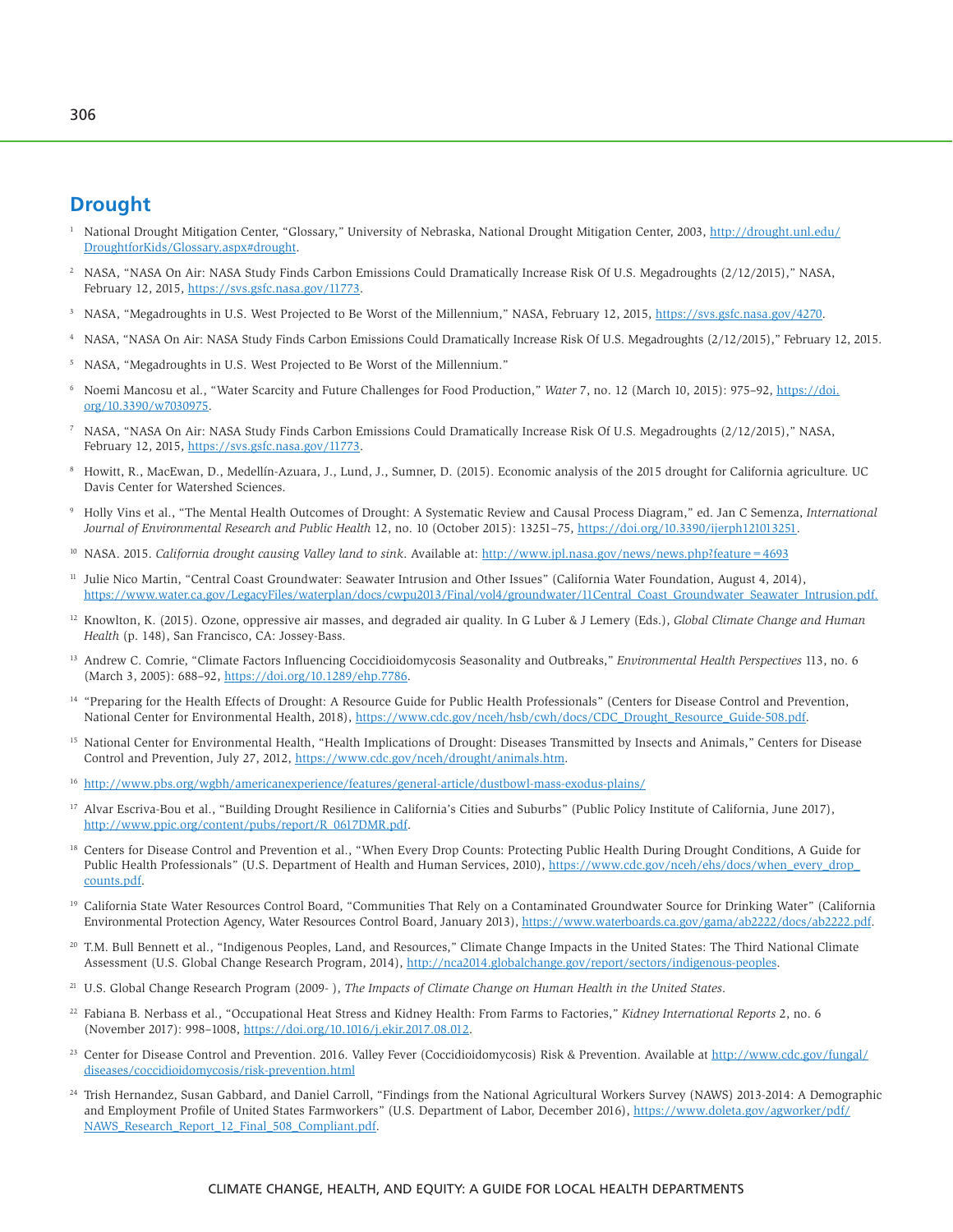- <sup>25</sup> California Department of Public Health and Tulare County Health and Human Services Agency, "Community Assessment for Public Health Emergency Response (CASPER) Addressing the California Drought - Tulare County, CA" (California Department of Public Health, Tulare Couny Health and Human Services Agency, October 2015), [https://www.cdph.ca.gov/Programs/CCDPHP/DEODC/CDPH%20Document%20Library/](https://www.cdph.ca.gov/Programs/CCDPHP/DEODC/CDPH%20Document%20Library/Tulare%20CASPER%20report.pdf) [Tulare%20CASPER%20report.pdf.](https://www.cdph.ca.gov/Programs/CCDPHP/DEODC/CDPH%20Document%20Library/Tulare%20CASPER%20report.pdf)
- <sup>26</sup> California Department of Public Health. (March 2016). Community assessment for public health emergency response (CASPER) addressing the California drought-Tulare County, California, October 2015. Available at [http://hhsawebdocs.tchhsa.org/Questys.CMx.HHSAWebdocs/File.](http://hhsawebdocs.tchhsa.org/Questys.CMx.HHSAWebdocs/File.ashx?id=3813&v=1&x=pdf&r=HHSA_Webdocs) ashx?id =  $3813&v = 1&x = pdf&r = HHSA$  Webdocs
- 27 Zelezny, L., Fu, X., Harootunian, G., Drexler, D., Avalos, A., Chowdhury, N., …Edmonson, C. (2015). *Impact of the Drought in the San Joaquin Valley of California*. Available at: <http://www.fresnostate.edu/academics/drought/>
- 28 Ibid.

29 Ibid

- 30 California Department of Public Health. (March 2016). Community assessment for public health emergency response (CASPER) addressing the California drought-Tulare County, California, October 2015. Available at [http://hhsawebdocs.tchhsa.org/Questys.CMx.HHSAWebdocs/File.](http://hhsawebdocs.tchhsa.org/Questys.CMx.HHSAWebdocs/File.ashx?id=3813&v=1&x=pdf&r=HHSA_Webdocs)  $a shx$ ?id = 3813&v =  $1&x = pdf$ &r = HHSA\_Webdocs
- <sup>31</sup> California Department of Public Health and Tulare County Health and Human Services Agency, "Community Assessment for Public Health Emergency Response (CASPER) Addressing the California Drought - Tulare County, CA" (California Department of Public Health, Tulare Couny Health and Human Services Agency, October 2015), [https://www.cdph.ca.gov/Programs/CCDPHP/DEODC/CDPH%20Document%20Library/](https://www.cdph.ca.gov/Programs/CCDPHP/DEODC/CDPH%20Document%20Library/Tulare%20CASPER%20report.pdf) [Tulare%20CASPER%20report.pdf.](https://www.cdph.ca.gov/Programs/CCDPHP/DEODC/CDPH%20Document%20Library/Tulare%20CASPER%20report.pdf)
- <sup>32</sup> California Department of Public Health and Tulare County Health and Human Services Agency.
- <sup>33</sup> "Preparing for the Health Effects of Drought: A Resource Guide for Public Health Professionals."
- <sup>34</sup> California Department of Public Health and Tulare County Health and Human Services Agency, "Community Assessment for Public Health Emergency Response (CASPER) Addressing the California Drought – Tulare County, CA," October 2015.
- <sup>35</sup> "Preparing for the Health Effects of Drought: A Resource Guide for Public Health Professionals."
- 36 California Department of Public Health, "Public Water System Drought Emergency Funding Guidelines" (California Health and Human Services Agency, March 28, 2014), [https://www.waterboards.ca.gov/drinking\\_water/certlic/drinkingwater/documents/drought/PWSDE%20-%20](https://www.waterboards.ca.gov/drinking_water/certlic/drinkingwater/documents/drought/PWSDE%20-%20Drought%20Emergency%20-%20Criteria(Guidelines)%203-28-14-final.pdf) [Drought%20Emergency%20-%20Criteria\(Guidelines\)%203-28-14-final.pdf.](https://www.waterboards.ca.gov/drinking_water/certlic/drinkingwater/documents/drought/PWSDE%20-%20Drought%20Emergency%20-%20Criteria(Guidelines)%203-28-14-final.pdf)
- 37 NACCHO, "How Local Health Departments Can Assist in Response to the California Drought" (National Association of County & City Health Officials, March 2014), [http://nacchopreparedness.org/wp-content/uploads/2014/03/factsheet\\_eh\\_drought\\_march2014.pdf.](http://nacchopreparedness.org/wp-content/uploads/2014/03/factsheet_eh_drought_march2014.pdf)

- <sup>39</sup> "Preparing for the Health Effects of Drought: A Resource Guide for Public Health Professionals."
- 40 New Mexico Department of Health, "Drought Factsheet" (New Mexico Department of Health, New Mexico Environment Department, 2002), [https://nmhealth.org/publication/view/help/288/.](https://nmhealth.org/publication/view/help/288/)
- 41 Tracy Barreau et al., "Physical, Mental, and Financial Impacts From Drought in Two California Counties, 2015," *American Journal of Public Health* 107, no. 5 (May 2017): 783–90, [https://doi.org/10.2105/AJPH.2017.303695.](https://doi.org/10.2105/AJPH.2017.303695)
- <sup>42</sup> "Partner Toolkit," Save Our Water, 2018, [http://saveourwater.com/partner-tools/.](http://saveourwater.com/partner-tools/)
- 43 NACCHO, "How Local Health Departments Can Assist in Response to the California Drought."
- 44 "Preparing for the Health Effects of Drought: A Resource Guide for Public Health Professionals."
- <sup>45</sup> "Tests for Drinking Water from Private Wells" (Wisconsin Department of Natural Resources, Bureau of Drinking Water and Groundwater, 2011), [https://dnr.wi.gov/files/PDF/pubs/DG/DG0023.pdf.](https://dnr.wi.gov/files/PDF/pubs/DG/DG0023.pdf)

# **Wildfires**

- <sup>1</sup> USGCRP, "Climate Science Special Report: Fourth National Climate Assessment, Volume I."
- 2 Kathryn Hansen, "Climate Models Project Increase in U.S. Wildfire Risk," *NASA* (blog), December 4, 2012, [https://www.nasa.gov/topics/earth/](https://www.nasa.gov/topics/earth/features/climate-fire.html) [features/climate-fire.html.](https://www.nasa.gov/topics/earth/features/climate-fire.html)
- 3 Hansen.

<sup>&</sup>lt;sup>38</sup> NACCHO.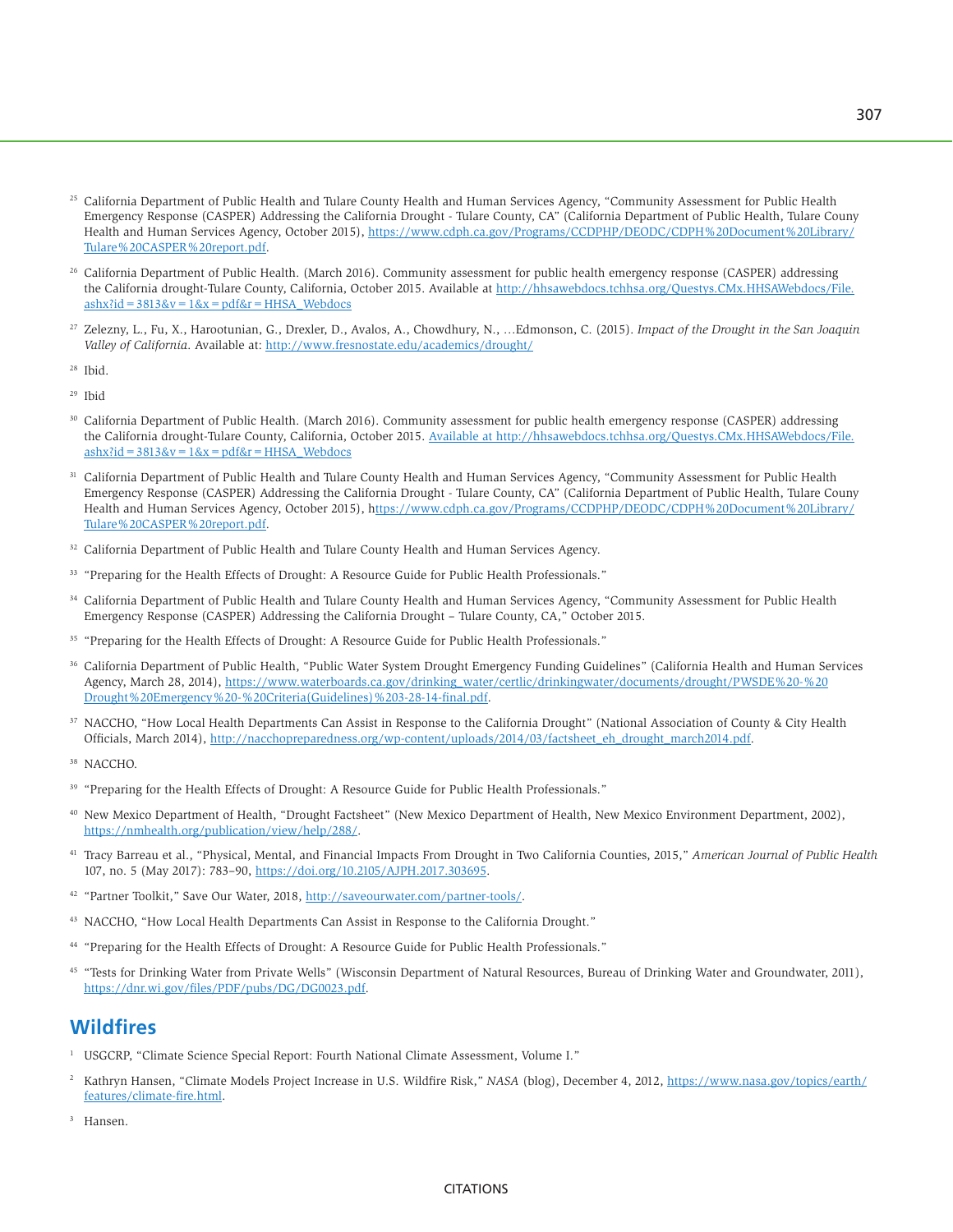- <sup>4</sup> USDA, "The 2010 Wildland-Urban Interface of the Conterminous United States" (US Department of Agriculture, US Forest Service, University of Wisconsin-Madison, 2015), [https://www.fs.fed.us/nrs/pubs/rmap/rmap\\_nrs8.pdf.](https://www.fs.fed.us/nrs/pubs/rmap/rmap_nrs8.pdf)
- 5 Bentz, B & Klepzig, K. 2014. Bark beetles and climate change in the United States. US Forest Service topic paper. Available at <https://www.fs.usda.gov/ccrc/topics/bark-beetles-and-climate-change-united-states>
- 6 Sarah J. Hart, Tania Schoennagel, Thomas T. Veblen, Teresa B. Chapman, Proceedings of the National Academy of Sciences Apr 2015, 112 (14) 4375-4380; DOI:10.1073/pnas.1424037112
- 7 Office of Environmental Health Hazard Assessment (2013). Indicators of Climate Change in California. Kadir, T., Mazur, L., Milanes, C., Randles, K (eds).
- 8 American Forest Foundation (n.d.) Wildfires and climate change. Available at <https://www.forestfoundation.org/wildfires-and-climate-change>
- 9 Shuqing Zhao et al., "Land Use and Carbon Dynamics in the Southeastern United States from 1992 to 2050," *Environmental Research Letters* 8, no. 4 (December 1, 2013): 044022, [https://doi.org/10.1088/1748-9326/8/4/044022.](https://doi.org/10.1088/1748-9326/8/4/044022)
- 10 EPA, "Inventory of U.S. Greenhouse Gas Emissions and Sinks: 1990-2014" (U.S. Environmental Protection Agency, April 15, 2016), [https://www.epa.gov/sites/production/files/2016-04/documents/us-ghg-inventory-2016-main-text.pdf.](https://www.epa.gov/sites/production/files/2016-04/documents/us-ghg-inventory-2016-main-text.pdf)
- <sup>11</sup> NOAA, "Wildfires- Annual 2017," National Oceanic and Atmospheric Administration, 2018, [https://www.ncdc.noaa.gov/sotc/fire/201713.](https://www.ncdc.noaa.gov/sotc/fire/201713)
- 12 Chris Mooney and Brady Dennis, "Extreme Hurricanes and Wildfires Made 2017 the Most Costly U.S. Disaster Year on Record," *Washington Post*, January 8, 2018, Energy and Environment edition, [https://www.washingtonpost.com/news/energy-environment/wp/2018/01/08/hurricanes](https://www.washingtonpost.com/news/energy-environment/wp/2018/01/08/hurricanes-wildfires-made-2017-the-most-costly-u-s-disaster-year-on-record/?utm_term=.eb1a80e2a4c3)[wildfires-made-2017-the-most-costly-u-s-disaster-year-on-record/?utm\\_term=.eb1a80e2a4c3.](https://www.washingtonpost.com/news/energy-environment/wp/2018/01/08/hurricanes-wildfires-made-2017-the-most-costly-u-s-disaster-year-on-record/?utm_term=.eb1a80e2a4c3)
- 13 Karl Puckett, "2017 Fire Season No. 1; Produced Largest Fire in State's History," *Great Falls Tribune*, February 8, 2018, [https://www.greatfallstribune.com/story/news/2018/02/08/2017-fire-season-no-1-produced-largest-fire-states-history/319952002/.](https://www.greatfallstribune.com/story/news/2018/02/08/2017-fire-season-no-1-produced-largest-fire-states-history/319952002/)
- <sup>14</sup> Matt Stevens, "Pacific Northwest Fires Smother Region in Smoke and Ash," *New York Times*, September 6, 2017, sec. U.S., [https://www.nytimes.com/2017/09/06/us/wildfires-oregon-washington.html.](https://www.nytimes.com/2017/09/06/us/wildfires-oregon-washington.html)
- <sup>15</sup> CAL FIRE, "Incident Information," Cal Fire, January 24, 2018, http://cdfdata.fire.ca.gov/incidents/incidents\_stats?year = 2017.
- <sup>16</sup> CAL FIRE, "Top 20 Most Destructive California Wildfires" (Cal Fire, January 12, 2018), [http://www.fire.ca.gov/communications/downloads/](http://www.fire.ca.gov/communications/downloads/fact_sheets/Top20_Destruction.pdf) [fact\\_sheets/Top20\\_Destruction.pdf.](http://www.fire.ca.gov/communications/downloads/fact_sheets/Top20_Destruction.pdf)
- <sup>17</sup> Vanessa Romo and Emily Sullivan, "California Mudslides Death Toll Rises To At Least 20, Residents Told To Evacuate," NPR, January 13, 2018, [https://www.npr.org/sections/thetwo-way/2018/01/13/577842311/california-mudslides-death-toll-rises-to-18-residents-told-to-evacuate.](https://www.npr.org/sections/thetwo-way/2018/01/13/577842311/california-mudslides-death-toll-rises-to-18-residents-told-to-evacuate)
- $18$  Ibid.
- 19 Bell, J.E., S.C. Herring, L. Jantarasami, C. Adrianopoli, K. Benedict, K. Conlon, V. Escobar, J. Hess, J. Luvall, C.P. Garcia-Pando, D. Quattrochi, J. Runkle, and C.J. Schreck, III, 2016: Ch. 4: Impacts of Extreme Events on Human Health. *The Impacts of Climate Change on Human Health in the United States: A Scientific Assessment*. U.S. Global Change Research Program, Washington, DC, 99–128.
- 20 Gamble, J.L., J. Balbus, M. Berger, K. Bouye, V. Campbell, K. Chief, K. Conlon, A. Crimmins, B. Flanagan, C. Gonzalez-Maddux, E. Hallisey, S. Hutchins, L. Jantarasami, S. Khoury, M. Kiefer, J. Kolling, K. Lynn, A. Manangan, M. McDonald, R. Morello-Frosch, M.H. Redsteer, P. Sheffield, K. Thigpen Tart, J. Watson, K.P. Whyte, and A.F. Wolkin, 2016: Ch. 9: Populations of Concern. *The Impacts of Climate Change on Human Health in the United States: A Scientific Assessment*. U.S. Global Change Research Program, Washington, DC, 247–286. Available at <https://health2016.globalchange.gov/populations-concern>
- 21 Bell, J.E., S.C. Herring, L. Jantarasami, C. Adrianopoli, K. Benedict, K. Conlon, V. Escobar, J. Hess, J. Luvall, C.P. Garcia-Pando, D. Quattrochi, J. Runkle, and C.J. Schreck, III, 2016: Ch. 4: Impacts of Extreme Events on Human Health. *The Impacts of Climate Change on Human Health in the United States: A Scientific Assessment*. U.S. Global Change Research Program, Washington, DC, 99–128.
- Beitler, J. (October 2006). Tracking Nature's Contribution to Pollution. NASA Earth Observatory. Available at [http://earthobservatory.nasa.gov/](http://earthobservatory.nasa.gov/Features/ContributionPollution/) [Features/ContributionPollution/](http://earthobservatory.nasa.gov/Features/ContributionPollution/)
- <sup>23</sup> Ana Rappold, "Community Health Vulnerability Index" (U.S. Environmental Protection Agency, June 2017), [https://www.epa.gov/sites/](https://www.epa.gov/sites/production/files/2017-07/documents/community_health_vulnerability_index.pdf) [production/files/2017-07/documents/community\\_health\\_vulnerability\\_index.pdf.](https://www.epa.gov/sites/production/files/2017-07/documents/community_health_vulnerability_index.pdf)
- Bell, J.E., S.C. Herring, L. Jantarasami, C. Adrianopoli, K. Benedict, K. Conlon, V. Escobar, J. Hess, J. Luvall, C.P. Garcia-Pando, D. Quattrochi, J. Runkle, and C.J. Schreck, III, 2016: Ch. 4: Impacts of Extreme Events on Human Health. *The Impacts of Climate Change on Human Health in the United States: A Scientific Assessment*. U.S. Global Change Research Program, Washington, DC, 99–128.
- $25$  Ibid.
- 26 Ibid.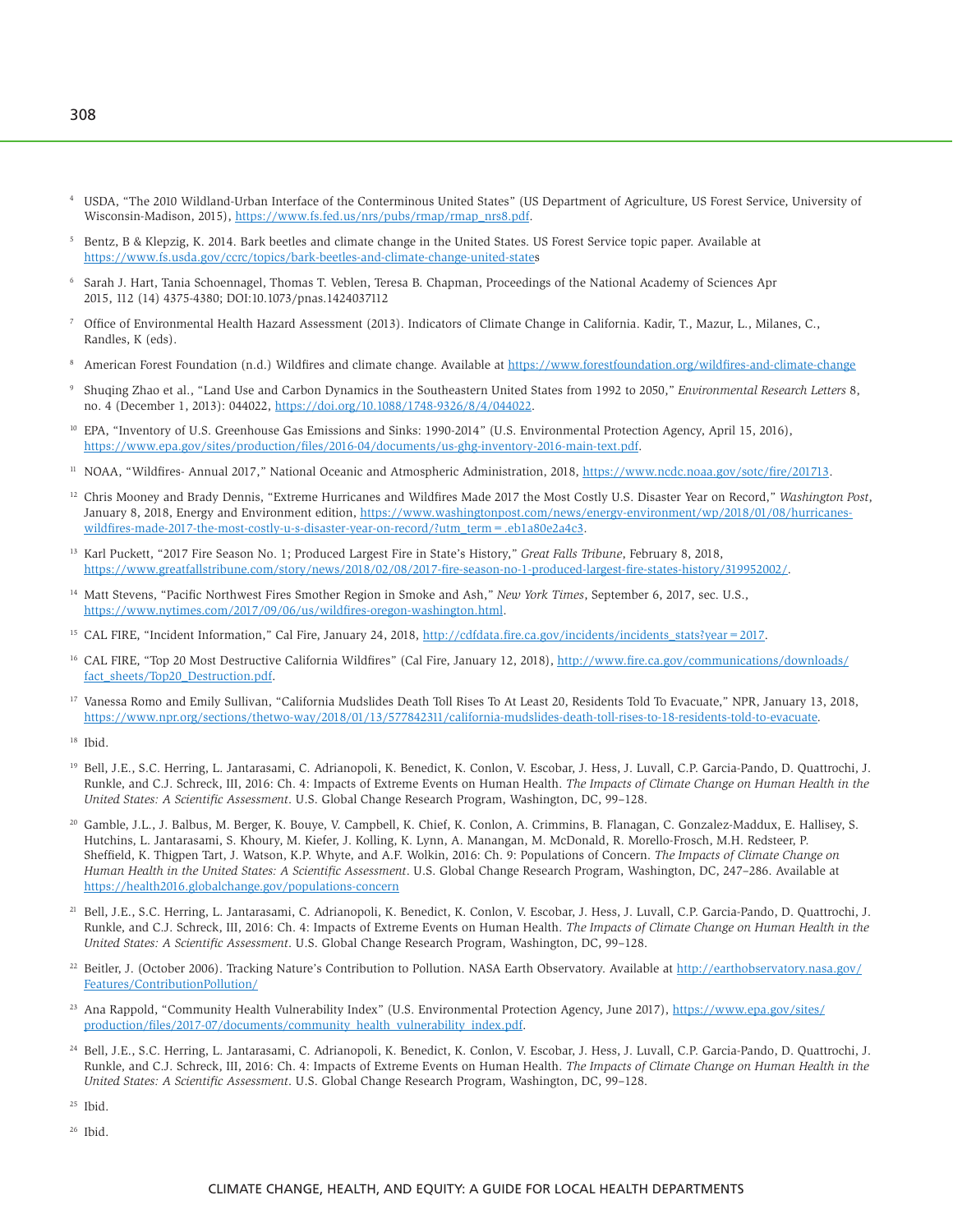<sup>27</sup> Ibid.

28 Ibid.

- 29 Elaina Zachos, "Mudslides, Wildfires, and Drought—California's Deadly Weather Explained," *National Geographic*, January 10, 2018, [https://news.nationalgeographic.com/2018/01/mudslides-california-wildfires-drought-extreme-weather-spd/.](https://news.nationalgeographic.com/2018/01/mudslides-california-wildfires-drought-extreme-weather-spd/)
- 30 Department of Toxic Substances Control, Office of Environmental Health Hazard Assessment, California Environmental Protection Agency, and California Department of Health Care Services, "Safe Cleanup of Fire Ash," n.d., [https://www.arb.ca.gov/carpa/toolkit/emerg-response/safe](https://www.arb.ca.gov/carpa/toolkit/emerg-response/safe-cleanup-fire-ash.pdf)[cleanup-fire-ash.pdf.](https://www.arb.ca.gov/carpa/toolkit/emerg-response/safe-cleanup-fire-ash.pdf)
- 31 D. Adamis et al., "P-1035 Long-Term Psychological Effects of a Wildfire Disaster in Greece," *Abstracts of the 20th European Congress of Psychiatry* 27 (January 1, 2012): 1, [https://doi.org/10.1016/S0924-9338\(12\)75202-1.](https://doi.org/10.1016/S0924-9338(12)75202-1)
- <sup>32</sup> Wigtil, Gabriel & Hammer, Roger & D. Kline, Jeffrey & Mockrin, Miranda & Stewart, Susan & Roper, Daniel & Radeloff, Volker. (2016). Places where wildfire potential and social vulnerability coincide in the coterminous United States. *International Journal of Wildland Fire*. 25. 10.1071/WF15109.
- 33 Rowan Moore Gerety, "Wildfires Hit Northwest Tribal Lands Particularly Hard," NPR, September 16, 2015, sec. National, [https://www.npr.org/2015/09/16/440770653/wildfires-hit-northwest-tribal-lands-particularly-hard.](https://www.npr.org/2015/09/16/440770653/wildfires-hit-northwest-tribal-lands-particularly-hard)
- 34 Sylvia N. Wilson and John P. Tiefenbacher, "The Barriers Impeding Precautionary Behaviours by Undocumented Immigrants in Emergencies: The Hurricane Ike Experience in Houston, Texas, USA," *Environmental Hazards* 11, no. 3 (September 1, 2012): 194–212, [https://doi.org/10.1080/1](https://doi.org/10.1080/17477891.2011.649711) [7477891.2011.649711.](https://doi.org/10.1080/17477891.2011.649711)
- 35 NIOSH, "Wildland Fire Fighting: Hot Tips to Stay Safe and Healthy" (Centers for Disease Control and Prevention, National Institute for Occupational Safety and Health, 2013), [https://www.cdc.gov/niosh/docs/2013-158/pdfs/2013-158v2.pdf.](https://www.cdc.gov/niosh/docs/2013-158/pdfs/2013-158v2.pdf)
- 36 NIOSH.
- <sup>37</sup> Melissa Etehad, "Amid Thomas Fire, Farmworkers Weather Risks in Oxnard's Strawberry Fields," *Los Angeles Times*, December 23, 2017, [http://www.latimes.com/business/la-me-fire-farmworkers-20171223-story.html.](http://www.latimes.com/business/la-me-fire-farmworkers-20171223-story.html)
- 39 Ana G. Rappold et al., "Community Vulnerability to Health Impacts of Wildland Fire Smoke Exposure," *Environmental Science & Technology* 51, no. 12 (June 20, 2017): 6674–82, [https://doi.org/10.1021/acs.est.6b06200.](https://doi.org/10.1021/acs.est.6b06200)
- 40 Katie Kirsch et al., "Longitudinal Community Assessment for Public Health Emergency Response to Wildfire, Mental and Physical Health Impacts, Bastrop County, Texas" (Texas A&M Health Science Center, 2016), [https://pdfs.semanticscholar.org/presentation/947d/](https://pdfs.semanticscholar.org/presentation/947d/dc53d31d46ee1b5eefb79d74e4e4f7aa6471.pdf) [dc53d31d46ee1b5eefb79d74e4e4f7aa6471.pdf.](https://pdfs.semanticscholar.org/presentation/947d/dc53d31d46ee1b5eefb79d74e4e4f7aa6471.pdf)
- 41 FEMA, "Wildfire Hazard Mitigation: Handbook for Public Facilities" (Federal Emergency Management Agency, October 2008), [https://www.fema.gov/media-library-data/20130726-1715-25045-9022/wildfire\\_haz\\_mitigation\\_handbook\\_for\\_public\\_facilities.txt.](https://www.fema.gov/media-library-data/20130726-1715-25045-9022/wildfire_haz_mitigation_handbook_for_public_facilities.txt)

- 43 U.S. Forest Service, "Fire Adapted Communities," U.S. Department of Agriculture, U.S. Forest Service, n.d., [https://www.fs.fed.us/managing-land/](https://www.fs.fed.us/managing-land/fire/fac) [fire/fac.](https://www.fs.fed.us/managing-land/fire/fac)
- 44 Keith Riggs, "Wildfire Smoke Monitors Working to Reduce Health and Safety Impacts," U.S. Department of Agriculture, 2015, [https://www.usda.gov/media/blog/2015/09/18/wildfire-smoke-monitors-working-reduce-health-and-safety-impacts.](https://www.usda.gov/media/blog/2015/09/18/wildfire-smoke-monitors-working-reduce-health-and-safety-impacts)
- 45 Nora Saks, "Montana Wildfires Provide A Wealth Of Data On Health Effects Of Smoke Exposure," *NPR*, February 24, 2018, sec. Public Health, [https://www.npr.org/sections/health-shots/2018/02/24/583950017/montana-wildfires-provide-a-wealth-of-data-on-health-effects-of-smoke](https://www.npr.org/sections/health-shots/2018/02/24/583950017/montana-wildfires-provide-a-wealth-of-data-on-health-effects-of-smoke-exposure)[exposure.](https://www.npr.org/sections/health-shots/2018/02/24/583950017/montana-wildfires-provide-a-wealth-of-data-on-health-effects-of-smoke-exposure)
- 46 Susan Lyon Stone, Wayne Cascio, and Pete Lahm, "Wildifre Smoke: A Guide for Public Health Officials" (US Environmental Protection Agency, US Forest Service, US Centers for Disease Control and Prevention, California Air Resources Board, May 2016), [https://www3.epa.gov/airnow/](https://www3.epa.gov/airnow/wildfire_may2016.pdf) [wildfire\\_may2016.pdf.](https://www3.epa.gov/airnow/wildfire_may2016.pdf)
- 47 Saks, "Montana Wildfires Provide A Wealth Of Data On Health Effects Of Smoke Exposure."
- Sonoma County, "Fire: Health Concerns and Resources," Sonoma County, October 2017, [http://sonomacounty.ca.gov/EOC-and-PIO/Fires-](http://sonomacounty.ca.gov/EOC-and-PIO/Fires-October-2017/Health-Concerns-and-Resources/)[October-2017/Health-Concerns-and-Resources/.](http://sonomacounty.ca.gov/EOC-and-PIO/Fires-October-2017/Health-Concerns-and-Resources/)
- 49 UndocuFund, "UndocuFund for Fire Relief in Sonoma County," UndocuFund, 2018, [http://undocufund.org/.](http://undocufund.org/)
- 50 Sonoma County, "Fire: Health Concerns and Resources."
- 51 Sonoma County.

<sup>42</sup> FEMA.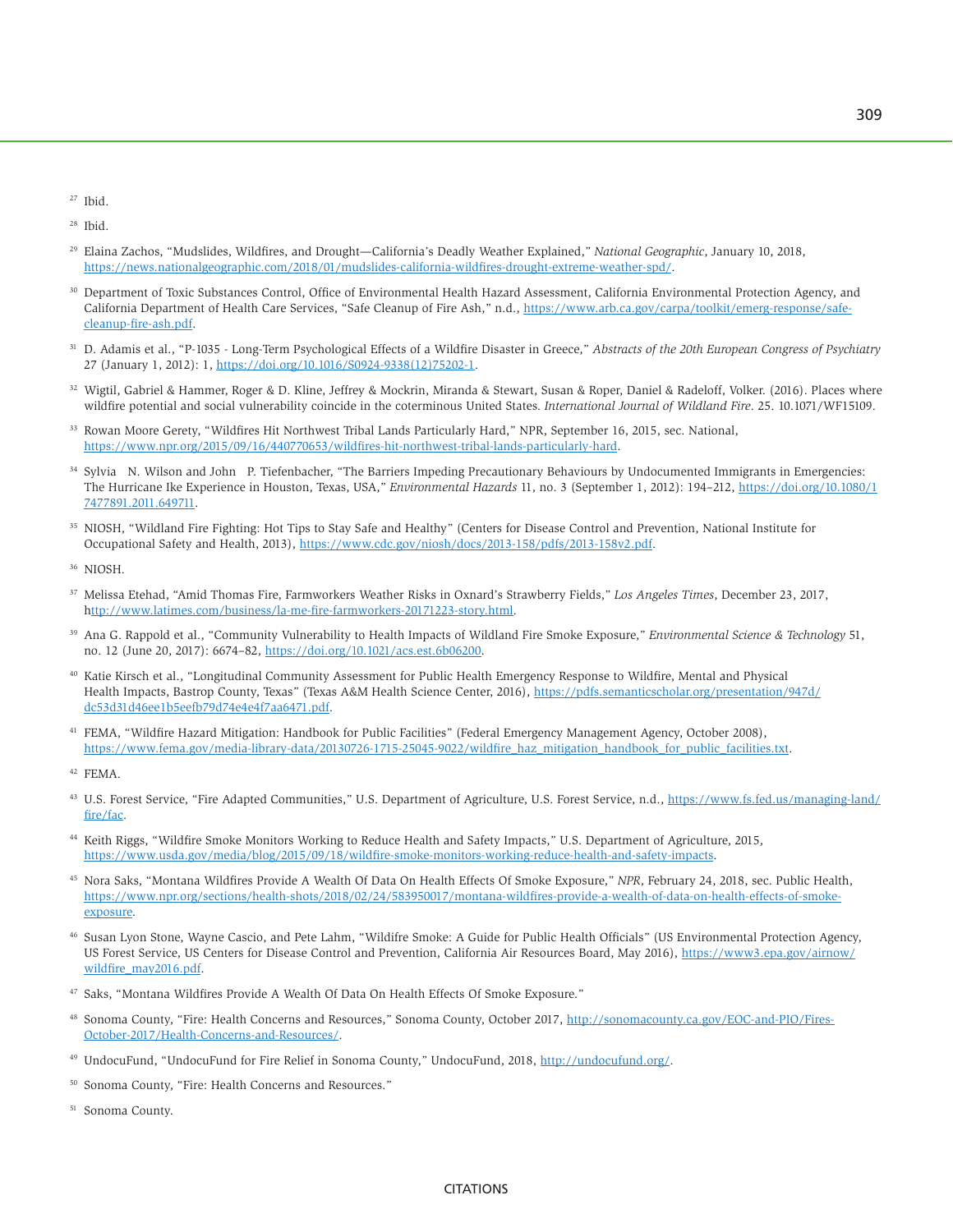- <sup>52</sup> Great Falls City and County Health Department, "Wildfire Safety," *Great Falls City and County Health Department* (blog), June 30, 2015, [http://www.cchdmt.org/2015/06/wildfire-safety/.](http://www.cchdmt.org/2015/06/wildfire-safety/)
- 53 Stone, Cascio, and Lahm, "Wildifre Smoke: A Guide for Public Health Officials."
- 54 James M. Seltzer, Mark Miller, and Diane L. Seltzer, "Fact Sheets for Health Professionals: Information on Health Risks of Wildfires for Children (Acute Phase), Guidance for Health Professionals," Pediatric Environmental Health Speciality Units, August 25, 2011, [https://www.pehsu.net/](https://www.pehsu.net/HealthProf_Acute_Risk_of_Wildfires.html) [HealthProf\\_Acute\\_Risk\\_of\\_Wildfires.html;](https://www.pehsu.net/HealthProf_Acute_Risk_of_Wildfires.html) James M. Seltzer, Mark Miller, and Diane L. Seltzer, "Fact Sheets for Health Professionals: Information on Health Risks of Wildfires for Children (Aftermath), Guidance for Health Professionals," Pediatric Environmental Health Speciality Units, November 17, 2007, [https://www.pehsu.net/HealthProf\\_Wildfires\\_Aftermath\\_.html.](https://www.pehsu.net/HealthProf_Wildfires_Aftermath_.html)

# **Air Quality**

- 1 Fann, N., T. Brennan, P. Dolwick, J.L. Gamble, V. Ilacqua, L. Kolb, C.G. Nolte, T.L. Spero, and L. Ziska, 2016: Ch. 3: Air Quality Impacts. *The Impacts of Climate Change on Human Health in the United States: A Scientific Assessment*. U.S. Global Change Research Program, Washington, DC, 69–98.
- 2 Ibid.
- 3 US Global Change Research Project (2014). National Climate Assessment: Climate Change Impacts in the United States. Washington, D.C. <http://nca2014.globalchange.gov>
- 4 American Lung Association, "State of the Air 2018" (American Lung Association, 2018), [http://www.lung.org/assets/documents/healthy-air/state](http://www.lung.org/assets/documents/healthy-air/state-of-the-air/sota-2018-full.pdf)[of-the-air/sota-2018-full.pdf.](http://www.lung.org/assets/documents/healthy-air/state-of-the-air/sota-2018-full.pdf)
- <sup>5</sup> CDC, "Public Health Issues: Respiratory Health," Centers for Disease Control and Prevention, June 29, 2017, [https://www.cdc.gov/air/air\\_health.htm.](https://www.cdc.gov/air/air_health.htm)
- 6 Ibid.
- 7 CDC, "Reproductive and Birth Outcomes," Centers for Disease Control and Prevention, November 8, 2017, [https://ephtracking.cdc.gov/](https://ephtracking.cdc.gov/showRbBirthOutcomeEnv) [showRbBirthOutcomeEnv.](https://ephtracking.cdc.gov/showRbBirthOutcomeEnv)
- 8 Stacy Simon, "World Health Organization: Outdoor Air Pollution Causes Cancer," *American Cancer Society* (blog), October 17, 2013, [https://www.cancer.org/latest-news/world-health-organization-outdoor-air-pollution-causes-cancer.html.](https://www.cancer.org/latest-news/world-health-organization-outdoor-air-pollution-causes-cancer.html)
- 9 CDC, "Mold After a Disaster," Centers for Disease Control and Prevention, October 11, 2017, [https://www.cdc.gov/disasters/mold/index.html.](https://www.cdc.gov/disasters/mold/index.html)
- <sup>10</sup> Morello-Frosch et al., "The Climate Gap: Inequalities in How Climate Change Hurts Americans & How to Close the Gap."
- <sup>11</sup> JE Moorman, LJ Akinbami, and CM Bailey, "National Surveillance of Asthma: United States, 2001–2010" (U.S. Department of Health and Human Services, November 2012), [https://www.cdc.gov/nchs/data/series/sr\\_03/sr03\\_035.pdf.](https://www.cdc.gov/nchs/data/series/sr_03/sr03_035.pdf)
- 12 Quintero et al., "US Latinos and Air Pollution: A Call to Action."
- <sup>13</sup> Ouintero et al.
- <sup>16</sup> EPA, "Air Sensor Toolbox for Citizen Scientists, Researchers and Developers," U.S. Environmental Protection Agency, May 1, 2018, [https://www.epa.gov/air-sensor-toolbox.](https://www.epa.gov/air-sensor-toolbox)
- <sup>17</sup> Bay Area Air Quality Management District, "Spare the Air, Cool the Climate: A Blueprint for Clean Air and Climate Protection in the Bay Area" (Bay Area Air Quality Management District, April 19, 2017).
- 18 Local Government Association, UK Department for Environment, Food, &Rural Affairs, and Public Health England, "Air Quality: A Briefing for Directors of Public Health" (Local Government Association, March 2017), [https://laqm.defra.gov.uk/assets/63091defraairqualityguide9web.pdf.](https://laqm.defra.gov.uk/assets/63091defraairqualityguide9web.pdf)
- <sup>19</sup> EPA, "Best Practices for Reducing Near-Road Air Pollution Exposure at Schools," US EPA, January 10, 2018, [https://www.epa.gov/schools/best](https://www.epa.gov/schools/best-practices-reducing-near-road-air-pollution-exposure-schools)[practices-reducing-near-road-air-pollution-exposure-schools.](https://www.epa.gov/schools/best-practices-reducing-near-road-air-pollution-exposure-schools)
- 21 Allegheny County Health Department, "Air Quality," Allegheny County Health Department, n.d., [http://www.achd.net/air/index.php.](http://www.achd.net/air/index.php)
- 22 Damian Carrington, "Side Street Routes to Avoid City Pollution Can Cut Exposure by Half," *The Guardian*, June 14, 2017, [https://www.theguardian.com/environment/2017/jun/14/side-street-routes-avoid-city-pollution-cut-exposure-by-half.](https://www.theguardian.com/environment/2017/jun/14/side-street-routes-avoid-city-pollution-cut-exposure-by-half)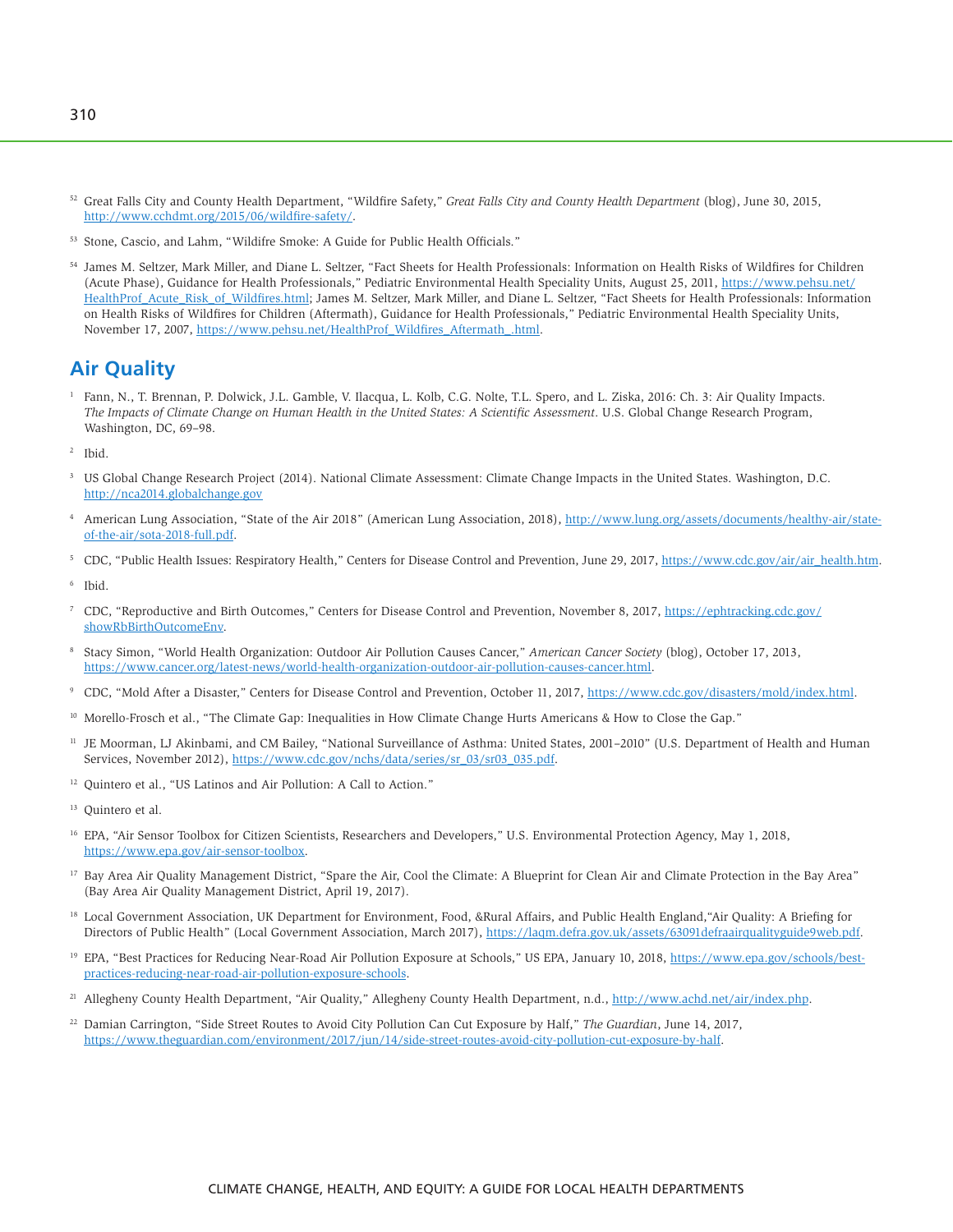## **Allergens**

- 1 Charles W. Schmidt, "Pollen Overload: Seasonal Allergies in a Changing Climate," *Environmental Health Perspectives* 124, no. 1 (April 1, 2016), [https://doi.org/10.1289/ehp.124-A70.](https://doi.org/10.1289/ehp.124-A70)
- 2 EPA, "Ragweed Pollen Season" (U.S. Environmental Protection Agency, August 2016), [https://www.epa.gov/sites/production/files/2016-08/](https://www.epa.gov/sites/production/files/2016-08/documents/print_ragweed-2016.pdf) [documents/print\\_ragweed-2016.pdf.](https://www.epa.gov/sites/production/files/2016-08/documents/print_ragweed-2016.pdf)
- 3 Lewis Ziska et al., "Recent Warming by Latitude Associated with Increased Length of Ragweed Pollen Season in Central North America," *Proceedings of the National Academy of Sciences* 108, no. 10 (March 8, 2011): 4248, [https://doi.org/10.1073/pnas.1014107108.](https://doi.org/10.1073/pnas.1014107108)
- 4 Fann, N., T. Brennan, P. Dolwick, J.L. Gamble, V. Ilacqua, L. Kolb, C.G. Nolte, T.L. Spero, and L. Ziska, 2016: Ch. 3: Air Quality Impacts. *he Impacts of Climate Change on Human Health in the United States: A Scientific Assessment*. U.S. Global Change Research Program, Washington, DC, 69–98.
- 5 Ibid
- 6 Lang-Yona Naama et al., "Changes in Atmospheric CO2 Influence the Allergenicity of Aspergillus Fumigatus," *Global Change Biology* 19, no. 8 (April 8, 2013): 2381–88, [https://doi.org/10.1111/gcb.12219.](https://doi.org/10.1111/gcb.12219)
- 7 Kinney, P.L., Ito, K., Weinberger, K.R., Sheffield, P.E. (2015). Respiratory and allergic disorders. In B.S. Levy & J.A. Patz (Eds.), *Climate change and public health* (pp. 105-128), New York, NY: Oxford University Press.
- 8 Ibid.
- 9 Päivi M. Salo et al., "Prevalence of Allergic Sensitization in the United States: Results from the National Health and Nutrition Examination Survey (NHANES) 2005-2006," *Journal of Allergy and Clinical Immunology* 134, no. 2 (August 2014): 350–59, [https://doi.org/10.1016/j.jaci.2013.12.1071.](https://doi.org/10.1016/j.jaci.2013.12.1071)
- 10 Fann, N., T. Brennan, P. Dolwick, J.L. Gamble, V. Ilacqua, L. Kolb, C.G. Nolte, T.L. Spero, and L. Ziska, 2016: Ch. 3: Air Quality Impacts. *The Impacts of Climate Change on Human Health in the United States: A Scientific Assessment*. U.S. Global Change Research Program, Washington, DC, 69–98.
- <sup>11</sup> U.S. EPA. A Review of the Impact of Climate Variability and Change on Aeroallergens and Their Associated Effects (Final Report). U.S. Environmental Protection Agency, Washington, DC, Available at [https://cfpub.epa.gov/ncea/risk/recordisplay.cfm;jsessionid=](https://cfpub.epa.gov/ncea/risk/recordisplay.cfm;jsessionid=13974F5D67FADE552079AEABE3B2742F.cfpub?deid=190306&CFID=72904308&CFTOKEN=64421912)  [13974F5D67FADE552079AEABE3B2742F.cfpub?deid=190306&CFID=72904308&CFTOKEN=64421912](https://cfpub.epa.gov/ncea/risk/recordisplay.cfm;jsessionid=13974F5D67FADE552079AEABE3B2742F.cfpub?deid=190306&CFID=72904308&CFTOKEN=64421912)
- <sup>12</sup> Gary Adamkiewicz et al., "Environmental Conditions in Low-Income Urban Housing: Clustering and Associations with Self-Reported Health," *American Journal of Public Health* 104, no. 9 (2014): 1650–1656.
- 13 Adamkiewicz et al.
- 14 Ganesa Wegienka et al., "Racial Differences in Allergic Sensitization: Recent Findings and Future Directions," Current Allergy and Asthma Reports 13, no. 3 (June 2013): 255-61, [https://doi.org/10.1007/s11882-013-0343-2.](https://doi.org/10.1007/s11882-013-0343-2)
- <sup>15</sup> Ben-Ishai, L. (2015). Wages lost, jobs at risk: the serious consequences of lack of paid leave. The Center for Law and Social Policy. Washington, D.C.
- 16 EPA, "Ragweed Pollen Season."
- 17 Rachael Rettner, "High Ozone and Pollen Levels Could Worsen Allergies," *Scientific American*, May 13, 2015, [https://www.scientificamerican.](https://www.scientificamerican.com/article/high-ozone-and-pollen-levels-could-worsen-allergies/) [com/article/high-ozone-and-pollen-levels-could-worsen-allergies/.](https://www.scientificamerican.com/article/high-ozone-and-pollen-levels-could-worsen-allergies/)
- 18 Vicky Gan, "The Complete Guide to Fighting Seasonal Allergies Where You Live," *City Lab*, April 13, 2015, [https://www.citylab.com/life/2015/04/](https://www.citylab.com/life/2015/04/the-complete-guide-to-fighting-seasonal-allergies-where-you-live/389453/) [the-complete-guide-to-fighting-seasonal-allergies-where-you-live/389453/.](https://www.citylab.com/life/2015/04/the-complete-guide-to-fighting-seasonal-allergies-where-you-live/389453/)
- 19 Vicky Gan, "The Complete Guide to Fighting Seasonal Allergies Where You Live," *City Lab*, April 13, 2015, [https://www.citylab.com/life/2015/04/](https://www.citylab.com/life/2015/04/the-complete-guide-to-fighting-seasonal-allergies-where-you-live/389453/) [the-complete-guide-to-fighting-seasonal-allergies-where-you-live/389453/.](https://www.citylab.com/life/2015/04/the-complete-guide-to-fighting-seasonal-allergies-where-you-live/389453/)
- 20 Paloma Cariñanos and Manuel Casares-Porcel, "Urban Green Zones and Related Pollen Allergy: A Review. Some Guidelines for Designing Spaces with Low Allergy Impact," *Landscape and Urban Planning* 101, no. 3 (June 2011): 205–14, [https://doi.org/10.1016/j.landurbplan.2011.03.006.](https://doi.org/10.1016/j.landurbplan.2011.03.006)
- 21 Gennaro D'Amato et al., "Climate Change, Migration, and Allergic Respiratory Diseases: An Update for the Allergist," *The World Allergy Organization Journal* 4, no. 7 (July 2011): 120–25, [https://doi.org/10.1097/WOX.0b013e3182260a57.](https://doi.org/10.1097/WOX.0b013e3182260a57)
- 22 Vicky Gan, "The Complete Guide to Fighting Seasonal Allergies Where You Live," *City Lab*, April 13, 2015, [https://www.citylab.com/life/2015/04/](https://www.citylab.com/life/2015/04/the-complete-guide-to-fighting-seasonal-allergies-where-you-live/389453/) [the-complete-guide-to-fighting-seasonal-allergies-where-you-live/389453/.](https://www.citylab.com/life/2015/04/the-complete-guide-to-fighting-seasonal-allergies-where-you-live/389453/)

<sup>24</sup> St. Louis County, Missouri, "Pollen and Mold Center," St. Louis County, Missouri Department of Public Health, 2018, [https://www.stlouisco.com/](https://www.stlouisco.com/HealthandWellness/PollenandMoldCenter) [HealthandWellness/PollenandMoldCenter.](https://www.stlouisco.com/HealthandWellness/PollenandMoldCenter)

#### **CITATIONS**

<sup>23</sup> Schmidt, "Pollen Overload."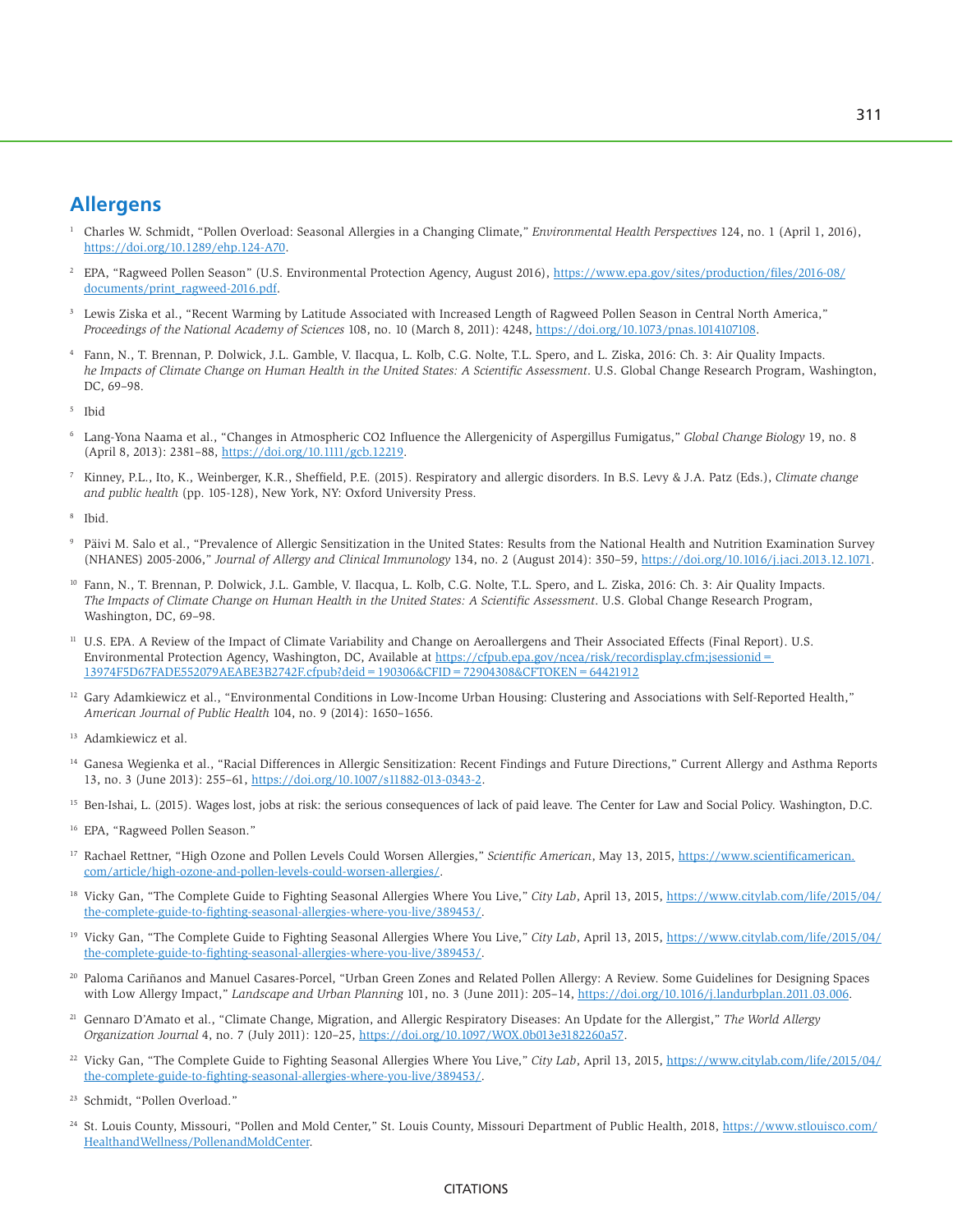<sup>25</sup> Gan, "The Complete Guide to Fighting Seasonal Allergies Where You Live," April 13, 2015.

# **Sea Level Rise**

- 1 USGCRP, "Climate Science Special Report: Fourth National Climate Assessment, Volume I."
- 2 USGCRP.
- 3 Cindy L. Parker, "Health Impacts of Sea-Level Rise," *Planning & Environmental Law* 66, no. 5 (May 14, 2014): 8–12, [https://doi.org/10.1080/1548](https://doi.org/10.1080/15480755.2014.916166) [0755.2014.916166.](https://doi.org/10.1080/15480755.2014.916166)
- 4 Wong, P.P., I.J. Losada, J.-P. Gattuso, J. Hinkel, A. Khattabi, K.L. McInnes, Y. Saito, and A. Sallenger, 2014: Coastal systems and low-lying areas. In: Climate Change 2014: Impacts, Adaptation, and Vulnerability. Part A: Global and Sectoral Aspects. Contribution of Working Group II to the Fifth Assessment Report of the Intergovernmental Panel on Climate Change [Field, C.B., V.R. Barros, D.J. Dokken, K.J. Mach, M.D. Mastrandrea, T.E. Bilir, M. Chatterjee, K.L. Ebi, Y.O. Estrada, R.C. Genova, B. Girma, E.S. Kissel, A.N. Levy, S. MacCracken, P.R. Mastrandrea, and L.L. White (eds.)]. Cambridge University Press, Cambridge, United Kingdom and New York, NY, USA, pp. 361-409.
- 5 Abu Mohd Naser et al., "Drinking Water Salinity and Kidney Health in Southwest Coastal Bangladesh: Baseline Findings of a Community-Based Stepped-Wedge Randomised Trial," *The Lancet* 389 (2017): S15; Pauline F.D. Scheelbeek et al., "Drinking Water Salinity and Raised Blood Pressure: Evidence from a Cohort Study in Coastal Bangladesh," *Environmental Health Perspectives* 125, no. 5 (May 30, 2017), [https://doi.org/10.1289/EHP659.](https://doi.org/10.1289/EHP659)
- 6 Aneire Ehmar Khan et al., "Salinity in Drinking Water and the Risk of (Pre)Eclampsia and Gestational Hypertension in Coastal Bangladesh: A Case-Control Study," ed. Pal Bela Szecsi, *PLoS ONE* 9, no. 9 (September 30, 2014): e108715, [https://doi.org/10.1371/journal.pone.0108715.](https://doi.org/10.1371/journal.pone.0108715)
- <sup>7</sup> Naser et al., "Drinking Water Salinity and Kidney Health in Southwest Coastal Bangladesh"; Scheelbeek et al., "Drinking Water Salinity and Raised Blood Pressure."
- 8 Jim Johnson, "County Water Agency Officials Call for Rapid Response to Worsening Salinas Valley Seawater Intrusion," *Monterey Herald*, November 20, 2017, Water Management edition, [http://www.montereyherald.com/article/NF/20171120/NEWS/171129982.](http://www.montereyherald.com/article/NF/20171120/NEWS/171129982)
- 9 Kristin Palbicke Garces et al., "Health and Sea Level Rise: Impacts on South Florida" (Florida Institute for Health Innovation, April 2016), [http://flhealthinnovation.org/wp-content/uploads/2016/07/Health-and-Sea-Level-Rise-Full-Report-2016.pdf.](http://flhealthinnovation.org/wp-content/uploads/2016/07/Health-and-Sea-Level-Rise-Full-Report-2016.pdf)
- <sup>10</sup> San Francisco Bay Conservation and Development Commission, "Adapting to Rising Tides: Vulnerability and Risk Assessment Report," September 2012, [http://www.adaptingtorisingtides.org/wp-content/uploads/2015/04/ART\\_Project\\_VR\\_Report\\_all\\_sm.pdf.](http://www.adaptingtorisingtides.org/wp-content/uploads/2015/04/ART_Project_VR_Report_all_sm.pdf)
- 11 Alex Fox, "Sea Level Rise May Swamp Many Coastal U.S. Sewage Plants," *Earth & Space Science News*, December 13, 2017, [https://eos.org/articles/sea-level-rise-may-swamp-many-coastal-u-s-sewage-plants.](https://eos.org/articles/sea-level-rise-may-swamp-many-coastal-u-s-sewage-plants)
- <sup>12</sup> Laura Wilson, "Will Septic Systems Fail to Protect Sensitive Ecosystems?," NOAA Sea Grant, August 27, 2013, [https://seagrant.noaa.gov/News/](https://seagrant.noaa.gov/News/Article/ArtMID/1660/ArticleID/69/Will-Septic-Systems-Fail-to-Protect-Sensitive-Ecosystems) [Article/ArtMID/1660/ArticleID/69/Will-Septic-Systems-Fail-to-Protect-Sensitive-Ecosystems.](https://seagrant.noaa.gov/News/Article/ArtMID/1660/ArticleID/69/Will-Septic-Systems-Fail-to-Protect-Sensitive-Ecosystems)
- <sup>13</sup> "Climate Change Impacts in the United States: The Third National Climate Assessment." (U.S. Global Change Research Program, 2014), [nca2014.globalchange.gov](http://nca2014.globalchange.gov).
- 14 Morello-Frosh, R., Pastor, M., Sadd, J., Shonkoff, S. (n.d.) *The climate gap: Inequalities in how climate change hurts Americans & how to close the gap*. Available at: University of California Program for Environmental and Regional Equity website:<https://dornsife.usc.edu/pere/climategap/>
- <sup>15</sup> Natalie Delgadillo, "The Realities of Sea-Level Rise in Miami's Low-Income Communities," *City Lab*, October 23, 2016, [https://www.citylab.com/](https://www.citylab.com/environment/2016/10/sea-level-rise-is-affecting-miami-low-income-communities/505109/) [environment/2016/10/sea-level-rise-is-affecting-miami-low-income-communities/505109/.](https://www.citylab.com/environment/2016/10/sea-level-rise-is-affecting-miami-low-income-communities/505109/)
- 16 Erika Bolstad, "High Ground Is Becoming Hot Property as Sea Level Rises," *Scientific American*, May 1, 2017, [https://www.scientificamerican.](https://www.scientificamerican.com/article/high-ground-is-becoming-hot-property-as-sea-level-rises/?print=true) [com/article/high-ground-is-becoming-hot-property-as-sea-level-rises/?print=true.](https://www.scientificamerican.com/article/high-ground-is-becoming-hot-property-as-sea-level-rises/?print=true)
- Bennett et al., "Indigenous Peoples, Land, and Resources."
- <sup>18</sup> "Sea Level Rise Threatens Tens of Thousands of U.S. Historic Sites," *Yale Environment 360*, November 30, 2017, [https://e360.yale.edu/digest/sea](https://e360.yale.edu/digest/sea-level-rise-threatens-tens-of-thousands-of-u-s-historic-sites)[level-rise-threatens-tens-of-thousands-of-u-s-historic-sites.](https://e360.yale.edu/digest/sea-level-rise-threatens-tens-of-thousands-of-u-s-historic-sites)
- 19 "The History," Isle de Jean Charles Lowland Center, 2016, [http://www.coastalresettlement.org/why-idjc.html.](http://www.coastalresettlement.org/why-idjc.html)
- <sup>20</sup> Palbicke Garces et al., "Health and Sea Level Rise: Impacts on South Florida."
- 21 Palbicke Garces et al.
- <sup>22</sup> "Sea Level Rise Viewer," NOAA Office for Coastal Management, March 19, 2018, [https://coast.noaa.gov/digitalcoast/tools/slr.](https://coast.noaa.gov/digitalcoast/tools/slr)
- <sup>23</sup> FEMA, "FEMA Flood Map Service Center: Search By Address," FEMA, 2018, [https://msc.fema.gov/portal/search.](https://msc.fema.gov/portal/search)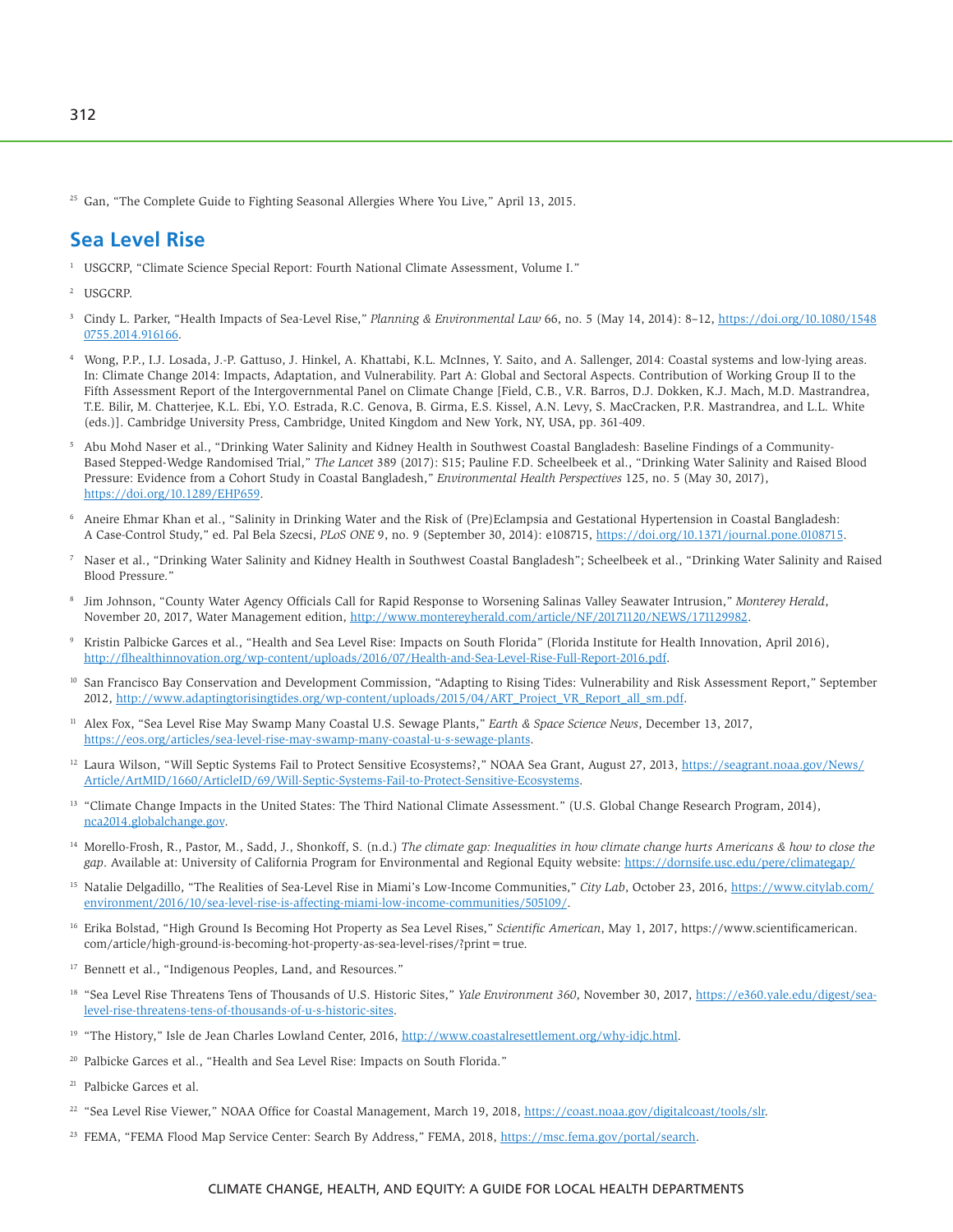- <sup>24</sup> Michael Keller et al., "Outdated and Unreliable: FEMA's Faulty Flood Maps Put Homeowners at Risk," *Bloomberg*, October 6, 2017, [https://www.bloomberg.com/graphics/2017-fema-faulty-flood-maps/.](https://www.bloomberg.com/graphics/2017-fema-faulty-flood-maps/)
- <sup>25</sup> Palbicke Garces et al., "Health and Sea Level Rise: Impacts on South Florida."
- <sup>26</sup> Johnson, "County Water Agency Officials Call for Rapid Response to Worsening Salinas Valley Seawater Intrusion."
- 27 Washington State Department of Ecology, "Seawater Intrusion in Washington: What Does It Mean to Us?" (Washington State Department of Ecology, March 1, 2003), [https://fortress.wa.gov/ecy/publications/publications/0211018.pdf.](https://fortress.wa.gov/ecy/publications/publications/0211018.pdf)
- <sup>28</sup> Tina Barisky, "A Public Engagement Toolkit for Sea Level Rise" (Sustainability Group, City of Vancouver, July 2015), [https://sustain.ubc.ca/sites/](https://sustain.ubc.ca/sites/sustain.ubc.ca/files/GCS/2015%20Project%20Reports/A%20Public%20Engagement%20Toolkit%20for%20Sea%20Level%20Rise%20-%20GC%20Scholars%202015.pdf) [sustain.ubc.ca/files/GCS/2015%20Project%20Reports/A%20Public%20Engagement%20Toolkit%20for%20Sea%20Level%20Rise%20-%20GC%20](https://sustain.ubc.ca/sites/sustain.ubc.ca/files/GCS/2015%20Project%20Reports/A%20Public%20Engagement%20Toolkit%20for%20Sea%20Level%20Rise%20-%20GC%20Scholars%202015.pdf) [Scholars%202015.pdf.](https://sustain.ubc.ca/sites/sustain.ubc.ca/files/GCS/2015%20Project%20Reports/A%20Public%20Engagement%20Toolkit%20for%20Sea%20Level%20Rise%20-%20GC%20Scholars%202015.pdf)
- <sup>29</sup> "City of Folly Beach, South Carolina, Sea Level Rise Adaptation Report" (City of Folly Beach, 2017), [http://www.cityoffollybeach.com/wp-content/](http://www.cityoffollybeach.com/wp-content/uploads/2017/05/Folly-Beach-Sea-Level-Rise-Adaptation-Report_FINAL.pdf) [uploads/2017/05/Folly-Beach-Sea-Level-Rise-Adaptation-Report\\_FINAL.pdf.](http://www.cityoffollybeach.com/wp-content/uploads/2017/05/Folly-Beach-Sea-Level-Rise-Adaptation-Report_FINAL.pdf)
- 30 San Francisco Department of Public Health, "San Francisco's Climate and Health Adaptation Framework 2017" (San Francisco Department of Public Health, 2017), [https://extxfer.sfdph.org/gis/ClimateHealth/Reports%20and%20Research/SFDPH\\_ClimateHealthAdaptFramework2017a.pdf.](https://extxfer.sfdph.org/gis/ClimateHealth/Reports%20and%20Research/SFDPH_ClimateHealthAdaptFramework2017a.pdf)

# **Storms and Flooding**

- <sup>1</sup> USGCRP, "Climate Science Special Report: Fourth National Climate Assessment, Volume I."
- 2 USGCRP.
- 3 USGCRP.
- 4 Angeline G. Pendergrass et al., "Precipitation Variability Increases in a Warmer Climate," *Scientific Reports* 7, no. 1 (December 2017), [https://doi.org/10.1038/s41598-017-17966-y.](https://doi.org/10.1038/s41598-017-17966-y)
- 5 Nishant Kishore et al., "Mortality in Puerto Rico after Hurricane Maria," *New England Journal of Medicine*, May 29, 2018, [https://doi.org/10.1056/](https://doi.org/10.1056/NEJMsa1803972) [NEJMsa1803972.](https://doi.org/10.1056/NEJMsa1803972)
- 6 Josh Michaud and Jennifer Kates, "Public Health in Puerto Rico after Hurricane Maria," *The Henry J. Kaiser Family Foundation* (blog), November 17, 2017, [https://www.kff.org/other/issue-brief/public-health-in-puerto-rico-after-hurricane-maria/.](https://www.kff.org/other/issue-brief/public-health-in-puerto-rico-after-hurricane-maria/)
- 7 Kishore et al., "Mortality in Puerto Rico after Hurricane Maria."
- 8 Bell, J.E., S.C. Herring, L. Jantarasami, C. Adrianopoli, K. Benedict, K. Conlon, V. Escobar, J. Hess, J. Luvall, C.P. Garcia-Pando, D. Quattrochi, J. Runkle, and C.J. Schreck, III, 2016: Ch. 4: Impacts of Extreme Events on Human Health. *The Impacts of Climate Change on Human Health in the United States: A Scientific Assessment*. U.S. Global Change Research Program, Washington, DC, 99–128.
- 9 Michaud and Kates, "Public Health in Puerto Rico after Hurricane Maria."
- 10 Frances Robles and Jess Bidgood, "Three Months After Maria, Roughly Half of Puerto Ricans Still Without Power," *New York Times*, December 29, 2017, [https://www.nytimes.com/2017/12/29/us/puerto-rico-power-outage.html;](https://www.nytimes.com/2017/12/29/us/puerto-rico-power-outage.html) Michaud and Kates, "Public Health in Puerto Rico after Hurricane Maria."
- <sup>11</sup> Michaud and Kates, "Public Health in Puerto Rico after Hurricane Maria."
- 12 Michaud and Kates.
- 13 CDC, "Mold After a Disaster," October 11, 2017.
- 14 Washington State Department of Health. (2012). *Infectious risks after floods*. Available at [http://www.doh.wa.gov/portals/1/documents/5100/420-](http://www.doh.wa.gov/portals/1/documents/5100/420-002-epitrends2012-11.pdf) [002-epitrends2012-11.pdf](http://www.doh.wa.gov/portals/1/documents/5100/420-002-epitrends2012-11.pdf)
- 15 Nasci RS, Moore CG. (1998) Vector-borne Disease Surveillance and Natural Disasters. *Emerg Infect Dis*, 4(2). Available from [http://wwwnc.cdc.](http://wwwnc.cdc.gov/eid/article/4/2/98-0227) [gov/eid/article/4/2/98-0227](http://wwwnc.cdc.gov/eid/article/4/2/98-0227)
- <sup>16</sup> Sara Reardon, "Puerto Rico Struggles to Assess Hurricane's Health Effects," Nature, November 24, 2017, [https://www.nature.com/news/puerto](https://www.nature.com/news/puerto-rico-struggles-to-assess-hurricane-s-health-effects-1.22973)[rico-struggles-to-assess-hurricane-s-health-effects-1.22973.](https://www.nature.com/news/puerto-rico-struggles-to-assess-hurricane-s-health-effects-1.22973)
- <sup>17</sup> Rebecca Renner, "The Deadliest Period of a Hurricane? After It's over.," *Washington Post*, September 12, 2017, Perspective edition, [https://www.](https://www.washingtonpost.com/news/posteverything/wp/2017/09/12/the-deadliest-time-during-a-hurricane-after-its-over/?utm_term=.53e2408a7a8a) [washingtonpost.com/news/posteverything/wp/2017/09/12/the-deadliest-time-during-a-hurricane-after-its-over/?utm\\_term=.53e2408a7a8a.](https://www.washingtonpost.com/news/posteverything/wp/2017/09/12/the-deadliest-time-during-a-hurricane-after-its-over/?utm_term=.53e2408a7a8a)
- 18 Jasmine C. Lee, Jennifer Medina, and Alicia Parlapiano, "Identifying the Causes of the California Mudslides," *New York Times*, January 16, 2018, [https://www.nytimes.com/interactive/2018/01/16/us/map-california-mudslides.html.](https://www.nytimes.com/interactive/2018/01/16/us/map-california-mudslides.html)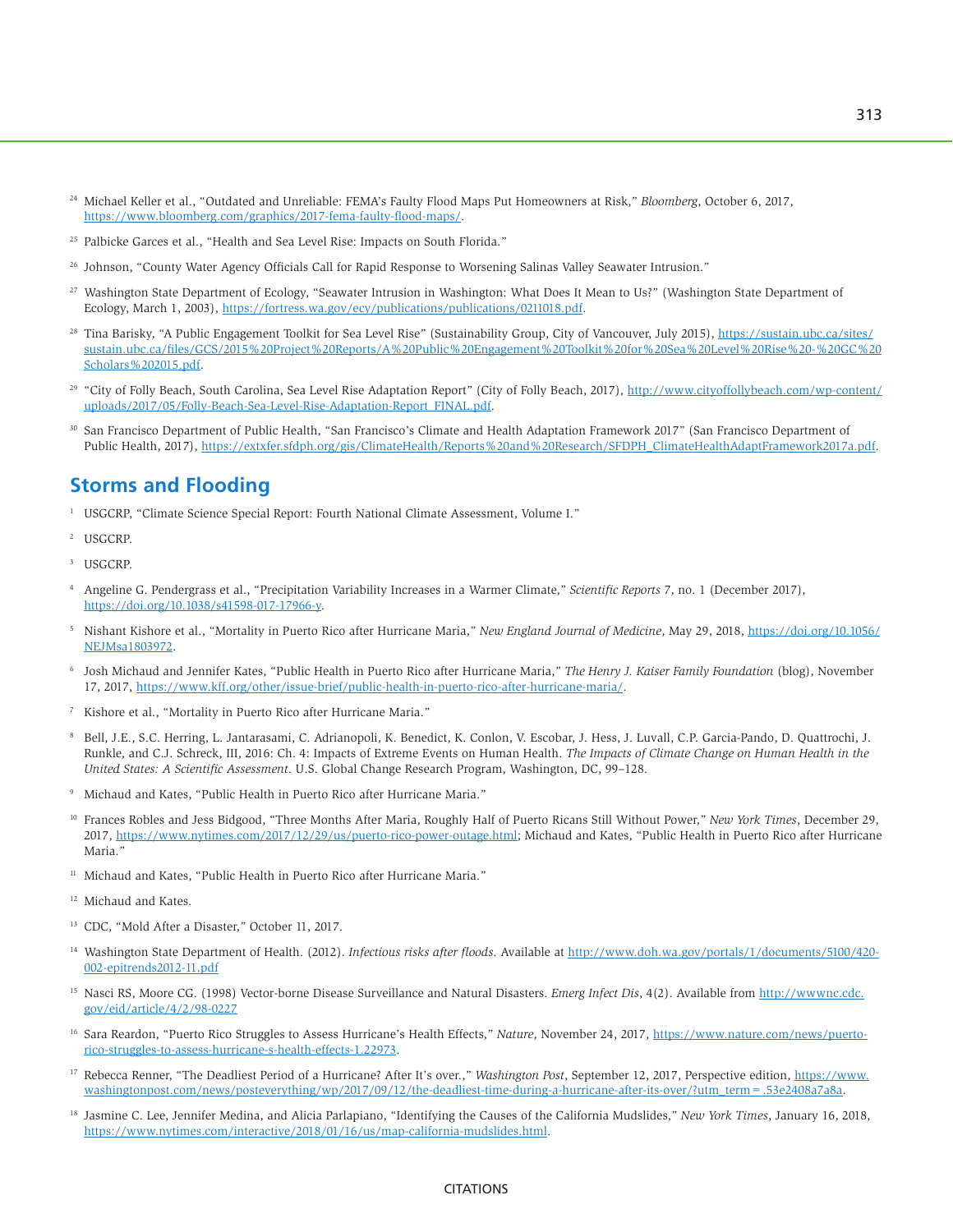- <sup>19</sup> Amy L. Fairchild, James Colgrove, and Marian Moser Jones, "The Challenge Of Mandatory Evacuation: Providing For And Deciding For," *Health Affairs* 25, no. 4 (July 1, 2006): 958–67, [https://doi.org/10.1377/hlthaff.25.4.958.](https://doi.org/10.1377/hlthaff.25.4.958)
- 20 Baussan, D. (2015, August 18). When you can't go home: The Guld Coast 10 years after Katrina. Center for American Progress. Available at <https://www.americanprogress.org/issues/green/report/2015/08/18/119511/when-you-cant-go-home/>
- 21 Veronica Rocha and Paige St. John, "Evacuations Lifted for Communities below Oroville Dam," *LA Times*, February 14, 2017, [http://www.latimes.](http://www.latimes.com/local/california/la-live-updates-oroville-dam-evacuations-lifted-for-some-communities-1487108990-htmlstory.html) [com/local/california/la-live-updates-oroville-dam-evacuations-lifted-for-some-communities-1487108990-htmlstory.html.](http://www.latimes.com/local/california/la-live-updates-oroville-dam-evacuations-lifted-for-some-communities-1487108990-htmlstory.html)
- <sup>22</sup> Dodgen, D., D. Donato, N. Kelly, A. La Greca, J. Morganstein, J. Reser, J. Ruzek, S. Schweitzer, M.M. Shimamoto, K. Thigpen Tart, and R. Ursano, 2016: Ch. 8: Mental Health and Well-Being. *The Impacts of Climate Change on Human Health in the United States: A Scientific Assessment*. U.S. Global Change Research Program, Washington, DC, 217–246.
- <sup>23</sup> Kessler, R.C., Galea, S., Gruber, M.J., Sampson, N.A., Ursano, R.J., Wessely, S. (200). Trends in menal illness and suicidality after Hurrican Katrina. *Mol Psychiatry*, 13(4), 374-384. Available at http://www.ncbi.nlm.nih.gov/pubmed/18180768?ordinalpos = 1&itool = EntrezSystem2. [PEntrez.Pubmed.Pubmed\\_ResultsPanel.Pubmed\\_RVDocSum](http://www.ncbi.nlm.nih.gov/pubmed/18180768?ordinalpos=1&itool=EntrezSystem2.PEntrez.Pubmed.Pubmed_ResultsPanel.Pubmed_RVDocSum)
- <sup>24</sup> Dodgen, D., D. Donato, N. Kelly, A. La Greca, J. Morganstein, J. Reser, J. Ruzek, S. Schweitzer, M.M. Shimamoto, K. Thigpen Tart, and R. Ursano, 2016: Ch. 8: Mental Health and Well-Being. *The Impacts of Climate Change on Human Health in the United States: A Scientific Assessment*. U.S. Global Change Research Program, Washington, DC, 217–246.
- 25 Lowe, S.R. & Rhodes, J.E. (2013). Trajectories of psychological distress among low-income, female survivors of Hurricane Katrina. *American Journal of Orthopsychiatry*, 83(2), 398-412. Available at <https://www.ncbi.nlm.nih.gov/pmc/articles/PMC3999519/>
- 26 Morello-Frosh, R., Pastor, M., Sadd, J., Shonkoff, S. (n.d.) *The climate gap: Inequalities in how climate change hurts Americans & how to close the gap*. Available at: University of California Program for Environmental and Regional Equity website: <https://dornsife.usc.edu/pere/climategap/>
- 27 Samantha Raphelson, "In Houston, Thousands Remain Displaced As Harvey Recovery Continues," *NPR*, December 28, 2017, [https://www.npr.org/2017/12/28/574166438/in-houston-thousands-remain-displaced-as-harvey-recovery-continues.](https://www.npr.org/2017/12/28/574166438/in-houston-thousands-remain-displaced-as-harvey-recovery-continues)
- <sup>28</sup> Intergovernmental Panel on Climate Change. Climate change 2001: Impacts, Adaptation and Vulnerability. Contribution of Working Group II to the Third Assessment Report of the Intergovernmental Panel on Climate Change. Cambridge: Cambridge University Press; 2001.391-431
- <sup>29</sup> Wilson and Tiefenbacher, "The Barriers Impeding Precautionary Behaviours by Undocumented Immigrants in Emergencies: The Hurricane Ike Experience in Houston, Texas, USA."
- <sup>30</sup> American Heart Association News, "What Katrina Can Teach Us about Disrupted Cardiac Care after Hurricane Harvey," *American Heart Association News* (blog), September 1, 2017, [https://news.heart.org/what-katrina-can-teach-us-about-disrupted-cardiac-care-after-hurricane-harvey/.](https://news.heart.org/what-katrina-can-teach-us-about-disrupted-cardiac-care-after-hurricane-harvey/)
- 31 Arrieta, M.I., Foreman, R.D., Crook, E.D., & Icenogle, M.L., (2009). Providing continuity of care for chronic diseases in the aftermath of Katrina: from field experience to policy recommendations. *Disaster Med Public Health Prep*, 3(3): 174-182. Available at [http://www.ncbi.nlm.nih.gov/pmc/](http://www.ncbi.nlm.nih.gov/pmc/articles/PMC3901308/) [articles/PMC3901308/](http://www.ncbi.nlm.nih.gov/pmc/articles/PMC3901308/)
- <sup>32</sup> EPA, "Climate Change and the Health of People with Disabilities" (US EPA, May 2016), [https://www.apha.org/~/media/files/pdf/topics/climate/](https://www.apha.org/~/media/files/pdf/topics/climate/epa_disabilities_health_climate_change.ashx) [epa\\_disabilities\\_health\\_climate\\_change.ashx.](https://www.apha.org/~/media/files/pdf/topics/climate/epa_disabilities_health_climate_change.ashx)
- 33 EPA.
- 34 EPA.
- <sup>35</sup> American Heart Association News, "What Katrina Can Teach Us about Disrupted Cardiac Care after Hurricane Harvey."
- 36 Jean Rhodes et al., "The Impact of Hurricane Katrina on the Mental and Physical Health of Low-Income Parents in New Orleans.," *American Journal of Orthopsychiatry* 80, no. 2 (2010): 237–47, [https://doi.org/10.1111/j.1939-0025.2010.01027.x.](https://doi.org/10.1111/j.1939-0025.2010.01027.x)
- 37 Elizabeth Fussell, Narayan Sastry, and Mark VanLandingham, "Race, Socioeconomic Status, and Return Migration to New Orleans after Hurricane Katrina," *Population and Environment* 31, no. 1–3 (January 2010): 20–42, [https://doi.org/10.1007/s11111-009-0092-2.](https://doi.org/10.1007/s11111-009-0092-2)
- <sup>38</sup> EPA, "Climate Change and the Health of People with Disabilities."
- <sup>39</sup> Mallett Lea H. and Etzel Ruth A., "Flooding: What Is the Impact on Pregnancy and Child Health?," *Disasters* 0, no. 0 (October 23, 2017), [https://doi.org/10.1111/disa.12256.](https://doi.org/10.1111/disa.12256)
- 40 UNDP, "Gender and Disaster Risk Reduction" (United Nations Development Programme, 2013), [http://www.undp.org/content/dam/undp/library/](http://www.undp.org/content/dam/undp/library/gender/Gender%20and%20Environment/PB3-AP-Gender-and-disaster-risk-reduction.pdf) [gender/Gender%20and%20Environment/PB3-AP-Gender-and-disaster-risk-reduction.pdf.](http://www.undp.org/content/dam/undp/library/gender/Gender%20and%20Environment/PB3-AP-Gender-and-disaster-risk-reduction.pdf)
- 41 Lisa Rygel, David O'sullivan, and Brent Yarnal, "A Method for Constructing a Social Vulnerability Index: An Application to Hurricane Storm Surges in a Developed Country," *Mitigation and Adaptation Strategies for Global Change* 11, no. 3 (May 2006): 741–64, [https://doi.org/10.1007/s11027-](https://doi.org/10.1007/s11027-006-0265-6) [006-0265-6.](https://doi.org/10.1007/s11027-006-0265-6)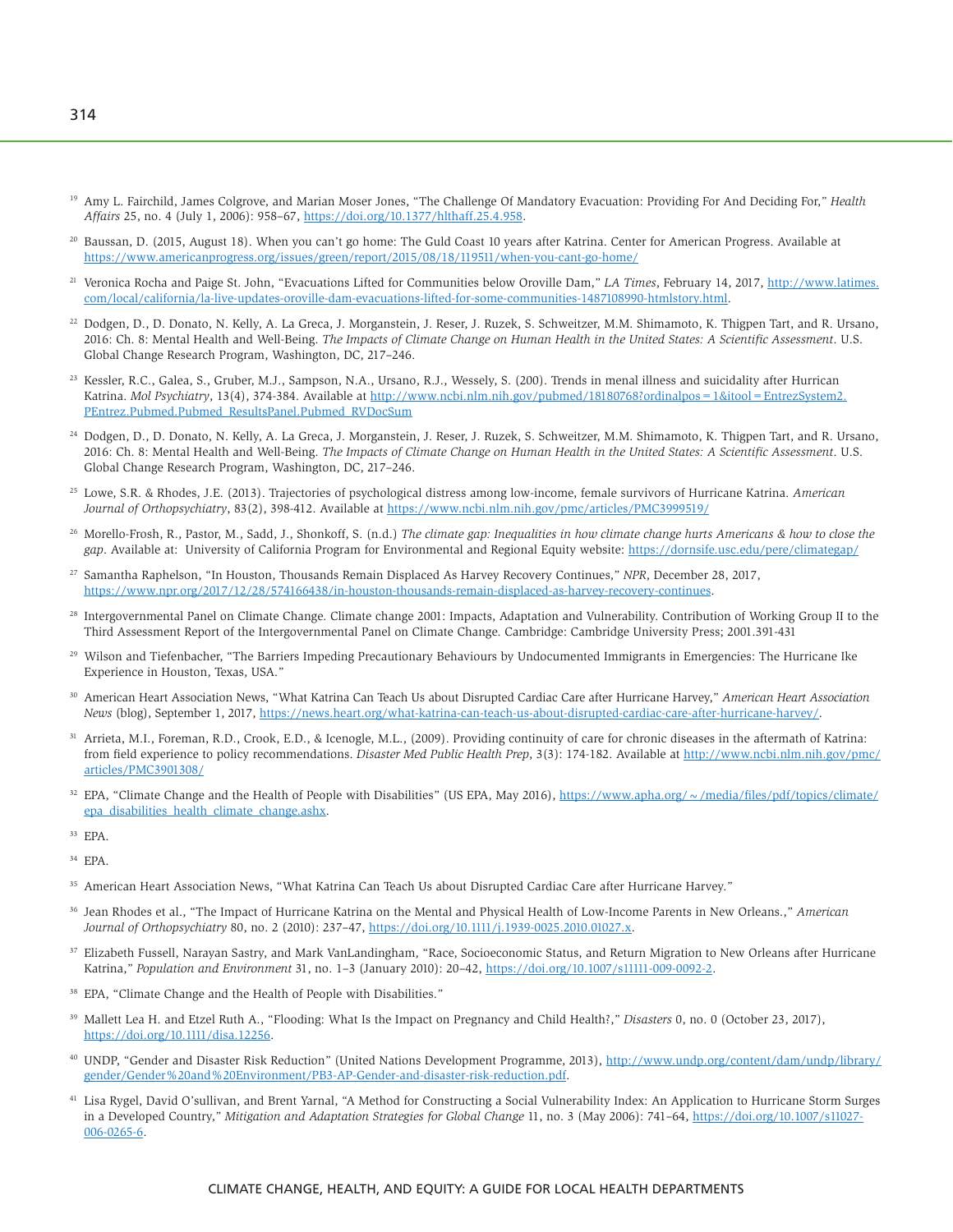- <sup>42</sup> FEMA, "FEMA Flood Map Service Center: Search By Address."
- 43 Ford Fessenden et al., "Water Damage From Hurricane Harvey Extended Far Beyond Flood Zones," *New York Times*, September 1, 2017, [https://www.nytimes.com/interactive/2017/09/01/us/houston-damaged-buildings-in-fema-flood-zones.html.](https://www.nytimes.com/interactive/2017/09/01/us/houston-damaged-buildings-in-fema-flood-zones.html)
- 44 San Francisco Department of Public Health, "San Francisco's Climate and Health Adaptation Framework 2017."
- 45 San Francisco Department of Public Health.
- <sup>46</sup> Jeanne S. Ringel et al., "Lessons Learned from the State and Local Public Health Response to Hurricane Katrina" (Gulf States Policy Institute and Rand Health, February 2007), [https://www.rand.org/content/dam/rand/pubs/working\\_papers/2007/RAND\\_WR473.pdf.](https://www.rand.org/content/dam/rand/pubs/working_papers/2007/RAND_WR473.pdf)
- 47 Fairchild, Colgrove, and Jones, "The Challenge Of Mandatory Evacuation: Providing For And Deciding For."
- <sup>48</sup> CDC, "Landslides and Mudslides," Centers for Disease Control and Prevention, January 12, 2018, [https://www.cdc.gov/disasters/landslides.html.](https://www.cdc.gov/disasters/landslides.html)
- 49 San Francisco Department of Public Health, "San Francisco's Climate and Health Adaptation Framework 2017."
- 50 Stone, Cascio, and Lahm, "Wildifre Smoke: A Guide for Public Health Officials."
- 51 Sonoma County, "Fire: Health Concerns and Resources."
- 52 Robin Guenther and John Balbus, "Primary Protection: Enhancing Health Care Resilience for a Changing Climate" (U.S. Department of Health and Human Services, December 2014), [https://toolkit.climate.gov/sites/default/files/SCRHCFI%20Best%20Practices%20Report%20final2%20](https://toolkit.climate.gov/sites/default/files/SCRHCFI%20Best%20Practices%20Report%20final2%202014%20Web.pdf) [2014%20Web.pdf.](https://toolkit.climate.gov/sites/default/files/SCRHCFI%20Best%20Practices%20Report%20final2%202014%20Web.pdf)
- 53 Myra A. Kleinpeter, "Disaster Preparedness for Dialysis Patients," *Clinical Journal of the American Society of Nephrology* 6, no. 10 (October 1, 2011): 2337–39, [https://doi.org/10.2215/CJN.08690811.](https://doi.org/10.2215/CJN.08690811)
- 54 Jocelyn Turner, "Health Officials Provide Flood Safety Tips Due to Coastal Flood Advisory" (Florida Department of Health in Duval County, October 9, 2015), [http://duval.floridahealth.gov/\\_files/\\_documents/10-9-15-flood-advisory.pdf.](http://duval.floridahealth.gov/_files/_documents/10-9-15-flood-advisory.pdf)
- <sup>55</sup> FEMA, "Flood After Fire: The Increased Risk," FEMA, November 14, 2017, [https://www.fema.gov/news-release/2017/11/14/4344/flood-after-fire](https://www.fema.gov/news-release/2017/11/14/4344/flood-after-fire-increased-risk)[increased-risk.](https://www.fema.gov/news-release/2017/11/14/4344/flood-after-fire-increased-risk)
- 56 San Francisco Department of Public Health, "San Francisco's Climate and Health Adaptation Framework 2017."
- 57 CDC, "Reentering Your Flooded Home," Centers for Disease Control and Prevention, September 14, 2017, [https://www.cdc.gov/disasters/mold/](https://www.cdc.gov/disasters/mold/reenter.html) [reenter.html.](https://www.cdc.gov/disasters/mold/reenter.html)
- 58 CDC, "Mold After a Disaster," Centers for Disease Control and Prevention, October 11, 2017, [https://www.cdc.gov/disasters/mold/index.html.](https://www.cdc.gov/disasters/mold/index.html)

# **Nutrition and Food Security**

- <sup>1</sup> U.S. Global Change Research Program, "Glossary," U.S. Global Change Research Program, 2014, [https://www.globalchange.gov/climate-change/](https://www.globalchange.gov/climate-change/glossary#top) [glossary#top.](https://www.globalchange.gov/climate-change/glossary#top)
- 2 Ziska, L., A. Crimmins, A. Alair, S. DeGrasse, J.F. Garofalo, A.S. Khan, I. Loladze, A.A. Pérez de León, A. Showler, J. Thurston, and I. Walls, 2016: Ch. 7: Food Safety, Nutrition, and Distribution. *The Impacts of Climate Change on Human Health in the United States: A Scientific Assessment*. U.S. Global Change Research Program, Washington, DC, 189–216.
- 3 Brown, M.E., J.M. Antle, P. Backlund, E.R. Carr, W.E. Easterling, M.K. Walsh, C. Ammann, W. Attavanich, C.B. Barrett, M.F.Bellemare, V. Dancheck, C. Funk, K. Grace, J.S.I. Ingram, H. Jiang, H. Maletta, T. Mata, A. Murray, M. Ngugi, D. Ojima, B.,O'Neill, and C. Tebaldi. 2015. Climate Change, Global Food Security, and the U.S. Food System. 146 pages. Available online at [http://www.usda.gov/oce/climate\\_change/](http://www.usda.gov/oce/climate_change/FoodSecurity2015Assessment/FullAssessment.pdf) [FoodSecurity2015Assessment/FullAssessment.pdf.](http://www.usda.gov/oce/climate_change/FoodSecurity2015Assessment/FullAssessment.pdf)
- <sup>4</sup> Tapan Pathak et al., "Climate Change Trends and Impacts on California Agriculture: A Detailed Review," *Agronomy* 8, no. 3 (February 26, 2018): 25, [https://doi.org/10.3390/agronomy8030025.](https://doi.org/10.3390/agronomy8030025)
- 5 David A Grantz and Anil Shrestha, "Ozone Reduces Crop Yields and Alters Competition with Weeds Such as Yellow Nutsedge," *California Agriculture* 59, no. 2 (April 1, 2005): 137–43.
- 6 Paul Vijay, V. Pandey, and Atar Singh, "Vulnerability of Trees and Fruit Crops to Climate Change.," in *Climate Change: Impacts and Adaptations in Crop Plants* (Tomorrow's Printer and Publishers, 2011), [https://doi.org/10.13140/rg.2.1.4816.5607.](https://doi.org/10.13140/rg.2.1.4816.5607)
- 7 M. Melissa Rojas-Downing et al., "Climate Change and Livestock: Impacts, Adaptation, and Mitigation," *Climate Risk Management* 16 (2017): 145–63, [https://doi.org/10.1016/j.crm.2017.02.001.](https://doi.org/10.1016/j.crm.2017.02.001)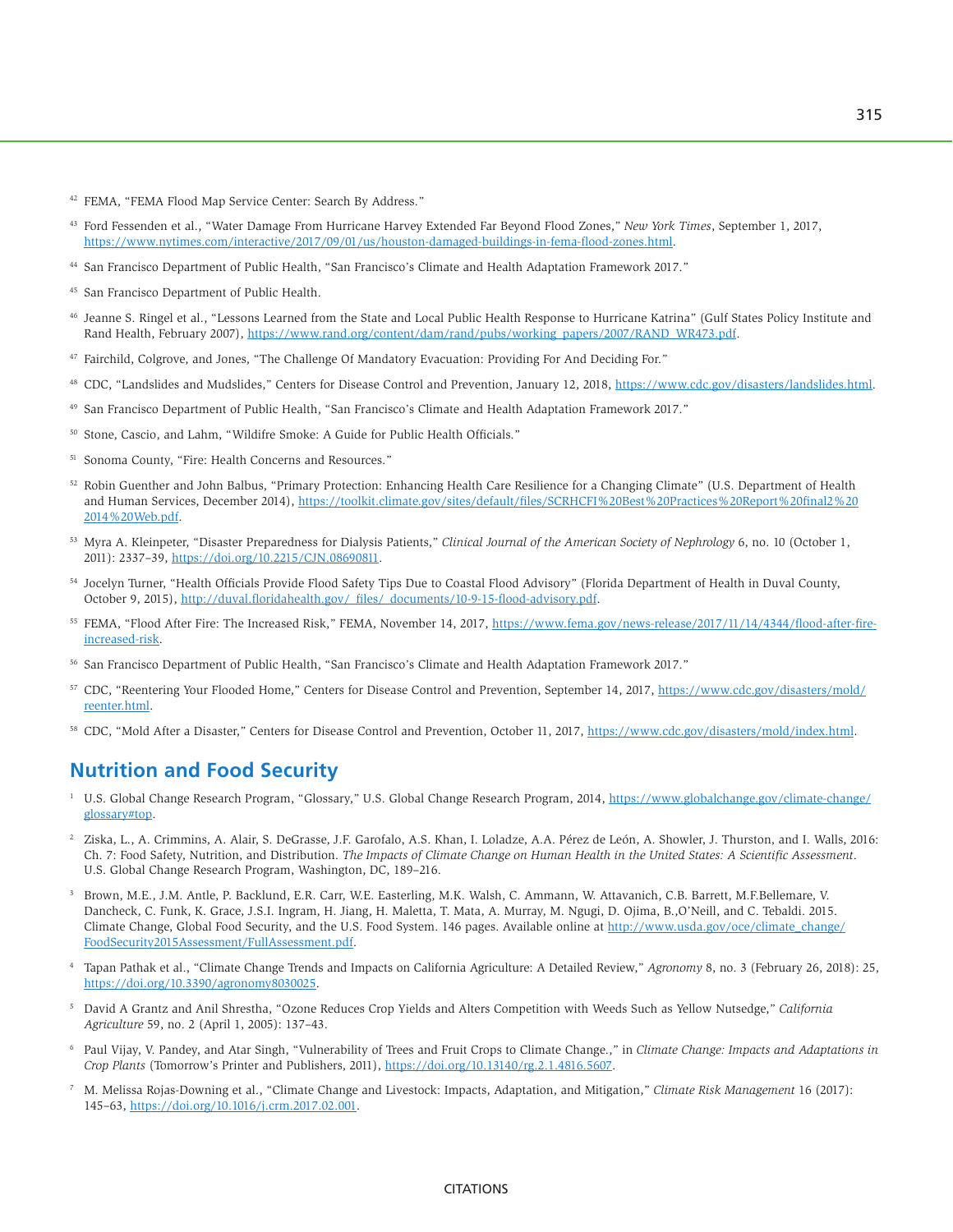- <sup>8</sup> USGCRP, "The Impacts of Climate Change on Human Health in the United States: A Scientific Assessment."
- 9 Ziska, L., A. Crimmins, A. Auclair, S. DeGrasse, J.F. Garofalo, A.S. Khan, I. Loladze, A.A. Pérez de León, A. Showler, J. Thurston, and I. Walls, 2016: Ch. 7: Food Safety, Nutrition, and Distribution. *The Impacts of Climate Change on Human Health in the United States: A Scientific Assessment*. U.S. Global Change Research Program, Washington, DC, 189–216.
- <sup>10</sup> USGCRP, "The Impacts of Climate Change on Human Health in the United States: A Scientific Assessment."
- <sup>11</sup> Dangour, A., Green, R., Sutherland, J., Watson, L., & Wheeler, T.R. (2015). Health impacts related to food and nutrition security. In B.S. Levy & J.A. Patz (Eds.), *Climate change and public health* (pp. 173-194). New York, NY: Oxford University Press.
- <sup>12</sup> S. Ahdoot, S. E. Pacheco, and THE COUNCIL ON ENVIRONMENTAL HEALTH, "Global Climate Change and Children's Health," PEDIATRICS 136, no. 5 (November 1, 2015): e1468–84, [https://doi.org/10.1542/peds.2015-3233.](https://doi.org/10.1542/peds.2015-3233)
- 13 EPA, "Inventory of U.S. Greenhouse Gas Emissions and Sinks: 1990-2016" (U.S. Environmental Protection Agency, April 12, 2018), [https://www.epa.gov/sites/production/files/2018-01/documents/2018\\_complete\\_report.pdf.](https://www.epa.gov/sites/production/files/2018-01/documents/2018_complete_report.pdf)
- <sup>14</sup> Gilbert N. 2012. One-third of our greenhouse gas emissions come from agriculture. Available at [http://www.nature.com/news/one-third-of-our](http://www.nature.com/news/one-third-of-our-greenhouse-gas-emissions-come-from-agriculture-1.11708)[greenhouse-gas-emissions-come-from-agriculture-1.11708.](http://www.nature.com/news/one-third-of-our-greenhouse-gas-emissions-come-from-agriculture-1.11708)
- <sup>15</sup> Natural Resources Defense Fund. 2007. Food miles: How far your food travels has serious consequences for your health and the climate. Available at [https://food-hub.org/files/resources/Food%20Miles.pdf.](https://food-hub.org/files/resources/Food%20Miles.pdf)
- <sup>16</sup> Yale School of Forestry & Environmental Studies, "Industrial Agriculture," Global Forest Atlas, Yale School of Forestry & Environmental Studies, November 14, 2015, [https://globalforestatlas.yale.edu/land-use/industrial-agriculture.](https://globalforestatlas.yale.edu/land-use/industrial-agriculture)
- <sup>17</sup> Martin C. Heller and Gregory A. Keoleian, "Greenhouse Gas Emission Estimates of U.S. Dietary Choices and Food Loss: GHG Emissions of U.S. Dietary Choices and Food Loss," *Journal of Industrial Ecology* 19, no. 3 (June 2015): 391–401, [https://doi.org/10.1111/jiec.12174.](https://doi.org/10.1111/jiec.12174)
- 18 Savannah North et al., "Safe Surplus Food Donation Best Management Practices: Guidance for Environmental Health Departments" (Public Health Alliance of Southern California, Public Health Institute, Center for Climate Change and Health, California Conference of Directors of Environmental Health, January 2018), [https://www.ccdeh.com/resources/documents/training-1/2017-safe-surplus-food-donation-training/1711](https://www.ccdeh.com/resources/documents/training-1/2017-safe-surplus-food-donation-training/1711-ccdeh-safe-surplus-food-donation-best-management-practices-guidance-for-environmental-health-departments/file) [ccdeh-safe-surplus-food-donation-best-management-practices-guidance-for-environmental-health-departments/file.](https://www.ccdeh.com/resources/documents/training-1/2017-safe-surplus-food-donation-training/1711-ccdeh-safe-surplus-food-donation-best-management-practices-guidance-for-environmental-health-departments/file)
- <sup>19</sup> Emily Broad Leib et al., "Don't Waste, Donate: Enhancing Food Donations Through Federal Policy" (Harvard Food Law and Policy Clinic, NRDC, March 2017), [https://www.nrdc.org/sites/default/files/dont-waste-donate-report.pdf.](https://www.nrdc.org/sites/default/files/dont-waste-donate-report.pdf)
- <sup>20</sup> EPA, "Turning Food Waste into Energy," 2016, [https://www3.epa.gov/region9/waste/features/foodtoenergy/.](https://www3.epa.gov/region9/waste/features/foodtoenergy/)
- <sup>21</sup> Linda Rudolph and Catherine Harrison, "A Physician's Guide to Climate Change, Health and Equity" (Center for Climate Change and Health, Public Health Institute, 2016), [http://climatehealthconnect.org/wp-content/uploads/2016/09/FullGuideTEMP.pdf.](http://climatehealthconnect.org/wp-content/uploads/2016/09/FullGuideTEMP.pdf)
- <sup>22</sup> Food Security Status of U.S. Households in 2014. Available at: [http://www.ers.usda.gov/topics/food-nutrition-assistance/food-security-in-the-us/](http://www.ers.usda.gov/topics/food-nutrition-assistance/food-security-in-the-us/key-statistics-graphics.aspx) [key-statistics-graphics.aspx](http://www.ers.usda.gov/topics/food-nutrition-assistance/food-security-in-the-us/key-statistics-graphics.aspx)
- 23 Craig Gundersen and James P. Ziliak, "Food Insecurity And Health Outcomes," *Health Affairs* 34, no. 11 (November 1, 2015): 1830–39, [https://doi.org/10.1377/hlthaff.2015.0645.](https://doi.org/10.1377/hlthaff.2015.0645)
- <sup>24</sup> CDC, "Obesity and Overweight," CDC National Center for Health Statistics, May 3, 2017, [https://www.cdc.gov/nchs/fastats/obesity-overweight.htm.](https://www.cdc.gov/nchs/fastats/obesity-overweight.htm)
- <sup>25</sup> CDC, "Heart Disease Facts," CDC, November 28, 2017, [https://www.cdc.gov/heartdisease/facts.htm.](https://www.cdc.gov/heartdisease/facts.htm)
- <sup>26</sup> CDC, "New CDC Report: More than 100 Million Americans Have Diabetes or Prediabetes," Centers for Disease Control and Prevention, July 18, 2017, [https://www.cdc.gov/media/releases/2017/p0718-diabetes-report.html.](https://www.cdc.gov/media/releases/2017/p0718-diabetes-report.html)
- <sup>27</sup> Center for a Livable Future, Johns Hopkins, "Health & Environmental Implications of U.S. Meat Consumption & Production," Johns Hopkins Bloomberg School of Public Health Center for a Livable Future, 2013, [https://www.jhsph.edu/research/centers-and-institutes/johns-hopkins](https://www.jhsph.edu/research/centers-and-institutes/johns-hopkins-center-for-a-livable-future/projects/meatless_monday/resources/meat_consumption.html)[center-for-a-livable-future/projects/meatless\\_monday/resources/meat\\_consumption.html.](https://www.jhsph.edu/research/centers-and-institutes/johns-hopkins-center-for-a-livable-future/projects/meatless_monday/resources/meat_consumption.html)
- <sup>28</sup> Seligman, H.K., Laraia, B.A., and Kushel, M.B. (2010). Food insecurity is associated with chronic disease among low-income NHANES participants. *The Journal of Nutrition*, 140(2), 304-310.
- 29 Michele Ver Ploeg and Ryan Williams, "Mapping Food Deserts in the United States," *United States Department of Agriculture* (blog), December 1, 2011, [https://www.ers.usda.gov/amber-waves/2011/december/data-feature-mapping-food-deserts-in-the-us/.](https://www.ers.usda.gov/amber-waves/2011/december/data-feature-mapping-food-deserts-in-the-us/)
- 30 USDA, "Key Statistics & Graphics," US Department of Agriculture, Economic Research Service, October 4, 2017, [https://www.ers.usda.gov/topics/](https://www.ers.usda.gov/topics/food-nutrition-assistance/food-security-in-the-us/key-statistics-graphics.aspx) [food-nutrition-assistance/food-security-in-the-us/key-statistics-graphics.aspx.](https://www.ers.usda.gov/topics/food-nutrition-assistance/food-security-in-the-us/key-statistics-graphics.aspx)
- 31 Hernandez, Gabbard, and Carroll, "Findings from the National Agricultural Workers Survey (NAWS) 2013–2014: A Demographic and Employment Profile of United States Farmworkers."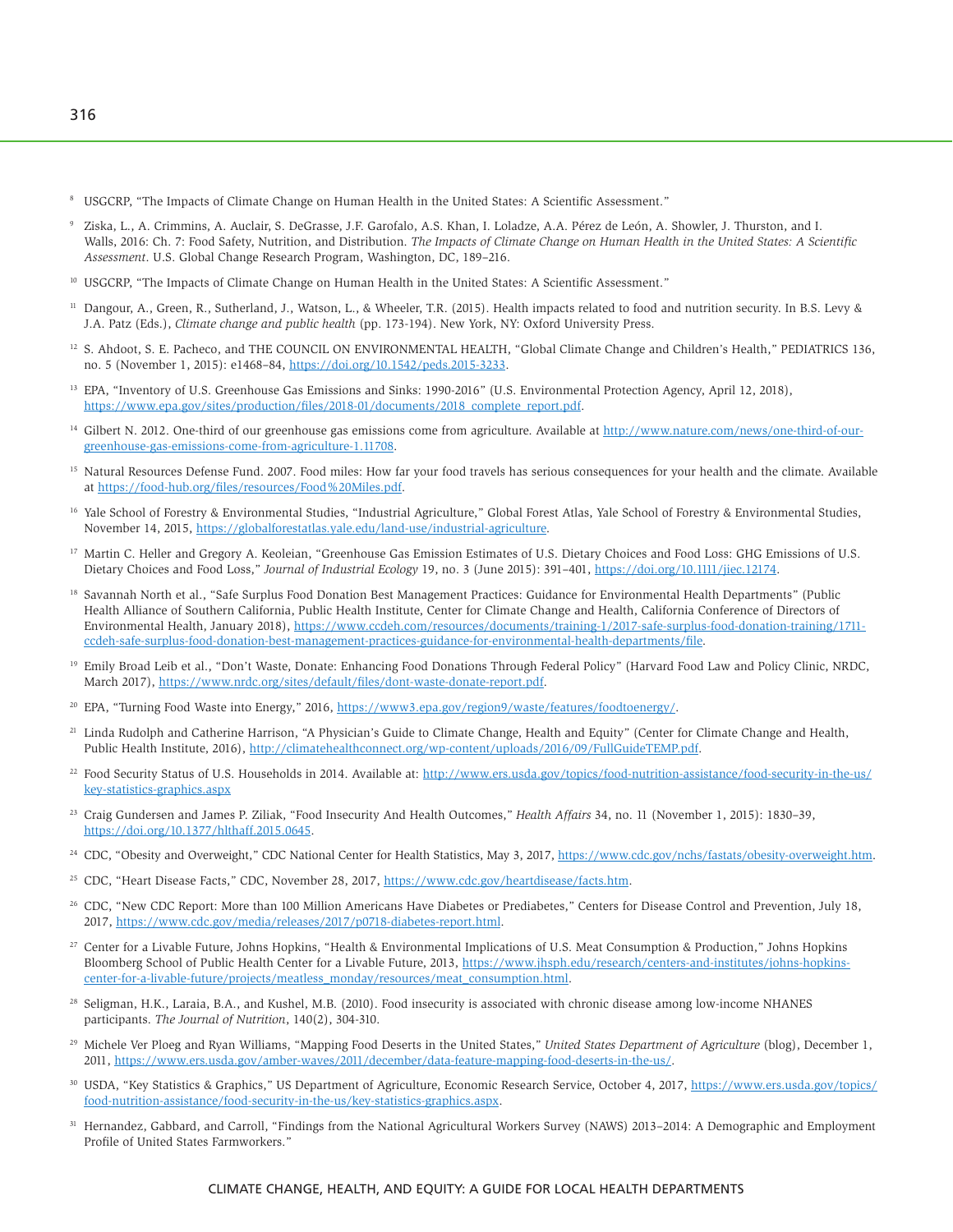- <sup>32</sup> Gamble, J.L., J. Balbus, M. Berger, K. Bouye, V. Campbell, K. Chief, K. Conlon, A. Crimmins, B. Flanagan, C. Gonzalez-Maddux, E. Hallisey, S. Hutchins, L. Jantarasami, S. Khoury, M. Kiefer, J. Kolling, K. Lynn, A. Manangan, M. McDonald, R. Morello-Frosch, M.H. Redsteer, P. Sheffield, K. Thigpen Tart, J. Watson, K.P. Whyte, and A.F. Wolkin, 2016: Ch. 9: Populations of Concern. *The Impacts of Climate Change on Human Health in the United States: A Scientific Assessment*. U.S. Global Change Research Program, Washington, DC, 247–286. Food Security Status of U.S. Households in 2014. Available at: <http://www.ers.usda.gov/topics/food-nutrition-assistance/food-security-in-the-us/key-statistics-graphics.aspx>
- 33 Eliot Barford, "Crop Pests Advancing with Global Warming," *Nature*, September 1, 2013, [https://www.nature.com/news/crop-pests-advancing](https://www.nature.com/news/crop-pests-advancing-with-global-warming-1.13644)[with-global-warming-1.13644.](https://www.nature.com/news/crop-pests-advancing-with-global-warming-1.13644)
- 34 Fabiana B. Nerbass et al., "Occupational Heat Stress and Kidney Health: From Farms to Factories," *Kidney International Reports* 2, no. 6 (November 2017): 998–1008, [https://doi.org/10.1016/j.ekir.2017.08.012.](https://doi.org/10.1016/j.ekir.2017.08.012)
- 35 U.S. Global Change Research Program (2009- ), *The Impacts of Climate Change on Human Health in the United States*.
- 36 "Office of Farm to Fork Strategic Plan" (CDFA, Division of Inspection Services, 2015), [http://cafarmtofork.com/F2F%20Strategic%20Plan.pdf.](http://cafarmtofork.com/F2F%20Strategic%20Plan.pdf)
- <sup>37</sup> Savannah North et al., "Safe Surplus Food Donation Best Management Practices: Guidance for Environmental Health Departments" (Public Health Alliance of Southern California, Public Health Institute, Center for Climate Change and Health, California Conference of Directors of Environmental Health, January 2018), [https://www.ccdeh.com/resources/documents/training-1/2017-safe-surplus-food-donation-training/1711](https://www.ccdeh.com/resources/documents/training-1/2017-safe-surplus-food-donation-training/1711-ccdeh-safe-surplus-food-donation-best-management-practices-guidance-for-environmental-health-departments/file) [ccdeh-safe-surplus-food-donation-best-management-practices-guidance-for-environmental-health-departments/file.](https://www.ccdeh.com/resources/documents/training-1/2017-safe-surplus-food-donation-training/1711-ccdeh-safe-surplus-food-donation-best-management-practices-guidance-for-environmental-health-departments/file)
- <sup>38</sup> Savannah North et al., "Safe Surplus Food Donation Toolkit: Guidance for Food Facilities" (Public Health Alliance of Southern California, Public Health Institute, Center for Climate Change and Health, California Conference of Directors of Environmental Health, January 2018), [http://phasocal.org/wp-content/uploads/2018/02/Safe-Surplus-Food-Donation-Toolkit\\_Version-2\\_Jan-2018.pdf.](http://phasocal.org/wp-content/uploads/2018/02/Safe-Surplus-Food-Donation-Toolkit_Version-2_Jan-2018.pdf)
- <sup>39</sup> "Save the Food," Natural Resources Defense Council, 2018, [https://www.nrdc.org/content/save-food.](https://www.nrdc.org/content/save-food)

## **Transportation**

- <sup>1</sup> George Luber and Jay Lemery, eds., *Global Climate Change and Human Health: From Science to Practice* (San Francisco: Jossey-Bass, 2015).
- 2 EPA, "Inventory of U.S. Greenhouse Gas Emissions and Sinks: 1990-2016" (U.S. Environmental Protection Agency, April 12, 2018), [https://www.epa.gov/sites/production/files/2018-01/documents/2018\\_complete\\_report.pdf.](https://www.epa.gov/sites/production/files/2018-01/documents/2018_complete_report.pdf)
- 3 EPA.
- 4 EPA.
- 5 CDC, "Physical Inactivity," Centers for Disease Control and Prevention, Gateway to Health Communication & Social Marketing Practice, September 15, 2017, [https://www.cdc.gov/healthcommunication/toolstemplates/entertainmented/tips/PhysicalInactivity.html.](https://www.cdc.gov/healthcommunication/toolstemplates/entertainmented/tips/PhysicalInactivity.html)
- 6 R. D. Brook, "Air Pollution and Cardiovascular Disease: A Statement for Healthcare Professionals From the Expert Panel on Population and Prevention Science of the American Heart Association," *Circulation* 109, no. 21 (June 1, 2004): 2655–71, [https://doi.org/10.1161/01.](https://doi.org/10.1161/01.CIR.0000128587.30041.C8) [CIR.0000128587.30041.C8.](https://doi.org/10.1161/01.CIR.0000128587.30041.C8)
- <sup>7</sup> CDC, "Key Injury and Violence Data," Centers for Disease Control and Prevention, Injury Prevention and Control, 2016, [https://www.cdc.gov/](https://www.cdc.gov/injury/wisqars/overview/key_data.html) [injury/wisqars/overview/key\\_data.html.](https://www.cdc.gov/injury/wisqars/overview/key_data.html)
- 8 Nick Paumgarten, "There and Back Again," *The New Yorker*, April 16, 2007, [https://www.newyorker.com/magazine/2007/04/16/there-and-back](https://www.newyorker.com/magazine/2007/04/16/there-and-back-again)[again.](https://www.newyorker.com/magazine/2007/04/16/there-and-back-again)
- 9 EPA, "Reduce Urban Heat Island Effect," United States Environmental Protection Agency, December 12, 2017, [https://www.epa.gov/green](https://www.epa.gov/green-infrastructure/reduce-urban-heat-island-effect)[infrastructure/reduce-urban-heat-island-effect.](https://www.epa.gov/green-infrastructure/reduce-urban-heat-island-effect)
- <sup>10</sup> Mike Maciag, "America's Poor Neighborhoods Plagued by Pedestrian Deaths" (Washington, D.C.: Governing, 2014), [http://media.navigatored.](http://media.navigatored.com/documents/Governing_Pedestrian_Fatalities_Report.pdf) [com/documents/Governing\\_Pedestrian\\_Fatalities\\_Report.pdf.](http://media.navigatored.com/documents/Governing_Pedestrian_Fatalities_Report.pdf)
- <sup>11</sup> CDC, "Key Injury and Violence Data."
- <sup>12</sup> Maciag, "America's Poor Neighborhoods Plagued by Pedestrian Deaths."
- <sup>13</sup> CDC, "Key Injury and Violence Data."
- <sup>14</sup> Tami Luhby, "It's Expensive to Be Poor," *CNN Money*, April 24, 2015, [http://money.cnn.com/2015/04/23/news/economy/poor-spending/index.html.](http://money.cnn.com/2015/04/23/news/economy/poor-spending/index.html)
- <sup>15</sup> Smart Growth America. Unknown. Complete Streets and High Gas Prices. Available at: [http://www.smartgrowthamerica.org/complete-streets/](http://www.smartgrowthamerica.org/complete-streets/complete-streets-fundamentals/factsheets/gas-prices) [complete-streets-fundamentals/factsheets/gas-prices](http://www.smartgrowthamerica.org/complete-streets/complete-streets-fundamentals/factsheets/gas-prices)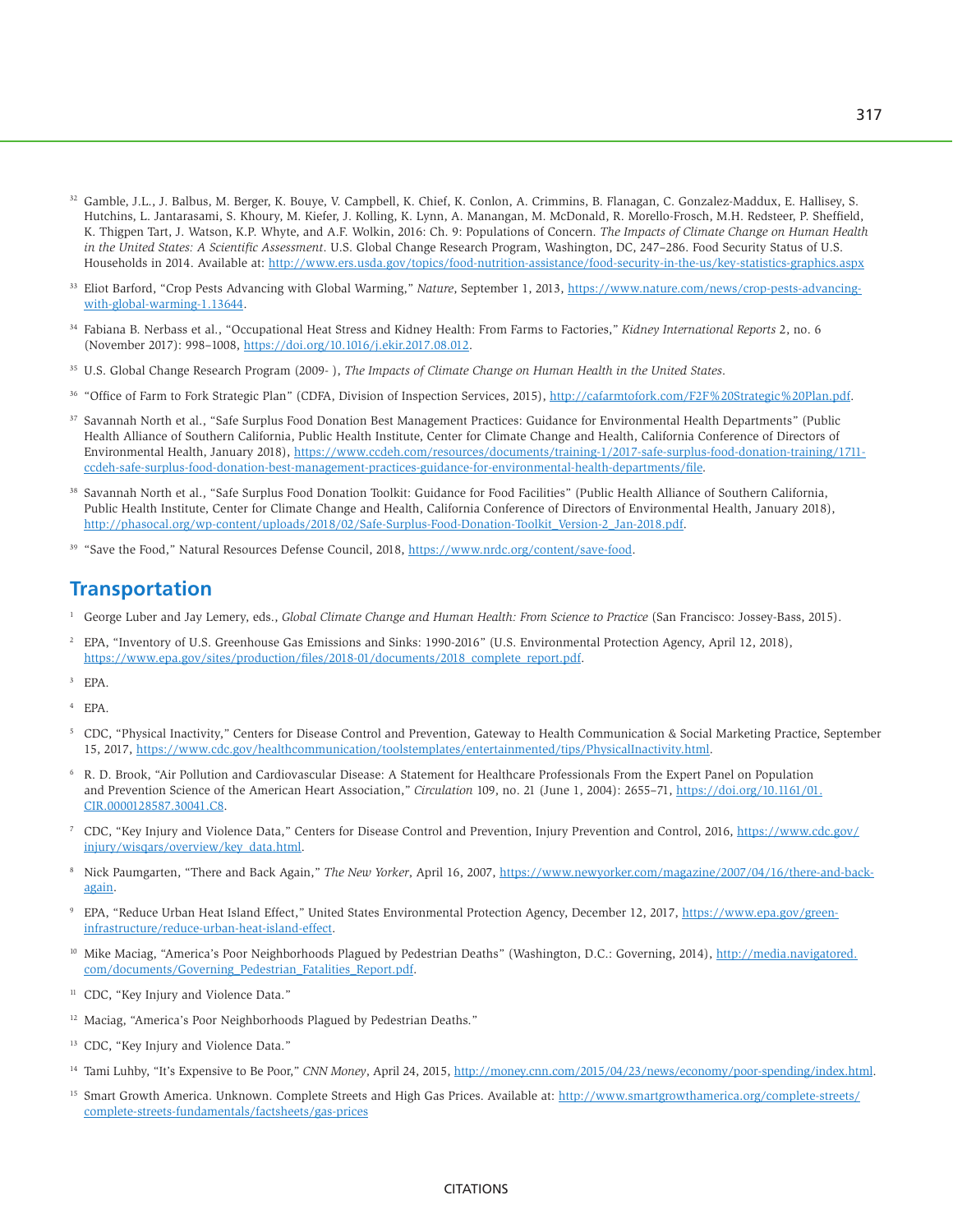- <sup>16</sup> U.S. Department of Transportation, "Traffic Safety Facts" (U.S. Department of Transportation, National Highway Safety Administration, October 2017), [https://crashstats.nhtsa.dot.gov/Api/Public/ViewPublication/812376.](https://crashstats.nhtsa.dot.gov/Api/Public/ViewPublication/812376)
- <sup>17</sup> U.S. Department of Transportation, "Complete Streets," U.S. Department of Transportation, October 26, 2015, [https://www.transportation.gov/](https://www.transportation.gov/mission/health/complete-streets) [mission/health/complete-streets.](https://www.transportation.gov/mission/health/complete-streets)
- <sup>18</sup> "Safe Routes to School National Partnership," Safe Routes to School National Partnership, 2018, [https://www.saferoutespartnership.org/.](https://www.saferoutespartnership.org/)
- <sup>19</sup> Los Angeles Department of Public Health, "The Potential Costs and Benefits of Providing Free Public Transportation Passes to Students in Los Angeles County." (Los Angeles County Department of Public Health, 2013), [http://publichealth.lacounty.gov/plan/docs/HIA/12.16.2013Brief.pdf.](http://publichealth.lacounty.gov/plan/docs/HIA/12.16.2013Brief.pdf)
- 20 Charge Ahead. 2016. FAQ. Available at: <http://www.chargeahead.org/faq/#h3-1>
- <sup>21</sup> U.S. Environmental Protection Agency. 2010. EPA Analysis of the Transportation Sector: Greenhouse Gas and Oil Reduction Scenarios. Available at: <https://www3.epa.gov/otaq/climate/GHGtransportation-analysis03-18-2010.pdf>
- 22 Coral Davenport, "E.P.A. Takes a Major Step to Roll Back Clean Car Rules," *New York Times*, May 31, 2018, [https://www.nytimes.](https://www.nytimes.com/2018/05/31/climate/epa-car-pollution-rollback.html) [com/2018/05/31/climate/epa-car-pollution-rollback.html.](https://www.nytimes.com/2018/05/31/climate/epa-car-pollution-rollback.html)
- <sup>23</sup> CDC, "DNPAO State Program Highlights: Active Transport to School" (Centers for Disease Control and Prevention, Division of Nutrition, Physical Activity, and Obesity, 2007), [https://www.cdc.gov/obesity/downloads/ActiveTransporttoSchool.pdf.](https://www.cdc.gov/obesity/downloads/ActiveTransporttoSchool.pdf)
- 24 Jim Sallis, "Auditing the Pedestrian Environment: A Brief Tool for Practitioners & Community Members," *Active Living Research: Move!* (blog), September 2, 2015, [https://activelivingresearch.org/blog/2015/09/auditing-pedestrian-environment-brief-tool-practitioners-community-members.](https://activelivingresearch.org/blog/2015/09/auditing-pedestrian-environment-brief-tool-practitioners-community-members)
- <sup>25</sup> CDC, "HIA Stories from the Field: Clackamas County Oregon Health Authority," Centers for Disease Control and Prevention, May 27, 2015, [https://www.cdc.gov/healthyplaces/stories/clackamas\\_county.htm.](https://www.cdc.gov/healthyplaces/stories/clackamas_county.htm)
- <sup>26</sup> Neil Maizlish et al., "Health Cobenefits and Transportation-Related Reductions in Greenhouse Gas Emissions in the San Francisco Bay Area," *American Journal of Public Health* 103, no. 4 (April 2013): 703–9, [https://doi.org/10.2105/AJPH.2012.300939.](https://doi.org/10.2105/AJPH.2012.300939)
- 27 Dennis Stefani and Asish Mohapatra, "Public Health Implications of Traffic Density and Vehicle Idling on Air Quality" (Environmental Health, Calgary Health Region, July 2003), [http://oee.nrcan.gc.ca/transportation/idling/material/reports-research/idling-health-effects.cfm.](http://oee.nrcan.gc.ca/transportation/idling/material/reports-research/idling-health-effects.cfm)
- <sup>28</sup> Jianling Li, Colleen Casey, and Lou K. Brewer, "Exploring Opportunities for Engaging Public Health Organizations in Transportation Planning," *Public Works Management & Policy* 20, no. 3 (February 4, 2015): 201–25, [https://doi.org/10.1177/1087724X14559520.](https://doi.org/10.1177/1087724X14559520)
- 29 Christine Godward Green and Elizabeth G Klein, "Promoting Active Transportation as a Partnership Between Urban Planning and Public Health: The Columbus Healthy Places Program," *Public Health Reports* 126, no. Suppl 1 (2011): 41–49.
- <sup>30</sup> City of Alexandria, Virginia, "Vision Zero," City of Alexandria, Virginia, April 23, 2018, [https://www.alexandriava.gov/VisionZero.](https://www.alexandriava.gov/VisionZero)
- <sup>31</sup> National Recreation and Park Association, "Parks Build Healthy Communities: Success Stories" (National Recreation and Park Association, n.d.), [https://www.nrpa.org/contentassets/f768428a39aa4035ae55b2aaff372617/healthy-communities-success-stories.pdf.](https://www.nrpa.org/contentassets/f768428a39aa4035ae55b2aaff372617/healthy-communities-success-stories.pdf)
- <sup>32</sup> Causa Justa :: Just Cause, "Development without Displacement: Resisting Gentrification in the Bay Area" (Causa Justa :: Just Cause, 2014), [http://www.acphd.org/media/341554/development-without-displacement.pdf.](http://www.acphd.org/media/341554/development-without-displacement.pdf)
- <sup>33</sup> Seattle Office of Sustainability. 2014. Removing Barriers to Electric Vehicle Adoption by Increasing Access to Charging Infrastructure. Available at: [http://www.seattle.gov/Documents/Departments/OSE/FINAL%20REPORT\\_Removing%20Barriers%20to%20EV%20Adoption\\_TO%20POST.pdf](http://www.seattle.gov/Documents/Departments/OSE/FINAL%20REPORT_Removing%20Barriers%20to%20EV%20Adoption_TO%20POST.pdf)
- <sup>34</sup> "Active Living & Active Transportation," Spokane Regional Health District, 2018, [https://srhd.org/programs-and-services/active-living-active](https://srhd.org/programs-and-services/active-living-active-transportation)[transportation.](https://srhd.org/programs-and-services/active-living-active-transportation)
- 35 CDC, "DNPAO State Program Highlights: Active Transport to School."
- <sup>36</sup> <http://www.policylink.org/find-resources/library/healthy-equitable-transportation-policy-recommendations-and-research>
- <sup>37</sup> [http://www.changelabsolutions.org/publications/getting-involved-t](http://www.changelabsolutions.org/publications/getting-involved-transportation-planning)ransportation-planning
- <sup>38</sup> https://www.apha.org/ $\sim$ /media/files/pdf/factsheets/at\_the\_intersection\_public\_health\_and\_transportation.ashx
- <sup>39</sup> <https://www.apha.org/topics-and-issues/transportation>
- <sup>40</sup> <https://www.transportation.gov/transportation-health-tool>
- 41 <https://www.apha.org/topics-and-issues/transportation/active-transportation>
- <sup>42</sup> <http://usclimateandhealthalliance.org/uscha-state-policy-initiative/transportation/>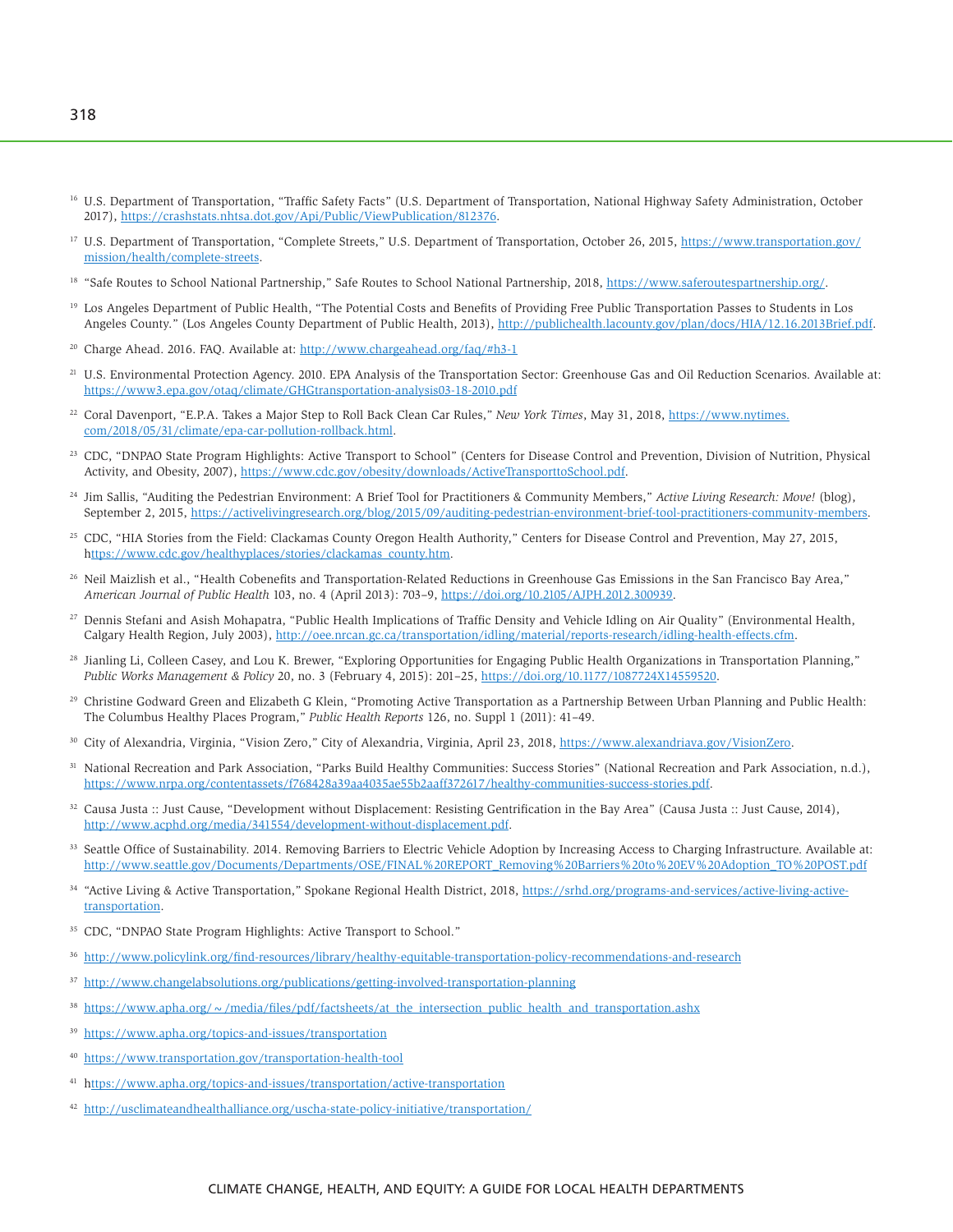#### **Energy**

- 1 EPA, "Inventory of U.S. Greenhouse Gas Emissions and Sinks: 1990–2016."
- <sup>2</sup> U.S. Department of Energy, "Fossil," U.S. Department of Energy, n.d., [https://www.energy.gov/science-innovation/energy-sources/fossil.](https://www.energy.gov/science-innovation/energy-sources/fossil)
- 3 U.S. Energy Information Administration, "What Is U.S. Electricity Generation by Energy Source?," U.S. Energy Information Administration, March 7, 2018,<https://www.eia.gov/tools/faqs/faq.php?id=427&t=3>[.](https://www.eia.gov/tools/faqs/faq.php?id=427&t=3.)
- 4 Jay Apt, "The Other Reason to Shift Away from Coal: Air Pollution That Kills Thousands Every Year," *Scientific American*, June 7, 2017, [https://www.scientificamerican.com/article/the-other-reason-to-shift-away-from-coal-air-pollution-that-kills-thousands-every-year/.](https://www.scientificamerican.com/article/the-other-reason-to-shift-away-from-coal-air-pollution-that-kills-thousands-every-year/)
- 5 U.S. Energy Information Administration, "How Much of U.S. Carbon Dioxide Emissions Are Associated with Electricity Generation?," U.S. Energy Information Administration, March 10, 2017, [https://www.eia.gov/tools/faqs/faq.php?id=77&t=11.](https://www.eia.gov/tools/faqs/faq.php?id=77&t=11)
- 6 U.S. Energy Information Administration, "What Is U.S. Electricity Generation by Energy Source?"
- 7 EPA, "Inventory of U.S. Greenhouse Gas Emissions and Sinks: 1990-2014" (U.S. Environmental Protection Agency, April 15, 2016), [https://www.epa.gov/sites/production/files/2016-04/documents/us-ghg-inventory-2016-main-text.pdf.](https://www.epa.gov/sites/production/files/2016-04/documents/us-ghg-inventory-2016-main-text.pdf)
- 8 EPA.
- 9 EPA.
- <sup>10</sup> EPA.
- <sup>11</sup> <https://keck.usc.edu/usc-researchers-to-study-long-term-health-effects-of-porter-ranch-gas-leak/>
- 12 U.S. Department of Energy, "Fossil."
- 13 A. R. Brandt et al., "Methane Leaks from North American Natural Gas Systems," Science 343, no. 6172 (February 14, 2014): 733–35, [https://doi.org/10.1126/science.1247045.](https://doi.org/10.1126/science.1247045)
- 14 Anthony J McMichael et al., "Food, Livestock Production, Energy, Climate Change, and Health," *The Lancet* 370, no. 9594 (October 6, 2007): 1253–63, [https://doi.org/10.1016/S0140-6736\(07\)61256-2.](https://doi.org/10.1016/S0140-6736(07)61256-2)
- <sup>15</sup> Andrew Greenspon, "Natural Gas Pipeline Leaks and Emissions," March 18, 2015, http://hejc.environment.harvard.edu/files/hejc/files/hejc natural\_gas\_leaks.pdf?m =  $1454104074$ .
- <sup>16</sup> <http://publichealth.lacounty.gov/eh/docs/AlisoCanyon.pdf>
- 17 Ryan Wiser et al., "A Retrospective Analysis of the Benefits and Impacts of US Renewable Portfolio Standards," *Lawrence Berkeley National Laboratory, National Renewable Energy Laboratory*, 2016, [http://climate-xchange.org/wp-content/uploads/2015/11/Renewable-Energy-Standards-](http://climate-xchange.org/wp-content/uploads/2015/11/Renewable-Energy-Standards-Study.pdf)[Study.pdf.](http://climate-xchange.org/wp-content/uploads/2015/11/Renewable-Energy-Standards-Study.pdf)
- <sup>18</sup> Yale School of Forestry & Environmental Studies, "Mining & Extraction," Global Forest Atlas, n.d., [https://globalforestatlas.yale.edu/land-use/](https://globalforestatlas.yale.edu/land-use/mining-extraction) [mining-extraction.](https://globalforestatlas.yale.edu/land-use/mining-extraction)
- <sup>19</sup> Union of Concerned Scientists, "Tropical Deforestation and Global Warming," Union of Concerned Scientists, 2017, [https://www.ucsusa.org/](https://www.ucsusa.org/global-warming/solutions/stop-deforestation/tropical-deforestation-and-1.html#.WoYaRJM-faZ) [global-warming/solutions/stop-deforestation/tropical-deforestation-and-1.html#.WoYaRJM-faZ.](https://www.ucsusa.org/global-warming/solutions/stop-deforestation/tropical-deforestation-and-1.html#.WoYaRJM-faZ)
- 20 Christophe McGlade and Paul Ekins, "The Geographical Distribution of Fossil Fuels Unused When Limiting Global Warming to 2°C," Nature 517 (January 7, 2015): 187.
- 21 Thomas Gibon et al., "Health Benefits, Ecological Threats of Low-Carbon Electricity," *Environmental Research Letters* 12, no. 3 (March 1, 2017): 034023, [https://doi.org/10.1088/1748-9326/aa6047.](https://doi.org/10.1088/1748-9326/aa6047)
- <sup>22</sup> Wiser et al., "A Retrospective Analysis of the Benefits and Impacts of US Renewable Portfolio Standards."
- 23 Jennifer S. Harkness, Barry Sulkin, and Avner Vengosh, "Evidence for Coal Ash Ponds Leaking in the Southeastern United States," *Environmental Science & Technology* 50, no. 12 (June 21, 2016): 6583–92, [https://doi.org/10.1021/acs.est.6b01727.](https://doi.org/10.1021/acs.est.6b01727)
- <sup>24</sup> Ben Nandy, "Coal Mine in Violation for Contributing to Three Mudslides in Lincoln County, WV," WOWK, April 30, 2015, [http://www.wowktv.](http://www.wowktv.com/archives/coal-mine-in-violation-for-contributing-to-three-mudslides-in-lincoln-county-wv/865368239) [com/archives/coal-mine-in-violation-for-contributing-to-three-mudslides-in-lincoln-county-wv/865368239.](http://www.wowktv.com/archives/coal-mine-in-violation-for-contributing-to-three-mudslides-in-lincoln-county-wv/865368239)
- <sup>25</sup> "Coal Mine Dust Exposures and Associated Health Outcomes: A Review of Information Published Since 1995," Current Intelligence Bulletin (U.S. Department of Health and Human Services, Centers for Disease Control and Prevention, National Institute for Occupational Safety and Health, April 2011), [https://www.cdc.gov/niosh/docs/2011-172/pdfs/2011-172.pdf.](https://www.cdc.gov/niosh/docs/2011-172/pdfs/2011-172.pdf)
- 26 Blackley DJ et al., "Progressive Massive Fibrosis in Coal Miners from 3 Clinics in Virginia," *JAMA* 319, no. 5 (February 6, 2018): 500–501, [https://doi.org/10.1001/jama.2017.18444.](https://doi.org/10.1001/jama.2017.18444)

#### **CITATIONS**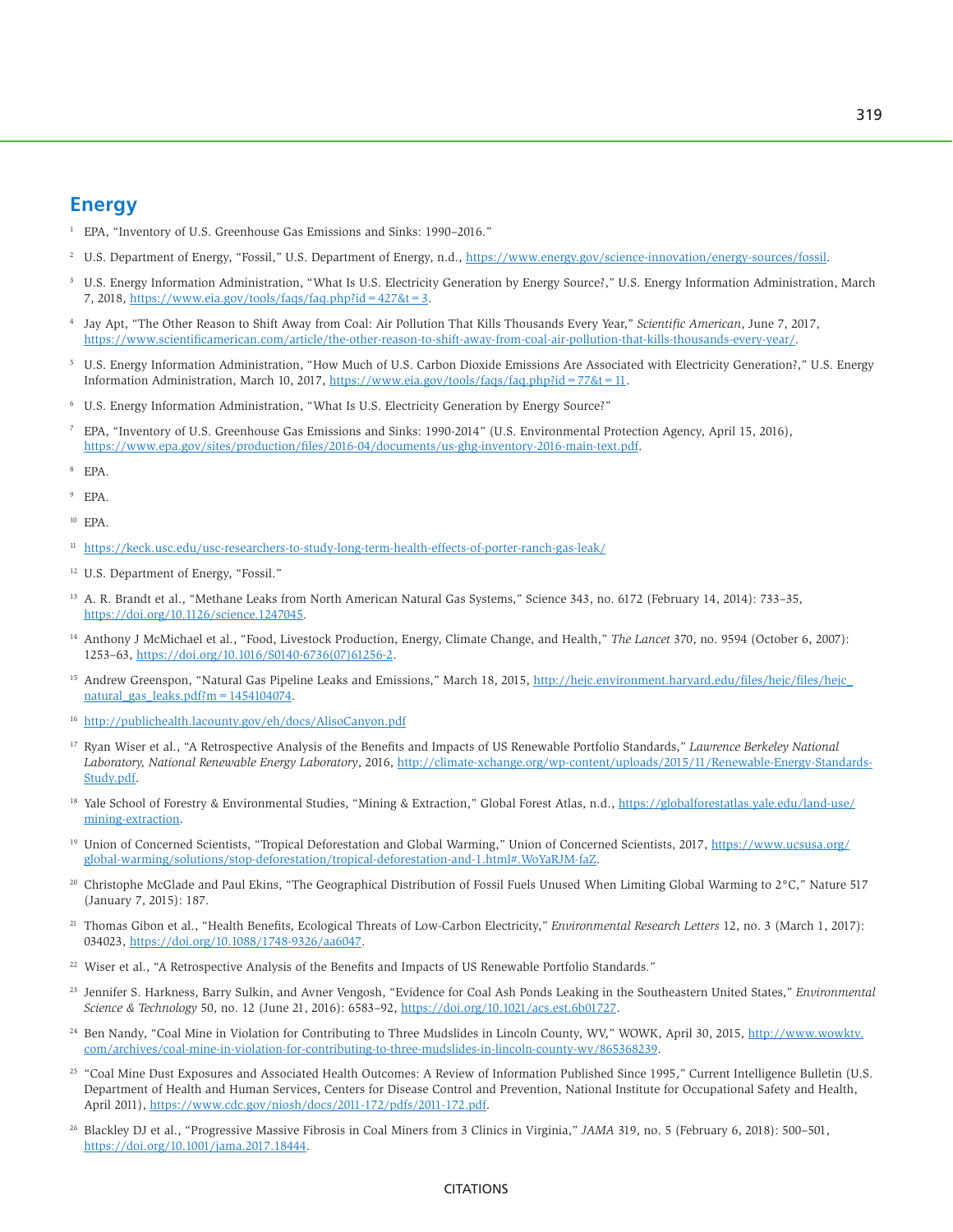- <sup>27</sup> Akshaya Jha, "Even When It's Sitting in Storage, Coal Threatens Human Health," *The Conversation*, September 13, 2017, [http://theconversation.](http://theconversation.com/even-when-its-sitting-in-storage-coal-threatens-human-health-80865) [com/even-when-its-sitting-in-storage-coal-threatens-human-health-80865.](http://theconversation.com/even-when-its-sitting-in-storage-coal-threatens-human-health-80865)
- 28 George Thurston and Morton Lippmann, "Ambient Particulate Matter Air Pollution and Cardiopulmonary Diseases," *Seminars in Respiratory and Critical Care Medicine* 36, no. 03 (May 29, 2015): 422–32, [https://doi.org/10.1055/s-0035-1549455.](https://doi.org/10.1055/s-0035-1549455)
- 29 TF Bateson and J Schwartz, "Children's Response to Air Pollutants," *Journal of Toxicology and Environmental Health* 71, no. 3 (2008): 238–43.
- 30 Leonardo Trasande and George D. Thurston, "The Role of Air Pollution in Asthma and Other Pediatric Morbidities," *Journal of Allergy and Clinical Immunology* 115, no. 4 (April 2005): 689–99, [https://doi.org/10.1016/j.jaci.2005.01.056.](https://doi.org/10.1016/j.jaci.2005.01.056)
- 31 C. Arden Pope III, "Lung Cancer, Cardiopulmonary Mortality, and Long-Term Exposure to Fine Particulate Air Pollution," *JAMA* 287, no. 9 (March 6, 2002): 1132, [https://doi.org/10.1001/jama.287.9.1132.](https://doi.org/10.1001/jama.287.9.1132)
- <sup>32</sup> Apt, "The Other Reason to Shift Away from Coal: Air Pollution That Kills Thousands Every Year."
- 33 Sierra Club. Unknown. Toxic Mercury. Available at:<http://content.sierraclub.org/coal/burning-toxic-mercury>
- 34 Luber and Lemery, *Global Climate Change and Human Health: From Science to Practice.*
- <sup>35</sup> Wisconsin Department of Health Services, "Methane" (Wisconsin Department of Health Services, March 12, 2018), [https://www.dhs.wisconsin.](https://www.dhs.wisconsin.gov/chemical/methane.htm) [gov/chemical/methane.htm.](https://www.dhs.wisconsin.gov/chemical/methane.htm)
- <sup>36</sup> http://www.biologicaldiversity.org/campaigns/americas dangerous pipelines/
- <sup>37</sup> Ann Brody Guy, "CA's Underground Gas-Storage Facilities Pose Numerous Health Threats, Report Finds," *PSE Healthy Energy* (blog), January 18, 2018, [https://www.psehealthyenergy.org/news/news-from-pse/health-hazards-from-underground-gas-storage-are-large-scale-and-also-routine](https://www.psehealthyenergy.org/news/news-from-pse/health-hazards-from-underground-gas-storage-are-large-scale-and-also-routine-report-finds/)[report-finds/.](https://www.psehealthyenergy.org/news/news-from-pse/health-hazards-from-underground-gas-storage-are-large-scale-and-also-routine-report-finds/)
- <sup>38</sup> Alisa L. Rich and Helen T. Orimoloye, "Elevated Atmospheric Levels of Benzene and Benzene-Related Compounds from Unconventional Shale Extraction and Processing: Human Health Concern for Residential Communities," *Environmental Health Insights* 10 (January 2016): EHI.S33314, [https://doi.org/10.4137/EHI.S33314.](https://doi.org/10.4137/EHI.S33314)
- <sup>39</sup> EPA, "EPA's Actions to Reduce Methane Emissions from the Oil and Natural Gas Industry: Final Rules and Draft Information Collection Request" (U.S. Environmental Protection Agency, September 2016), [https://www.epa.gov/sites/production/files/2016-09/documents/nsps-overview-fs.pdf.](https://www.epa.gov/sites/production/files/2016-09/documents/nsps-overview-fs.pdf)
- 40 Howarth, D. 2015. Methane emissions and climatic warming risk from hydraulic fracturing and shale gas development: implications for policy. Energy and Emission Control Technologies. Vol 3.pp 45–54.
- <sup>41</sup> NIEHS, "Hydraulic Fracturing & Health," National Institute of Environmental Health Sciences, May 4, 2018, [https://www.niehs.nih.gov/health/](https://www.niehs.nih.gov/health/topics/agents/fracking/index.cfm) [topics/agents/fracking/index.cfm.](https://www.niehs.nih.gov/health/topics/agents/fracking/index.cfm)
- 42 Howarth, D. 2015. Methane emissions and climatic warming risk from hydraulic fracturing and shale gas development: implications for policy. Energy and Emission Control Technologies. Vol 3.pp 45–54.
- <sup>42</sup> APHA, "The Environmental and Occupational Health Impacts of High-Volume Hydraulic Fracturing of Unconventional Gas Reserves," Policy Statement (American Public Health Association, October 30, 2012).
- 43 Michael Mishak, "Oil Worker's Death Renews Debate on Safety of Extraction Method," Los Angeles Times, April 14, 2012, [http://articles.latimes.](http://articles.latimes.com/2012/apr/14/local/la-me-oil-death-20120412) [com/2012/apr/14/local/la-me-oil-death-20120412.](http://articles.latimes.com/2012/apr/14/local/la-me-oil-death-20120412)
- 44 Concerned Health Professionals of NY, "The Compendium of Scientific, Medical, and Media Findings Demonstrating Risks and Harms of Fracking" (Concerned Health Professionals of NY, Physicians for Social Responsibility, March 2018), [http://concernedhealthny.org/wp-content/](http://concernedhealthny.org/wp-content/uploads/2018/03/Fracking_Science_Compendium_5FINAL.pdf) [uploads/2018/03/Fracking\\_Science\\_Compendium\\_5FINAL.pdf.](http://concernedhealthny.org/wp-content/uploads/2018/03/Fracking_Science_Compendium_5FINAL.pdf)
- 45 Center for Biological Diversity, "Oil Stain: How Dirty Crude Undercuts California's Climate Progress" (Center for Biological Diversity, November 2017).
- <sup>46</sup> Janet Currie, Michael Greenstone, and Katherine Meckel, "Hydraulic Fracturing and Infant Health: New Evidence from Pennsylvania," Science Advances 3, no. 12 (December 2017): e1603021, [https://doi.org/10.1126/sciadv.1603021.](https://doi.org/10.1126/sciadv.1603021)
- 47 "The Localized Health Impacts of Fossil Fuels: From Extraction to Combustion, Fossil Fuel Operations Put Human Health at Serious Risk" (Climate Nexus, 2017), [https://climatenexus.org/climate-issues/health/the-localized-health-impacts-of-fossil-fuels/.](https://climatenexus.org/climate-issues/health/the-localized-health-impacts-of-fossil-fuels/)
- 48 Lesley Fleischman and Marcus Franklin, "Fumes Across the Fence-Line: The Health Impacts of Air Pollution from Oil & Gas Facilities on African American Communities" (National Association for the Advancement of Colored People, Clean Air Task Force, November 2017), [www.naacp.org/](http://www.naacp.org/climate-justice-resources/fumes-across-the-fence-line) [climate-justice-resources/](http://www.naacp.org/climate-justice-resources/fumes-across-the-fence-line)fumes-across-the-fence-line.
- 49 National Cancer Institute, "Accidents at Nuclear Power Plants and Cancer Risk," National Institutes of Health, National Cancer Institute, 2011, [https://www.cancer.gov/about-cancer/causes-prevention/risk/radiation/nuclear-accidents-fact-sheet#q2.](https://www.cancer.gov/about-cancer/causes-prevention/risk/radiation/nuclear-accidents-fact-sheet#q2)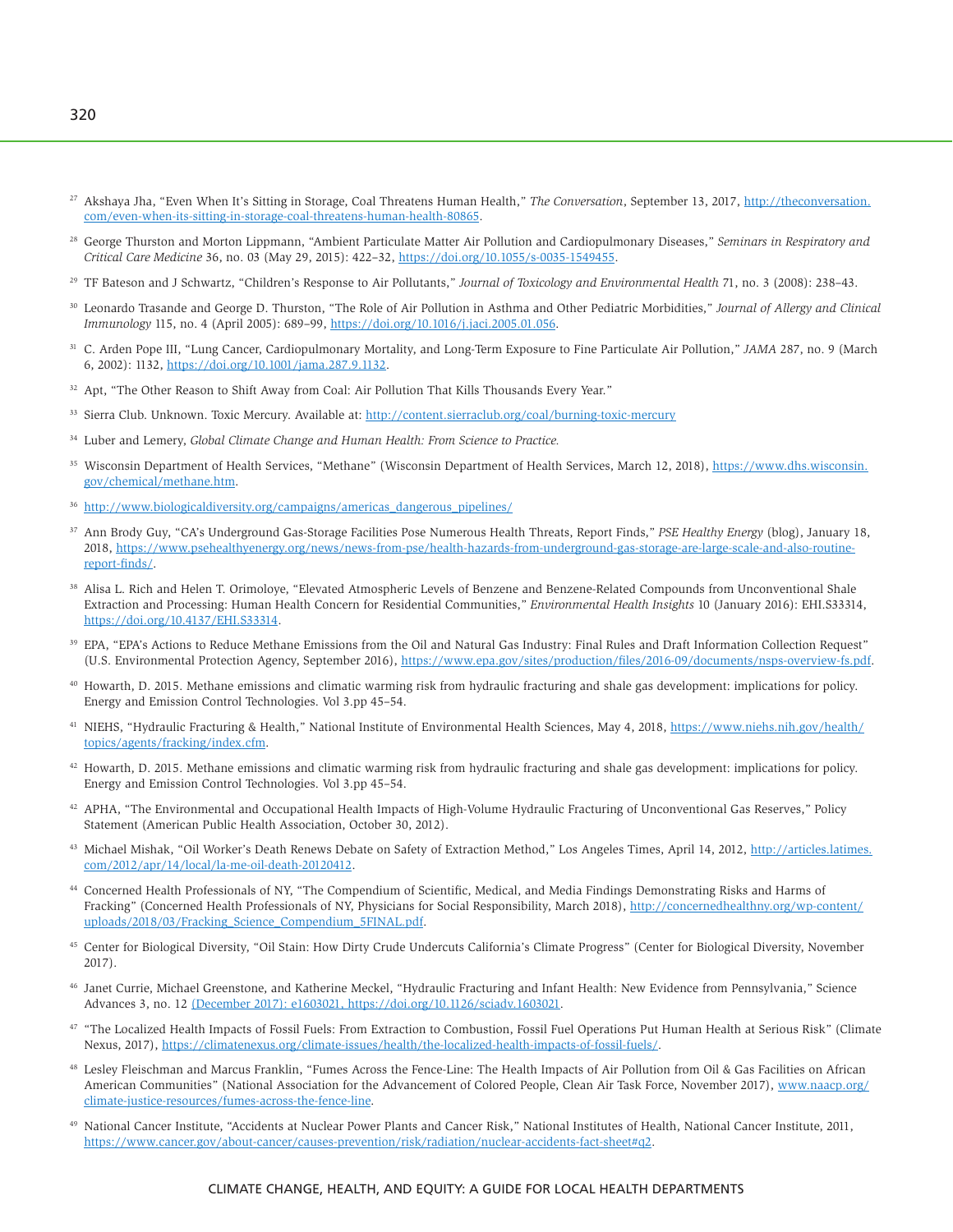- <sup>50</sup> National Research Council, *Health Risks from Exposure to Low Levels of Ionizing Radiation: BEIR VII Phase 2* (Washington, D.C.: National Research Council of the National Academies, 2006), [http://nap.edu/11340.](http://nap.edu/11340)
- <sup>51</sup> Laura Buckley, Linda Rudolph, and Neil Maizlish, "Public Health Research Roadmap on Emerging Electricity Systems," n.d., [http://www.energy.](http://www.energy.ca.gov/2017publications/CEC-500-2017-035/CEC-500-2017-035.pdf) [ca.gov/2017publications/CEC-500-2017-035/CEC-500-2017-035.pdf.](http://www.energy.ca.gov/2017publications/CEC-500-2017-035/CEC-500-2017-035.pdf)
- 52 Edgar G. Hertwich, Jacqueline Aloisi de Larderel, and Sangwon Suh, "Green Energy Choices: The Benefits, Risks, and Trade-Offs of Low-Carbon Technologies for Electricity Production" (United Nations Environmental Programme, 2016), [http://www.unep.org/resourcepanel/Portals/50244/](http://www.unep.org/resourcepanel/Portals/50244/publications/Summary_for_Policy_Makers_GHG_I.pdf) [publications/Summary\\_for\\_Policy\\_Makers\\_GHG\\_I.pdf.](http://www.unep.org/resourcepanel/Portals/50244/publications/Summary_for_Policy_Makers_GHG_I.pdf)
- 53 Wiser et al., "A Retrospective Analysis of the Benefits and Impacts of US Renewable Portfolio Standards."
- 54 Dustin Mulvaney, "Opening the Black Box of Solar Energy Technologies: Exploring Tensions Between Innovation and Environmental Justice," Science as Culture 22, no. 2 (June 2013): 230–37, [https://doi.org/10.1080/09505431.2013.786995.](https://doi.org/10.1080/09505431.2013.786995)
- 55 Vasilis M. Fthenakis, Hyung Chul Kim, and Erik Alsema, "Emissions from Photovoltaic Life Cycles," *Environmental Science & Technology* 42, no. 6 (March 2008): 2168–74, [https://doi.org/10.1021/es071763q.](https://doi.org/10.1021/es071763q)
- <sup>56</sup> Jeffrey M. Ellenbogen et al., "Wind Turbine Health Impact Study: Report of Independent Expert Panel," January 2012, [http://www.mass.gov/eea/](http://www.mass.gov/eea/docs/dep/energy/wind/turbine-impact-study.pdf) [docs/dep/energy/wind/turbine-impact-study.pdf.](http://www.mass.gov/eea/docs/dep/energy/wind/turbine-impact-study.pdf)
- 57 Annette Rohr et al., "Potential Occupational Exposures and Health Risks Associated with Biomass-Based Power Generation," *International Journal of Environmental Research and Public Health* 12, no. 7 (July 22, 2015): 8542–8605, [https://doi.org/10.3390/ijerph120708542.](https://doi.org/10.3390/ijerph120708542)
- 58 Robert B. Williams et al., "Evaluating the Air Quality, Climate & Economic Impacts of Biogas Management Technologies" (U.S. Environmental Protection Agency, September 2016).
- 59 Rohr et al., "Potential Occupational Exposures and Health Risks Associated with Biomass-Based Power Generation."
- <sup>60</sup> L.R. Anspaugh and J.L. Hahn, "Human Health Implications of Geothermal Energy" (Health implications of the new energy technologies, Park City, Utah, 1979), [https://www.osti.gov/geothermal/servlets/purl/5946550.](https://www.osti.gov/geothermal/servlets/purl/5946550)
- 61 Anspaugh and Hahn.
- 62 D. Larcher and J-M. Tarascon, "Towards Greener and More Sustainable Batteries for Electrical Energy Storage," *Nature Chemistry* 7, no. 1 (November 17, 2014): 19–29, [https://doi.org/10.1038/nchem.2085.](https://doi.org/10.1038/nchem.2085)
- 63 Betony Jones, Peter Philips, and Carol Zabin, "The Link Between Good Jobs and a Low Carbon Future: Evidence from California's Renewables Portfolio Standard, 2002–2015" (DONALD VIAL CENTER ON EMPLOYMENT IN THE GREEN ECONOMY Center for Labor Research and Education University of California, Berkeley, July 2016), [http://laborcenter.berkeley.edu/pdf/2016/Link-Between-Good-Jobs-and-a-Low-Carbon-Future.pdf.](http://laborcenter.berkeley.edu/pdf/2016/Link-Between-Good-Jobs-and-a-Low-Carbon-Future.pdf)
- 64 Mary Finley-Brook and Erica Holloman, "Empowering Energy Justice," *International Journal of Environmental Research and Public Health* 13, no. 9 (September 21, 2016): 926, [https://doi.org/10.3390/ijerph13090926.](https://doi.org/10.3390/ijerph13090926)
- 65 Brett Israel, "Coal Plants Smother Communities of Color," *Scientific American*, November 16, 2012, [https://www.scientificamerican.com/article/](https://www.scientificamerican.com/article/coal-plants-smother-communities-of-color/) [coal-plants-smother-communities-of-color/.](https://www.scientificamerican.com/article/coal-plants-smother-communities-of-color/)
- 66 Diane Toomey, "Coal Pollution and the Fight For Environmental Justice," *Yale Environment 360*, June 19, 2013, [https://e360.yale.edu/features/](https://e360.yale.edu/features/naacp_jacqueline_patterson_coal_pollution_and_fight_for_environmental_justice) [naacp\\_jacqueline\\_patterson\\_coal\\_pollution\\_and\\_fight\\_for\\_environmental\\_justice.](https://e360.yale.edu/features/naacp_jacqueline_patterson_coal_pollution_and_fight_for_environmental_justice)
- $67$  Fleischman and Franklin, "Fumes Across the Fence-Line: The Health Impacts of Air Pollution from Oil & Gas Facilities on African American Communities."
- <sup>68</sup> Energy UK, "Fuel Poverty," Energy UK, 2013, [https://www.energy-uk.org.uk/policy/fuel-poverty.html.](https://www.energy-uk.org.uk/policy/fuel-poverty.html)
- <sup>69</sup> WHO, "Household Air Pollution and Health," World Health Organization, February 15, 2018, [http://www.who.int/en/news-room/fact-sheets/](http://www.who.int/en/news-room/fact-sheets/detail/household-air-pollution-and-health) [detail/household-air-pollution-and-health.](http://www.who.int/en/news-room/fact-sheets/detail/household-air-pollution-and-health)
- <sup>70</sup> WHO.
- $71$  U.S. Energy Information Administration, "Air Conditioning in Nearly 100 Million Homes," U.S. Energy Information Administration, 2011, [https://www.eia.gov/consumption/residential/reports/2009/air-conditioning.php.](https://www.eia.gov/consumption/residential/reports/2009/air-conditioning.php)
- <sup>72</sup> <https://www.ituc-csi.org/just-transition-centre>
- <sup>73</sup> <http://www.labor4sustainability.org/post/a-just-transition/>
- <sup>74</sup> [http://www.ibew.org/media-center/Articles/15Daily/1504/150413\\_Chicago](http://www.ibew.org/media-center/Articles/15Daily/1504/150413_Chicago)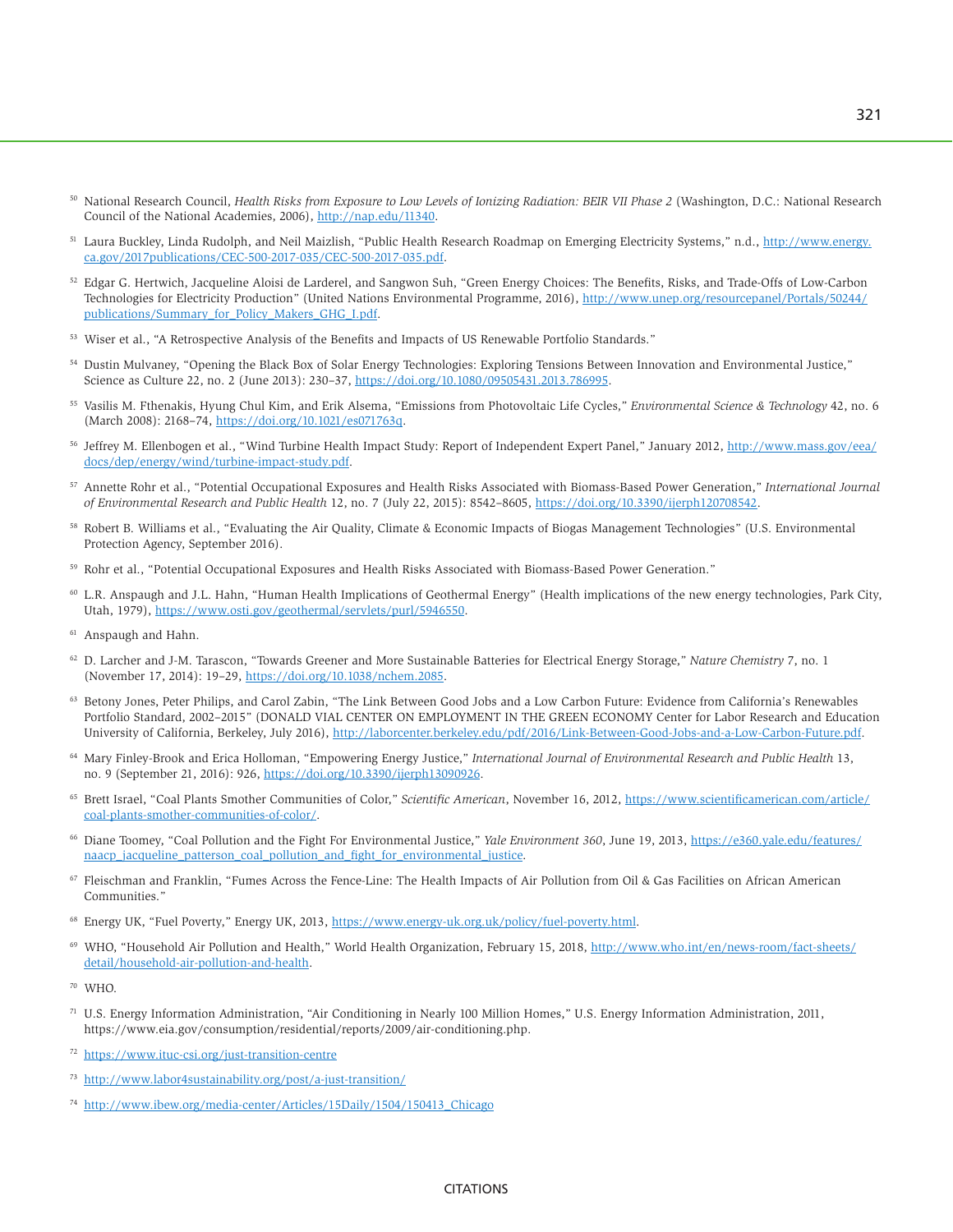- <sup>75</sup> NREL, "Life Cycle Greenhouse Gas Emissions from Electricity Generation" (National Renewable Energy Laboratory, 2013), [https://www.nrel.gov/](https://www.nrel.gov/docs/fy13osti/57187.pdf) [docs/fy13osti/57187.pdf.](https://www.nrel.gov/docs/fy13osti/57187.pdf)
- 76 IRENA, "Renewable Power Generation Costs in 2017" (International Renewable Energy Agency, 2018), [https://www.irena.org/-/media/Files/](https://www.irena.org/-/media/Files/IRENA/Agency/Publication/2018/Jan/IRENA_2017_Power_Costs_2018.pdf) [IRENA/Agency/Publication/2018/Jan/IRENA\\_2017\\_Power\\_Costs\\_2018.pdf.](https://www.irena.org/-/media/Files/IRENA/Agency/Publication/2018/Jan/IRENA_2017_Power_Costs_2018.pdf)
- 77 Philipp Beiter, Michael Elchinger, and Tian Tian, "2016 Renewable Energy Data Book" (U.S. Department of Energy Office of Energy Efficiency & Renewable Energy, 2018), [https://www.nrel.gov/docs/fy18osti/70231.pdf.](https://www.nrel.gov/docs/fy18osti/70231.pdf)
- 78 Beiter, Elchinger, and Tian.
- 79 Christopher D. Maidment et al., "The Impact of Household Energy Efficiency Measures on Health: A Meta-Analysis," *Energy Policy* 65 (February 1, 2014): 583–93, [https://doi.org/10.1016/j.enpol.2013.10.054.](https://doi.org/10.1016/j.enpol.2013.10.054)
- 80 William J. Fisk, "Health and Productivity Gains from Better Indoor Environments and Their Relationship with Building Energy Efficiency," *Annual Review of Energy and the Environment* 25, no. 1 (November 2000): 537–66, [https://doi.org/10.1146/annurev.energy.25.1.537.](https://doi.org/10.1146/annurev.energy.25.1.537)
- <sup>81</sup> Sadia Cox et al., "Bridging Climate Change Resilience and Mitigation in the Electricity Sector Through Renewable Energy and Energy Efficiency: Emerging Climate Change and Development Topics for Energy Sector Transformation" (National Renewable Energy Laboratory, U.S. Agency for International Development, November 2017), [https://www.nrel.gov/docs/fy18osti/67040.pdf.](https://www.nrel.gov/docs/fy18osti/67040.pdf)
- 82 U.S. Department of Energy, "How Much Can You REALLY Save with Energy Efficient Improvements?," U.S. Department of Energy, October 7, 2016, [https://www.energy.gov/energysaver/articles/how-much-can-you-really-save-energy-efficient-improvements.](https://www.energy.gov/energysaver/articles/how-much-can-you-really-save-energy-efficient-improvements)
- 83 Environmental Defense Fund, "Low-Income Energy Efficiency: A Pathway to Clean, Affordable Energy for All" (Environmental Defense Fund, February 2018), [https://www.edf.org/sites/default/files/documents/liee\\_national\\_summary.pdf.](https://www.edf.org/sites/default/files/documents/liee_national_summary.pdf)
- 84 LIHEAP, "State Low-Income Energy Assistance Snapshots," U.S. Department of Health and Human Services, Low-Income Energy Assistance, 2018, [https://www.acf.hhs.gov/ocs/programs/liheap.](https://www.acf.hhs.gov/ocs/programs/liheap)
- 85 U.S. Department of Energy, "Weatherization Assistance Program for Low-Income Persons," [Benefits.gov,](http://Benefits.gov) 2018, [https://www.benefits.gov/benefits/](https://www.benefits.gov/benefits/benefit-details/580) [benefit-details/580.](https://www.benefits.gov/benefits/benefit-details/580)
- 86 "A Public Health Review of High Volume Hydraulic Fracturing for Shale Gas Development" (New York Department of Health, December 2014), [https://www.health.ny.gov/press/reports/docs/high\\_volume\\_hydraulic\\_fracturing.pdf.](https://www.health.ny.gov/press/reports/docs/high_volume_hydraulic_fracturing.pdf)
- 87 Alex Molina and John W. Vick, "Health Impact Assessment: An Introduction and Guide for Implementation in Louisville" (University of Louisville City Solutions Center, 2011), [http://udstudio.org/v4/wp-content/uploads/2013/08/hia\\_handbook\\_web.pdf.](http://udstudio.org/v4/wp-content/uploads/2013/08/hia_handbook_web.pdf)
- 88 Elizabeth Walker and Deborah Payne, "Health Impact Assessment of Coal and Clean Energy Options in Kentucky" (Kentucky Environmental Foundation, 2012), [http://www.kyenvironmentalfoundation.org/uploads/1/8/5/9/18595042/kef\\_health\\_impact\\_assessment\\_energy\\_report\\_web.pdf.](http://www.kyenvironmentalfoundation.org/uploads/1/8/5/9/18595042/kef_health_impact_assessment_energy_report_web.pdf)
- 89 Seth Shonkoff, "The Public Health Dimensions of Oil and Gas Development in California," April 21, 2017.
- 90 Margaret Round et al., "Assessing the Health Impacts and Benefits of Regional Climate Action Plan Strategies in Western Massachusetts: A Collaborative Assessment by the Massachusetts Department of Public Health, the Pioneer Valley Planning Commission, and the Municipalities of Springfield and Williamsburg" (Massachusetts Department of Public Health, March 1, 2017), http://www.pewtrusts.org/ ~/media/assets/external[sites/health-impact-project/final-climate-change-hia-report-040417.pdf?la=en.](http://www.pewtrusts.org/~/media/assets/external-sites/health-impact-project/final-climate-change-hia-report-040417.pdf?la=en)
- 91 U.S. Department of Energy. 2015. Green Power Markets: Community Choice Aggregation. Available at [http://apps3.eere.energy.gov/greenpower/](http://apps3.eere.energy.gov/greenpower/markets/community_choice.shtml) [markets/community\\_choice.shtml.](http://apps3.eere.energy.gov/greenpower/markets/community_choice.shtml)
- <sup>92</sup> Anisa Heming, "What Is a Green School?," The Center for Green Schools, July 30, 2017, [https://www.centerforgreenschools.org/what-green-school.](https://www.centerforgreenschools.org/what-green-school)
- 93 "Green Schools Alliance," Green Schools Alliance, 2018, [https://www.greenschoolsalliance.org/home.](https://www.greenschoolsalliance.org/home)
- 94 U.S. Department of Energy, "State & Local Government," U.S. Department of Energy, 2018, [https://www.energy.gov/energy-economy/state-local](https://www.energy.gov/energy-economy/state-local-government)[government.](https://www.energy.gov/energy-economy/state-local-government)
- <sup>95</sup> ICLEI, "Resource Efficiency & Renewables," ICLEI Local Governments for Sustainability, 2018, [http://icleiusa.org/programs/energy/.](http://icleiusa.org/programs/energy/)
- 96 Health Care Without Harm, "2020 Health Care Climate Challenge," Health Care Without Harm, 2016, [https://noharm-global.org/issues/](https://noharm-global.org/issues/global/2020-health-care-climate-challenge) [global/2020-health-care-climate-challenge.](https://noharm-global.org/issues/global/2020-health-care-climate-challenge)
- 97 Jill Breysse et al., "Effect of Weatherization Combined With Community Health Worker In-Home Education on Asthma Control," American Journal of Public Health 104, no. 1 (January 2014): e57–64, [https://doi.org/10.2105/AJPH.2013.301402.](https://doi.org/10.2105/AJPH.2013.301402)
- 98 Wade Crowfoot and Andrew Byrnes, "Making Green Work: Best Practices in Green-Collar Job Training" (Ella Baker Center for Human Rights, n.d.), [http://www.ellabakercenter.org/sites/default/files/downloads/making-green-work.pdf.](http://www.ellabakercenter.org/sites/default/files/downloads/making-green-work.pdf)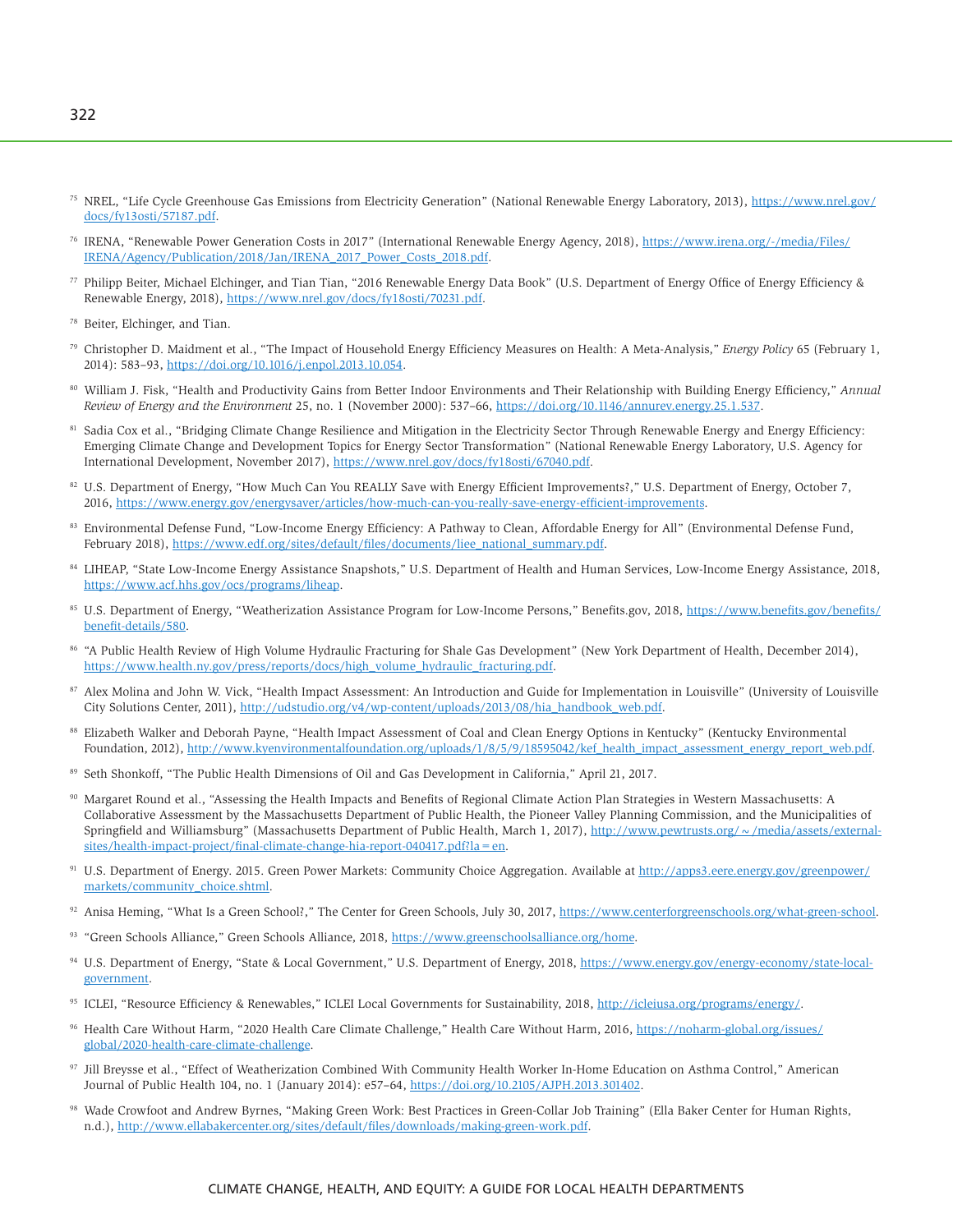- <sup>99</sup> "Contra Costa Community Awareness and Emergency Response," Contra Costa Community Awareness and Emergency Response, 2018, [http://www.cococaer.org/about.html.](http://www.cococaer.org/about.html)
- <sup>100</sup> <https://www.princeton.edu/~mauzeral/papers/Energy%20ARPH%2013.pdf>
- <sup>101</sup> <http://climate-xchange.org/wp-content/uploads/2015/11/Renewable-Energy-Standards-Study.pdf>
- 102<https://www.energy.gov/science-innovation/energy-efficiency>
- 103 <http://usclimateandhealthalliance.org/uscha-state-policy-initiative/renewable-energy/>
- 104 <http://usclimateandhealthalliance.org/uscha-state-policy-initiative/energy-efficiency/>

# **Agriculture**

- 1 Gilbert, N. 2012. One-third of our greenhouse gas emissions come from agriculture. Available at: [http://www.nature.com/news/one-third-of-our](http://www.nature.com/news/one-third-of-our-greenhouse-gas-emissions-come-from-agriculture-1.11708)[greenhouse-gas-emissions-come-from-agriculture-1.11708.](http://www.nature.com/news/one-third-of-our-greenhouse-gas-emissions-come-from-agriculture-1.11708)
- <sup>2</sup> Wells, HF & Buzby, JC. 2005. U.S. Food Consumption Up 16 Percent Since 1970. Available at: [http://www.ers.usda.gov/amber-waves/2005](http://www.ers.usda.gov/amber-waves/2005-november/us-food-consumption-up-16-percent-since-1970.aspx#.VkNn8sqSJP4) [november/us-food-consumption-up-16-percent-since-1970.aspx#.VkNn8sqSJP4.](http://www.ers.usda.gov/amber-waves/2005-november/us-food-consumption-up-16-percent-since-1970.aspx#.VkNn8sqSJP4)
- 3 McMichael, AJ et al. 2007. Food, livestock production, energy, climate change, and health. Available at: [http://www.thelancet.com/journals/](http://www.thelancet.com/journals/lancet/article/PIIS0140-6736%2807%2961256-2/abstract) [lancet/article/PIIS0140-6736%2807%2961256-2/abstract.](http://www.thelancet.com/journals/lancet/article/PIIS0140-6736%2807%2961256-2/abstract)
- <sup>4</sup> U.S. Global Change Research Program. 2015. Climate Change Global Food Security and the U.S. Food System. Available at: [http://www.usda.gov/](http://www.usda.gov/oce/climate_change/FoodSecurity2015Assessment/FullAssessment.pdf) [oce/climate\\_change/FoodSecurity2015Assessment/FullAssessment.pdf](http://www.usda.gov/oce/climate_change/FoodSecurity2015Assessment/FullAssessment.pdf)
- 5 U.S. Department of Agriculture. 2010. Local Food Systems: Concepts, Impacts, and Issues. Available at: [http://www.ers.usda.gov/media/122868/](http://www.ers.usda.gov/media/122868/err97_1_.pdf) [err97\\_1\\_.pdf](http://www.ers.usda.gov/media/122868/err97_1_.pdf)
- <sup>6</sup> Harvard Medical School. 2012. Cutting Red Meat for a Longer Life. Available at: [http://www.health.harvard.edu/staying-healthy/cutting-red-meat](http://www.health.harvard.edu/staying-healthy/cutting-red-meat-for-a-longer-life)[for-a-longer-life](http://www.health.harvard.edu/staying-healthy/cutting-red-meat-for-a-longer-life)
- 7 U.C. Davis Agricultural Sustainability Institute. Unknown. What is sustainable agriculture? Available at: [http://asi.ucdavis.edu/programs/sarep/](http://asi.ucdavis.edu/programs/sarep/about/what-is-sustainable-agriculture) [about/what-is-sustainable-agriculture](http://asi.ucdavis.edu/programs/sarep/about/what-is-sustainable-agriculture)
- <sup>8</sup> U.S. Environmental Protection Agency. Unknown. Reducing Wasted Food at Home. Available at: [https://www.epa.gov/recycle/reducing-wasted](https://www.epa.gov/recycle/reducing-wasted-food-home)[food-home](https://www.epa.gov/recycle/reducing-wasted-food-home)
- 9 U.S. Centers for Disease Control and Prevention. 2015. Conditions that Increase Risk for Heart Disease. Available at: [http://www.cdc.gov/](http://www.cdc.gov/heartdisease/conditions.htm) [heartdisease/conditions.htm](http://www.cdc.gov/heartdisease/conditions.htm)
- <sup>10</sup> U.S. Centers for Disease Control. 2015. Chronic Disease Overview: Chronic Diseases: The Leading Cause of Death and Disability in the United States. Available at: <http://www.cdc.gov/chronicdisease/overview/>
- <sup>11</sup> EPA, "Inventory of U.S. Greenhouse Gas Emissions and Sinks: 1990-2016."
- <sup>12</sup> U.S. Centers for Disease Control and Prevention. 2013. Antibiotic Resistance Threats in the United States, 2013. Available at: [http://www.cdc.gov/](http://www.cdc.gov/drugresistance/threat-report-2013/pdf/ar-threats-2013-508.pdf#page=6) [drugresistance/threat-report-2013/pdf/ar-threats-2013-508.pdf#page=6](http://www.cdc.gov/drugresistance/threat-report-2013/pdf/ar-threats-2013-508.pdf#page=6)
- <sup>13</sup> Das, R. 2001. Pesticide-related Illness among Migrant Farm Workers in the United States. Available at: [https://www.cdph.ca.gov/programs/ohsep/](https://www.cdph.ca.gov/programs/ohsep/Documents/migrantfarmworkers.pdf) [Documents/migrantfarmworkers.pdf](https://www.cdph.ca.gov/programs/ohsep/Documents/migrantfarmworkers.pdf)
- 14 Union of Concerned Scientists. Unknown. Industrial Agriculture. Available at: [http://www.ucsusa.org/our-work/food-agriculture/our-failing-food](http://www.ucsusa.org/our-work/food-agriculture/our-failing-food-system/industrial-agriculture#.VxfddWMgyqE)[system/industrial-agriculture#.VxfddWMgyqE](http://www.ucsusa.org/our-work/food-agriculture/our-failing-food-system/industrial-agriculture#.VxfddWMgyqE)
- <sup>15</sup> U.S. Environmental Protection Agency. Unknown. Agriculture and Food Supply. Available at: [https://www3.epa.gov/climatechange/impacts/](https://www3.epa.gov/climatechange/impacts/agriculture.html) [agriculture.html](https://www3.epa.gov/climatechange/impacts/agriculture.html)
- <sup>16</sup> EPA, "Inventory of U.S. Greenhouse Gas Emissions and Sinks: 1990-2016."
- <sup>17</sup> Gilbert, N. 2012. One-third of our greenhouse gas emissions come from agriculture. Available at: [http://www.nature.com/news/one-third-of-our](http://www.nature.com/news/one-third-of-our-greenhouse-gas-emissions-come-from-agriculture-1.11708)[greenhouse-gas-emissions-come-from-agriculture-1.11708.](http://www.nature.com/news/one-third-of-our-greenhouse-gas-emissions-come-from-agriculture-1.11708)
- <sup>18</sup> Horrigan L et al. 2002. How Sustainable Agriculture Can Address the Environmental and Human Health Harms of Industrial Agriculture. Available at: [http://www.ncbi.nlm.nih.gov/pmc/articles/PMC1240832/.](http://www.ncbi.nlm.nih.gov/pmc/articles/PMC1240832/)
- <sup>19</sup> Treehugger. 2012. Is Buying Local Food the Best Way to go on a Carbon Diet? Available at: [http://www.treehugger.com/green-food/buying-local](http://www.treehugger.com/green-food/buying-local-food-best-way-go-carbon-diet.html)[food-best-way-go-carbon-diet.html](http://www.treehugger.com/green-food/buying-local-food-best-way-go-carbon-diet.html)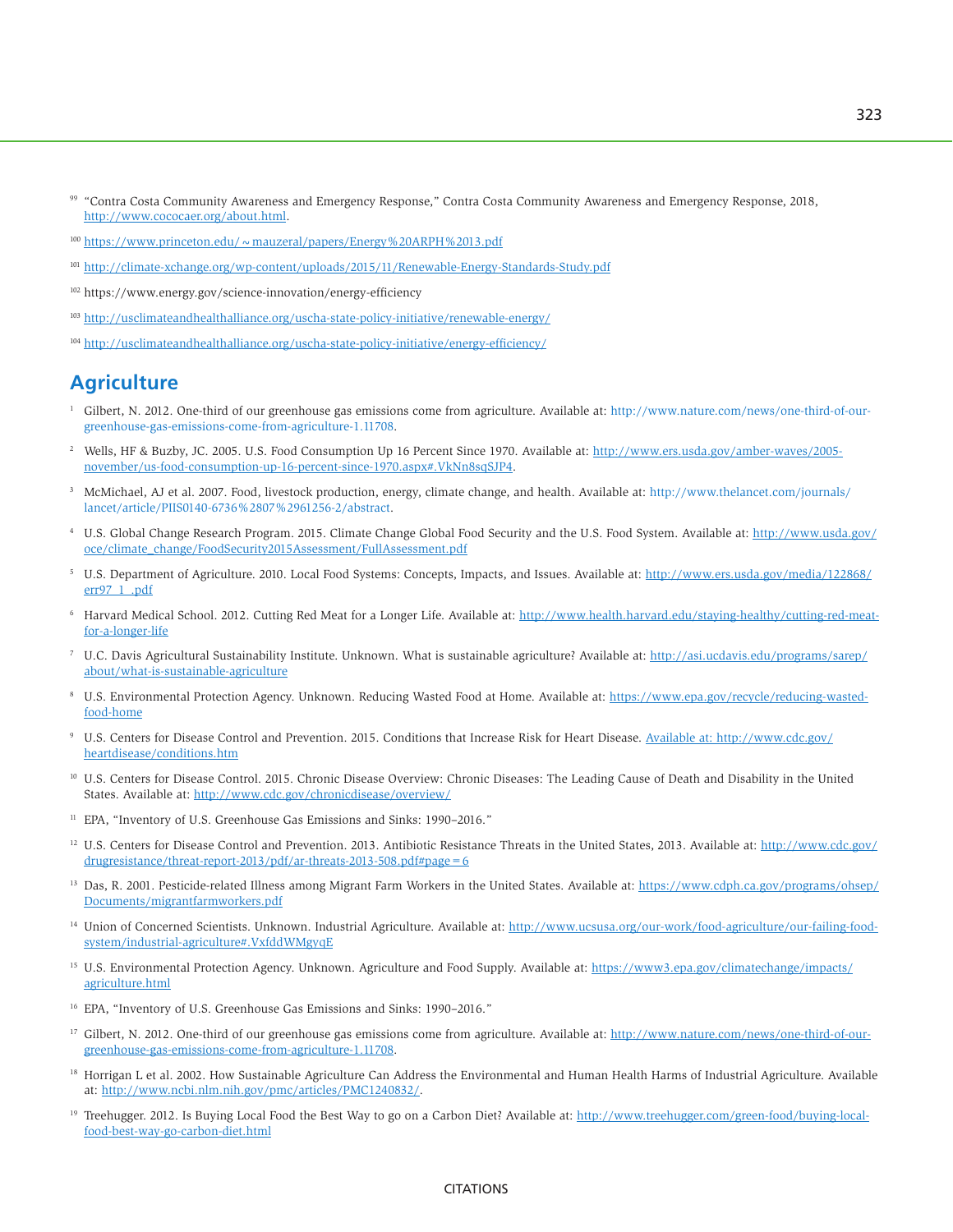- <sup>20</sup> EPA, "Inventory of U.S. Greenhouse Gas Emissions and Sinks: 1990-2016."
- <sup>21</sup> National Resource Defense Council. 2012. Wasted; How America is Losing Up to 40 Percent of its Food from Farm to Fork to Landfill. Available at: <http://www.nrdc.org/food/files/wasted-food-IP.pdf>
- $^{22}$  Fiala N. 2006. Economic and Environmental Impact of Meat Consumption. Available at: [http://www.imbs.uci.edu/files/docs/2006/grad\\_conf/06-](http://www.imbs.uci.edu/files/docs/2006/grad_conf/06-Fiala-Pa0er.pdf) [Fiala-Pa0er.pdf.](http://www.imbs.uci.edu/files/docs/2006/grad_conf/06-Fiala-Pa0er.pdf)
- <sup>23</sup> Fiala N. 2006. Economic and Environmental Impact of Meat Consumption. Available at: [http://www.imbs.uci.edu/files/docs/2006/grad\\_conf/06-](http://www.imbs.uci.edu/files/docs/2006/grad_conf/06-Fiala-Pa0er.pdf) [Fiala-Pa0er.pdf](http://www.imbs.uci.edu/files/docs/2006/grad_conf/06-Fiala-Pa0er.pdf)
- <sup>24</sup> Eshel G MP. 2006. Diet, Energy and Global Warming. Available at:<http://pge.uchicago.edu/workshop/documents/martin1.pdf>
- 25 Tapan Pathak et al., "Climate Change Trends and Impacts on California Agriculture: A Detailed Review," Agronomy 8, no. 3 (February 26, 2018): 25, [https://doi.org/10.3390/agronomy8030025.](https://doi.org/10.3390/agronomy8030025)
- 26 David A Grantz and Anil Shrestha, "Ozone Reduces Crop Yields and Alters Competition with Weeds Such as Yellow Nutsedge," *California Agriculture* 59, no. 2 (April 1, 2005): 137–43.
- 27 Paul Vijay, V. Pandey, and Atar Singh, "Vulnerability of Trees and Fruit Crops to Climate Change.," in *Climate Change: Impacts and Adaptations in Crop Plants* (Tomorrow's Printer and Publishers, 2011),<https://doi.org/10.13140/rg.2.1.4816.5607.>
- 28 M. Melissa Rojas-Downing et al., "Climate Change and Livestock: Impacts, Adaptation, and Mitigation," *Climate Risk Management* 16 (2017): 145–63, [https://doi.org/10.1016/j.crm.2017.02.001.](https://doi.org/10.1016/j.crm.2017.02.001)
- <sup>29</sup> USGCRP, "The Impacts of Climate Change on Human Health in the United States: A Scientific Assessment" (Washington, D.C.: U.S. Global Change Research Program, 2016), [http://dx.doi.org/10.7930/J0R49NQX.](http://dx.doi.org/10.7930/J0R49NQX)
- <sup>30</sup> Ziska, L., A. Crimmins, A. Auclair, S. DeGrasse, J.F. Garofalo, A.S. Khan, I. Loladze, A.A. Pérez de León, A. Showler, J. Thurston, and I. Walls, 2016: Ch. 7: Food Safety, Nutrition, and Distribution. *The Impacts of Climate Change on Human Health in the United States: A Scientific Assessment*. U.S. Global Change Research Program, Washington, DC, 189–216.
- <sup>31</sup> USGCRP, "The Impacts of Climate Change on Human Health in the United States: A Scientific Assessment."
- 32 Dangour, A., Green, R., Sutherland, J., Watson, L., & Wheeler, T.R. (2015). Health impacts related to food and nutrition security. In B.S. Levy & J.A. Patz (Eds.), *Climate change and public health* (pp. 173-194). New York, NY: Oxford University Press.
- 33 S. Ahdoot, S. E. Pacheco, and THE COUNCIL ON ENVIRONMENTAL HEALTH, "Global Climate Change and Children's Health," *PEDIATRICS* 136, no. 5 (November 1, 2015): e1468–84, [https://doi.org/10.1542/peds.2015-3233.](https://doi.org/10.1542/peds.2015-3233)
- 34 U.S. Centers for Disease Control. 2015. Chronic Disease Overview: Chronic Diseases: The Leading Cause of Death and Disability in the United States. Available at: [http://www.cdc.gov/chronicdisease/overview/.](http://www.cdc.gov/chronicdisease/overview/)
- <sup>35</sup> U.S. Centers for Disease Control . 2014. Children eating more fruit, but fruit and vegetable intake still too low. Available at: [http://www.cdc.gov/](http://www.cdc.gov/media/releases/2014/p0805-fruits-vegetables.html) [media/releases/2014/p0805-fruits-vegetables.html](http://www.cdc.gov/media/releases/2014/p0805-fruits-vegetables.html)
- 36 U.S. Centers for Disease Control. 2015. Adults Meeting Fruit and Vegetable Intake Recommendations United States, 2013. Available at: <http://www.cdc.gov/mmwr/preview/mmwrhtml/mm6426a1.htm>
- <sup>37</sup> CDC, "Only 1 in 10 Adults Get Enough Fruits or Vegetables," Centers for Disease Control and Prevention, Injury Prevention and Control, November 16, 2017, [https://www.cdc.gov/media/releases/2017/p1116-fruit-vegetable-consumption.html.](https://www.cdc.gov/media/releases/2017/p1116-fruit-vegetable-consumption.html)
- 38 Roni A. Neff et al., "Food Systems and Public Health Disparities," *Journal of Hunger & Environmental Nutrition* 4, no. 3–4 (November 30, 2009): 282–314, [https://doi.org/10.1080/19320240903337041.](https://doi.org/10.1080/19320240903337041)
- <sup>39</sup> Wells, HF & Buzby, JC. 2005. U.S. Food Consumption Up 16 Percent Since 1970. Available at: [http://www.ers.usda.gov/amber-waves/2005](http://www.ers.usda.gov/amber-waves/2005-november/us-food-consumption-up-16-percent-since-1970.aspx#.VkNn8sqSJP4) [november/us-food-consumption-up-16-percent-since-1970.aspx#.VkNn8sqSJP4.](http://www.ers.usda.gov/amber-waves/2005-november/us-food-consumption-up-16-percent-since-1970.aspx#.VkNn8sqSJP4)
- <sup>40</sup> McMichael, AJ et al. 2007. Food, livestock production, energy, climate change, and health. Available at: [http://www.thelancet.com/journals/](http://www.thelancet.com/journals/lancet/article/PIIS0140-6736%2807%2961256-2/abstract) [lancet/article/PIIS0140-6736%2807%2961256-2/abstract.](http://www.thelancet.com/journals/lancet/article/PIIS0140-6736%2807%2961256-2/abstract)
- <sup>41</sup> U.S. Centers for Disease Control and Prevention. 2013. Antibiotic Resistance Threats in the United States, 2013. Available at: [http://www.cdc.gov/](http://www.cdc.gov/drugresistance/threat-report-2013/pdf/ar-threats-2013-508.pdf#page=6) [drugresistance/threat-report-2013/pdf/ar-threats-2013-508.pdf#page=6](http://www.cdc.gov/drugresistance/threat-report-2013/pdf/ar-threats-2013-508.pdf#page=6)
- <sup>42</sup> Das, R. 2001. Pesticide-related Illness among Migrant Farm Workers in the United States. Available at: [https://www.cdph.ca.gov/programs/ohsep/](https://www.cdph.ca.gov/programs/ohsep/Documents/migrantfarmworkers.pdf) [Documents/migrantfarmworkers.pdf](https://www.cdph.ca.gov/programs/ohsep/Documents/migrantfarmworkers.pdf)
- 43 Union of Concerned Scientists. Unknown. Industrial Agriculture. Available at: [http://www.ucsusa.org/our-work/food-agriculture/our-failing-food](http://www.ucsusa.org/our-work/food-agriculture/our-failing-food-system/industrial-agriculture#.VxfddWMgyqE)[system/industrial-agriculture#.VxfddWMgyqE](http://www.ucsusa.org/our-work/food-agriculture/our-failing-food-system/industrial-agriculture#.VxfddWMgyqE)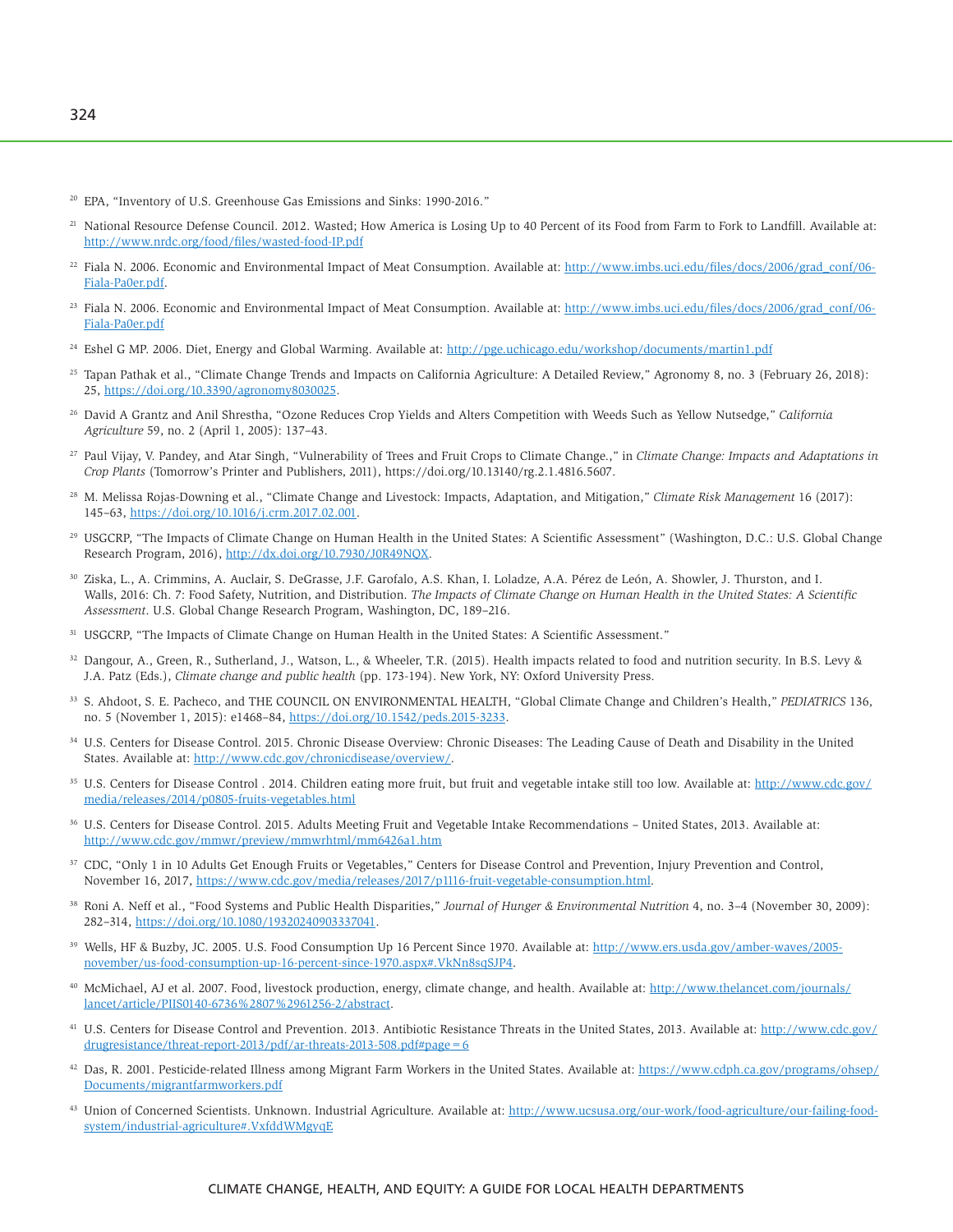- <sup>44</sup> U.S. Geological Service. 2016. Nitrogen and Water. Available at:<http://water.usgs.gov/edu/nitrogen.html>
- 45 California Department of Public Health. 2000. Health Concerns Related to Nitrate and Nitrite in Private Well Water. Available at: [http://www.atsdr.](http://www.atsdr.cdc.gov/HAC/pha/reports/pacificgaselectric_04222003ca/pdf/apph.pdf) [cdc.gov/HAC/pha/reports/pacificgaselectric\\_04222003ca/pdf/apph.pdf](http://www.atsdr.cdc.gov/HAC/pha/reports/pacificgaselectric_04222003ca/pdf/apph.pdf)
- <sup>46</sup> "Nitrate Project," California Water Boards, July 26, 2017, [https://www.waterboards.ca.gov/water\\_issues/programs/nitrate\\_project/.](https://www.waterboards.ca.gov/water_issues/programs/nitrate_project/)
- 47 Cohen M. 2007. Environmental toxins and health: the health impact of pesticides. Australian Family Medicine. 36(12). Available at: [http://search.](http://search.informit.com.au/documentSummary;dn=355467860496836;res=IELHEA) [informit.com.au/documentSummary;dn=355467860496836;res=IELHEA.](http://search.informit.com.au/documentSummary;dn=355467860496836;res=IELHEA)
- 48 Josef Schmidhuber and Francesco N. Tubiello, "Global Food Security under Climate Change," *Proceedings of the National Academy of Sciences* 104, no. 50 (December 11, 2007): 19703, [https://doi.org/10.1073/pnas.0701976104.](https://doi.org/10.1073/pnas.0701976104)
- 49 Center for a Livable Future, Johns Hopkins, "Health & Environmental Implications of U.S. Meat Consumption & Production," Johns Hopkins Bloomberg School of Public Health Center for a Livable Future, 2013, [https://www.jhsph.edu/research/centers-and-institutes/johns-hopkins](https://www.jhsph.edu/research/centers-and-institutes/johns-hopkins-center-for-a-livable-future/projects/meatless_monday/resources/meat_consumption.html)[center-for-a-livable-future/projects/meatless\\_monday/resources/meat\\_consumption.html.](https://www.jhsph.edu/research/centers-and-institutes/johns-hopkins-center-for-a-livable-future/projects/meatless_monday/resources/meat_consumption.html)
- 50 Center for a Livable Future, Johns Hopkins.
- 51 Lisa Friedman, Kendra Pierre-Louis, and Somini Sengupta, "The Meat Question, by the Numbers," *New York Times*, July 25, 2018, [https://www.nytimes.com/2018/01/25/climate/cows-global-warming.html.](https://www.nytimes.com/2018/01/25/climate/cows-global-warming.html)
- 52 Martin C Heller et al., "Greenhouse Gas Emissions and Energy Use Associated with Production of Individual Self-Selected US Diets," *Environmental Research Letters* 13, no. 4 (April 1, 2018): 044004, [https://doi.org/10.1088/1748-9326/aab0ac.](https://doi.org/10.1088/1748-9326/aab0ac)
- 53 Kelley J. Donham et al., "Community Health and Socioeconomic Issues Surrounding Concentrated Animal Feeding Operations," *Environmental Health Perspectives* 115, no. 2 (November 14, 2006): 317–20, [https://doi.org/10.1289/ehp.8836.](https://doi.org/10.1289/ehp.8836)
- <sup>54</sup> JoAnn Burkholder et al., "Impacts of Waste from Concentrated Animal Feeding Operations on Water Quality," *Environmental Health Perspectives* 115, no. 2 (November 14, 2006): 308–12, [https://doi.org/10.1289/ehp.8839.](https://doi.org/10.1289/ehp.8839)
- 55 P Walker and et al., "Public Health Implications of Meat Production and Consumption," 2005, [http://www.jhsph.edu/research/centers-a](http://www.jhsph.edu/research/centers-and-institutes/johns-hopkins-center-for-a-livable-future/_pdf/research/clf_reports/PHN_meat_consumption.pdf)ndinstitutes/johns-hopkins-center-for-a-livable-future/\_pdf/research/clf\_reports/PHN\_meat\_consumption.pdf.
- 56 CDC, "Antibiotic Use in Food-Producing Animals.: Tracking and Reducing the Public Health Impact," Centers for Disease Control and Prevention, 2014, [http://www.cdc.gov/narms/animals.html.](http://www.cdc.gov/narms/animals.html)
- 57 MJ Gilchrist and et al, "The Potential Role of Concentrated Animal Feeding Operations in Infectious Disease Epidemics and Antibiotic Resistance," 2007, [http://www.ncbi.nlm.nih.gov/pmc/articles/PMC1817683/.](http://www.ncbi.nlm.nih.gov/pmc/articles/PMC1817683/)
- 58 Susanne Stoll-Kleemann and Uta Johanna Schmidt, "Reducing Meat Consumption in Developed and Transition Countries to Counter Climate Change and Biodiversity Loss: A Review of Influence Factors," *Regional Environmental Change* 17, no. 5 (June 2017): 1261–77, [https://doi.](https://doi.org/10.1007/s10113-016-1057-5) [org/10.1007/s10113-016-1057-5.](https://doi.org/10.1007/s10113-016-1057-5)
- 59 "Milking Taxpayers," The Economist, February 12, 2015, [https://www.economist.com/united-states/2015/02/12/milking-taxpayers.](https://www.economist.com/united-states/2015/02/12/milking-taxpayers)
- 60 Marco Springmann et al., "Analysis and Valuation of the Health and Climate Change Cobenefits of Dietary Change," *Proceedings of the National Academy of Sciences* 113, no. 15 (2016): 4146–4151.
- 61 Natasha Dodge, "Effect of Climate Change and Food Insecurity on Low-Income Households," *American Journal of Public Health* 103, no. 1 (January 2013): e4–e4, [https://doi.org/10.2105/AJPH.2012.301083.](https://doi.org/10.2105/AJPH.2012.301083)
- 62 H.K. Seligman, B.A. Laraia, and M.B. Kushel, "Food Insecurity Is Associated with Chronic Disease among Low-Income NHANES Participants," *The Journal of Nutrition* 140, no. 2 (2010): 304–10.
- 63 Dodge, "Effect of Climate Change and Food Insecurity on Low-Income Households."
- <sup>64</sup> USDA, "Key Statistics & Graphics," US Department of Agriculture, Economic Research Service, October 4, 2017, [https://www.ers.usda.gov/topics/](https://www.ers.usda.gov/topics/food-nutrition-assistance/food-security-in-the-us/key-statistics-graphics.aspx) [food-nutrition-assistance/food-security-in-the-us/key-statistics-graphics.aspx.](https://www.ers.usda.gov/topics/food-nutrition-assistance/food-security-in-the-us/key-statistics-graphics.aspx)
- 65 Michelle Lam et al., "Identification of Barriers to the Prevention and Treatment of Heat-Related Illness in Latino Farmworkers Using Activity-Oriented, Participatory Rural Appraisal Focus Group Methods," *BMC Public Health* 13, no. 1 (December 2013), [https://doi.org/10.1186/1471-2458-](https://doi.org/10.1186/1471-2458-13-1004) [13-1004.](https://doi.org/10.1186/1471-2458-13-1004)
- 66 Trish Hernandez, Susan Gabbard, and Daniel Carroll, "Findings from the National Agricultural Workers Survey (NAWS) 2013-2014: A Demographic and Employment Profile of United States Farmworkers" (U.S. Department of Labor, December 2016), [https://www.doleta.gov/agworker/pdf/](https://www.doleta.gov/agworker/pdf/NAWS_Research_Report_12_Final_508_Compliant.pdf) [NAWS\\_Research\\_Report\\_12\\_Final\\_508\\_Compliant.pdf.](https://www.doleta.gov/agworker/pdf/NAWS_Research_Report_12_Final_508_Compliant.pdf)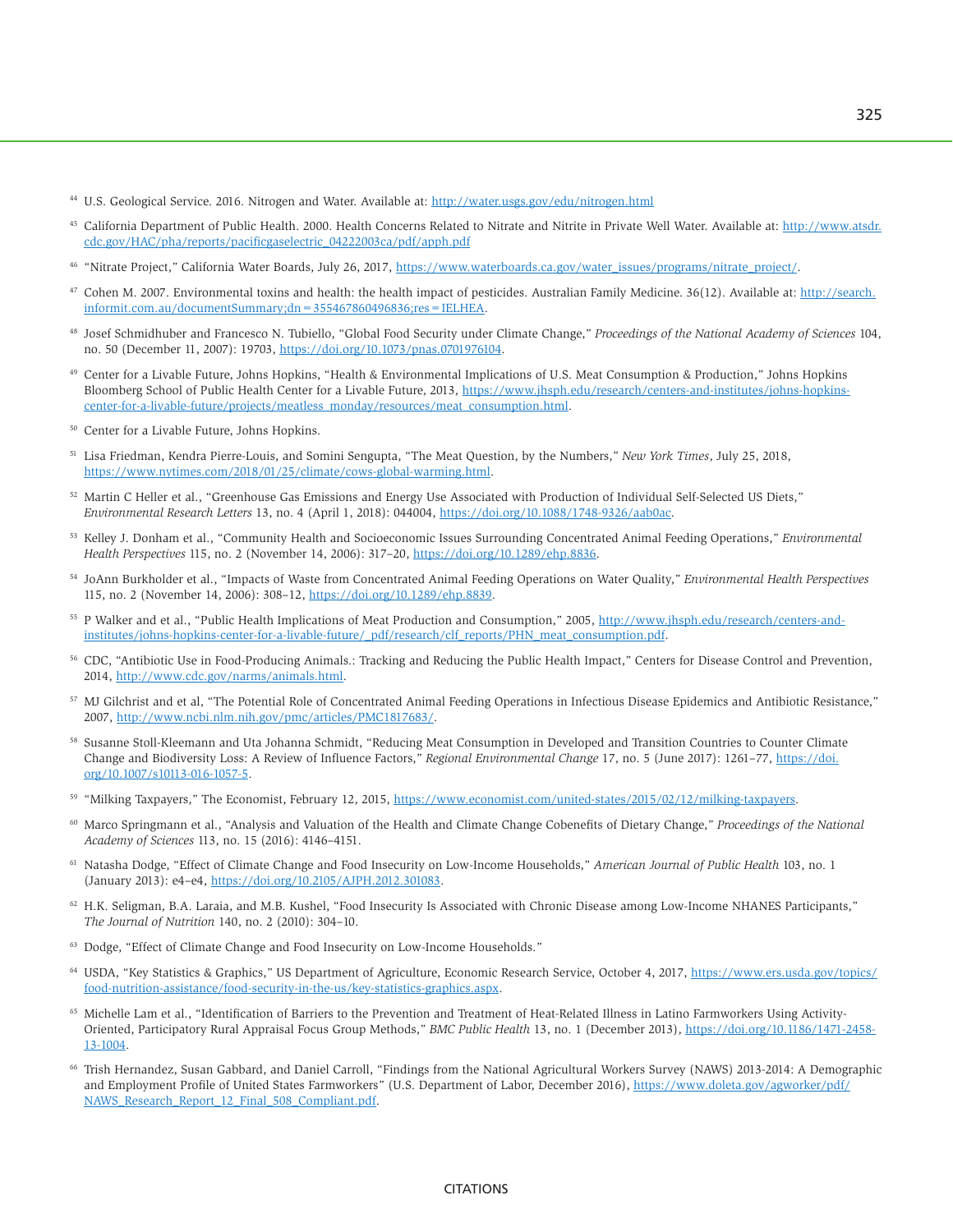- <sup>67</sup> Gamble, J.L., J. Balbus, M. Berger, K. Bouye, V. Campbell, K. Chief, K. Conlon, A. Crimmins, B. Flanagan, C. Gonzalez-Maddux, E. Hallisey, S. Hutchins, L. Jantarasami, S. Khoury, M. Kiefer, J. Kolling, K. Lynn, A. Manangan, M. McDonald, R. Morello-Frosch, M.H. Redsteer, P. Sheffield, K. Thigpen Tart, J. Watson, K.P. Whyte, and A.F. Wolkin, 2016: Ch. 9: Populations of Concern. *The Impacts of Climate Change on Human Health in the United States: A Scientific Assessment.* U.S. Global Change Research Program, Washington, DC, 247–286. Food Security Status of U.S. Households in 2014. Available at: <http://www.ers.usda.gov/topics/food-nutrition-assistance/food-security-in-the-us/key-statistics-graphics.aspx>
- <sup>68</sup> Paustian, AJ et al. 2006. Agriculture's Role in Greenhouse Gas Mitigation. Available at: [http://www.c2es.org/publications/agriculture-role](http://www.c2es.org/publications/agriculture-role-greenhouse-gas-mitigation)[greenhouse-gas-mitigation](http://www.c2es.org/publications/agriculture-role-greenhouse-gas-mitigation)
- 69 Smith, MD, et al. Greenhouse gas mitigation in agriculture. Available at: <http://rstb.royalsocietypublishing.org/content/363/1492/789>
- 70 Glantz, MH et al. 2009. Coping with a Changing Climate: considerations for adaptation and mitigation in agriculture. Available at: [http://www.fao.org/docrep/012/i1315e/i1315e.pdf.](http://www.fao.org/docrep/012/i1315e/i1315e.pdf)
- <sup>71</sup> Smith P et al. 2007. Ch. 8: Agriculture. Available at:  $\frac{http://www.ipec.ch/publications and data/ar4/wg3/en/ch8.html}{http://www.ipec.ch/publications and data/ar4/wg3/en/ch8.html}$ .
- 72 Judith Scwartz, "Soil as Carbon Storehouse: New Weapon in Climate Fight?," *Yale Environment 360*, March 4, 2014, [https://e360.yale.edu/](https://e360.yale.edu/features/soil_as_carbon_storehouse_new_weapon_in_climate_fight) [features/soil\\_as\\_carbon\\_storehouse\\_new\\_weapon\\_in\\_climate\\_fight.](https://e360.yale.edu/features/soil_as_carbon_storehouse_new_weapon_in_climate_fight)
- 73 U.S. Global Change Research Program. 2015. Climate Change Global Food Security and the U.S. Food System. Available at: [http://www.usda.gov/](http://www.usda.gov/oce/climate_change/FoodSecurity2015Assessment/FullAssessment.pdf) [oce/climate\\_change/FoodSecurity2015Assessment/FullAssessment.pdf](http://www.usda.gov/oce/climate_change/FoodSecurity2015Assessment/FullAssessment.pdf)
- <sup>74</sup> Joyce, A. 2012. Reducing the environmental impact of dietary choice: perspectives from a behavioural and social change approach. Available at: [http://www.hindawi.com/journals/jeph/2012/978672/.](http://www.hindawi.com/journals/jeph/2012/978672/)
- 75 Friel S et al. 2009. Public health benefits of strategies to reduce greenhouse-gas emissions: food and agriculture. Available at: [http://www.thelancet.com/journals/lancet/article/PIIS0140-6736%2809%2961753-0/abstract.](http://www.thelancet.com/journals/lancet/article/PIIS0140-6736%2809%2961753-0/abstract)
- 76 Aston, LM et al. 2012. Impact of a reduced red and processed meat dietary pattern on disease risks and greenhouse gas emissions in the UK: a modelling study. Available at: [http://bmjopen.bmj.com/content/2/5/e001072.full.](http://bmjopen.bmj.com/content/2/5/e001072.full)
- <sup>77</sup> Office of Disease Prevention and Health Promotion. 2016. Dietary Guidelines 2015-2020. Available at: [http://health.gov/dietaryguidelines/2015/](http://health.gov/dietaryguidelines/2015/guidelines/executive-summary/) [guidelines/executive-summary/](http://health.gov/dietaryguidelines/2015/guidelines/executive-summary/)
- 78 Horrigan, L et al. 2002. How Sustainable Agriculture Can Address the Environmental and Human Health Harms of Industrial Agriculture. Available at:<http://www.ncbi.nlm.nih.gov/pmc/articles/PMC1240832/>
- 79 Hinrichs C. 2000. Embeddedness and local food systems: notes on two types of direct agricultural markets. Available at: [http://www.sciencedirect.](http://www.sciencedirect.com/science/article/pii/S0743016799000637) [com/science/article/pii/S0743016799000637](http://www.sciencedirect.com/science/article/pii/S0743016799000637)
- 80 Los Angeles Food Policy Council, "Good Food For All Agenda" (Los Angeles Food Policy Council, 2017), [http://goodfoodla.org/wp-content/](http://goodfoodla.org/wp-content/uploads/2017/11/LAFPC-Agenda-Single-FINAL.pdf) [uploads/2017/11/LAFPC-Agenda-Single-FINAL.pdf.](http://goodfoodla.org/wp-content/uploads/2017/11/LAFPC-Agenda-Single-FINAL.pdf)
- 81 "Communities of Excellence in Nutrition, Physical Activity, and Obesity Prevention (CX3)," SNAP-Ed Toolkit: Obesity Prevention Interventions and Evaluation Framework, March 14, 2018, [https://snapedtoolkit.org/interventions/programs/cx3/.](https://snapedtoolkit.org/interventions/programs/cx3/)
- <sup>82</sup> "Map the Meal Gap," Feeding America, 2016, [http://map.feedingamerica.org/.](http://map.feedingamerica.org/)
- 83 "Local Food System Asset Mapping," University of North Carolina Asheville, n.d., [https://nemac.unca.edu/local-food-system-asset-mapping.](https://nemac.unca.edu/local-food-system-asset-mapping)
- <sup>84</sup> CDC, "Healthier Food Retail: Beginning the Assessment Process in Your State or Community" (Centers for Disease Control and Prevention, 2014), [https://www.cdc.gov/obesity/downloads/hfrassessment.pdf.](https://www.cdc.gov/obesity/downloads/hfrassessment.pdf)
- 85 "Northern Colorado Regional Food System Assessment," Northern Colorado Regional Food System Assessment, 2011, [https://apps.larimer.org/](https://apps.larimer.org/foodassessment/) [foodassessment/.](https://apps.larimer.org/foodassessment/)
- 86 National Recreation and Park Association, "Parks Build Healthy Communities: Success Stories."
- 87 Land Use Law Center. 2012. Overcoming Barriers to Cultivating Urban Agriculture. Available at: [http://law.pace.edu/sites/default/files/LULC/](http://law.pace.edu/sites/default/files/LULC/Conference_2013/Overcoming%20Barriers%20to%20Cultivating%20Urban%20Agriculture%20-%20Full.pdf) [Conference\\_2013/Overcoming%20Barriers%20to%20Cultivating%20Urban%20Agriculture%20-%20Full.pdf](http://law.pace.edu/sites/default/files/LULC/Conference_2013/Overcoming%20Barriers%20to%20Cultivating%20Urban%20Agriculture%20-%20Full.pdf)
- 88 California Climate and Agricultural Network. 2015. Climate Solutions in California Agriculture. Available at: [http://calclimateag.org/wp-content/](http://calclimateag.org/wp-content/uploads/2015/02/Climate-Benefits-of-Agriculture-2015.pdf) [uploads/2015/02/Climate-Benefits-of-Agriculture-2015.pdf](http://calclimateag.org/wp-content/uploads/2015/02/Climate-Benefits-of-Agriculture-2015.pdf)
- 89 California Climate and Agricultural Network. 2013. Water Stewardship Fact Sheet. Available at: [http://calclimateag.org/wp-content/](http://calclimateag.org/wp-content/uploads/2013/04/Water-Stewardship-Fact-Sheet.pdf) [uploads/2013/04/Water-Stewardship-Fact-Sheet.pdf](http://calclimateag.org/wp-content/uploads/2013/04/Water-Stewardship-Fact-Sheet.pdf)
- 90 California Climate and Agricultural Network. 2013. Soil Building Fact Sheet. Available at: [http://calclimateag.org/wp-content/uploads/2013/04/](http://calclimateag.org/wp-content/uploads/2013/04/Soil-Building-Fact-Sheet.pdf) [Soil-Building-Fact-Sheet.pdf](http://calclimateag.org/wp-content/uploads/2013/04/Soil-Building-Fact-Sheet.pdf)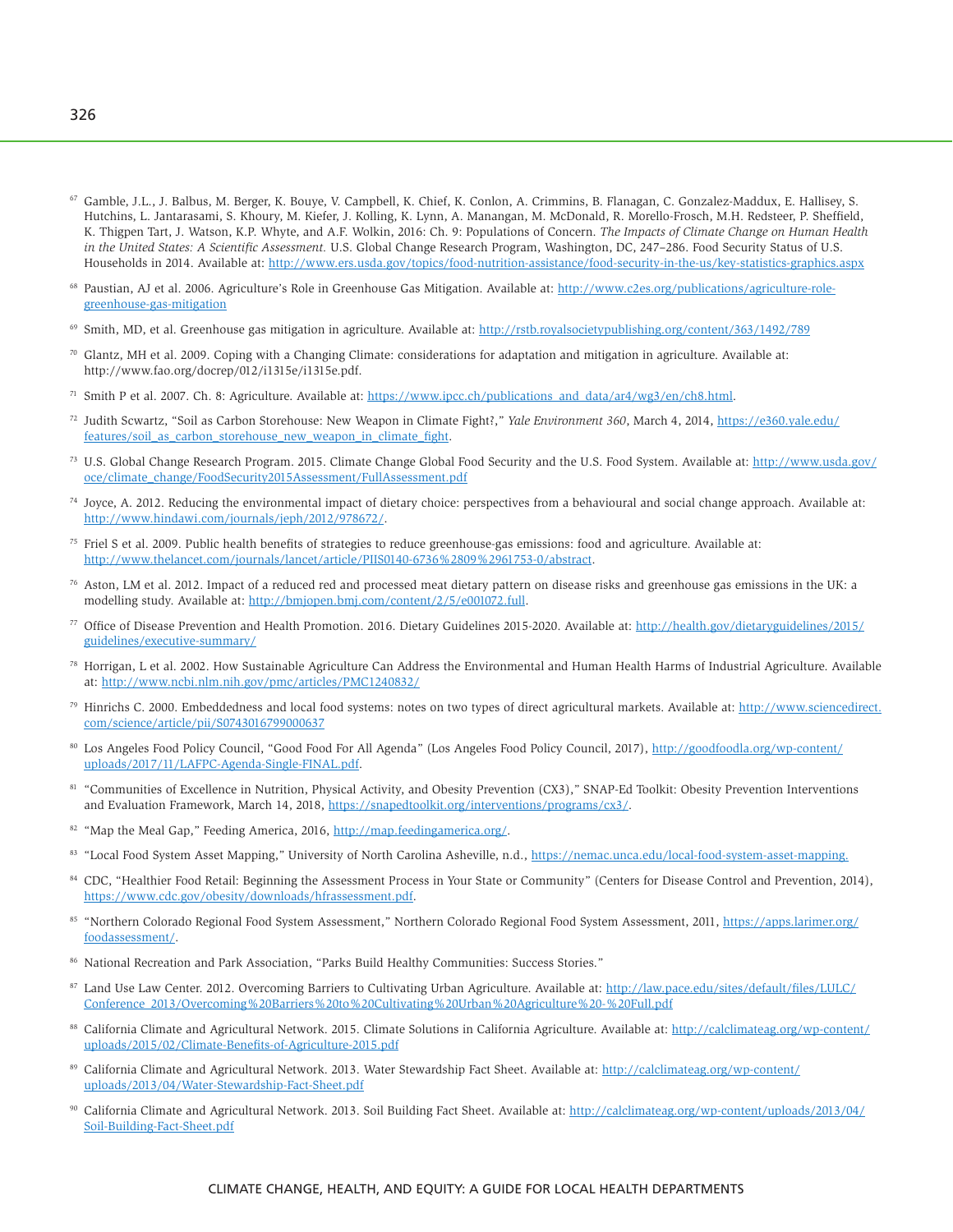- 91 California Department of Food and Agriculture: 2016. Healthy Soils Initiative: Available at: <https://www.cdfa.ca.gov/oefi/healthysoils/>
- 92 Let's Move. Unknown. Chapter 4. Access to Healthy, Affordable Food. Available at: [http://www.letsmove.gov/sites/letsmove.gov/files/TFCO\\_](http://www.letsmove.gov/sites/letsmove.gov/files/TFCO_Access_to_Healthy_Affordable_Food.pdf) [Access\\_to\\_Healthy\\_Affordable\\_Food.pdf](http://www.letsmove.gov/sites/letsmove.gov/files/TFCO_Access_to_Healthy_Affordable_Food.pdf)
- 93 Kent County Health Connect, "Healthy Eating and REACH," Kent County Health Connect, n.d., [http://www.kentcountyhealthconnect.org/About-](http://www.kentcountyhealthconnect.org/About-Us/Healthy-Eating)[Us/Healthy-Eating.](http://www.kentcountyhealthconnect.org/About-Us/Healthy-Eating)
- 94 Anna P. Goddu et al., "Food Rx: A Community–University Partnership to Prescribe Healthy Eating on the South Side of Chicago," *Journal of Prevention & Intervention in the Community* 43, no. 2 (April 3, 2015): 148–62, [https://doi.org/10.1080/10852352.2014.973251.](https://doi.org/10.1080/10852352.2014.973251)
- <sup>95</sup> Fine Farm to Institution New England. Unknown. Setting the Table for Success. Available at:<http://www.farmtoinstitution.org/food-service-toolkit>
- 96 Elaine Russell, "Better Bites Program Offers Kentucky Employees Healthier Meal Options" (Centers for Disease Control and Prevention, Division of Nutrition, Physical Activity, and Obesity, n.d.), [https://www.cdc.gov/nccdphp/dnpao/state-local-programs/pdf/program-highlights/FSG-KY.pdf.](https://www.cdc.gov/nccdphp/dnpao/state-local-programs/pdf/program-highlights/FSG-KY.pdf)
- 97 USDA, "Let's Glean" (U.S. Department of Agriculture, 2015), [https://www.usda.gov/sites/default/files/documents/usda\\_gleaning\\_toolkit.pdf.](https://www.usda.gov/sites/default/files/documents/usda_gleaning_toolkit.pdf)
- 98 Stanford School of Public Policy. 2014. Increasing Restaurant Food Donations: A Strategy for Food Waste Diversion. Available at: [https://conserve.](https://conserve.restaurant.org/Downloads/PDFs/Reduce-waste-and-recycle/2014_Duke_Report_Donation.aspx) [restaurant.org/Downloads/PDFs/Reduce-waste-and-recycle/2014\\_Duke\\_Report\\_Donation.aspx](https://conserve.restaurant.org/Downloads/PDFs/Reduce-waste-and-recycle/2014_Duke_Report_Donation.aspx)
- <sup>99</sup> <http://www.meatlessmonday.com/>
- <sup>100</sup> CDC, "Rethink Your Drink," Centers for Disease Control and Prevention, September 23, 2015, [https://www.cdc.gov/healthyweight/healthy\\_](https://www.cdc.gov/healthyweight/healthy_eating/drinks.html) [eating/drinks.html.](https://www.cdc.gov/healthyweight/healthy_eating/drinks.html)
- 101 Alethea Harper et al., "Food Policy Councils: Lessons Learned" (Food First, Community Food Security Coalition, 2009), [https://foodfirst.org/wp](https://foodfirst.org/wp-content/uploads/2014/01/DR21-Food-Policy-Councils-Lessons-Learned-.pdf)[content/uploads/2014/01/DR21-Food-Policy-Councils-Lessons-Learned-.pdf.](https://foodfirst.org/wp-content/uploads/2014/01/DR21-Food-Policy-Councils-Lessons-Learned-.pdf)
- 102 "Cleveland Cuyahoga County Food Policy Coalition (CCCFPC)," UNC Center for Health Promotion, 2013, [http://centertrt.org/?p=intervention&id=1143.](http://centertrt.org/?p=intervention&id=1143)
- 103 CDPH, "Communities of Excellence in Nutrition, Physical Activity and Obesity Prevention (CX3)," California Department of Public Health, Education and Obesity Prevention Branch, May 9, 2018, [https://www.cdph.ca.gov/Programs/CCDPHP/DCDIC/NEOPB/Pages/](https://www.cdph.ca.gov/Programs/CCDPHP/DCDIC/NEOPB/Pages/CommunitiesofExcellence3.aspx) [CommunitiesofExcellence3.aspx.](https://www.cdph.ca.gov/Programs/CCDPHP/DCDIC/NEOPB/Pages/CommunitiesofExcellence3.aspx)
- 104 "OutsideIn SLO," Healthy Eating Active Living San Luis Obispo County, n.d., [http://www.healslo.com/outsidein-slo/.](http://www.healslo.com/outsidein-slo/)
- <sup>105</sup> <https://www3.epa.gov/climatechange/impacts/agriculture.html>
- 106 [http://www.washington-apa.org/assets/docs/2015/Ten\\_Big\\_Ideas/18\\_ag%20food%20resource%20guide.pdf](http://www.washington-apa.org/assets/docs/2015/Ten_Big_Ideas/18_ag%20food%20resource%20guide.pdf)
- 107 <http://goodfoodla.org/wp-content/uploads/2017/11/LAFPC-Agenda-Single-FINAL.pdf>

## **Urban Greening and Green Infrastructure**

- <sup>1</sup> Kenward, A et al. 2014. Summer in the City: Hot and Getting Hotter. Available at: [http://assets.climatecentral.org/pdfs/UrbanHeatIsland.pdf.](http://assets.climatecentral.org/pdfs/UrbanHeatIsland.pdf)
- 2 CalEPA, "Urban Heat Island Index for California," California Environmental Protection Agency, 2015, [https://calepa.ca.gov/climate/urban-heat](https://calepa.ca.gov/climate/urban-heat-island-index-for-california/)[island-index-for-california/.](https://calepa.ca.gov/climate/urban-heat-island-index-for-california/)
- <sup>3</sup> Wilbanks, T & Fernandez, S. 2012. Climate Change and Infrastructure, Urban Systems, and Vulnerabilities. Available at: [http://www.esd.ornl.gov/](http://www.esd.ornl.gov/eess/Infrastructure.pdf) [eess/Infrastructure.pdf.](http://www.esd.ornl.gov/eess/Infrastructure.pdf)
- <sup>4</sup> [https://link.springer.com/chapter/10.1007%2F978-3-319-56091-5\\_11](https://link.springer.com/chapter/10.1007%2F978-3-319-56091-5_11)
- <sup>5</sup> EPA, "Stormwater to Street Trees: Engineering Urban Forests for Stormwater Management" (United States Environmental Protection Agency, September 2013), [https://www.epa.gov/sites/production/files/2015-11/documents/stormwater2streettrees.pdf.](https://www.epa.gov/sites/production/files/2015-11/documents/stormwater2streettrees.pdf)
- 6 EPA.
- 7 EPA.
- 8 EPA, "Reduce Urban Heat Island Effect."
- 9 Science for Environment Policy. 2012. The Multifunctionality of Green Infrastructure. Available at: [http://ec.europa.eu/environment/nature/](http://ec.europa.eu/environment/nature/ecosystems/docs/Green_Infrastructure.pdf) [ecosystems/docs/Green\\_Infrastructure.pdf](http://ec.europa.eu/environment/nature/ecosystems/docs/Green_Infrastructure.pdf)
- <sup>10</sup> Landscape Institute. 2015. Cities, green infrastructure and health. Available at: [https://www.gov.uk/government/uploads/system/uploads/](https://www.gov.uk/government/uploads/system/uploads/attachment_data/file/444322/future-cities-green-infrastructure-health.pdf) [attachment\\_data/file/444322/future-cities-green-infrastructure-health.pdf](https://www.gov.uk/government/uploads/system/uploads/attachment_data/file/444322/future-cities-green-infrastructure-health.pdf)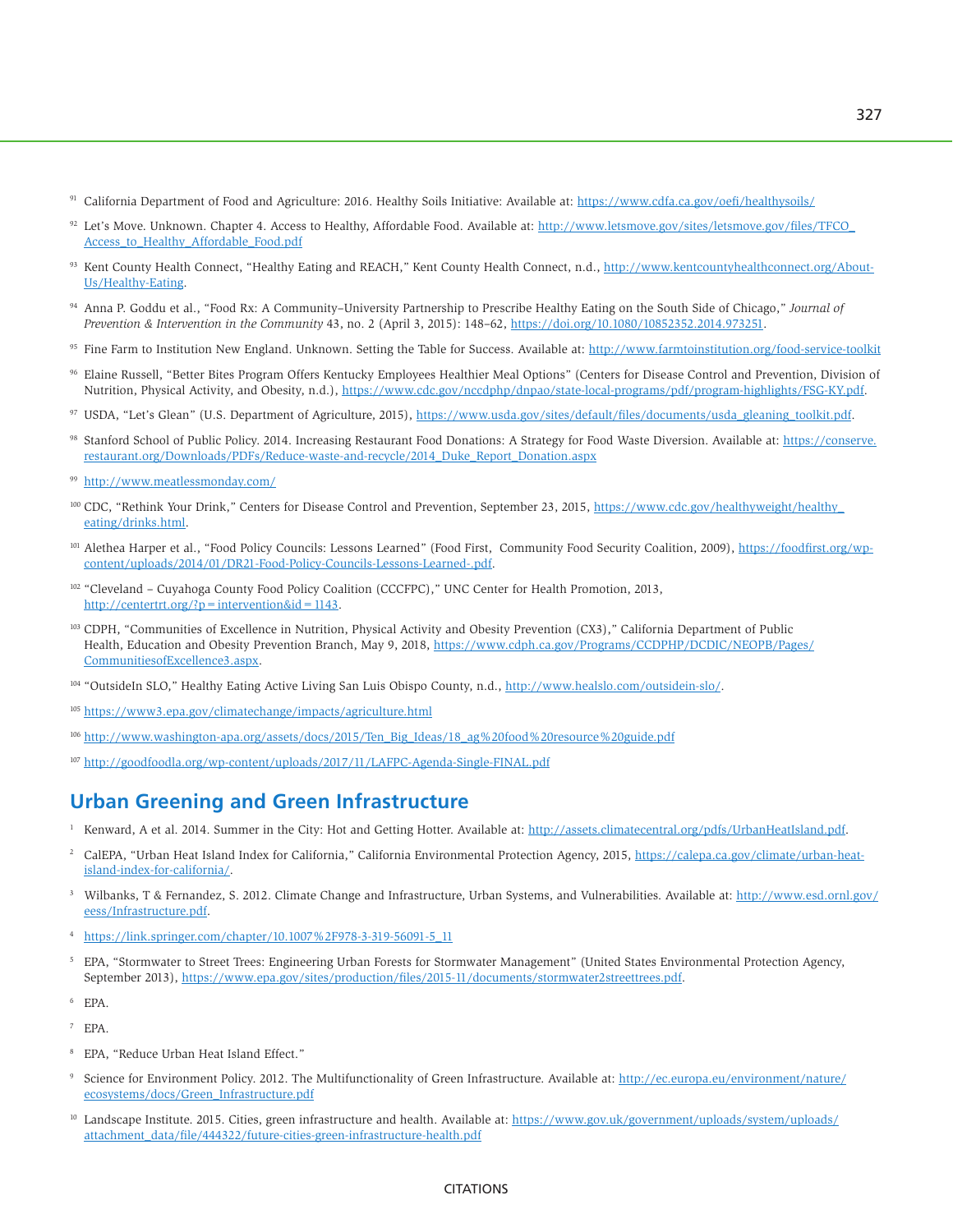- <sup>11</sup> American Planning Association. Unknown. Green Infrastructure. Available at: [https://www.planning.org/research/postdisaster/briefingpapers/](https://www.planning.org/research/postdisaster/briefingpapers/greeninfrastructure.htm) [greeninfrastructure.htm](https://www.planning.org/research/postdisaster/briefingpapers/greeninfrastructure.htm)
- <sup>12</sup> Wong E, et. al.,. 2008. Trees and Vegetation in Reducing Urban Heat Islands: Compendium of Strategies. Available at: [http://www2.epa.gov/sites/](http://www2.epa.gov/sites/production/files/2014-08/documents/treesandvegcompendium_ch2.pdf) [production/files/2014-08/documents/treesandvegcompendium\\_ch2.pdf.](http://www2.epa.gov/sites/production/files/2014-08/documents/treesandvegcompendium_ch2.pdf)
- <sup>13</sup> Groth P, Miller, R., Nadkarni, N., [et.al](http://et.al). 2008. Quantifying the Greenhouse Gas Benefits of Urban Parks. Available at: [https://www.tpl.org/](https://www.tpl.org/quantifying-greenhouse-gas-benefits-urban-parks) [quantifying-greenhouse-gas-benefits-urban-parks.](https://www.tpl.org/quantifying-greenhouse-gas-benefits-urban-parks)
- <sup>14</sup> Foster J, Lowe A, Winkelman S. 2011. The Value of Green Infrastructure for Urban Climate Adaptation. Available at: [http://ccap.org/assets/The-](http://ccap.org/assets/The-Value-of-Green-Infrastructure-for-Urban-Climate-Adaptation_CCAP-Feb-2011.pdf)[Value-of-Green-Infrastructure-for-Urban-Climate-Adaptation\\_CCAP-Feb-2011.pdf.](http://ccap.org/assets/The-Value-of-Green-Infrastructure-for-Urban-Climate-Adaptation_CCAP-Feb-2011.pdf)
- <sup>15</sup> Alisha Goldstein, Rain Garden, October 27, 2014, October 27, 2014, [http://www.epa.gov/smartgrowth/green-infrastructure.html.](http://www.epa.gov/smartgrowth/green-infrastructure.html)
- 16 Sergio Panei Pitrau, *Alcantarilla Buenos Aires*, August 30, 2011, August 30, 2011, [https://upload.wikimedia.org/wikipedia/commons/1/1e/](https://upload.wikimedia.org/wikipedia/commons/1/1e/Alcantarilla_-_Buenos_Aires.JPG) [Alcantarilla\\_-\\_Buenos\\_Aires.JPG.](https://upload.wikimedia.org/wikipedia/commons/1/1e/Alcantarilla_-_Buenos_Aires.JPG)
- <sup>17</sup> Wong E, et. al.,. 2008. Green Roofs in Reducing Urban Heat Islands: Compendium of Strategies. Available at [http://www2.epa.gov/sites/](http://www2.epa.gov/sites/production/files/2014-06/documents/greenroofscompendium.pdf) [production/files/2014-06/documents/greenroofscompendium.pdf.](http://www2.epa.gov/sites/production/files/2014-06/documents/greenroofscompendium.pdf)
- <sup>18</sup> Wong E, et. al.,. 2008. Trees and Vegetation in Reducing Urban Heat Islands: Compendium of Strategies. Available at: [http://www2.epa.gov/sites/](http://www2.epa.gov/sites/production/files/2014-08/documents/treesandvegcompendium_ch2.pdf) [production/files/2014-08/documents/treesandvegcompendium\\_ch2.pdf.](http://www2.epa.gov/sites/production/files/2014-08/documents/treesandvegcompendium_ch2.pdf)
- <sup>19</sup> Wong E, et. al.,. 2008. Trees and Vegetation in Reducing Urban Heat Islands: Compendium of Strategies. Available at [http://www2.epa.gov/sites/](http://www2.epa.gov/sites/production/files/2014-08/documents/treesandvegcompendium_ch2.pdf) [production/files/2014-08/documents/treesandvegcompendium\\_ch2.pdf.](http://www2.epa.gov/sites/production/files/2014-08/documents/treesandvegcompendium_ch2.pdf)
- <sup>20</sup> Chen D. 2012. Green Infrastructure in Mitigating Extreme Summer Heat. Available at [https://www.mq.edu.au/\\_\\_data/assets/pdf\\_file/0017/63521/](https://www.mq.edu.au/__data/assets/pdf_file/0017/63521/Chen_CF20workshop202012.pdf) [Chen\\_CF20workshop202012.pdf.](https://www.mq.edu.au/__data/assets/pdf_file/0017/63521/Chen_CF20workshop202012.pdf)
- <sup>21</sup> Wong E, et. al.,. 2008. Green Roofs in Reducing Urban Heat Islands: Compendium of Strategies. Available at [http://www2.epa.gov/sites/](http://www2.epa.gov/sites/production/files/2014-06/documents/greenroofscompendium.pdf) [production/files/2014-06/documents/greenroofscompendium.pdf.](http://www2.epa.gov/sites/production/files/2014-06/documents/greenroofscompendium.pdf)
- <sup>22</sup> U.S. Environmental Protection Agency. 2015. Heat Island Effect. Available at: http://www2.epa.gov/heat-islands.
- <sup>23</sup> Haq S. 2011. Urban Green Spaces and an Integrative Approach to Sustainable Environment. Available at: [http://www.scirp.org/journal/](http://www.scirp.org/journal/PaperInformation.aspx?paperID=5881) [PaperInformation.aspx?paperID=5881.](http://www.scirp.org/journal/PaperInformation.aspx?paperID=5881)
- <sup>24</sup> US Environmental Protection Agency. 2012. Indoor Air Quality Tools for Schools. Available at: [http://www2.epa.gov/sites/production/](http://www2.epa.gov/sites/production/files/2014-08/documents/iaqtfs_factsheet.pdf) [files/2014-08/documents/iaqtfs\\_factsheet.pdf.](http://www2.epa.gov/sites/production/files/2014-08/documents/iaqtfs_factsheet.pdf)
- <sup>25</sup> Institute of Medicine. 2011. Climate Change, the Indoor Environment, and Health. Available at: [http://www.nap.edu/catalog/13115/climate](http://www.nap.edu/catalog/13115/climate-change-the-indoor-environment-and-health)[change-the-indoor-environment-and-health.](http://www.nap.edu/catalog/13115/climate-change-the-indoor-environment-and-health)
- <sup>26</sup> Wong E, et. al.,. 2008. Trees and Vegetation in Reducing Urban Heat Islands: Compendium of Strategies. Available at: [http://www2.epa.gov/sites/](http://www2.epa.gov/sites/production/files/2014-08/documents/treesandvegcompendium_ch2.pdf) [production/files/2014-08/documents/treesandvegcompendium\\_ch2.pdf.](http://www2.epa.gov/sites/production/files/2014-08/documents/treesandvegcompendium_ch2.pdf)
- 27 <https://www.nrc.gov/docs/ML1004/ML100490735.pdf>
- <sup>28</sup> EPA, "Heat Island Impacts," United States Environmental Protection Agency, June 20, 2017, [https://www.epa.gov/heat-islands/heat-island-impacts.](https://www.epa.gov/heat-islands/heat-island-impacts)
- <sup>29</sup> Chen D. 2012. Green Infrastructure in Mitigating Extreme Summer Heat. Available at: https://www.mq.edu.au/\_data/assets/pdf\_file/0017/63521/ [Chen\\_CF20workshop202012.pdf.](https://www.mq.edu.au/__data/assets/pdf_file/0017/63521/Chen_CF20workshop202012.pdf)
- 30 Chen D. 2012. Green Infrastructure in Mitigating Extreme Summer Heat. Available at: https://www.mq.edu.au/\_data/assets/pdf\_file/0017/63521/ [Chen\\_CF20workshop202012.pdf.](https://www.mq.edu.au/__data/assets/pdf_file/0017/63521/Chen_CF20workshop202012.pdf)
- <sup>31</sup> U.S. Environmental Protection Agency. 2015. Heat Island Effect. Available at: [http://www2.epa.gov/heat-islands.](http://www2.epa.gov/heat-islands)
- 32 Luber, G & McGeehim, M. 2008. Climate Change and Extreme Heat Events. Available at [http://www.ajpmonline.org/article/S0749-](http://www.ajpmonline.org/article/S0749-3797%2808%2900686-7/abstract) [3797%2808%2900686-7/abstract.](http://www.ajpmonline.org/article/S0749-3797%2808%2900686-7/abstract)
- <sup>33</sup> Chen D. 2012. Green Infrastructure in Mitigating Extreme Summer Heat. Available at: [https://www.mq.edu.au/\\_\\_data/assets/pdf\\_file/0017/63521/](https://www.mq.edu.au/__data/assets/pdf_file/0017/63521/Chen_CF20workshop202012.pdf) [Chen\\_CF20workshop202012.pdf.](https://www.mq.edu.au/__data/assets/pdf_file/0017/63521/Chen_CF20workshop202012.pdf)
- 34 Ariane L. Bedimo-Rung, Andrew J. Mowen, and Deborah A. Cohen, "The Significance of Parks to Physical Activity and Public Health," *American Journal of Preventive Medicine* 28, no. 2 (February 1, 2005): 159–68, [https://doi.org/10.1016/j.amepre.2004.10.024.](https://doi.org/10.1016/j.amepre.2004.10.024)
- <sup>35</sup> CDC, "Community Gardens," Centers for Disease Control and Prevention, June 3, 2010, [https://www.cdc.gov/healthyplaces/healthtopics/](https://www.cdc.gov/healthyplaces/healthtopics/healthyfood/community.htm) [healthyfood/community.htm.](https://www.cdc.gov/healthyplaces/healthtopics/healthyfood/community.htm)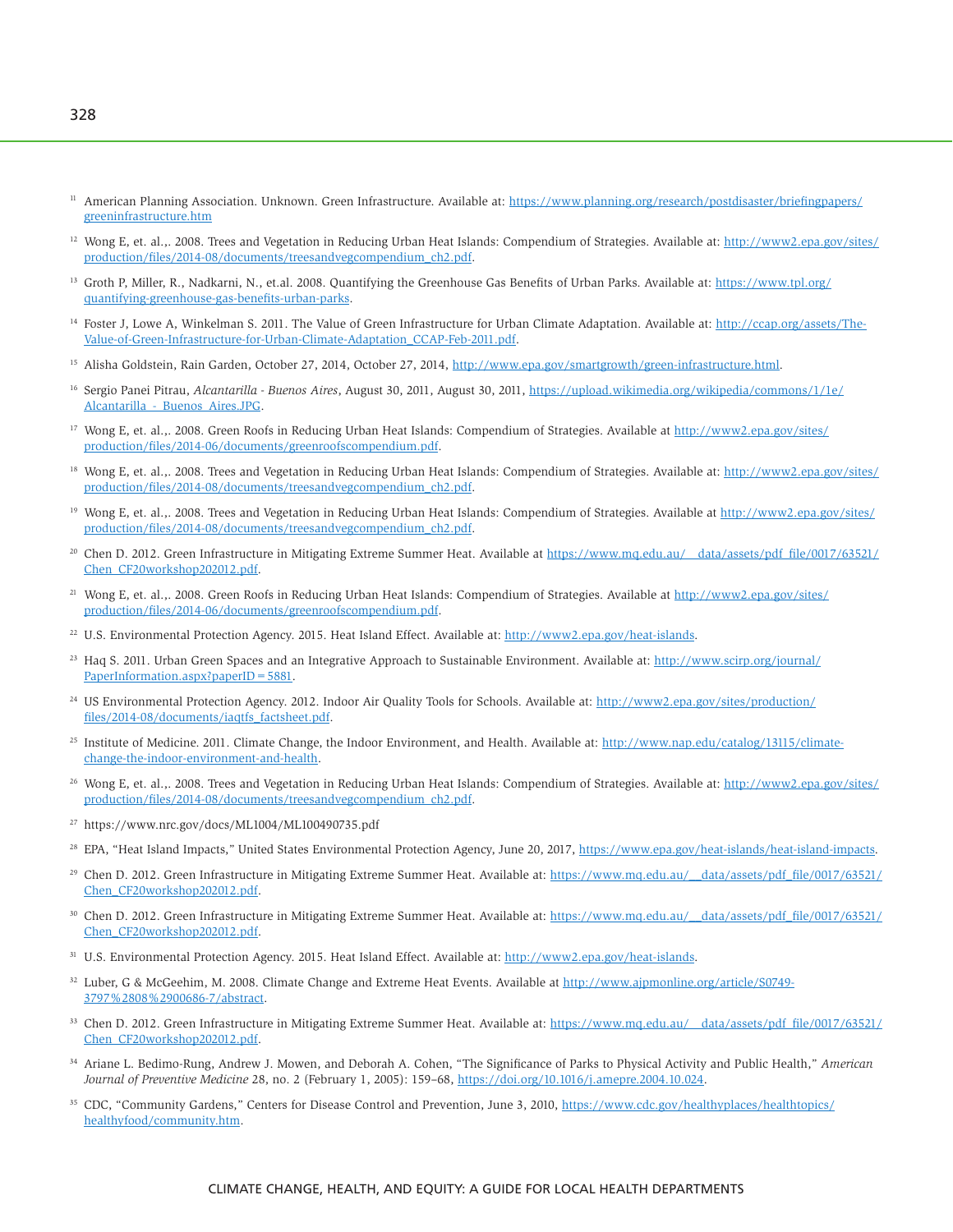- <sup>36</sup> Lottrup L, Grahn P, Sigsdotter UK. 2013. Workplace greenery and perceived level of stress: Benefits of access to a green outdoor environment at the workplace. Available at: [http://www.sciencedirect.com/science/article/pii/S0169204612002642.](http://www.sciencedirect.com/science/article/pii/S0169204612002642)
- <sup>37</sup> Li HN et al. 2010. Can surrounding greenery reduce noise annoyance at home? Available at: [http://www.sciencedirect.com/science/article/pii/](http://www.sciencedirect.com/science/article/pii/S0048969710006303) [S0048969710006303.](http://www.sciencedirect.com/science/article/pii/S0048969710006303)
- <sup>38</sup> Samara T & Tsitsoni T. 2011. The effects of vegetation on reducing traffic noise from a city ring road. Available at: [http://www.ingentaconnect.](http://www.ingentaconnect.com/content/ince/ncej/2011/00000059/00000001/art00008?crawler=true) [com/content/ince/ncej/2011/00000059/00000001/art00008?crawler=true.](http://www.ingentaconnect.com/content/ince/ncej/2011/00000059/00000001/art00008?crawler=true)
- <sup>39</sup> Kuo, FE & Sullivan, WC. 2001. Environment and Crime in the Inner City: Does Vegetation Reduce Crime? Available at: [http://eab.sagepub.com/](http://eab.sagepub.com/content/33/3/343.short) [content/33/3/343.short.](http://eab.sagepub.com/content/33/3/343.short)
- 40 Jesdale, BM. 2013. The Racial/ Ethnic Distribution of Heat Risk-Related Land Cover in Relation to Residential Segregation. Available at: <http://ehp.niehs.nih.gov/1205919/>
- 41 Cohen, DA et al. 2007. Contribution of Public Parks to Physical Activity. Available at: [www.ncbi.nlm.nih.gov/pmc/articles/PMC1805017/](http://www.ncbi.nlm.nih.gov/pmc/articles/PMC1805017/)
- $42$  Lee ACK, Maheswaran R. 2011. The health benefits of urban green spaces: a review of the evidence. Available at: [http://jpubhealth.oxfordjournals.](http://jpubhealth.oxfordjournals.org/content/33/2/212.long) [org/content/33/2/212.long](http://jpubhealth.oxfordjournals.org/content/33/2/212.long)
- 43 Haq, S. 2011. Urban Green Spaces and an Integrative Approach to Sustainable Environment. Available at: [http://www.scirp.org/journal/](http://www.scirp.org/journal/PaperInformation.aspx?paperID=5881) [PaperInformation.aspx?paperID=5881](http://www.scirp.org/journal/PaperInformation.aspx?paperID=5881)
- 44 Wolch JR, Byrne J, Newell JP. 2014. Urban green space, public health, and environmental justice: The challenge of making cities 'just green enough'. Available at: [http://www.sciencedirect.com/science/article/pii/S0169204614000310.](http://www.sciencedirect.com/science/article/pii/S0169204614000310)
- <sup>45</sup> "Healthy Parks, Schools, and Communities: Green Access and Equity for Orange County" (The City Project, 2011), [http://www.mapjustice.org/](http://www.mapjustice.org/images/OrangeCountyENGLISH.pdf) [images/OrangeCountyENGLISH.pdf.](http://www.mapjustice.org/images/OrangeCountyENGLISH.pdf)
- <sup>46</sup> "About I-Tree," i-Tree: Tools for Assessing and Managing Forests & Community Trees, n.d., [https://www.itreetools.org/about.php.](https://www.itreetools.org/about.php)
- 47 "Healthy Parks, Schools, and Communities: Green Access and Equity for Orange County."
- <sup>48</sup> Los Angeles County Department of Public Health, "Parks and Public Health in Los Angeles County: A Cities and Communities Report" (Los Angeles County Department of Public Health, May 2016), [http://publichealth.lacounty.gov/chronic/docs/Parks%20Report%202016-rev\\_051816.pdf.](http://publichealth.lacounty.gov/chronic/docs/Parks%20Report%202016-rev_051816.pdf)
- 49 CDC, "Parks and Trails Health Impact Assessment Toolkit," Centers for Disease Control and Prevention, November 27, 2013, [https://www.cdc.](https://www.cdc.gov/healthyplaces/parks_trails/) [gov/healthyplaces/parks\\_trails/.](https://www.cdc.gov/healthyplaces/parks_trails/)
- <sup>50</sup> <https://www.sciencedirect.com/science/article/pii/S1877343515000433>
- 51 National Recreation and Park Association, "Parks Build Healthy Communities: Success Stories."
- 52 LACDPH, "Parks After Dark: Preventing Violence While Promoting Healthy, Active Living" (Los Angeles County Department of Public Health, Injury and Violence Prevention Program, August 2014), [http://publichealth.lacounty.gov/docs/parksafterdark.pdfc.](http://publichealth.lacounty.gov/docs/parksafterdark.pdfc)
- 53 EPA, "Learn About Green Streets," United States Environmental Protection Agency, December 11, 2017, [https://www.epa.gov/G3/learn-about](https://www.epa.gov/G3/learn-about-green-streets)[green-streets.](https://www.epa.gov/G3/learn-about-green-streets)
- 54 National Recreation and Park Association, "Parks Build Healthy Communities: Success Stories."
- 55 National Recreation and Park Association.
- <sup>56</sup> "Park Rx," Park Rx, 2016, [http://parkrx.org/.](http://parkrx.org/)
- 57 National Recreation and Park Association, "Parks Build Healthy Communities: Success Stories."
- 58 Viniece Jennings et al., "Urban Green Space and the Pursuit of Health Equity in Parts of the United States," *International Journal of Environmental Research and Public Health* 14, no. 11 (November 22, 2017): 1432, [https://doi.org/10.3390/ijerph14111432.](https://doi.org/10.3390/ijerph14111432)
- 59 National Recreation and Park Association, "Parks Build Healthy Communities: Success Stories."
- <sup>60</sup> <https://www.epa.gov/green-infrastructure/reduce-urban-heat-island-effect>
- [https://www.tpl.org/sites/default/files/cloud.tpl.org/pubs/benefits\\_greenhouse\\_gases\\_and\\_parks\\_whitepaper.pdf](https://www.tpl.org/sites/default/files/cloud.tpl.org/pubs/benefits_greenhouse_gases_and_parks_whitepaper.pdf)
- 62 [http://ccap.org/assets/The-Value-of-Green-Infrastructure-for-UrbanClimate-Adaptation\\_CCAP-Feb-2011.pdf](http://ccap.org/assets/The-Value-of-Green-Infrastructure-for-UrbanClimate-Adaptation_CCAP-Feb-2011.pdf)
- <sup>63</sup> [https://www.cdc.gov/healthyplaces/healthtopics/parks\\_trails\\_workbook.htm](https://www.cdc.gov/healthyplaces/healthtopics/parks_trails_workbook.htm)
- <sup>64</sup> <https://changelabsolutions.org/publications/community-gardens-public-health>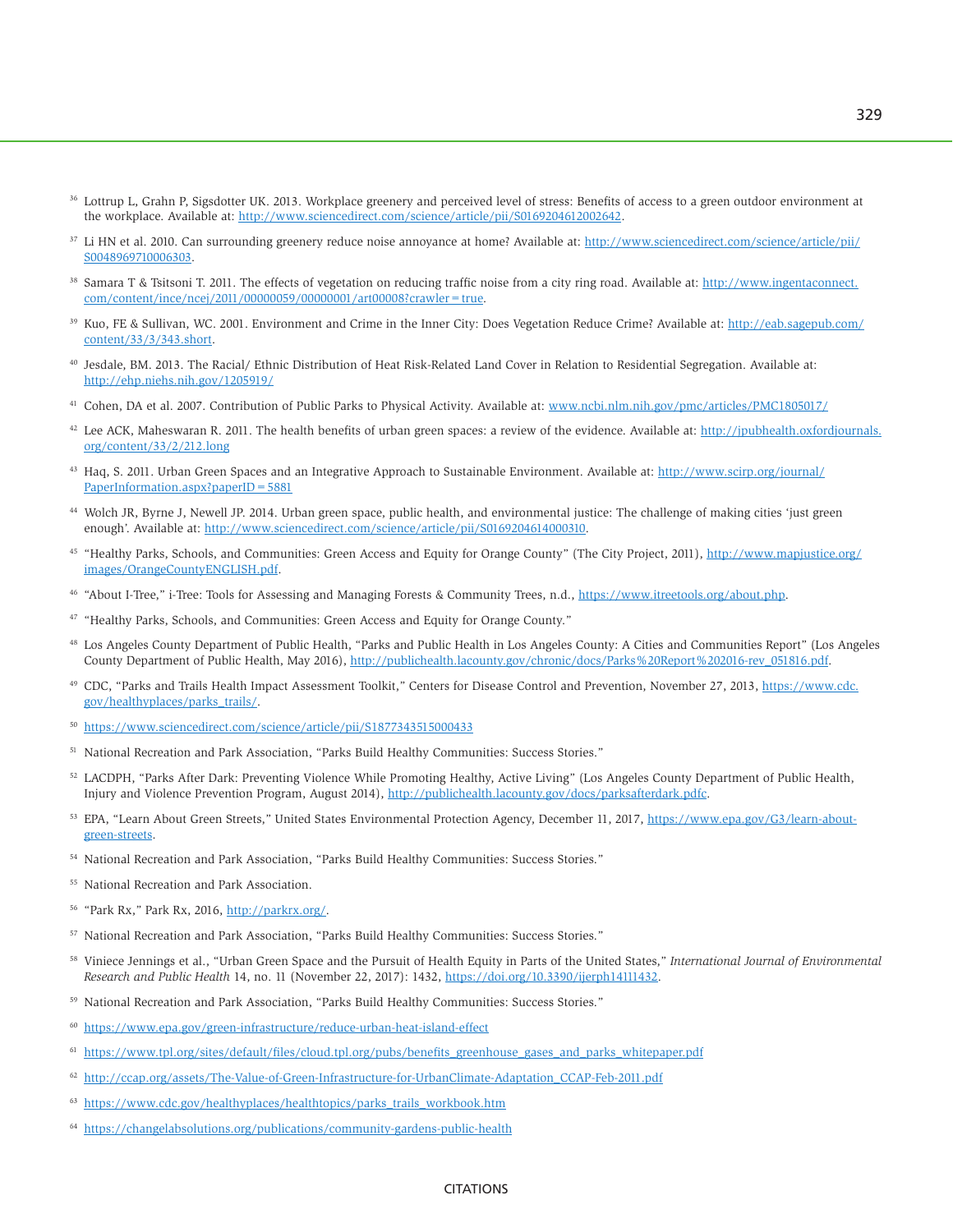# **Unintended Harms**

- 1 Lara J. Cushing et al., "A Preliminary Environmental Equity Assessment of California's Cap-and-Trade Program" (USC Dornsife, University of California, Berkeley School of Public Health, Occidental College, September 2016), [https://dornsife.usc.edu/assets/sites/242/docs/Climate\\_](https://dornsife.usc.edu/assets/sites/242/docs/Climate_Equity_Brief_CA_Cap_and_Trade_Sept2016_FINAL2.pdf) [Equity\\_Brief\\_CA\\_Cap\\_and\\_Trade\\_Sept2016\\_FINAL2.pdf.](https://dornsife.usc.edu/assets/sites/242/docs/Climate_Equity_Brief_CA_Cap_and_Trade_Sept2016_FINAL2.pdf)
- <sup>2</sup> <http://www.ienearth.org/wp-content/uploads/2017/11/Carbon-Pricing-Final-Print-Final-HiRez.pdf>
- 3 Paul Thompson, "The Agricultural Ethics of Biofuels: The Food vs. Fuel Debate," Agriculture 2, no. 4 (November 6, 2012): 339–58, [https://doi.org/10.3390/agriculture2040339.](https://doi.org/10.3390/agriculture2040339)
- <https://www.epa.gov/heat-islands>
- 5 EPA, "Climate Adaptation and Saltwater Intrusion," United States Environmental Protection Agency, September 29, 2016, [https://www.epa.gov/](https://www.epa.gov/arc-x/climate-adaptation-and-saltwater-intrusion) [arc-x/climate-adaptation-and-saltwater-intrusion.](https://www.epa.gov/arc-x/climate-adaptation-and-saltwater-intrusion)
- <sup>6</sup> <https://water.usgs.gov/edu/earthgwlandsubside.html>
- 7 Zuk, M, et al. 2015. Gentrification, Displacement and the Role of Public Investment: A Literature Review. Available at [http://iurd.berkeley.edu/](http://iurd.berkeley.edu/uploads/Displacement_Lit_Review_Final.pdf) [uploads/Displacement\\_Lit\\_Review\\_Final.pdf](http://iurd.berkeley.edu/uploads/Displacement_Lit_Review_Final.pdf)
- 8 WHO, "Make Walking Safe: A Brief Overview of Pedestrian Safety Around the World" (World Health Organization, 2013), [http://www.who.int/](http://www.who.int/violence_injury_prevention/publications/road_traffic/make_walking_safe.pdf) [violence\\_injury\\_prevention/publications/road\\_traffic/make\\_walking\\_safe.pdf.](http://www.who.int/violence_injury_prevention/publications/road_traffic/make_walking_safe.pdf)
- 9 Adrian Davis, "Claiming the Health Dividend: A Summary and Discussion of Value for Money Estimates from Studies of Investment in Walking and Cycling" (UK Department of Transport, November 2014), [https://assets.publishing.service.gov.uk/government/uploads/system/uploads/](https://assets.publishing.service.gov.uk/government/uploads/system/uploads/attachment_data/file/371096/claiming_the_health_dividend.pdf) [attachment\\_data/file/371096/claiming\\_the\\_health\\_dividend.pdf.](https://assets.publishing.service.gov.uk/government/uploads/system/uploads/attachment_data/file/371096/claiming_the_health_dividend.pdf)
- 10 Tatiana Schlossberg, "How Bad Is Your Air-Conditioner for the Planet?," *New York Times*, August 9, 2016, [https://www.nytimes.com/2016/08/10/](https://www.nytimes.com/2016/08/10/science/air-conditioner-global-warming.html) [science/air-conditioner-global-warming.html.](https://www.nytimes.com/2016/08/10/science/air-conditioner-global-warming.html)
- <sup>11</sup> Cushing et al., "A Preliminary Environmental Equity Assessment of California's Cap-and-Trade Program."
- <sup>12</sup> Maxwell J. Richardson, Paul English, and Linda Rudolph, "A Health Impact Assessment of California's Proposed Cap-and-Trade Regulations," *American Journal of Public Health* 102, no. 9 (June 28, 2012): e52–58, [https://doi.org/10.2105/AJPH.2011.300527.](https://doi.org/10.2105/AJPH.2011.300527)
- <sup>13</sup> Causa Justa :: Just Cause, "Development without Displacement: Resisting Gentrification in the Bay Area."
- <sup>14</sup> "Urban Habitat: Community Climate Action Engagement Project" (Urban Habitat, 2010), [https://www.epa.gov/sites/production/files/2016-03/](https://www.epa.gov/sites/production/files/2016-03/documents/urban-habitat-finaldr.pdf) [documents/urban-habitat-finaldr.pdf.](https://www.epa.gov/sites/production/files/2016-03/documents/urban-habitat-finaldr.pdf)

# **Maternal, Child, Adolescent and Family Health**

- 1 "Climate Change and Children's Health," American Academy of Pediatrics, 2015, [https://www.aap.org/en-us/advocacy-and-policy/aap-health](https://www.aap.org/en-us/advocacy-and-policy/aap-health-initiatives/climate-change/Pages/Climate-Change-and-Childrens-Health.aspx)[initiatives/climate-change/Pages/Climate-Change-and-Childrens-Health.aspx.](https://www.aap.org/en-us/advocacy-and-policy/aap-health-initiatives/climate-change/Pages/Climate-Change-and-Childrens-Health.aspx)
- 2 Janet L. Gamble et al., "Ch. 9: Populations of Concern," in *The Impacts of Climate Change on Human Health in the United States: A Scientific Assessment* (Washington, DC: U.S. Global Change Research Program, 2016), 247–286, [https://doi.org/10.7930/J0Q81B0T.](https://doi.org/10.7930/J0Q81B0T)
- 3 J. Balbus and C. Malina, "Identifying Vulnerable Subpopulations for Climate Change Health Effects in the United States," *Occupational and Environmental Medicine* 51 (2009), [https://doi.org/doi:](https://doi.org/doi:10.1097/JOM.0b013e318193e12e)10.1097/JOM.0b013e318193e12e.
- 4 Gamble et al., "Ch. 9: Populations of Concern."
- 5 Gamble et al., "Ch. 9: Populations of Concern."
- 6 R. Basu and B. D. Ostro, "A Multicounty Analysis Identifying the Populations Vulnerable to Mortality Associated with High Ambient Temperature in California," *American Journal of Epidemiology* 168, no. 6 (September 2008), [https://doi.org/10.1093/aje/kwn170.](https://doi.org/10.1093/aje/kwn170)
- 7 R. S. Kovats and S. Hajat, "Heat Stress and Public Health: A Critical Review," *Annual Review of Public Health* 29 (2008), [https://doi.org/10.1146/](https://doi.org/10.1146/annurev.publhealth.29.020907.090843) [annurev.publhealth.29.020907.090843.](https://doi.org/10.1146/annurev.publhealth.29.020907.090843)
- 8 Janice J. Kim, "Ambient Air Pollution: Health Hazards to Children," *Pediatrics* 114, no. 6 (December 2004), [http://pediatrics.aappublications.org/](http://pediatrics.aappublications.org/content/114/6/1699#xref-fn-1-1) [content/114/6/1699#xref-fn-1-1.](http://pediatrics.aappublications.org/content/114/6/1699#xref-fn-1-1)
- 9 C. P. Gerba, J. B. Rose, and C. N. Haas, "Sensitive Populations: Who Is at Greatest Risk?," *International Journal of Food Microbiology* 30 (1996), [https://www.ncbi.nlm.nih.gov/pubmed/8856378.](https://www.ncbi.nlm.nih.gov/pubmed/8856378)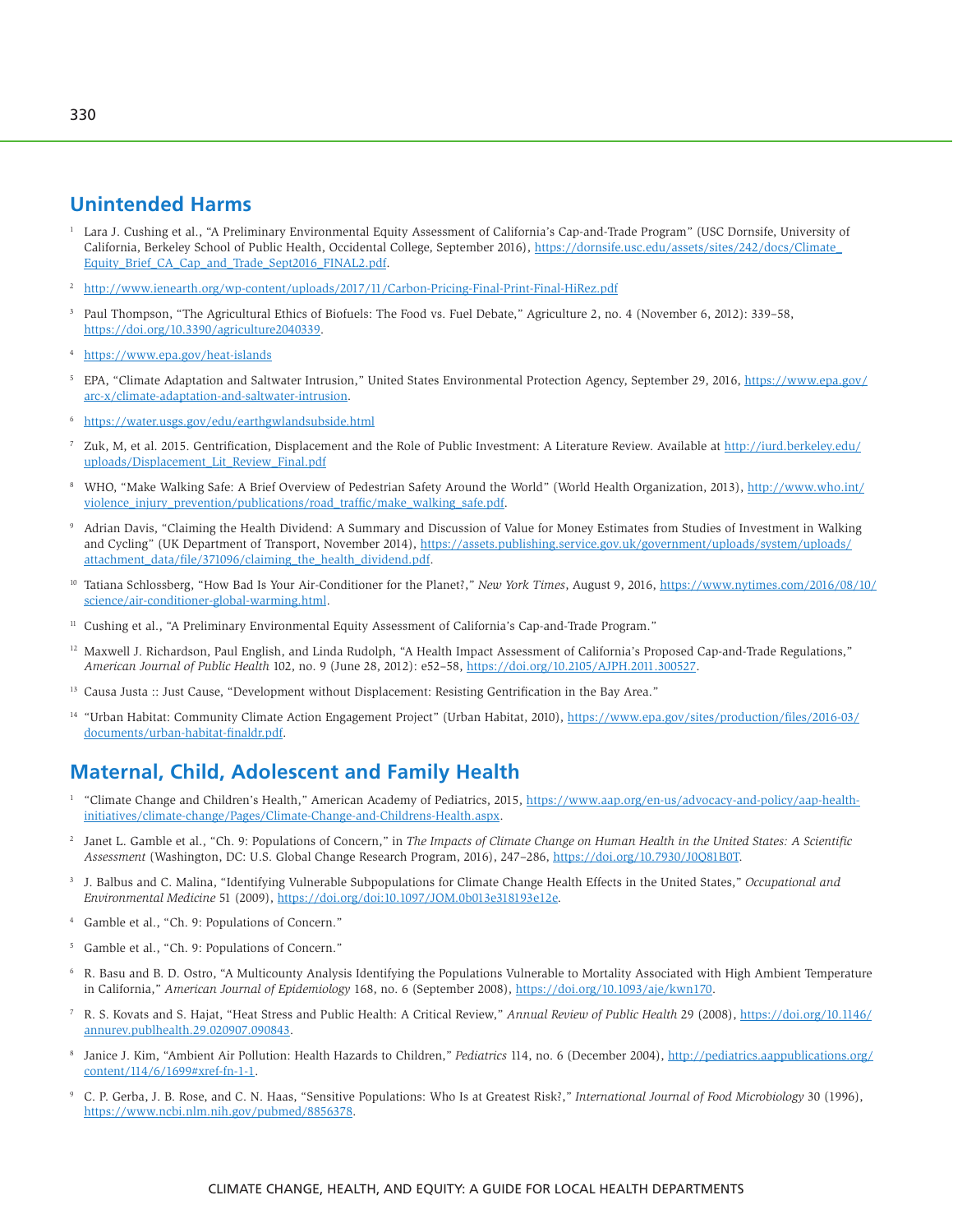- <sup>10</sup> T. J. Ochoa and T. G. Cleary, "Epidemiology and Spectrum of Disease of Escherichia Coli O157," *Current Opinion in Infectious Disease* 16, no. 3 (2003), [https://doi.org/10.1097/01.qco.0000073777.11390.f2.](https://doi.org/10.1097/01.qco.0000073777.11390.f2)
- 11 Katherine M. Shea, "Global Climate Change and Children's Health," *Pediatrics* 120, no. 5 (November 2007), [http://pediatrics.aappublications.org/](http://pediatrics.aappublications.org/content/120/5/1149#xref-fn-2-1) [content/120/5/1149#xref-fn-2-1.](http://pediatrics.aappublications.org/content/120/5/1149#xref-fn-2-1)
- 12 Supinda Bunyavanich et al., "The Impact of Climate Change on Child Health," *Ambulatory Pediatrics* 3, no. 1 (2003), [https://doi.org/10.1367/1539-4409\(2003\)003](https://doi.org/10.1367/1539-4409(2003)003<0044:TIOCCO>2.0.CO;2) < 0044:TIOCCO > 2.0.CO;2.
- 13 J.W. Roberts et al., "Monitoring and Reducing Exposure of Infants to Pollutants in House Dust," *Review of Environmental Contamination and Toxicology* 201 (2009), [https://doi.org/10.1007/978-1-4419-0032-6\\_1.](https://doi.org/10.1007/978-1-4419-0032-6_1)
- 14 S. Hajat et al., "The Human Health Consequences of Flooding in Europe: A Review," *Extreme Weather Events and Public Health Responses*, 2005, <https://doi.org/DOI> [https://doi.org/10.1007/3-540-28862-7\\_18.](https://doi.org/10.1007/3-540-28862-7_18)
- <sup>15</sup> Institute of Medicine, "Healthy, Resilient, and Sustainable Communities After Disasters: Strategies, Opportunities, and Planning for Recovery" (Washington, DC: The National Academies Press, 2015), [https://doi.org/10.17226/18996.](https://doi.org/10.17226/18996)
- 16 Carolyn Kousky, "Impacts of Natural Disasters on Children," *Future of Children* 26, no. 1 (2016), [https://files.eric.ed.gov/fulltext/EJ1101425.pdf.](https://files.eric.ed.gov/fulltext/EJ1101425.pdf)
- <sup>17</sup> Gamble et al., "Ch. 9: Populations of Concern."
- <sup>18</sup> Samantha Ahdoot and Susan Pacheco, "Global Climate Change and Children's Health" (American Academy of Pediatrics, 2015), [http://pediatrics.](http://pediatrics.aappublications.org/content/pediatrics/early/2015/10/21/peds.2015-3233.full.pdf) [aappublications.org/content/pediatrics/early/2015/10/21/peds.2015-3233.full.pdf.](http://pediatrics.aappublications.org/content/pediatrics/early/2015/10/21/peds.2015-3233.full.pdf)
- <sup>19</sup> Marcus C. Sarofim et al., "Ch. 2: Temperature-Related Death and Illness," in *The Impacts of Climate Change on Human Health in the United States: A Scientific Assessment* (Washington, DC: U.S. Global Change Research Program, 2016), 43–68, [https://doi.org/10.7930/J0MG7MDX.](https://doi.org/10.7930/J0MG7MDX)
- <sup>20</sup> Jesse E. Bell et al., "Ch. 4: Impacts of Extreme Events on Human Health," in *The Impacts of Climate Change on Human Health in the United States: A Scientific Assessment* (Washington, DC: U.S. Global Change Research Program, 2016), 99–128, [https://doi.org/10.7930/J0BZ63ZV.](https://doi.org/10.7930/J0BZ63ZV)
- 21 Juli Trtanj et al., "Ch. 6: Climate Impacts on Water-Related Illness," in *The Impacts of Climate Change on Human Health in the United States: A Scientific Assessment* (Washington, DC: U.S. Global Change Research Program, 2016), 157–188, [https://doi.org/10.7930/J03F4MH4.](https://doi.org/10.7930/J03F4MH4)
- 22 J.D. Thacher et al., "Mold and Dampness Exposure and Allergic Outcomes from Birth to Adolescence: Data from the BAMSE Cohort," *Allergy* 72, no. 6 (December 2016), [https://doi.org/10.1111/all.13102.](https://doi.org/10.1111/all.13102)
- 23 Gamble et al., "Ch. 9: Populations of Concern."
- <sup>24</sup> Environmental Protection Agency, "Promoting Good Prenatal Health: Air Pollution and Pregnancy" (Environmental Protection Agency, January 2010), [https://www.epa.gov/sites/production/files/2014-05/documents/ochp\\_prenatal\\_fs\\_7\\_10.pdf.](https://www.epa.gov/sites/production/files/2014-05/documents/ochp_prenatal_fs_7_10.pdf)
- <sup>25</sup> Marshall Burke, Solomon M. Hsiang, and Edward Miguel, "Climate and Conflict" (The National Bureau of Economic Research, October 2014), [http://www.nber.org/papers/w20598.](http://www.nber.org/papers/w20598)
- <sup>26</sup> Ping-Hsin Chen et al., "Birth Outcomes in Relation to Intimate Partner Violence," Journal of the National Medical Association 109, no. 4 (2017): 238–45, [https://doi.org/10.1016/j.jnma.2017.06.017.](https://doi.org/10.1016/j.jnma.2017.06.017)
- <sup>27</sup> Centers for Disease Control and Prevention, "Zika and Pregnancy," Centers for Disease Control and Prevention, n.d., [http://www.cdc.gov/zika/](http://www.cdc.gov/zika/pregnancy/question-answers.html) [pregnancy/question-answers.html.](http://www.cdc.gov/zika/pregnancy/question-answers.html)
- <sup>28</sup> CDC, "Proactivity and Partnerships: New Orleans Prepares for Zika," Centers for Disease Control and Prevention, August 5, 2016, [https://www.cdc.gov/about/24-7/cdcresponders-zika/nola.html.](https://www.cdc.gov/about/24-7/cdcresponders-zika/nola.html)
- <sup>29</sup> Ahdoot and Pacheco, "Global Climate Change and Children's Health."
- <sup>30</sup> Neal Fann et al., "Ch. 3: Air Quality Impacts," in The Impacts of Climate Change on Human Health in the United States: A Scientific Assessment (Washington, DC: U.S. Global Change Research Program, 2016), 69–98, [https://doi.org/10.7930/J0GQ6VP6.](https://doi.org/10.7930/J0GQ6VP6)
- 31 U.S. Global Change Research Program (USGCRP), "Climate Change Impacts in the United States: The Third National Climate Assessment," 2014, [http://nca2014.globalchange.gov/.](http://nca2014.globalchange.gov/)
- <sup>32</sup> Kathrin Reinmuth-Selzle et al., "Air Pollution and Climate Change Effects on Allergies in the Anthropocene: Abundance, Interaction, and Modification of Allergens and Adjuvants," *Environmental Science & Technology* 51, no. 8 (April 18, 2017): 4119–41, [https://doi.org/10.1021/acs.](https://doi.org/10.1021/acs.est.6b04908) [est.6b04908.](https://doi.org/10.1021/acs.est.6b04908)
- <sup>33</sup> "Reported Cases of Lyme Disease by Year, United States, 1996-2016" (Centers for Disease Control and Prevention, November 2017), [https://www.cdc.gov/lyme/stats/graphs.html.](https://www.cdc.gov/lyme/stats/graphs.html)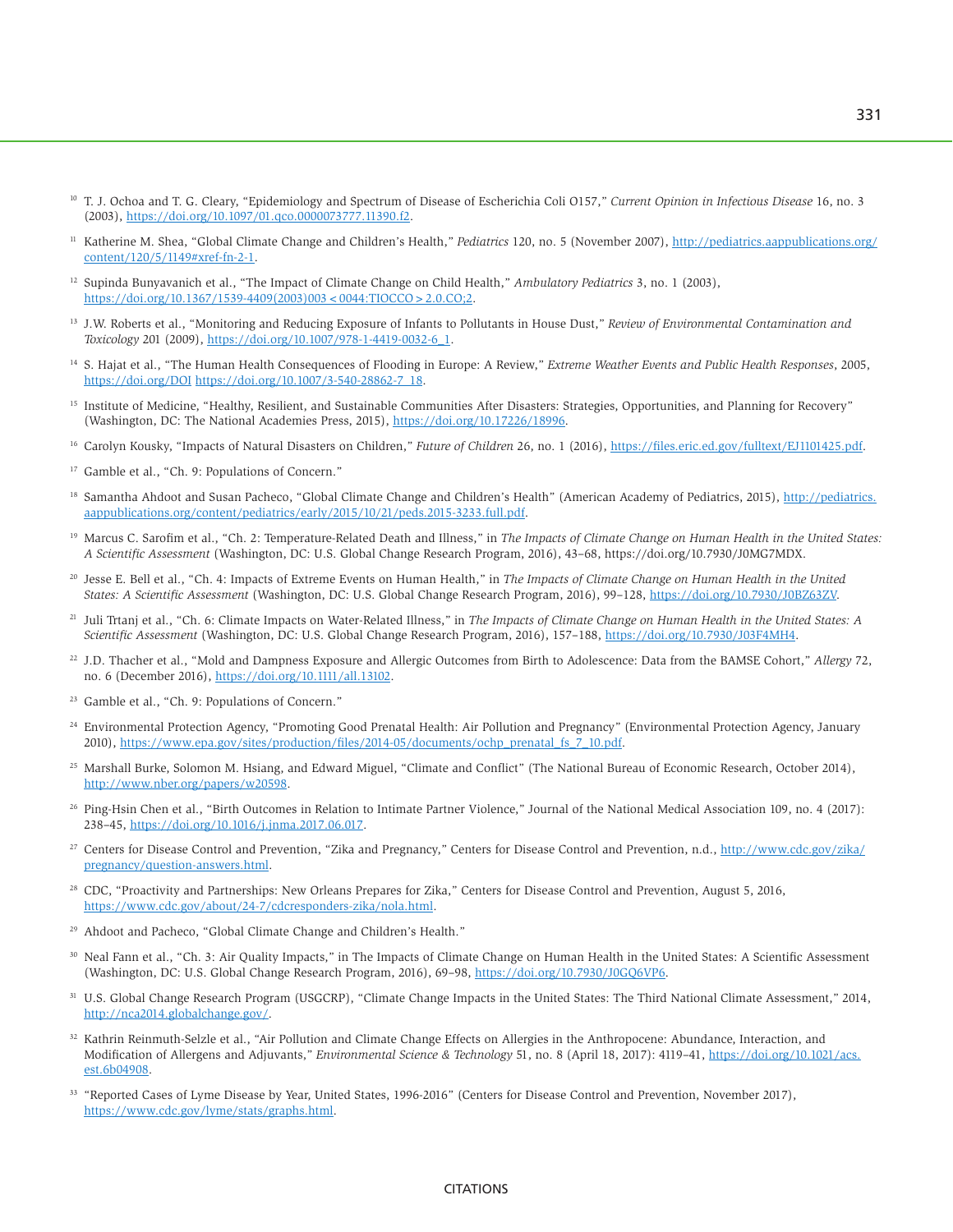- <sup>34</sup> Kids Count Data Center, "Children Living in Households That Were Food Insecure at Some Point during the Year" (The Annie E. Casey Foundation, 2015), [https://datacenter.kidscount.org/data/tables/5201-children-living-in-households-that-were-food-insecure-at-some-point-during](https://datacenter.kidscount.org/data/tables/5201-children-living-in-households-that-were-food-insecure-at-some-point-during-the-year?loc=1&loct=2&loc=1&loct=2#detailed/2/2-52/true/573,869,36,868,867/any/11674,11675)the-year?loc = 1&loct = 2&loc = 1&loct = 2#detailed/2/2-52/true/573,869,36,868,867/any/11674,11675.
- <sup>35</sup> Lewis Ziska et al., "Ch. 7: Food Safety, Nutrition, and Distribution," in *The Impacts of Climate Change on Human Health in the United States: A Scientific Assessment* (Washington, DC: U.S. Global Change Research Program, 2016), 189–216, [https://doi.org/10.7930/J0ZP4417.](https://doi.org/10.7930/J0ZP4417)
- <sup>36</sup> "Agency: Largest Child-Recovery Effort Complete," The Associated Press, March 21, 2006, [http://www.nbcnews.com/id/11948439/ns/us\\_news](http://www.nbcnews.com/id/11948439/ns/us_news-katrina_the_long_road_back/t/agency-largest-child-recovery-effort-complete/#.WxBSJlMvzaY)[katrina\\_the\\_long\\_road\\_back/t/agency-largest-child-recovery-effort-complete/#.WxBSJlMvzaY.](http://www.nbcnews.com/id/11948439/ns/us_news-katrina_the_long_road_back/t/agency-largest-child-recovery-effort-complete/#.WxBSJlMvzaY)
- 37 Kousky, "Impacts of Natural Disasters on Children."
- 38 T. Leventhal and J. Brooks-Gunn, "Diversity in Developmental Trajectories Across Adolescence: Neighborhood Influences," in *Handbook of Adolescent Psychology*, ed. R.M. Lerner and L. Steinberg (John Wiley & Sons, Inc., 2013), [https://onlinelibrary.wiley.com/](https://onlinelibrary.wiley.com/doi/10.1002/9780471726746.ch15) [doi/10.1002/9780471726746.ch15.](https://onlinelibrary.wiley.com/doi/10.1002/9780471726746.ch15)
- 39 T.P. Mulye et al., "Trends in Adolescent and Young Adult Health in the United States," *Journal of Adolescent Health* 45, no. 1 (2009), [https://doi.org/10.1016/j.jadohealth.2009.03.013.](https://doi.org/10.1016/j.jadohealth.2009.03.013)
- 40 Ahdoot and Pacheco, "Global Climate Change and Children's Health."
- <sup>41</sup> Raissa Sorgho et al., "Nutrition and Climate: Investigating the Relationship between Climate Variables and Childhood Malnutrition through Agriculture, an Exploratory Study in Burkina Faso," *Public Health Reviews* 37, no. 16 (2016), [https://doi.org/10.1186/s40985-016-0031-6.](https://doi.org/10.1186/s40985-016-0031-6)
- 42 Revati K. Phalkey et al., "Systematic Review of Current Efforts to Quantify the Impacts of Climate Change on Undernutrition," *Proceedings of the National Academy of Sciences of the United States of America* 112, no. 33 (July 27, 2015), [https://doi.org/10.1073/pnas.1409769112.](https://doi.org/10.1073/pnas.1409769112)
- 43 Samuel S. Myers et al., "Increasing CO2 Threatens Human Nutrition," *Nature* 510 (June 2014), [https://doi.org/10.1038/nature13179.](https://doi.org/10.1038/nature13179)
- <sup>44</sup> Centers for Disease Control and Prevention, "Diarrhea: Common Illness, Global Killer," Global Water, Sanitation, & Hygiene (WASH), n.d., [https://www.cdc.gov/healthywater/global/diarrhea-burden.html.](https://www.cdc.gov/healthywater/global/diarrhea-burden.html)
- 45 Alex Kirby, "Drier Climate May Spread Diarrhea," *Scientific American*, March 28, 2013, [https://www.scientificamerican.com/article/drier-climate](https://www.scientificamerican.com/article/drier-climate-may-spread-diarrhea/)[may-spread-diarrhea/.](https://www.scientificamerican.com/article/drier-climate-may-spread-diarrhea/)
- 46 Benjamin Sovacool, "Electricity and Education: The Benefits, Barriers, and Recommendations for Achieving the Electrification of Primary and Secondary Schools" (United Nations Department of Economic and Social Affairs, December 2014), [https://sustainabledevelopment.un.org/](https://sustainabledevelopment.un.org/content/documents/1608Electricity%20and%20Education.pdf) [content/documents/1608Electricity%20and%20Education.pdf.](https://sustainabledevelopment.un.org/content/documents/1608Electricity%20and%20Education.pdf)
- <sup>47</sup> WHO, "Household Air Pollution and Health," World Health Organization, May 8, 2018, [http://www.who.int/news-room/fact-sheets/detail/](http://www.who.int/news-room/fact-sheets/detail/household-air-pollution-and-health) [household-air-pollution-and-health.](http://www.who.int/news-room/fact-sheets/detail/household-air-pollution-and-health)
- 48 WHO.
- 49 United Nations Department of Economic and Social Affairs, "Sustainable Development Goal 7," Sustainable Development Knowledge Platform, 2018, 7, [https://sustainabledevelopment.un.org/sdg7.](https://sustainabledevelopment.un.org/sdg7)
- 50 International Planned Parenthood Federation, "IPPF Calls for Prioritization of Sexual and Reproductive Health within Climate Change Adaptation," December 2018,<https://www.ippf.org/news/announcements/ippf-calls-prioritization-sexual-and-reproductive-health-within-climate-change>
- <sup>51</sup> The American College of Obstetricians and Gynecologists (ACOG) and The American Congress of Obstetricians and Gynecologists, "Climate Change and Women's Health" (The American College of Obstetricians and Gynecologists, n.d.), [https://www.acog.org/-/media/Position-](https://www.acog.org/-/media/Position-Statements/Climate-Change-and-Womens-Health.pdf?dmc=1&ts=20160718T1910165723)[Statements/Climate-Change-and-Womens-Health.pdf?dmc=1&ts=20160718T1910165723.](https://www.acog.org/-/media/Position-Statements/Climate-Change-and-Womens-Health.pdf?dmc=1&ts=20160718T1910165723)
- 52 National Recreation and Park Association.
- 53 LIHEAP, "State Low-Income Energy Assistance Snapshots," U.S. Department of Health and Human Services, Low-Income Energy Assistance, 2018, [https://www.acf.hhs.gov/ocs/programs/liheap.](https://www.acf.hhs.gov/ocs/programs/liheap)
- <sup>54</sup> <https://www.greenschoolsalliance.org/resources/category/1>
- <sup>55</sup> <https://www.iseechange.org/>
- 56 Terry Grobe et al., "A Green Career Pathways Framework: Postsecondary and Employment Success for Low-Income, Disconnected Youth" (Washington, DC: The Corps Network, June 2011), [https://jfforg-prod-prime.s3.amazonaws.com/media/documents/JFF-](https://jfforg-prod-prime.s3.amazonaws.com/media/documents/JFF-AGreenCareerPathwaysFramework.pdf)[AGreenCareerPathwaysFramework.pdf.](https://jfforg-prod-prime.s3.amazonaws.com/media/documents/JFF-AGreenCareerPathwaysFramework.pdf)
- 57 Brandon Smith, "Heat Exhaustion Training for Coaches Required by New Law," *Education & Health* (Indiana Public Radio, April 3, 2018), [https://indianapublicradio.org/news/2018/04/heat-exhaustion-training-for-coaches-required-by-new-law/.](https://indianapublicradio.org/news/2018/04/heat-exhaustion-training-for-coaches-required-by-new-law/)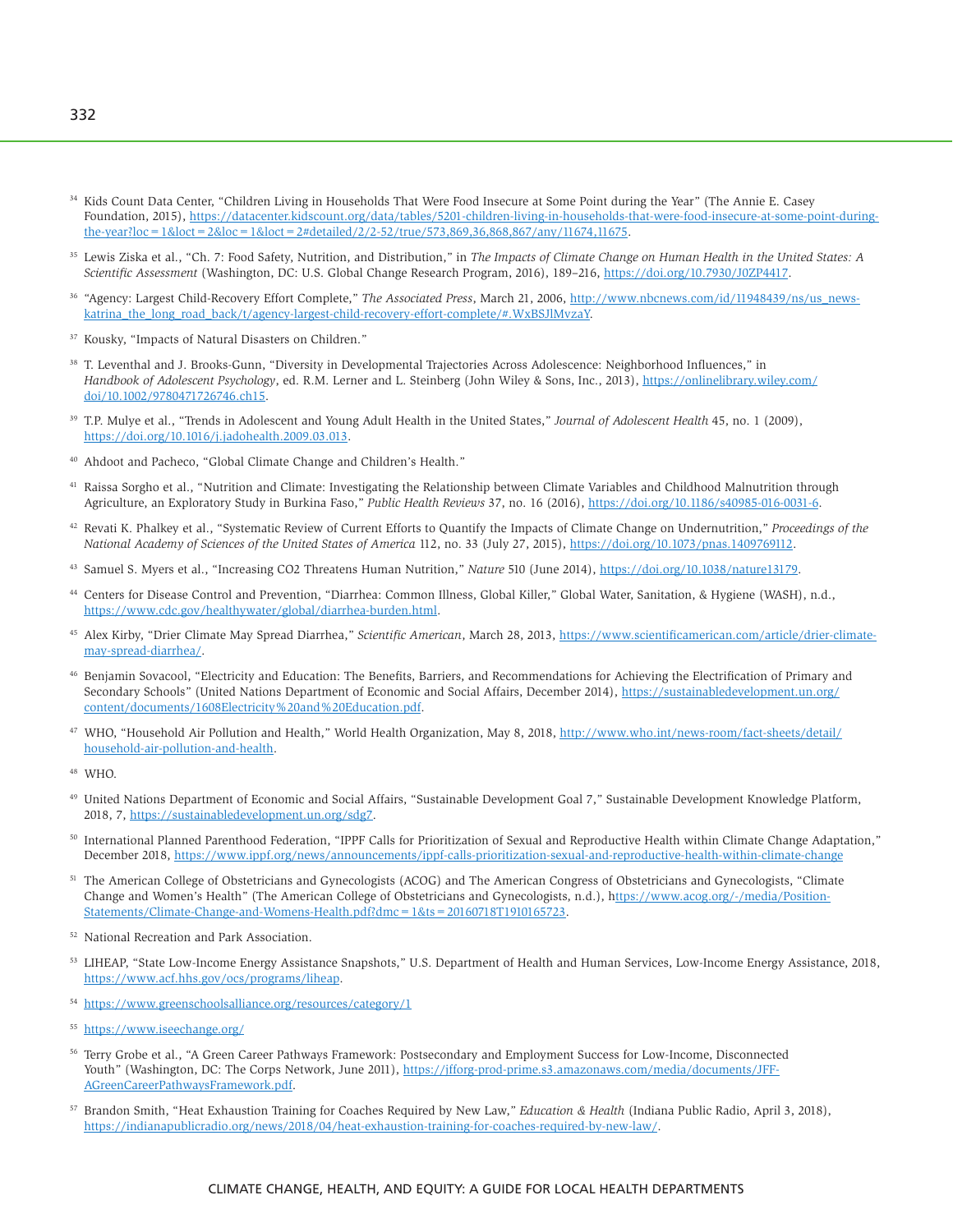- <http://www.saferoutesinfo.org>
- <http://www.bikeleague.org/content/find-take-class>
- <http://bikeleague.org/content/bicycle-commuter-benefit>
- [https://www.epa.gov/sites/production/files/2016-01/documents/webinar\\_20150505.pdf](https://www.epa.gov/sites/production/files/2016-01/documents/webinar_20150505.pdf)
- United States Department of Agriculture, "Community Food Systems," Food and Nutrition Service, June 2018, [https://www.fns.usda.gov/](https://www.fns.usda.gov/farmtoschool/farm-school-resources) [farmtoschool/farm-school-resources.](https://www.fns.usda.gov/farmtoschool/farm-school-resources)
- <sup>63</sup> California Farm to School Network, "School Gardens," California Farm to School Network, n.d., [http://www.cafarmtoschool.org/schoolgardens/.](http://www.cafarmtoschool.org/schoolgardens/)
- 64 Meatless Monday, "Meatless Monday: Grades K-12 School Cafeteria Foodservice Implementation Guide," n.d., [http://www.meatlessmonday.com/](http://www.meatlessmonday.com/images/photos/2017/07/meatless-monday-guide-food-service-K-12.pdf) [images/photos/2017/07/meatless-monday-guide-food-service-K-12.pdf.](http://www.meatlessmonday.com/images/photos/2017/07/meatless-monday-guide-food-service-K-12.pdf)
- <http://www.stopwaste.org/>
- [http://www.savethefood.com/?utm\\_source=medium&utm\\_medium=danagunders&utm\\_campaign=savefood](http://www.savethefood.com/?utm_source=medium&utm_medium=danagunders&utm_campaign=savefood)
- <https://www.greenschoolsalliance.org/home>
- <http://www.greenschools.net/>
- <http://www.sustainablejerseyschools.com/>
- <https://nciph.sph.unc.edu/RHAD/>
- <https://www.cdc.gov/reproductivehealth/emergency/training-course/index.html>
- <https://www.gov.je/Environment/Ecoactive/Campaigns/Pages/TurnItOff.aspx>
- <http://www.cityswitch.net.au/Portals/0/CitySwitch> Toolkits/RunningSwitchOffCampaign\_v2d.pdf
- <http://www.meatlessmonday.com>
- [https://www.cdc.gov/healthyweight/healthy\\_eating/drinks.html](https://www.cdc.gov/healthyweight/healthy_eating/drinks.html)
- <http://budburst.org/>
- <http://airnow.gov/index.cfm?action=aqibasics.aqi>
- <https://www.cdc.gov/features/disaster-planning-parents/index.html>
- <https://www.aap.org/en-us/advocacy-and-policy/aap-health-initiatives/Children-and-Disasters/Pages/default.aspx>
- [www.ready.gov](http://www.ready.gov)
- <https://www.ready.gov/es>
- <https://www.cdc.gov/features/befoodsafe/index.html>
- <https://www.cdc.gov/lyme/index.html>
- <http://wwwnc.cdc.gov/travel/page/zika-travel-information>
- 85 G.S. Birkhead et al., "Youth Development Is a Public Health Approach," *Journal of Public Health Management and Practice* 12 (November 2006), [https://journals.lww.com/jphmp/Fulltext/2006/11001/Youth\\_Development\\_Is\\_a\\_Public\\_Health\\_Approach.1.aspx.](https://journals.lww.com/jphmp/Fulltext/2006/11001/Youth_Development_Is_a_Public_Health_Approach.1.aspx)
- 86 L.E. Gavin, R.F. Catalano, and C.M. Markham, "Positive Youth Development as a Strategy to Promote Adolescent Sexual and Reproductive Health," *Journal of Adolescent Health* 46, no. 3 (2010), [https://doi.org/10.1016/j.jadohealth.2009.12.017.](https://doi.org/10.1016/j.jadohealth.2009.12.017)
- <http://sustainus.org>
- <https://www.uncclearn.org/sites/default/files/inventory/unfccc287.pdf>
- <http://www.imatteryouth.org>
- <https://www.ourchildrenstrust.org>
- <http://climatehealthconnect.org/resources/posters/>
- 92 "OutsideIn SLO," Healthy Eating Active Living San Luis Obispo County, n.d., [http://www.healslo.com/outsidein-slo/.](http://www.healslo.com/outsidein-slo/)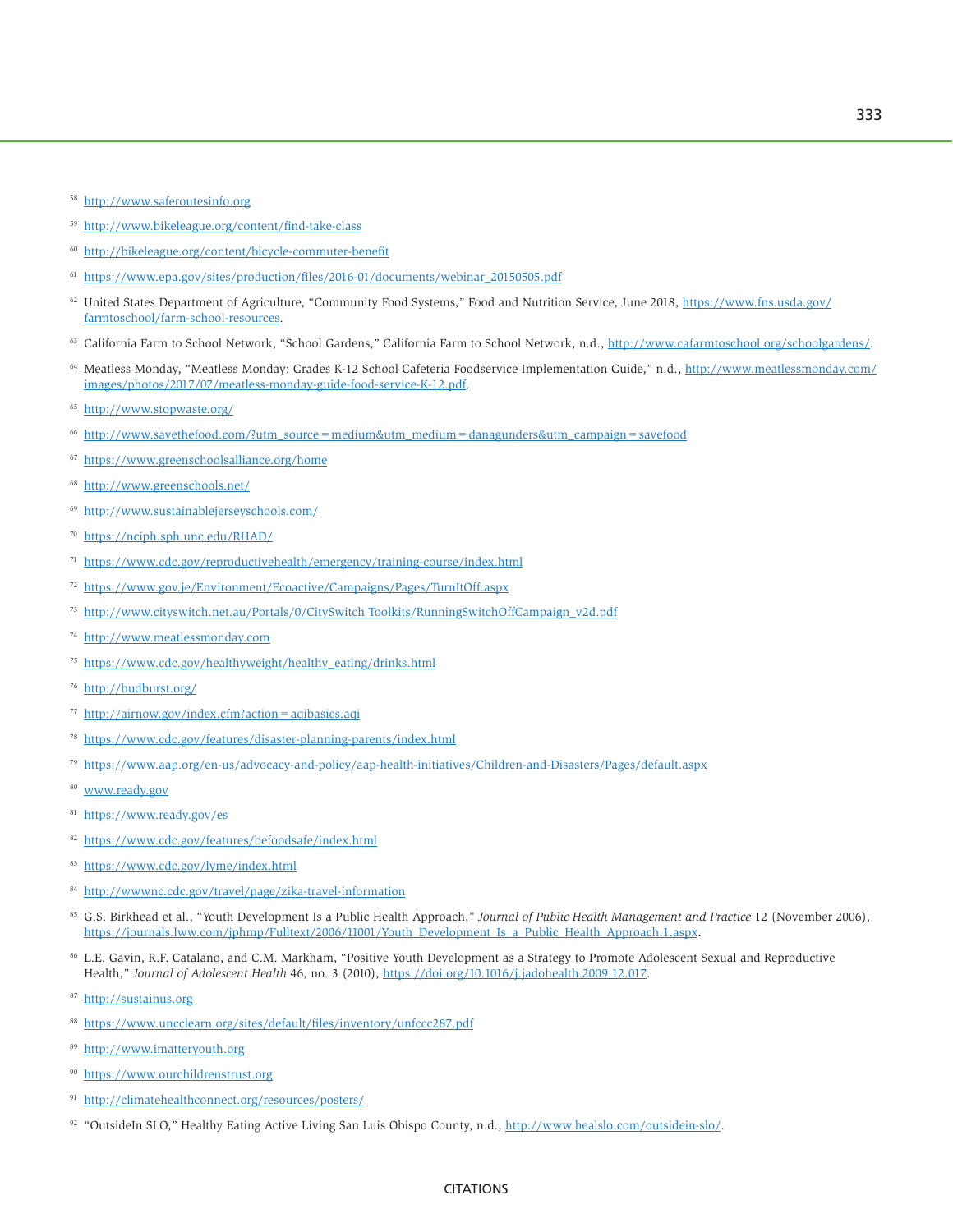- 93 Mecklenberg Health Department, "Mecklenberg Health Department- Eat Local," 2018, [https://www.mecknc.gov/HealthDepartment/MCFA/Pages/](https://www.mecknc.gov/HealthDepartment/MCFA/Pages/EatLocal.aspx) [EatLocal.aspx.](https://www.mecknc.gov/HealthDepartment/MCFA/Pages/EatLocal.aspx)
- 94 Mecklenberg County Health Department, "Mecklenberg County Health Department- Community Gardens," 2018, [https://www.mecknc.gov/](https://www.mecknc.gov/HealthDepartment/MCFA/Pages/CommunityGardens.aspx) [HealthDepartment/MCFA/Pages/CommunityGardens.aspx.](https://www.mecknc.gov/HealthDepartment/MCFA/Pages/CommunityGardens.aspx)
- 95 Houston Health Department, "Houston Health Department Twitter," May 23, 2018, [https://twitter.com/HoustonHealth?ref\\_](https://twitter.com/HoustonHealth?ref_src=twsrc%5Egoogle%7Ctwcamp%5Eserp%7Ctwgr%5Eauthor) [src=twsrc%5Egoogle%7Ctwcamp%5Eserp%7Ctwgr%5Eauthor.](https://twitter.com/HoustonHealth?ref_src=twsrc%5Egoogle%7Ctwcamp%5Eserp%7Ctwgr%5Eauthor)
- 96 Monterey County Health Department, "Monterey County Health Department Twitter," May 30, 2018, https://twitter.com/search?q = monterey % 20 [county%20health%20department&src=typd.](https://twitter.com/search?q=monterey%20county%20health%20department&src=typd)
- 97 National Health Service, "Dehydration," n.d., [https://www.nhs.uk/conditions/dehydration/.](https://www.nhs.uk/conditions/dehydration/)
- 98 Pima County Health Department, "Pima County Health Department Twitter," May 8, 2018, https://twitter.com/pchd?ref [src=twsrc%5Egoogle%7Ctwcamp%5Eserp%7Ctwgr%5Eauthor](https://twitter.com/pchd?ref_src=twsrc%5Egoogle%7Ctwcamp%5Eserp%7Ctwgr%5Eauthor).

# **Infectious and Communicable Disease Control**

- 1 C. Jessica E. Metcalf et al., "Identifying Climate Drivers of Infectious Disease Dynamics: Recent Advances and Challenges Ahead," *Proceedings of the Royal Society B: Biological Sciences* 284, no. 1860 (August 16, 2017): 20170901, [https://doi.org/10.1098/rspb.2017.0901.](https://doi.org/10.1098/rspb.2017.0901)
- <sup>2</sup> S. Paz, "Climate Change Impacts on West Nile Virus Transmission in a Global Context," *Philosophical Transactions of the Royal Society B: Biological Sciences* 370, no. 1665 (February 16, 2015): 20130561–20130561, [https://doi.org/10.1098/rstb.2013.0561.](https://doi.org/10.1098/rstb.2013.0561)
- 3 Ronald Rosenberg et al., "Vital Signs: Trends in Reported Vectorborne Disease Cases - United States and Territories, 2004-2016," *Morbidity and Mortality Weekly Report* 67, no. 17 (n.d.), [https://www.cdc.gov/mmwr/volumes/67/wr/mm6717e1.htm?s\\_cid=mm6717e1.](https://www.cdc.gov/mmwr/volumes/67/wr/mm6717e1.htm?s_cid=mm6717e1)
- 4 Ranjan Ramasamy and Sinnathamby N. Surendran, "Possible Impact of Rising Sea Levels on Vector-Borne Infectious Diseases," *BMC Infectious Diseases* 11, no. 1 (2011): 18.
- 5 Vicki Kramer, "Impact of Climate Change on Vector-Borne Diseases" (Vector-Borne Disease Section Division of Communicable Disease Control California Department of Public Health, 2016), [https://oehha.ca.gov/media/13human\\_kramer.pdf.](https://oehha.ca.gov/media/13human_kramer.pdf)
- 6 J.B. Rose and F. Wu, "Waterborne and Foodborne Diseases," in *Climate Change and Public Health*, ed. B.S. Levy and J.A. Patz (New York, NY: Oxford University Press, 2015), 157–72.
- 7 Iain R. Lake, "Food-Borne Disease and Climate Change in the United Kingdom," *Environmental Health* 16, no. S1 (November 2017), [https://doi.](https://doi.org/10.1186/s12940-017-0327-0) [org/10.1186/s12940-017-0327-0.](https://doi.org/10.1186/s12940-017-0327-0)
- <sup>8</sup> [Foodsafety.gov,](http://Foodsafety.gov) "Summer and Vacations," n.d., [https://www.foodsafety.gov/keep/events/summervacations/index.html.](https://www.foodsafety.gov/keep/events/summervacations/index.html)
- 9 M.C. Tirado et al., "Climate Change and Food Safety: A Review," *Climate Change and Food Science* 43, no. 7 (August 1, 2010): 1745–65, [https://doi.org/10.1016/j.foodres.2010.07.003.](https://doi.org/10.1016/j.foodres.2010.07.003)
- <sup>10</sup> Marc J. Cohen et al., "Impact of Climate Change and Bioenergy on Nutrition" (The Food and Agriculture Organization of the United Nations, 2008), [http://www.fao.org/3/a-ai799e.pdf.](http://www.fao.org/3/a-ai799e.pdf)
- <sup>11</sup> Food and Agriculture Organization of the United Nations, "Expert Meeting on Climate-Related Transboundary Pests and Diseases Including Relevant Aquatic Species: Options for Decision Makers.," 2008, [http://www.fao.org/fileadmin/user\\_upload/foodclimate/presentations/diseases/](http://www.fao.org/fileadmin/user_upload/foodclimate/presentations/diseases/OptionsEM3.pdf) [Options](http://www.fao.org/fileadmin/user_upload/foodclimate/presentations/diseases/OptionsEM3.pdf)EM3.pdf.
- <sup>12</sup> Alistair B.A. Boxall et al., "Impacts of Climate Change on Indirect Human Exposure to Pathogens and Chemicals from Agriculture," *Environmental Health Perspectives* 117, no. 4 (April 2009): 508–14, [https://doi.org/10.1289/ehp.0800084.](https://doi.org/10.1289/ehp.0800084)
- <sup>13</sup> Elisabet Lindgren, Kristie L. Ebi, and Mikael Johannesson, "Climate Change and Communicable Diseases in the EU Member States: Handbook for National Vulnerability, Impact and Adaptation Assessments" (European Centre for Disease Prevention and Control, 2010), [https://ecdc.europa.eu/](https://ecdc.europa.eu/sites/portal/files/media/en/publications/Publications/1003_TED_handbook_climatechange.pdf) [sites/portal/files/media/en/publications/Publications/1003\\_TED\\_handbook\\_climatechange.pdf.](https://ecdc.europa.eu/sites/portal/files/media/en/publications/Publications/1003_TED_handbook_climatechange.pdf)
- <sup>14</sup> Rose and Wu, "Waterborne and Foodborne Diseases."
- <sup>15</sup> NIEHS, "Waterborne Diseases," National Institute of Enviromental Health Sciences, July 20, 2017, [https://www.niehs.nih.gov/research/programs/](https://www.niehs.nih.gov/research/programs/geh/climatechange/health_impacts/waterborne_diseases/index.cfm) [geh/climatechange/health\\_impacts/waterborne\\_diseases/index.cfm.](https://www.niehs.nih.gov/research/programs/geh/climatechange/health_impacts/waterborne_diseases/index.cfm)
- <sup>16</sup> Carol Potera, "After the Fall: Gastroinstestinal Illness Following Downpours," *Environ Health Perspectives* 123, no. 9 (September 2015), [https://doi.org/10.1289/ehp.123-A243.](https://doi.org/10.1289/ehp.123-A243)
- <sup>17</sup> Sonia Shah, "Climate's Strong Fingerprint In Global Cholera Outbreaks," *Yale Environment 360*, February 17, 2011, [https://e360.yale.edu/features/](https://e360.yale.edu/features/climates_strong_fingerprint__in_global_cholera_outbreaks) [climates\\_strong\\_fingerprint\\_\\_in\\_global\\_cholera\\_outbreaks.](https://e360.yale.edu/features/climates_strong_fingerprint__in_global_cholera_outbreaks)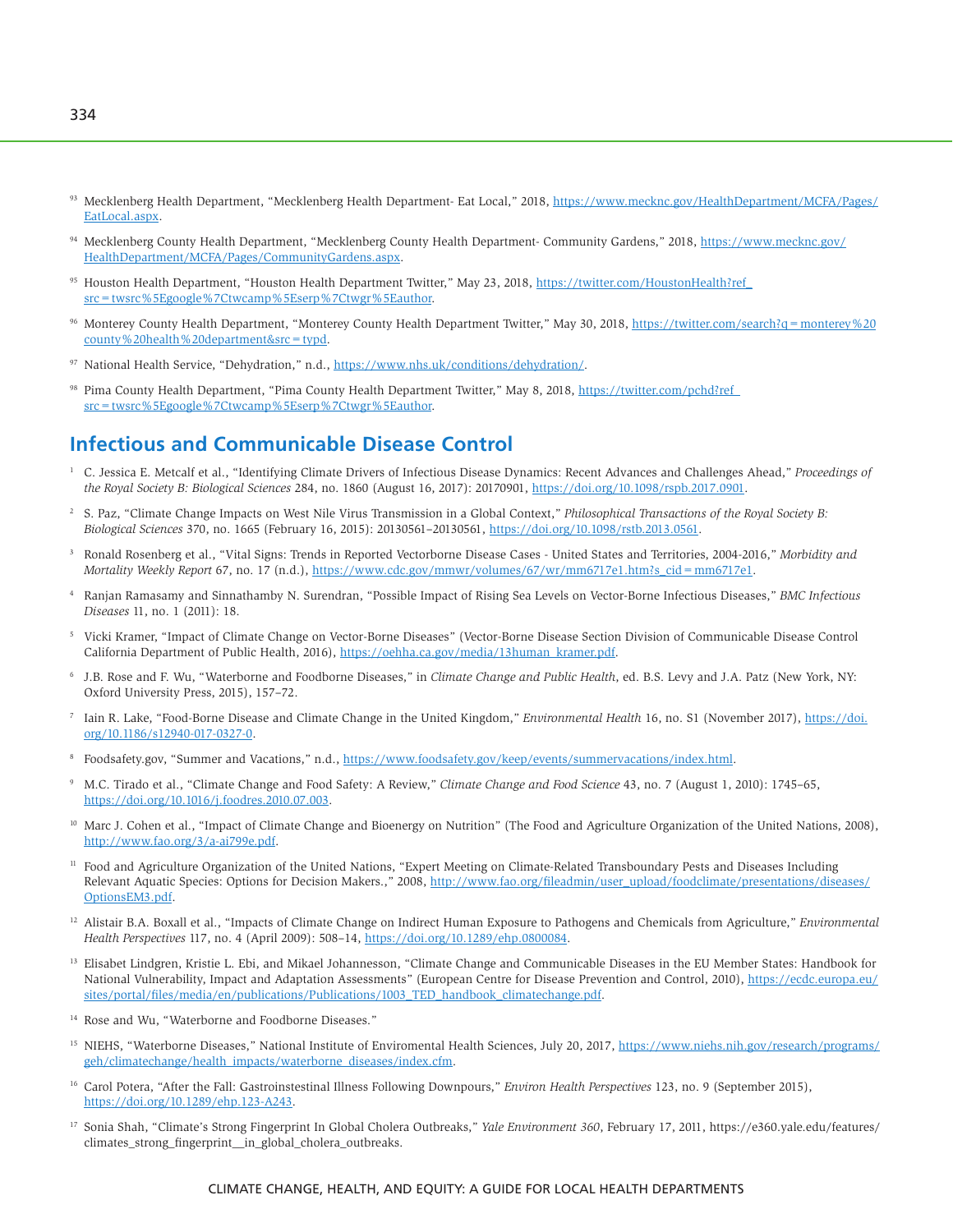- <sup>18</sup> EPA, "Harmful Algal Blooms," U.S. Environmental Protection Agency, April 7, 2017, [https://www.epa.gov/nutrientpollution/harmful-algal-blooms.](https://www.epa.gov/nutrientpollution/harmful-algal-blooms)
- <sup>19</sup> EPA, "Climate Change and Harmful Algal Blooms," U.S. Environmental Protection Agency, March 9, 2017, [https://www.epa.gov/](https://www.epa.gov/nutrientpollution/climate-change-and-harmful-algal-blooms) [nutrientpollution/climate-change-and-harmful-algal-blooms.](https://www.epa.gov/nutrientpollution/climate-change-and-harmful-algal-blooms)
- <sup>20</sup> NOAA, "West Coast Harmful Algal Bloom" (National Oceanic and Atmospheric Administration, May 2, 2016), [http://oceanservice.noaa.gov/news/](http://oceanservice.noaa.gov/news/sep15/westcoast-habs.html) [sep15/westcoast-habs.html.](http://oceanservice.noaa.gov/news/sep15/westcoast-habs.html)
- <sup>21</sup> Tonya DelSontro, Jake J. Beaulieu, and John A. Downing, "Greenhouse Gas Emissions from Lakes and Impoundments: Upscaling in the Face of Global Climate Change," *Limnology and Oceanography Letters* 3, no. 3 (June 2018), [https://doi.org/10.1002/lol2.10073.](https://doi.org/10.1002/lol2.10073)
- 22 David J. Smith, Dale W. Griffin, and Daniel A. Jaffe, "The High Life: Transport of Microbes in the Atmosphere," *Eos, Transactions American Geophysical Union* 92, no. 30 (2011): 249–250.
- <sup>23</sup> American Lung Association, "Bacteria and Viruses," American Lung Association, December 7, 2017, [http://www.lung.org/our-initiatives/healthy](http://www.lung.org/our-initiatives/healthy-air/indoor/indoor-air-pollutants/bacteria-and-viruses.html?referrer=https://www.google.com/)[air/indoor/indoor-air-pollutants/bacteria-and-viruses.html?referrer=https:](http://www.lung.org/our-initiatives/healthy-air/indoor/indoor-air-pollutants/bacteria-and-viruses.html?referrer=https://www.google.com/)/[/www.google.com/.](http://www.lung.org/our-initiatives/healthy-air/indoor/indoor-air-pollutants/bacteria-and-viruses.html?referrer=https://www.google.com/)
- 24 GS Cooksey et al., "Notes from the Field: Increase in Coccidioidomycosis California, 2016," *MMWR Morb Mortal Wkly Rep* 66, no. 31 (August 11, 2017): 833–34, [http://dx.doi.org/10.15585/mmwr.mm6631a4.](http://dx.doi.org/10.15585/mmwr.mm6631a4)
- <sup>25</sup> L. Zelezny et al., "Impact of the Drought in the San Joaquin Valley of California," 2015, [http://www.fresnostate.edu/academics/drought/.](http://www.fresnostate.edu/academics/drought/)
- 26 Emily Biehl, "Valley Fever Numbers on the Rise in Arizona," *Tuscon News Now*, April 11, 2018, [http://www.tucsonnewsnow.com/story/37931744/](http://www.tucsonnewsnow.com/story/37931744/valley-fever-numbers-on-the-rise-in-arizona-this-year) [valley-fever-numbers-on-the-rise-in-arizona-this-year.](http://www.tucsonnewsnow.com/story/37931744/valley-fever-numbers-on-the-rise-in-arizona-this-year)
- 27 OSHA, "Agricultural Operations: Hazards & Controls," U.S. Department of Labor, Occupational Safety and Health Administration, 2017, [https://www.osha.gov/dsg/topics/agriculturaloperations/hazards\\_controls.html.](https://www.osha.gov/dsg/topics/agriculturaloperations/hazards_controls.html)
- <sup>28</sup> Shannon L. LaDeau et al., "Higher Mosquito Production in Low-Income Neighborhoods of Baltimore and Washington, DC: Understanding Ecological Drivers and Mosquito-Borne Disease Risk in Temperate Cities," *International Journal of Environmental Research and Public Health* 10, no. 4 (2013), [https://doi.org/10.3390/ijerph10041505.](https://doi.org/10.3390/ijerph10041505)
- 29 Rebecca Kessler, "Stormwater Strategies: Cities Prepare Aging Infrastructure for Climate Change," *Environmental Health Perspectives* 119, no. 12 (December 2011): a514–19, [https://doi.org/10.1289/ehp.119-a514.](https://doi.org/10.1289/ehp.119-a514)
- <sup>30</sup> Centers for Disease Control and Prevention, "Valley Fever (Coccidioidomycosis) Risk & Prevention," 2017, [https://www.cdc.gov/fungal/diseases/](https://www.cdc.gov/fungal/diseases/coccidioidomycosis/risk-prevention.html) [coccidioidomycosis/risk-prevention.html.](https://www.cdc.gov/fungal/diseases/coccidioidomycosis/risk-prevention.html)
- 31 T.M. Bull Bennett et al., "Indigenous Peoples, Land, and Resources," Climate Change Impacts in the United States: The Third National Climate Assessment (U.S. Global Change Research Program, 2014), [http://nca2014.globalchange.gov/report/sectors/indigenous-peoples.](http://nca2014.globalchange.gov/report/sectors/indigenous-peoples)
- 32 Institute of Medicine (US) Committee on the Consequences of Uninsurance, "Care Without Coverage: Too Little, Too Late," *National Academies Press*, 2002, [https://www.ncbi.nlm.nih.gov/books/NBK220636/.](https://www.ncbi.nlm.nih.gov/books/NBK220636/)
- 33 USGCRP, "The Impacts of Climate Change on Human Health in the United States: A Scientific Assessment" (Washington, D.C.: U.S. Global Change Research Program, 2016), [http://dx.doi.org/10.7930/J0R49NQX.](http://dx.doi.org/10.7930/J0R49NQX)
- 34 John T. Watson, Michelle Gayer, and Maire A. Connolly, "Epidemics after Natural Disasters," *Emerging Infectious Diseases* 13, no. 1 (2007): 1.
- 35 Kristie L. Ebi et al., "Adaptation to the Infectious Disease Impacts of Climate Change," *Climatic Change* 118, no. 2 (May 2013): 355–65, <https://doi.org/10.1007/s10584-012-0648-5>.
- 36 Ebi et al.
- 37 Jan Semenza, "Prototype Early Warning Systems for Vector-Borne Diseases in Europe," *International Journal of Environmental Research and Public Health* 12, no. 6 (June 2, 2015): 6333–51, [https://doi.org/10.3390/ijerph120606333.](https://doi.org/10.3390/ijerph120606333)
- 38 J. Shumake-Guillemot and L. Fernandez-Montoya, "Climate Services for Health: Improving Public Health Decision-Making in a New Climate" (World Health Organization and World Meteorological Organization, 2016), [http://acwupload.s3.amazonaws.com/Public/WHO-WMO/WHO-](http://acwupload.s3.amazonaws.com/Public/WHO-WMO/WHO-WMO_Climate_Services_1.pdf)[WMO\\_Climate\\_Services\\_1.pdf](http://acwupload.s3.amazonaws.com/Public/WHO-WMO/WHO-WMO_Climate_Services_1.pdf).
- 39 Watson, Gayer, and Connolly, "Epidemics after Natural Disasters."
- 40 Najmeh Jafari et al., "Prevention of Communicable Diseases after Disaster: A Review," *Journal of Research in Medical Sciences : The Official Journal of Isfahan University of Medical Sciences* 16, no. 7 (July 2011): 956–62.
- 41 Watson, Gayer, and Connolly, "Epidemics after Natural Disasters."
- <sup>42</sup> WHO, "Flooding and Communicable Diseases Fact Sheet," 2004, [http://www.who.int/hac/techguidance/ems/flood\\_cds/en/](http://www.who.int/hac/techguidance/ems/flood_cds/en/).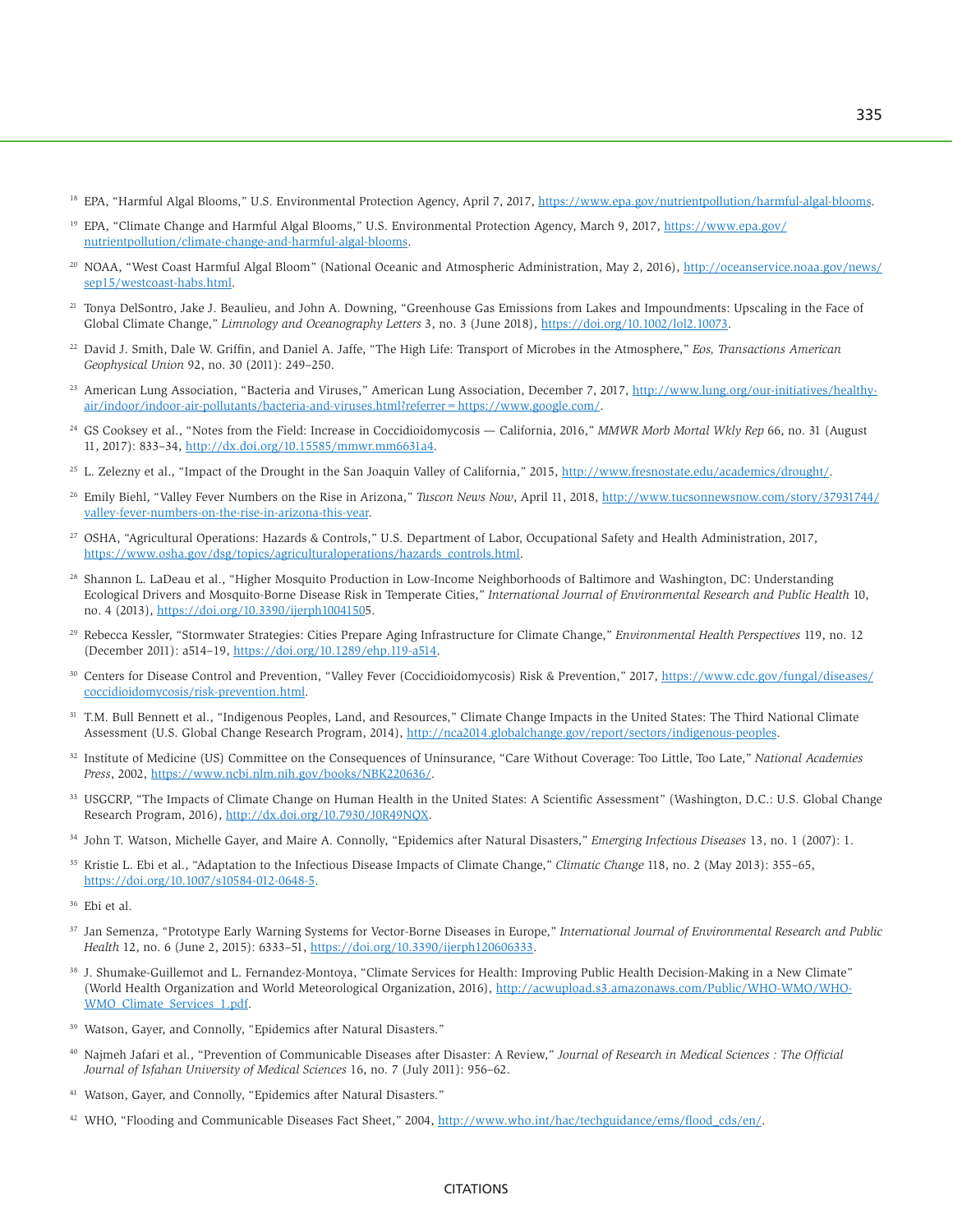- <sup>43</sup> <https://www.cdc.gov/healthywater/global/sanitation/sanitation-emergency-response.html>
- <sup>44</sup> <https://www.cdc.gov/disasters/disease/vaccrecdisplaced.html>
- <sup>45</sup> <https://www.cdc.gov/disasters/disease/responderimmun.html>
- <sup>46</sup> <https://www.cdc.gov/disasters/poweroutage/vaccinestorage.html>
- 47 PLOS, "Using Public Surveillance to Study Insect Vectors of Chagas Disease in Texas," *Science Daily*, accessed June 28, 2018, [www.sciencedaily.](http://www.sciencedaily.com/releases/2015/12/151210144709.htm) [com/releases/2015/12/151210144709.htm](http://www.sciencedaily.com/releases/2015/12/151210144709.htm).
- <http://www.seator.org>
- <sup>49</sup> <https://www.youtube.com/watch?v=FHQqKWxF1Tg>
- <sup>50</sup> [https://healthreach.nlm.nih.gov/patient-material-results?keywords=heat&btnsearch=Search&author=&language=&format=&user=&recor](https://healthreach.nlm.nih.gov/patient-material-results?keywords=heat&btnsearch=Search&author=&language=&format=&user=&records=10)  $ds=10$
- 51 Kristie L. Ebi et al., "Adaptation to the Infectious Disease Impacts of Climate Change," *Climatic Change* 118, no. 2 (May 2013): 355–65, <https://doi.org/10.1007/s10584-012-0648-5>.
- 52 California Department of Public Health, "Guidance for Surveillance of and Response to Invasive Aedes Mosquitoes and Dengue, Chikungunya, and Zika in California" (California Department of Public Health, February 2017), [https://www.cdph.ca.gov/Programs/CID/DCDC/CDPH%20](https://www.cdph.ca.gov/Programs/CID/DCDC/CDPH%20Document%20Library/InvasiveAedesSurveillanceandResponseinCA2017.pdf) [Document%20Library/InvasiveAedesSurveillanceandResponseinCA2017.pdf](https://www.cdph.ca.gov/Programs/CID/DCDC/CDPH%20Document%20Library/InvasiveAedesSurveillanceandResponseinCA2017.pdf).
- <sup>53</sup> Eric Bosco, "Battling Blight: Four Ways Cities Are Using Data to Address Vacant Properties" (Data-Smart City Solutions, August 21, 2017), [https://](https://datasmart.ash.harvard.edu/news/article/battling-blight-four-ways-cities-are-using-data-to-address-vacant-properties) [datasmart.ash.harvard.edu/news/article/battling-blight-four-ways-cities-are-using-data-to-address-vacant-properties](https://datasmart.ash.harvard.edu/news/article/battling-blight-four-ways-cities-are-using-data-to-address-vacant-properties).
- <sup>54</sup> [https://www.azdhs.gov/documents/preparedness/epidemiology-disease-control/extreme-weather/pubs/projections-climate-impacts-vector](https://www.azdhs.gov/documents/preparedness/epidemiology-disease-control/extreme-weather/pubs/projections-climate-impacts-vector-borne.pdf)[borne.pdf](https://www.azdhs.gov/documents/preparedness/epidemiology-disease-control/extreme-weather/pubs/projections-climate-impacts-vector-borne.pdf)
- 55 California Department of Public Health, "Guidance for Surveillance of and Response to Invasive Aedes Mosquitoes and Dengue, Chikungunya, and Zika in California."
- 56 Joey Flechas, "Miami Beach Workers Sweep City for Zika Mosquito Breeding Grounds," *Miami Herald*, August 19, 2016, [http://www.miamiherald.](http://www.miamiherald.com/news/health-care/article96637632.html) [com/news/health-care/article96637632.html.](http://www.miamiherald.com/news/health-care/article96637632.html)
- <sup>57</sup> U.S. Environmental Protection Agency, "Being Prepared for Climate Change: A Workbook for Developing Risk-Based Adaptation Plans" (U.S. Environmental Protection Agency, August 2014), [https://www.epa.gov/sites/production/files/2014-09/documents/being\\_prepared\\_workbook\\_](https://www.epa.gov/sites/production/files/2014-09/documents/being_prepared_workbook_508.pdf)  [508.pdf](https://www.epa.gov/sites/production/files/2014-09/documents/being_prepared_workbook_508.pdf).
- 58 California Department of Public Health, "Guidance for Surveillance of and Response to Invasive Aedes Mosquitoes and Dengue, Chikungunya, and Zika in California," February 2017.
- 59 Eryn Brown, "'Sentinel Chickens' Form a Front Line of Defense against West Nile," *LA Times*, August 17, 2014, [http://www.latimes.com/science/](http://www.latimes.com/science/la-me-sentinel-chickens-20140818-story.html) [la-me-sentinel-chickens-20140818-story.html.](http://www.latimes.com/science/la-me-sentinel-chickens-20140818-story.html)
- 60 CDC, "Surveillance and Control of Aedes Aegypti and Aedes Albopictus in the United States" (Centers for Disease Control and Prevention, September 2017), [https://www.cdc.gov/chikungunya/pdfs/surveillance-and-control-of-aedes-aegypti-and-aedes-albopictus-us.pdf.](https://www.cdc.gov/chikungunya/pdfs/surveillance-and-control-of-aedes-aegypti-and-aedes-albopictus-us.pdf)
- <sup>61</sup> Adam Austin, One-on-One Call for Learning Collaborative Project with Adam Austin, Tulsa, Phone, October 2016.
- <sup>62</sup> "News Update Zika Virus: Cases Show Zika Concern Persists in South Texas," Texas Department of State Health Services, December 7, 2017, [http://www.dshs.texas.gov/news/updates/Zika-20171207.aspx.](http://www.dshs.texas.gov/news/updates/Zika-20171207.aspx)
- <sup>63</sup> [Foodsafety.gov,](http://Foodsafety.gov) "Summer and Vacations."
- 64 U.S. Environmental Protection Agency, "Being Prepared for Climate Change: A Workbook for Developing Risk-Based Adaptation Plans."
- 65 Ebi et al., "Adaptation to the Infectious Disease Impacts of Climate Change," May 2013.
- 66 U.S. Environmental Protection Agency, "Being Prepared for Climate Change: A Workbook for Developing Risk-Based Adaptation Plans."
- 67 "Harmful Algal Blooms" (Idaho Department of Health & Welfare, 2013), <http://www.swdh.org/PDF/Blue-green-algae-brochure.pdf>.
- <sup>68</sup> <https://www.cdph.ca.gov/Programs/CEH/DRSEM/Pages/EMB/Shellfish/Marine-Biotoxin-Monitoring-Program.aspx>
- 69 California Department of Public Health, Occupational Health Branch, "Tailgate Training: Preventing Work-Related Valley Fever in Wildland Firefighters" (California Department of Public Health, July 2013), [https://www.cdph.ca.gov/Programs/CCDPHP/DEODC/OHB/HESIS/CDPH%20](https://www.cdph.ca.gov/Programs/CCDPHP/DEODC/OHB/HESIS/CDPH%20Document%20Library/TailgateCocci.pdf) [Document%20Library/TailgateCocci.pdf](https://www.cdph.ca.gov/Programs/CCDPHP/DEODC/OHB/HESIS/CDPH%20Document%20Library/TailgateCocci.pdf).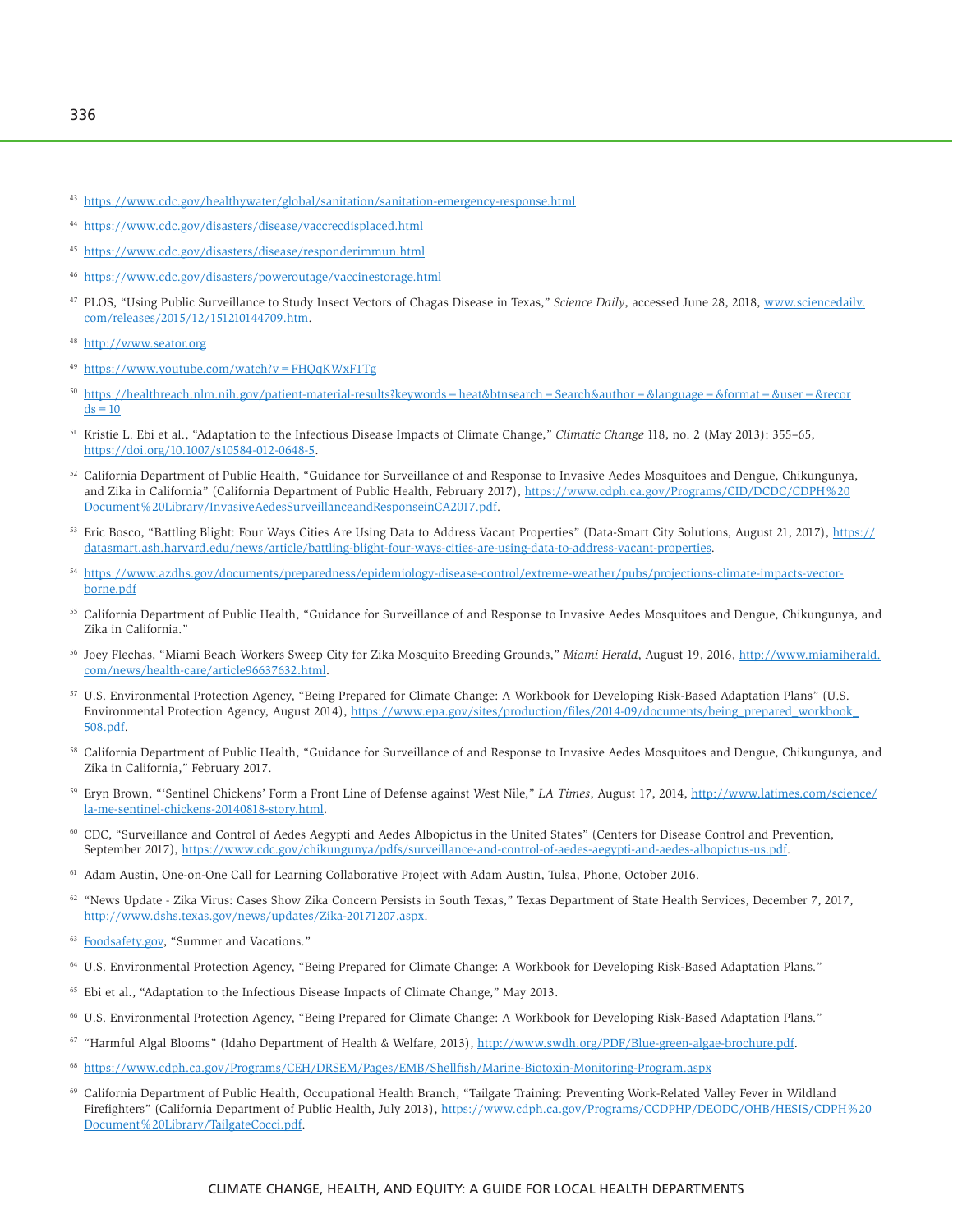- $70$  Department of Industrial Relations, "Protection from Valley Fever," California Department of Industrial Relations, November 2017, [http://www.dir.ca.gov/dosh/valley-fever-home.html.](http://www.dir.ca.gov/dosh/valley-fever-home.html)
- <sup>71</sup> <https://www.cdph.ca.gov/Programs/CCDPHP/DEODC/OHB/HESIS/CDPH%20Document%20Library/CocciFact.pdf>
- <sup>72</sup> <https://agcenter.ucdavis.edu/sites/g/files/dgvnsk261/files/inline-files/Fiebre%20del%20valle%20-%20handout%204%206%202016%20SPA.pdf>
- <sup>73</sup> <http://www.cdc.gov/fungal/diseases/coccidioidomycosis/>
- <sup>74</sup> <http://www.cdc.gov/westnile/index.html>
- <sup>75</sup> <http://www.cdc.gov/dengue/>
- <sup>76</sup> <http://www.cdc.gov/lyme/>
- <sup>77</sup> <https://www.cdc.gov/zika/>

## **Environmental Health**

- 1 Robert Cox, "Environmental Justice, Climate Justice, and the Green Jobs Movement," in *Environmental Communication and the Public Sphere*, Third (Sage, 2013), [https://www.sagepub.com/sites/default/files/upm-binaries/47779\\_ch\\_9.pdf](https://www.sagepub.com/sites/default/files/upm-binaries/47779_ch_9.pdf).
- $2$  Cox.
- 3 Margaret Wilder et al., "Southwest Climate Gap: Poverty and Environmental Justice in the US Southwest," *Local Environment* 21, no. 11 (November 1, 2016): 1332–53, [https://doi.org/10.1080/13549839.2015.1116063.](https://doi.org/10.1080/13549839.2015.1116063)
- 4 Daniel J. Jacob and Darrell A. Winner, "Effect of Climate Change on Air Quality," *Atmospheric Environment - Fifty Years of Endeavour* 43, no. 1 (January 1, 2009): 51–63, [https://doi.org/10.1016/j.atmosenv.2008.09.051.](https://doi.org/10.1016/j.atmosenv.2008.09.051)
- 5 Rachel Morello-Frosch et al., "The Climate Gap: Inequalities in How Climate Change Hurts Americans & How to Close the Gap" (Program for Environmental and Regional Equity (PERE), May 2009), <http://dornsife.usc.edu/pere/climategap/>.
- 6 National Institute of Environmental Health Sciences, "Foodborne Diseases and Nutrition: Climate and Human Health," National Institute of Environmental Health Sciences, July 20, 2017, [https://www.niehs.nih.gov/research/programs/geh/climatechange/health\\_impacts/foodborne\\_](https://www.niehs.nih.gov/research/programs/geh/climatechange/health_impacts/foodborne_diseases/index.cfm) [diseases/index.cfm.](https://www.niehs.nih.gov/research/programs/geh/climatechange/health_impacts/foodborne_diseases/index.cfm)
- 7 Rachel Nuwer, "As Temperatures Rise, Malaria Will Invade Higher Elevations," *Smithsonian Magazine*, March 6, 2014, <https://www.smithsonianmag.com/science-nature/temperatures-rise-malaria-will-invade-higher-elevations-180949996/>.
- 8 Xiaoxu Wu et al., "Impact of Climate Change on Human Infectious Diseases: Empirical Evidence and Human Adaptation," *Environment International* 86 (January 2016): 14–23,<https://doi.org/10.1016/j.envint.2015.09.007>.
- <sup>9</sup> USGCRP, "The Impacts of Climate Change on Human Health in the United States: A Scientific Assessment" (Washington, D.C.: U.S. Global Change Research Program, 2016),<http://dx.doi.org/10.7930/J0R49NQX>.
- <sup>10</sup> AJ Monaghan et al., "Climate Change Influences on the Annual Onset of Lyme Disease in the United States," *Tick Borne Disease* 6, no. 5 (2015), [https://doi.org/10.1016/j.ttbdis.2015.05.005.](https://doi.org/10.1016/j.ttbdis.2015.05.005)
- <sup>11</sup> S. Paz, "Climate Change Impacts on West Nile Virus Transmission in a Global Context," *Philosophical Transactions of the Royal Society B*: *Biological Sciences* 370, no. 1665 (February 16, 2015): 20130561–20130561, [https://doi.org/10.1098/rstb.2013.0561.](https://doi.org/10.1098/rstb.2013.0561)
- 12 Paz.
- <sup>13</sup> Isis M. Arsnoe et al., "Different Populations of Blacklegged Tick Nymphs Exhibit Differences in Questing Behavior That Have Implications for Human Lyme Disease Risk," ed. Ulrike Gertrud Munderloh, *PLOS ONE* 10, no. 5 (May 21, 2015): e0127450, [https://doi.org/10.1371/journal.](https://doi.org/10.1371/journal.pone.0127450) [pone.0127450.](https://doi.org/10.1371/journal.pone.0127450)
- 14 Dale Kasler and Ryan Sabalow, "How Climate Change Could Threaten the Water Supply for Millions of Californians," *The Sacramento Bee*, June 30, 2017.
- <sup>15</sup> Tom G Farr, Cathleen Jones, and Zhen Liu, "Subsidence in the Central Valley, California" (California Institute of Technology, 2015), [https://www.water.ca.gov/LegacyFiles/groundwater/docs/NASA\\_REPORT.pdf.](https://www.water.ca.gov/LegacyFiles/groundwater/docs/NASA_REPORT.pdf)
- <sup>16</sup> USGCRP, "The Impacts of Climate Change on Human Health in the United States: A Scientific Assessment."

<sup>17</sup> USGCRP.

18 Maura Allaire, Haowei Wu, and Upmanu Lall, "National Trends in Drinking Water Quality Violations," *Proceedings of the National Academy of*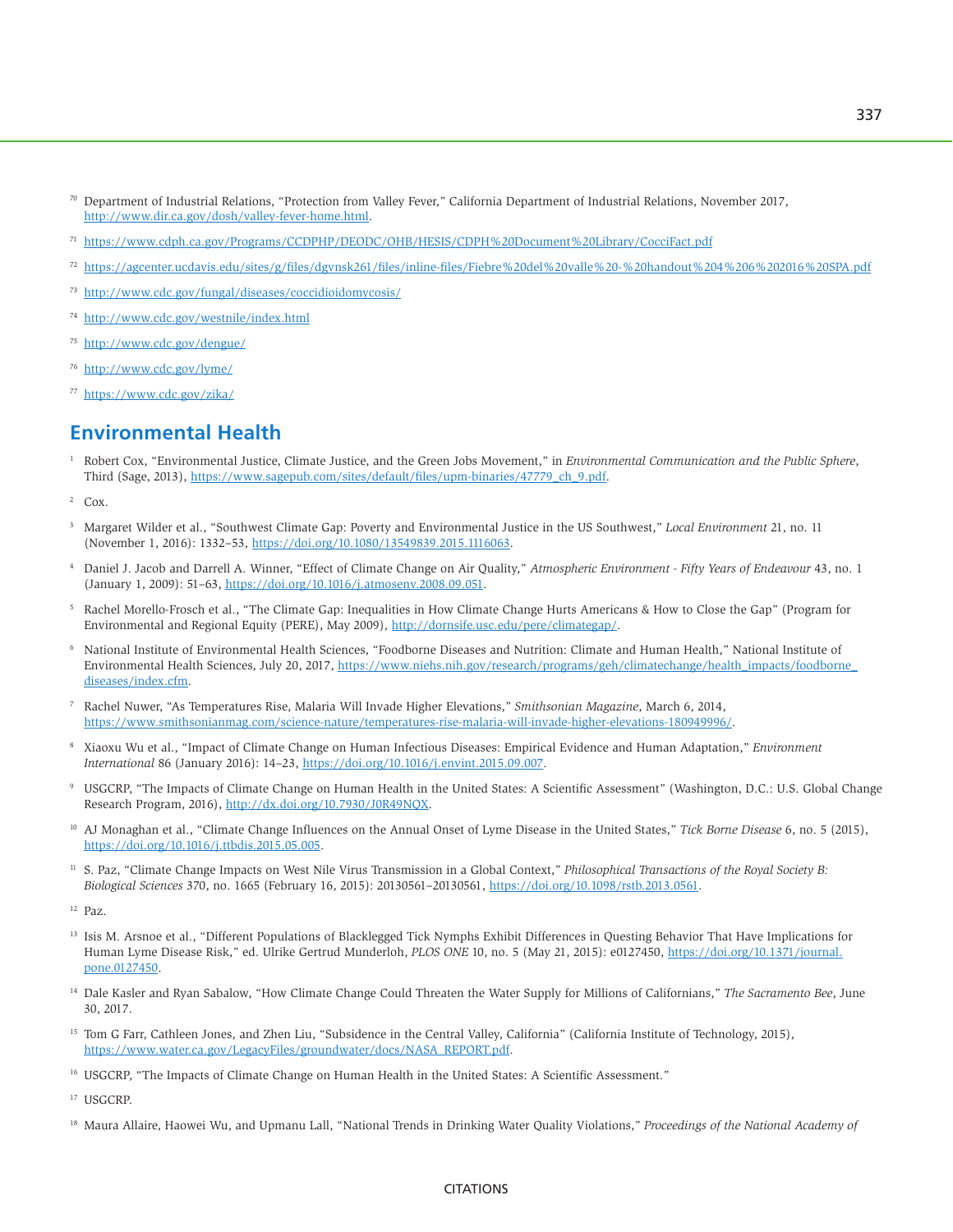*Sciences* 115, no. 9 (February 27, 2018): 2078, [https://doi.org/10.1073/pnas.1719805115.](https://doi.org/10.1073/pnas.1719805115)

- <sup>19</sup> Allaire, Wu, and Lall.
- 20 Allaire, Wu, and Lall.
- <sup>21</sup> California State Water Resources Control Board, "Communities That Rely on a Contaminated Groundwater Source for Drinking Water" (California Environmental Protection Agency, Water Resources Control Board, January 2013), [https://www.waterboards.ca.gov/gama/ab2222/docs/ab2222.pdf.](https://www.waterboards.ca.gov/gama/ab2222/docs/ab2222.pdf)
- <sup>22</sup> "The Impact of Climate Change on Pest Populations and Public Health" (Chartered Institute of Environmental Health, May 2012), [https://www.urbanpestsbook.com/download/impact-climate-change-pest-populations-public-health/.](https://www.urbanpestsbook.com/download/impact-climate-change-pest-populations-public-health/)
- 23 Troy Griggs et al., "More Than 40 Sites Released Hazardous Pollutants Because of Hurricane Harvey," *The New York Times*, September 8, 2017, [https://www.nytimes.com/interactive/2017/09/08/us/houston-hurricane-harvey-harzardous-chemicals.html.](https://www.nytimes.com/interactive/2017/09/08/us/houston-hurricane-harvey-harzardous-chemicals.html)
- 24 Michael Biesecker and Frank Bajak, "Evidence of Spills at Toxic Site in Texas during Floods after Harvey," *The Chicago Tribune*, September 18, 2017, [http://www.chicagotribune.com/news/nationworld/ct-houston-harvey-superfund-site-spills-20170918-story.html.](http://www.chicagotribune.com/news/nationworld/ct-houston-harvey-superfund-site-spills-20170918-story.html)
- <sup>25</sup> A. Hrybyk, A. Rolfes, and M. Toyoji, "Common Ground II: Why Cooperation to Reduce Accidents at Louisiana Refineries Is Needed Now" (New Orleans, LA: Louisiana Bucket Brigade, 2011), [https://kresge.org/library/common-ground-ii-why-cooperation-reduce-accidents-louisiana-refineries](https://kresge.org/library/common-ground-ii-why-cooperation-reduce-accidents-louisiana-refineries-needed-now)[needed-now](https://kresge.org/library/common-ground-ii-why-cooperation-reduce-accidents-louisiana-refineries-needed-now).
- 26 Steven Mufson, "ExxonMobil Refineries Are Damaged in Hurricane Harvey, Releasing Hazardous Pollutants," *The Washington Post*, August 29, 2017, [https://www.washingtonpost.com/news/energy-environment/wp/2017/08/29/exxonmobil-refineries-damaged-in-hurricane-harvey](https://www.washingtonpost.com/news/energy-environment/wp/2017/08/29/exxonmobil-refineries-damaged-in-hurricane-harvey-releasing-hazardous-pollutants/?noredirect=on&utm_term=.25f9df7c1d66)[releasing-hazardous-pollutants/?noredirect=on&utm\\_term=.25f9df7c1d66.](https://www.washingtonpost.com/news/energy-environment/wp/2017/08/29/exxonmobil-refineries-damaged-in-hurricane-harvey-releasing-hazardous-pollutants/?noredirect=on&utm_term=.25f9df7c1d66)
- <sup>27</sup> American Lung Association, "State of the Air 2018" (American Lung Association, 2018), [http://www.lung.org/assets/documents/healthy-air/state](http://www.lung.org/assets/documents/healthy-air/state-of-the-air/sota-2018-full.pdf)[of-the-air/sota-2018-full.pdf](http://www.lung.org/assets/documents/healthy-air/state-of-the-air/sota-2018-full.pdf).
- <sup>28</sup> American Lung Association, "Ozone Pollution," American Lung Association, 2017, [http://www.lung.org/our-initiatives/healthy-air/sota/key](http://www.lung.org/our-initiatives/healthy-air/sota/key-findings/ozone-pollution.html)[findings/ozone-pollution.html](http://www.lung.org/our-initiatives/healthy-air/sota/key-findings/ozone-pollution.html).
- 29 USGCRP, "The Impacts of Climate Change on Human Health in the United States: A Scientific Assessment."
- 30 U.S. Global Change Research Program (USGCRP), "Climate Change Impacts in the United States: The Third National Climate Assessment," 2014, <http://nca2014.globalchange.gov/>.
- <sup>31</sup> <https://re.grc.nasa.gov/citizen-scientists-track-algal-blooms/>
- <sup>32</sup> <http://kissingbug.tamu.edu>
- <sup>33</sup> <http://unmaskmycity.org>
- <sup>34</sup> <https://www.cdc.gov/foodnet/index.html>
- <sup>35</sup> [https://www.ccdeh.com/resources/documents/training-1/2017-safe-surplus-food-donation-training/1711-ccdeh-safe-surplus-food-donation-best](https://www.ccdeh.com/resources/documents/training-1/2017-safe-surplus-food-donation-training/1711-ccdeh-safe-surplus-food-donation-best-management-practices-guidance-for-environmental-health-departments/file)[management-practices-guidance-for-environmental-health-departments/file](https://www.ccdeh.com/resources/documents/training-1/2017-safe-surplus-food-donation-training/1711-ccdeh-safe-surplus-food-donation-best-management-practices-guidance-for-environmental-health-departments/file)
- <sup>36</sup> <https://www.ccdeh.com/resources/documents/training-1/2017-safe-surplus-food-donation-training/1710-ccdeh-safe-surplus-food-donation-toolkit/file>
- <sup>37</sup> <https://community-wealth.org/strategies/panel/urban-ag/models.html>
- <sup>38</sup> <https://www.fsis.usda.gov/wps/portal/fsis/topics/food-safety-education/teach-others/fsis-educational-campaigns/be-food-safe>
- <sup>39</sup> <https://www.savethefood.com/>
- 40 Kristie L. Ebi et al., "Adaptation to the Infectious Disease Impacts of Climate Change," *Climatic Change* 118, no. 2 (May 2013): 355–65, <https://doi.org/10.1007/s10584-012-0648-5>.
- 41 Jan Semenza, "Prototype Early Warning Systems for Vector-Borne Diseases in Europe," *International Journal of Environmental Research and Public Health* 12, no. 6 (June 2, 2015): 6333–51, [https://doi.org/10.3390/ijerph120606333.](https://doi.org/10.3390/ijerph120606333)
- <sup>42</sup> California Department of Public Health, "Guidance for Surveillance of and Response to Invasive Aedes Mosquitoes and Dengue, Chikungunya, and Zika in California" (California Department of Public Health, February 2017), [https://www.cdph.ca.gov/Programs/CID/DCDC/CDPH%20](https://www.cdph.ca.gov/Programs/CID/DCDC/CDPH%20Document%20Library/InvasiveAedesSurveillanceandResponseinCA2017.pdf) [Document%20Library/InvasiveAedesSurveillanceandResponseinCA2017.pdf](https://www.cdph.ca.gov/Programs/CID/DCDC/CDPH%20Document%20Library/InvasiveAedesSurveillanceandResponseinCA2017.pdf).
- <sup>43</sup> Eric Bosco, "Battling Blight: Four Ways Cities Are Using Data to Address Vacant Properties" (Data-Smart City Solutions, August 21, 2017), <https://datasmart.ash.harvard.edu/news/article/battling-blight-four-ways-cities-are-using-data-to-address-vacant-properties>.
- <sup>44</sup> San Mateo County Mosquito & Vector Control District, "Citizen Science Tick Collection Event Allows Public to Participate in Tick-Borne Disease Research," January 2015, [https://www.smcmvcd.org/press-release/citizen-science-tick-collection-event-allows-public-participate-tick-borne-disease.](https://www.smcmvcd.org/press-release/citizen-science-tick-collection-event-allows-public-participate-tick-borne-disease)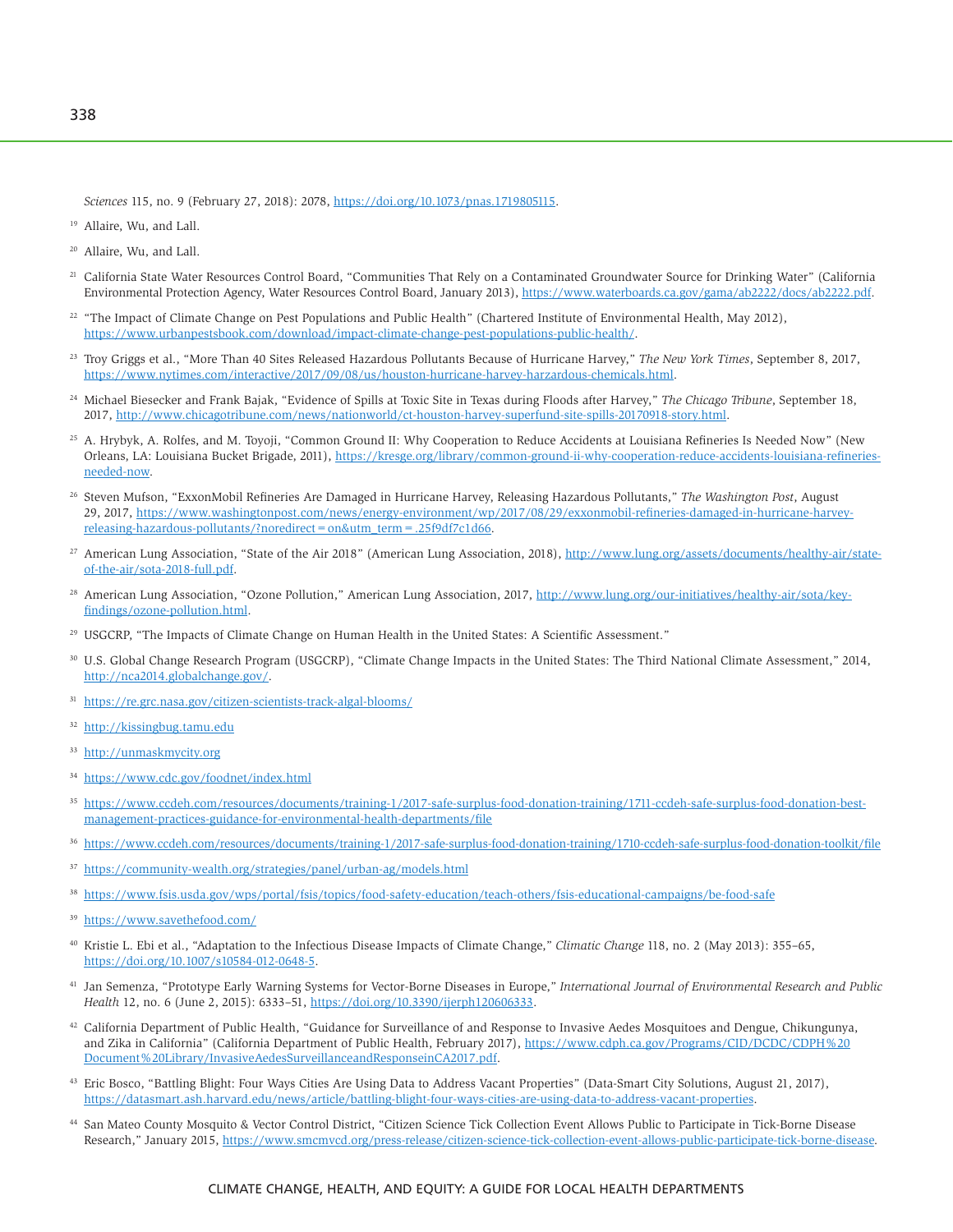- <sup>45</sup> Association for Professionals in Infection Control and Epidemiology, "Mosquitos, West Nile Virus, and You," 2011, [https://apic.org/For-](https://apic.org/For-Consumers/Monthly-alerts-for-consumers/Article?id=mosquitoes-west-nile-virus-and-you)[Consumers/Monthly-alerts-for-consumers/Article?id=mosquitoes-west-nile-virus-and-you](https://apic.org/For-Consumers/Monthly-alerts-for-consumers/Article?id=mosquitoes-west-nile-virus-and-you).
- 46 U.S. Department of Health and Human Services, "Guide for the Control of Molluscan Shellfish," 2015, [https://www.fda.gov/Food/](https://www.fda.gov/Food/GuidanceRegulation/FederalStateFoodPrograms/ucm2006754.htm) [GuidanceRegulation/FederalStateFoodPrograms/ucm2006754.htm](https://www.fda.gov/Food/GuidanceRegulation/FederalStateFoodPrograms/ucm2006754.htm).
- 47 David Gorn, "Nation's Largest Water Recycling Plant Expanding in Orange County," *The California Report* (KQED News, December 2016), [https://www.kqed.org/news/11218554/nations-largest-water-recycling-plant-expanding-in-orange-county.](https://www.kqed.org/news/11218554/nations-largest-water-recycling-plant-expanding-in-orange-county)
- <sup>48</sup> <https://srcity.org/2801/Water-Quality-Advisory>
- <sup>49</sup> <http://cyanotracker.uga.edu>
- <sup>50</sup> <https://ejcw.org/index.php/2018/04/21/re-imagining-morrison-creek-in-south-sacramento/>
- <sup>51</sup> <https://waterkeeper.org/waterkeepers/>
- <sup>52</sup> <https://ejcw.org>
- <sup>53</sup> <http://www.blackmesawatercoalition.org/no-coal-and-environmental-justice-program/>
- 54 Virginia Department of Health, "Example Harmful Algal Bloom Press Release" (Virginia Department of Health, n.d.), [http://www.vdh.virginia.]( http://www.vdh.virginia.gov/content/uploads/sites/12/2017/03/VDH_Example-Harmful-Algal-Bloom-Press-Release_2017.pdf) [gov/content/uploads/sites/12/2017/03/VDH\\_Example-Harmful-Algal-Bloom-Press-Release\\_2017.pdf]( http://www.vdh.virginia.gov/content/uploads/sites/12/2017/03/VDH_Example-Harmful-Algal-Bloom-Press-Release_2017.pdf).
- <sup>55</sup> Oregon Metro, "Metro Staff Report for Landfill and Waste-to-Energy Health Impact Assessment," July 2017, [https://www.oregonmetro.gov/sites/](https://www.oregonmetro.gov/sites/default/files/2017/07/07/MetroStaffReportforHIA20170706.pdf) [default/files/2017/07/07/MetroStaffReportforHIA20170706.pdf](https://www.oregonmetro.gov/sites/default/files/2017/07/07/MetroStaffReportforHIA20170706.pdf).
- <sup>56</sup> <https://dug.org/compost/>
- 57 Climate Action Reserve, "Effect of New Waste Diversion Mandates on Reserve Projects (City of Seattle & State of California)," 2015.
- Climate Action Reserve.
- 59 "Using Composting Toilets and Greywater Systems in Massachusetts" (Commonwealth of Massachusetts Executive Office of Environmental Affairs Department of Environmental Protection, April 2005), [https://www.mass.gov/files/documents/2016/08/qm/comptoi.pdf.](https://www.mass.gov/files/documents/2016/08/qm/comptoi.pdf)
- <http://www.connectourfuture.org/tools/community-based-housing-strategies/>
- <sup>61</sup> FEMA, "Mold Can Be A Danger After Flooding," 2010,<https://www.fema.gov/news-release/2010/09/22/mold-can-be-danger-after-flooding>.
- 62 <http://www.oregon.gov/oha/PH/PREPAREDNESS/PREPARE/Documents/IdentificationOfCleanAirShelters.pdf>

# **Chronic Disease**

- <sup>1</sup> EPA, "Inventory of U.S. Greenhouse Gas Emissions and Sinks: 1990-2016" (U.S. Environmental Protection Agency, April 12, 2018), [https://www.epa.gov/sites/production/files/2018-01/documents/2018\\_complete\\_report.pdf](https://www.epa.gov/sites/production/files/2018-01/documents/2018_complete_report.pdf).
- 2 National Centers for Disease Control and Prevention. 2016. Injury Prevention & Control: Data & Statistics. Available at: [http://www.cdc.gov/](http://www.cdc.gov/injury/wisqars/overview/key_data.html) [injury/wisqars/overview/key\\_data.html](http://www.cdc.gov/injury/wisqars/overview/key_data.html)
- <sup>3</sup> U.S. Department of Transportation. 2013. Traffic Safety Facts 2013. Available at: <http://www-nrd.nhtsa.dot.gov/Pubs/812139.pdf>
- 4 Brook et al. 2004. Air Pollution and Cardiovascular Disease. Available at:<http://circ.ahajournals.org/content/109/21/2655.long>
- 5 Rudolph, L, Gould, S, Berko, J. Climate Change, Health and Equity: Opportunities for Action. 2015. Public Health Institute, Oakland, CA.
- 6 Mike Maciag, "America's Poor Neighborhoods Plagued by Pedestrian Deaths" (Washington, D.C.: Governing, 2014), [http://media.navigatored.](http://media.navigatored.com/documents/Governing_Pedestrian_Fatalities_Report.pdf) [com/documents/Governing\\_Pedestrian\\_Fatalities\\_Report.pdf.](http://media.navigatored.com/documents/Governing_Pedestrian_Fatalities_Report.pdf)
- <sup>7</sup> CDC, "Key Injury and Violence Data," Centers for Disease Control and Prevention, Injury Prevention and Control, 2016, [https://www.cdc.gov/](https://www.cdc.gov/injury/wisqars/overview/key_data.html) [injury/wisqars/overview/key\\_data.html.](https://www.cdc.gov/injury/wisqars/overview/key_data.html)
- 8 Maciag, "America's Poor Neighborhoods Plagued by Pedestrian Deaths."
- 9 CDC, "Key Injury and Violence Data."
- <sup>10</sup> U.S. Department of Transportation, "Housing and Transportation Affordability," U.S. Department of Transportation, February 2, 2016, <https://www.transportation.gov/mission/health/housing-and-transportation-affordability>.
- <sup>11</sup> Tami Luhby, "It's Expensive to Be Poor," *CNN Money*, April 24, 2015, [http://money.cnn.com/2015/04/23/news/economy/poor-spending/index.html.](http://money.cnn.com/2015/04/23/news/economy/poor-spending/index.html)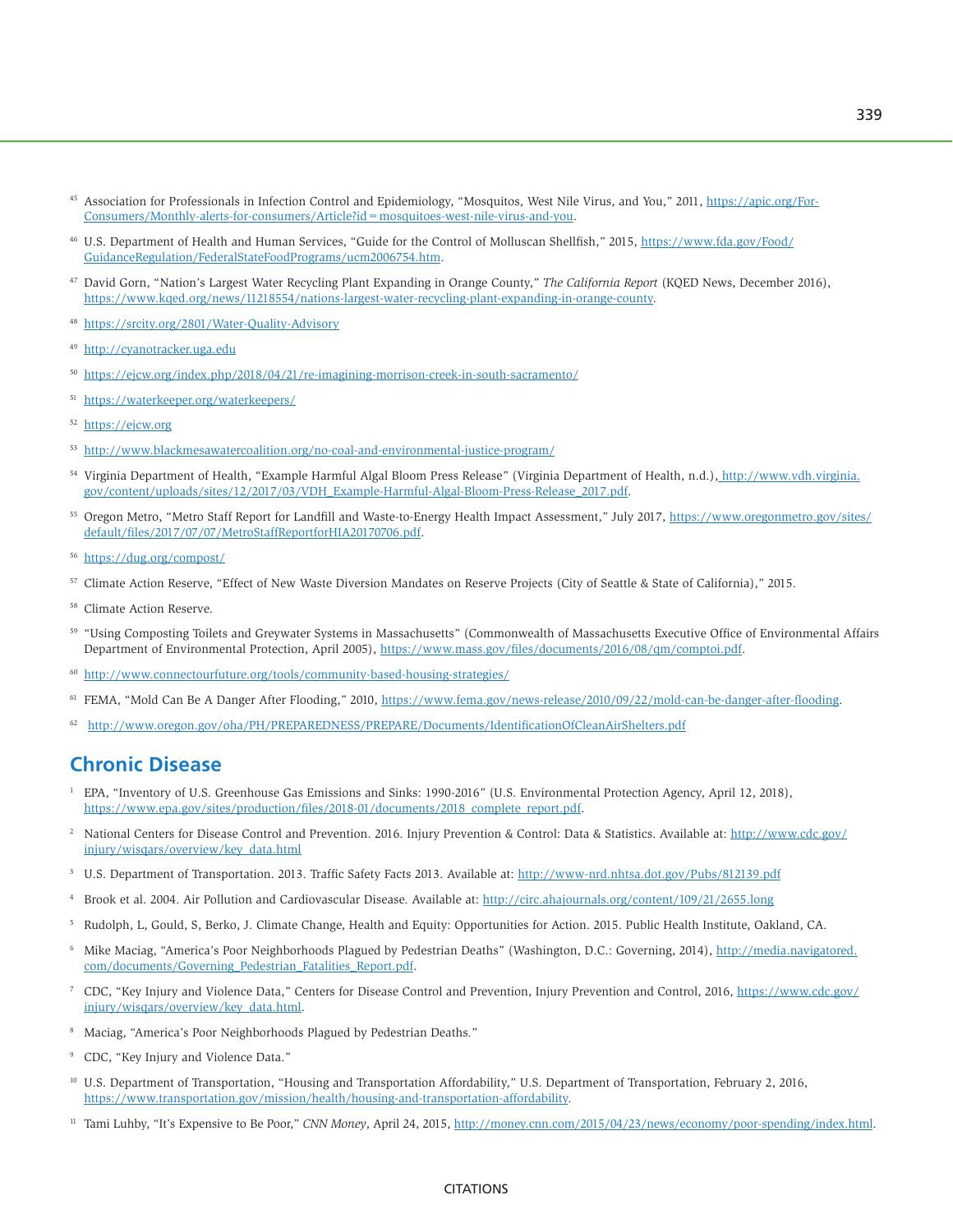- <sup>12</sup> London J, Karner A, Rowangould D. Development and Application of an Integrated Health Impacts Assessment Tool for Assessing the Health Impacts of Transportation Plans in Sacramento County. Davis, CA: University of California, Davis; 2017
- <sup>13</sup> EPA, "Inventory of U.S. Greenhouse Gas Emissions and Sinks: 1990-2016."
- 14 Brett Israel, "Coal Plants Smother Communities of Color," *Scientific American*, November 16, 2012, [https://www.scientificamerican.com/article/](https://www.scientificamerican.com/article/coal-plants-smother-communities-of-color/) [coal-plants-smother-communities-of-color/](https://www.scientificamerican.com/article/coal-plants-smother-communities-of-color/).
- <sup>15</sup> Energy UK, "Fuel Poverty," Energy UK, 2013, [https://www.energy-uk.org.uk/policy/fuel-poverty.html.](https://www.energy-uk.org.uk/policy/fuel-poverty.html)
- 16 U.S. Energy Information Administration, "Air Conditioning in Nearly 100 Million Homes," U.S. Energy Information Administration, 2011, https:// www.eia.gov/consumption/residential/reports/2009/air-conditioning.php.
- <sup>17</sup> American Council for Energy-Efficient Economy. Unknown. Energy Efficiency and Health. Available at: [http://aceee.org/sites/default/files/ee](http://aceee.org/sites/default/files/ee-health-1008.pdf)[health-1008.pdf](http://aceee.org/sites/default/files/ee-health-1008.pdf)
- <sup>18</sup> International Energy Agency. 2015. Energy Efficiency Market Report 2015. Available at: [https://www.iea.org/publications/freepublications/](https://www.iea.org/publications/freepublications/publication/MediumTermEnergyefficiencyMarketReport2015.pdf) [publication/MediumTermEnergyefficiencyMarketReport2015.pdf](https://www.iea.org/publications/freepublications/publication/MediumTermEnergyefficiencyMarketReport2015.pdf)
- <sup>19</sup> National Renewable Energy Laboratory. Unknown. Life Cycle Assessment Harmonization Results and Findings. Available at: [http://www.nrel.gov/](http://www.nrel.gov/analysis/sustain_lca_results.html) [analysis/sustain\\_lca\\_results.html](http://www.nrel.gov/analysis/sustain_lca_results.html)
- 20 EPA, "Inventory of U.S. Greenhouse Gas Emissions and Sinks: 1990-2016."
- Gilbert, N. 2012. One-third of our greenhouse gas emissions come from agriculture. Available at: [http://www.nature.com/news/one-third-of-our](http://www.nature.com/news/one-third-of-our-greenhouse-gas-emissions-come-from-agriculture-1.11708)[greenhouse-gas-emissions-come-from-agriculture-1.11708](http://www.nature.com/news/one-third-of-our-greenhouse-gas-emissions-come-from-agriculture-1.11708).
- <sup>22</sup> US Environmental Protection Agency. 2015. Ch. 5: Agriculture. In: Inventory of U.S. Greenhouse Gas Emissions and Sinks: 1990-2013. Available at: <http://epa.gov/climatechange/Downloads/ghgemissions/US-GHG-Inventory-2015-Chapter-5-Agriculture.pdf>.
- 23 U.S. Centers for Disease Control. 2015. Chronic Disease Overview: Chronic Diseases: The Leading Cause of Death and Disability in the United States. Available at: [http://www.cdc.gov/chronicdisease/overview/.](http://www.cdc.gov/chronicdisease/overview/)
- 24 Center for a Livable Future, Johns Hopkins, "Health & Environmental Implications of U.S. Meat Consumption & Production," Johns Hopkins Bloomberg School of Public Health Center for a Livable Future, 2013, [https://www.jhsph.edu/research/centers-and-institutes/johns-hopkins](https://www.jhsph.edu/research/centers-and-institutes/johns-hopkins-center-for-a-livable-future/projects/meatless_monday/resources/meat_consumption.html)[center-for-a-livable-future/projects/meatless\\_monday/resources/meat\\_consumption.html](https://www.jhsph.edu/research/centers-and-institutes/johns-hopkins-center-for-a-livable-future/projects/meatless_monday/resources/meat_consumption.html).
- 25 Natasha Dodge, "Effect of Climate Change and Food Insecurity on Low-Income Households," *American Journal of Public Health* 103, no. 1 (January 2013): e4–e4, <https://doi.org/10.2105/AJPH.2012.301083>.
- 26 Gamble, J.L., J. Balbus, M. Berger, K. Bouye, V. Campbell, K. Chief, K. Conlon, A. Crimmins, B. Flanagan, C. Gonzalez-Maddux, E. Hallisey, S. Hutchins, L. Jantarasami, S. Khoury, M. Kiefer, J. Kolling, K. Lynn, A. Manangan, M. McDonald, R. Morello-Frosch, M.H. Redsteer, P. Sheffield, K. Thigpen Tart, J. Watson, K.P. Whyte, and A.F. Wolkin, 2016: Ch. 9: Populations of Concern. *The Impacts of Climate Change on Human Health in the United States: A Scientific Assessment*. U.S. Global Change Research Program, Washington, DC, 247–286. Food Security Status of U.S. Households in 2014. Available at: <http://www.ers.usda.gov/topics/food-nutrition-assistance/food-security-in-the-us/key-statistics-graphics.aspx>
- <sup>27</sup> USDA, "Key Statistics & Graphics," US Department of Agriculture, Economic Research Service, October 4, 2017, [https://www.ers.usda.gov/topics/](https://www.ers.usda.gov/topics/food-nutrition-assistance/food-security-in-the-us/key-statistics-graphics.aspx) [food-nutrition-assistance/food-security-in-the-us/key-statistics-graphics.aspx.](https://www.ers.usda.gov/topics/food-nutrition-assistance/food-security-in-the-us/key-statistics-graphics.aspx)
- 28 Michele Ver Ploeg and Ryan Williams, "Mapping Food Deserts in the United States," *United States Department of Agriculture* (blog), December 1, 2011, <https://www.ers.usda.gov/amber-waves/2011/december/data-feature-mapping-food-deserts-in-the-us/>.
- 29 C. Clare Hinrichs, "Embeddedness and Local Food Systems: Notes on Two Types of Direct Agricultural Market," *Journal of Rural Studies* 16, no. 3 (July 2000), [https://doi.org/10.1016/S0743-0167\(99\)00063-7](https://doi.org/10.1016/S0743-0167(99)00063-7).
- 30 Madeline Fletcher, Jennifer Rushlow, and Jennifer Schwartz Berky, "Overcoming Barriers to Cultivating Urban Agriculture," *Real Estate Law* Journal 41 (2012), [https://law.pace.edu/sites/default/files/LULC/Conference\\_2013/Overcoming%20Barriers%20to%20Cultivating%20Urban%20]( https://law.pace.edu/sites/default/files/LULC/Conference_2013/Overcoming%20Barriers%20to%20Cultivating%20Urban%20Agriculture%20-%20Full.pdf) [Agriculture%20-%20Full.pdf]( https://law.pace.edu/sites/default/files/LULC/Conference_2013/Overcoming%20Barriers%20to%20Cultivating%20Urban%20Agriculture%20-%20Full.pdf).
- 31 C.L. Walthall et al., "Climate Change and Agriculture in the United States: Effects and Adaptation" (U.S. Department of Agriculture, February 2013), [https://www.usda.gov/oce/climate\\_change/effects\\_2012/CC%20and%20Agriculture%20Report%20\(02-04-2013\)b.pdf.](https://www.usda.gov/oce/climate_change/effects_2012/CC%20and%20Agriculture%20Report%20(02-04-2013)b.pdf)
- <sup>32</sup> Keith Paustian et al., "Agriculture's Role in Greenhouse Gas Mitigation," *AGRIS*, 2006, [http://agris.fao.org/agris-search/search.](http://agris.fao.org/agris-search/search.do?recordID=GB2013203398)  $do? recordID = GB2013203398.$
- 33 Pete Smith et al., "Greenhouse Gas Mitigation in Agriculture," *Philosophical Transactions of the Royal Society B: Biological Sciences* 363, no. 1492 (2008),<https://doi.org/10.1098/rstb.2007.2184>.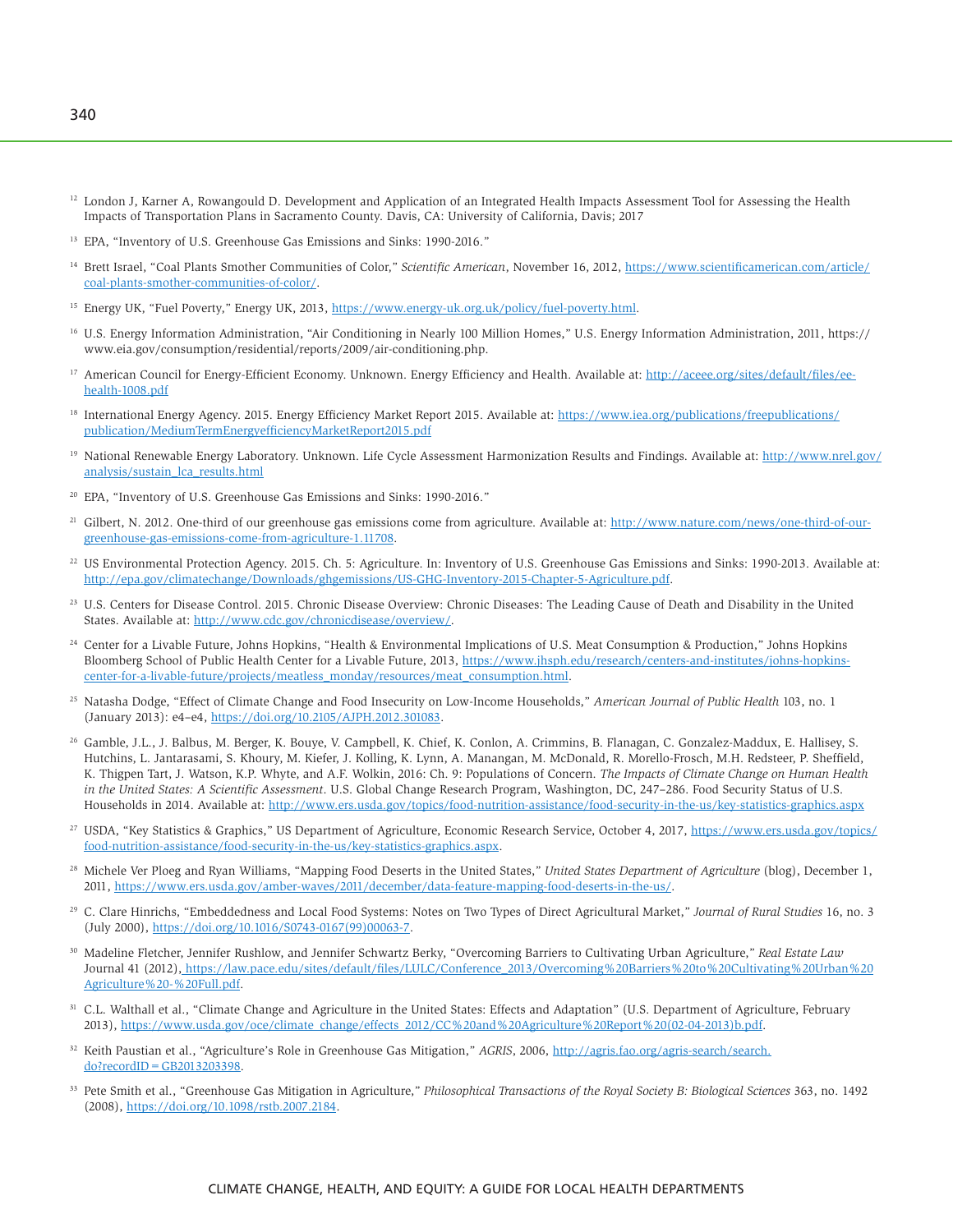- <sup>34</sup> Mickey Glantz, Rene Gommes, and Selvaraju Ramasamy, *Coping with a Changing Climate: Considerations for Adaptation and Mitigation in Agriculture*, 2009.
- 35 P. Smith et al., "Agriculture," in *Climate Change 2007: Mitigation. Contribution of Working Group III to the Fourth Assessment Report of the Intergovernmental Panel on Climate Change* (Cambridge, United Kingdom and New York, NY, USA: Cambridge University Press, 2007).
- <sup>36</sup> Sieglinde Snapp and Barry Pound, Agricultural Systems: Agroecology and Rural Innovation for Development, 2nd ed. (Elsevier Inc., 2017).
- <sup>37</sup> Let's Move. Unknown. Chapter 4. Access to Healthy, Affordable Food. Available at: http://www.letsmove.gov/sites/letsmove.gov/files/TFCO [Access\\_to\\_Healthy\\_Affordable\\_Food.pdf](http://www.letsmove.gov/sites/letsmove.gov/files/TFCO_Access_to_Healthy_Affordable_Food.pdf)
- 38 County Health Rankings. Nutrition Prescriptions. Available at: <http://www.countyhealthrankings.org/policies/nutrition-prescriptions>
- 39 Ceren Hiç et al., "Food Surplus and Its Climate Burdens," *Environmental Science & Technology* 50, no. 8 (April 19, 2016): 4269–77, [https://doi.org/10.1021/acs.est.5b05088.](https://doi.org/10.1021/acs.est.5b05088)
- 40 L. Kiff, A. Wilkes, and T. Tennigkeit, "The Technical Mitigation Potential of Demand-Side Measures in the Agri-Food Sector: A Preliminary Assessment of Available Measures" (Copenhagen: CGIAR Research Program on Climate Change, Agriculture and Food Security, 2016), [www.ccafs.cgiar.org](http://www.ccafs.cgiar.org).
- 41 Ibid.
- 42 Fann, N., T. Brennan, P. Dolwick, J.L. Gamble, V. Ilacqua, L. Kolb, C.G. Nolte, T.L. Spero, and L. Ziska, 2016: Ch. 3: Air Quality Impacts. *The Impacts of Climate Change on Human Health in the United States: A Scientific Assessment*. U.S. Global Change Research Program, Washington, DC, 69–98.
- 43 Kinney, P.L., Ito, K., Weinberger, K.R., Sheffield, P.E. (2015). Respiratory and allergic disorders. In B.S. Levy & J.A. Patz (Eds.), *Climate change and public health* (pp. 105-128), New York, NY: Oxford University Press.
- <sup>44</sup> US Global Change Research Project (2014). National Climate Assessment: Climate Change Impacts in the United States. Washington, D.C. <http://nca2014.globalchange.gov>
- 45 Gamble, J.L., J. Balbus, M. Berger, K. Bouye, V. Campbell, K. Chief, K. Conlon, A. Crimmins, B. Flanagan, C. Gonzalez-Maddux, E. Hallisey, S. Hutchins, L. Jantarasami, S. Khoury, M. Kiefer, J. Kolling, K. Lynn, A. Manangan, M. McDonald, R. Morello-Frosch, M.H. Redsteer, P. Sheffield, K. Thigpen Tart, J. Watson, K.P. Whyte, and A.F. Wolkin, 2016: Ch. 9: Populations of Concern. *The Impacts of Climate Change on Human Health in the United States: A Scientific Assessment*. U.S. Global Change Research Program, Washington, DC, 247–286. Available at [https://health2016.](https://health2016.globalchange.gov/populations-concern) [globalchange.gov/populations-concern](https://health2016.globalchange.gov/populations-concern)
- <sup>46</sup> <https://www.ncbi.nlm.nih.gov/pmc/articles/PMC2870637/>
- 47 Kinney, P.L., Ito, K., Weinberger, K.R., Sheffield, P.E. (2015). Respiratory and allergic disorders. In B.S. Levy & J.A. Patz (Eds.), *Climate change and public health* (pp. 105-128), New York, NY: Oxford University Press.
- 48 Fann, N., T. Brennan, P. Dolwick, J.L. Gamble, V. Ilacqua, L. Kolb, C.G. Nolte, T.L. Spero, and L. Ziska, 2016: Ch. 3: Air Quality Impacts. The Impacts of Climate Change on Human Health in the United States: A Scientific Assessment. U.S. Global Change Research Program, Washington, DC, 69–98.
- <sup>49</sup> <https://www.ncbi.nlm.nih.gov/pmc/articles/PMC4687168/>
- 50 Gennaro D'Amato et al., "Effects on Asthma and Respiratory Allergy of Climate Change and Air Pollution," *Multidisciplinary Respiratory Medicine* 10, no. 39 (2015), <https://doi.org/10.1186/s40248-015-0036-x>.
- 51 Edith Chen and Gregory E Miller, "Stress and Inflammation in Exacerbations of Asthma," *Brain, Behavior, and Immunity* 21, no. 8 (November 2007): 993–99, [https://doi.org/10.1016/j.bbi.2007.03.009.](https://doi.org/10.1016/j.bbi.2007.03.009)
- 52 Janet L. Gamble et al., "Ch. 9: Populations of Concern," in *The Impacts of Climate Change on Human Health in the United States: A Scientific Assessment* (Washington, DC: U.S. Global Change Research Program, 2016), 247–286, [https://doi.org/10.7930/J0Q81B0T.](https://doi.org/10.7930/J0Q81B0T)
- 53 Rachel Morello-Frosch et al., "The Climate Gap: Inequalities in How Climate Change Hurts Americans & How to Close the Gap," May 2009, [http://dornsife.usc.edu/assets/sites/242/docs/ClimateGapReport\\_full\\_report\\_web.pdf](http://dornsife.usc.edu/assets/sites/242/docs/ClimateGapReport_full_report_web.pdf).
- American Lung Association, "State of the Air 2018."
- 55 Morello-Frosch et al., "The Climate Gap: Inequalities in How Climate Change Hurts Americans & How to Close the Gap," May 2009.
- 56 JE Moorman, LJ Akinbami, and CM Bailey, "National Surveillance of Asthma: United States, 2001–2010" (U.S. Department of Health and Human Services, November 2012), [https://www.cdc.gov/nchs/data/series/sr\\_03/sr03\\_035.pdf](https://www.cdc.gov/nchs/data/series/sr_03/sr03_035.pdf).
- 57 Schwartz J. Who is sensitive to extremes of temperature? A case-only analysis. *Epidemiology*. 2005;16:67–72.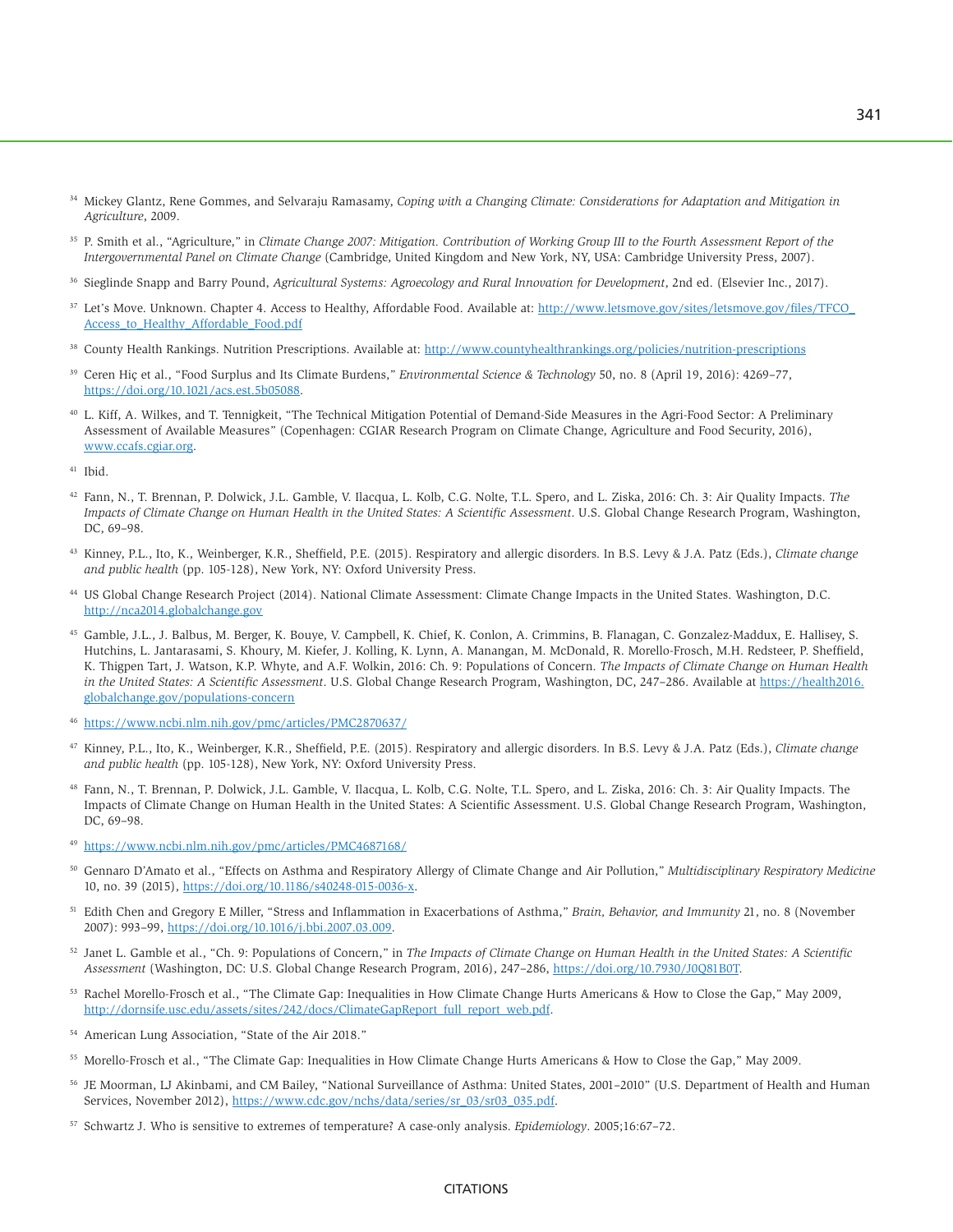60 CDC, "National Diabetes Statistics Report, 2017" (US Centers for Disease Control and Prevention, 2017), [https://www.cdc.gov/diabetes/pdfs/data/](https://www.cdc.gov/diabetes/pdfs/data/statistics/national-diabetes-statistics-report.pdf) [statistics/national-diabetes-statistics-report.pdf.](https://www.cdc.gov/diabetes/pdfs/data/statistics/national-diabetes-statistics-report.pdf)

61 CDC.

- 62 Ken Parsons, *Human Thermal Environments: The Effects of Hot, Moderate, and Cold Environments on Human Health, Comfort, and Performance*, Third (Boca Raton, FL: CRC Press, 2003).
- 63 Robert D. Brook et al., "Particulate Matter Air Pollution and Cardiovascular Disease," *Circulation* 121, no. 21 (June 1, 2010), [https://doi.org/10.1161/CIR.0b013e3181dbece1.](https://doi.org/10.1161/CIR.0b013e3181dbece1)
- <sup>64</sup> <https://www.health.harvard.edu/blog/heat-is-hard-on-the-heart-simple-precautions-can-ease-the-strain-201107223180>
- <sup>65</sup> [https://webcms.pima.gov/health/education\\_and\\_outreach/beat\\_the\\_heat/](https://webcms.pima.gov/health/education_and_outreach/beat_the_heat/)
- <sup>66</sup> Health Canada, "Medications and Heat, Environmental Health Factsheet" (Manitoba Government, June 2012), [https://www.gov.mb.ca/health/](https://www.gov.mb.ca/health/publichealth/factsheets/heat_medications.pdf) [publichealth/factsheets/heat\\_medications.pdf.](https://www.gov.mb.ca/health/publichealth/factsheets/heat_medications.pdf)
- 67 Gamble et al., "Ch. 9: Populations of Concern."
- <sup>68</sup> Garth Graham, "Disparities in Cardiovascular Disease Risk in the United States," *Current Cardiology Reviews* 11, no. 3 (August 2015), [https://doi.org/10.2174/1573403X11666141122220003.](https://doi.org/10.2174/1573403X11666141122220003)
- American Psychiatric Association, "How Climate-Related Natural Disasters Affect Mental Health," 2017, [https://www.psychiatry.org/patients](https://www.psychiatry.org/patients-families/climate-change-and-mental-health-connections/affects-on-mental-health)[families/climate-change-and-mental-health-connections/affects-on-mental-health](https://www.psychiatry.org/patients-families/climate-change-and-mental-health-connections/affects-on-mental-health).
- 70 Dodgen, D., D. Donato, N. Kelly, A. La Greca, J. Morganstein, J. Reser, J. Ruzek, S. Schweitzer, M.M. Shimamoto, K. Thigpen Tart, and R. Ursano, 2016: Ch. 8: Mental Health and Well-Being. *The Impacts of Climate Change on Human Health in the United States: A Scientific Assessment*. U.S. Global Change Research Program, Washington, DC, 217–246.
- 71 Nicole Charder and James Knoll, "Heatstroke and Psychiatric Patients," *Psychiatric Times* 31, no. 7 (2014), [http://www.psychiatrictimes.com/](http://www.psychiatrictimes.com/psychopharmacology/heatstroke-and-psychiatric-patients) [psychopharmacology/heatstroke-and-psychiatric-patients.](http://www.psychiatrictimes.com/psychopharmacology/heatstroke-and-psychiatric-patients)
- 72 Health Canada, "Medications and Heat, Environmental Health Factsheet."
- 73 Dodgen, D., D. Donato, N. Kelly, A. La Greca, J. Morganstein, J. Reser, J. Ruzek, S. Schweitzer, M.M. Shimamoto, K. Thigpen Tart, and R. Ursano, 2016: Ch. 8: Mental Health and Well-Being. *The Impacts of Climate Change on Human Health in the United States: A Scientific Assessment*. U.S. Global Change Research Program, Washington, DC, 217–246.
- 74 Deepa Sivarajan, "Homelessness and Heat: What Could Rising Temperatures Bring?" (Earth Institute Columbia University, 2016), [http://climatesociety.ei.columbia.edu/2016/09/02/homelessness-and-heat-what-could-rising-temperatures-bring/.](http://climatesociety.ei.columbia.edu/2016/09/02/homelessness-and-heat-what-could-rising-temperatures-bring/)
- 75 Holly Yan, "The Wildfires in California Just Keep Shattering Records This Year," *CNN*, December 26, 2017, https://www.cnn.com/2017/12/26/ us/2017-california-wildfire-records-trnd/index.html; CAL FIRE, "Top 20 Most Destructive California Wildfires" (Cal Fire, January 12, 2018), [http://www.fire.ca.gov/communications/downloads/fact\\_sheets/Top20\\_Destruction.pdf](http://www.fire.ca.gov/communications/downloads/fact_sheets/Top20_Destruction.pdf).
- <sup>76</sup> CAL FIRE, "Incident Information: Thomas Fire," Cal Fire, January 12, 2018, [http://www.fire.ca.gov/current\\_incidents/incidentdetails/Index/1922.](http://www.fire.ca.gov/current_incidents/incidentdetails/Index/1922)
- 77 Vanessa Romo and Emily Sullivan, "California Mudslides Death Toll Rises To At Least 20, Residents Told To Evacuate," *NPR*, January 13, 2018, <https://www.npr.org/sections/thetwo-way/2018/01/13/577842311/california-mudslides-death-toll-rises-to-18-residents-told-to-evacuate>.
- <sup>78</sup> Rebecca Renner, "The Deadliest Period of a Hurricane? After It's over.," *Washington Post*, September 12, 2017, Perspective edition, [https://www.](https://www.washingtonpost.com/news/posteverything/wp/2017/09/12/the-deadliest-time-during-a-hurricane-after-its-over/?utm_term=.53e2408a7a8a) washingtonpost.com/news/posteverything/wp/2017/09/12/the-deadliest-time-during-a-hurricane-after-its-over/?utm\_term = .53e2408a7a8a.
- 79 Gamble et al., "Ch. 9: Populations of Concern."
- 80 Gamble, J.L., J. Balbus, M. Berger, K. Bouye, V. Campbell, K. Chief, K. Conlon, A. Crimmins, B. Flanagan, C. Gonzalez-Maddux, E. Hallisey, S. Hutchins, L. Jantarasami, S. Khoury, M. Kiefer, J. Kolling, K. Lynn, A. Manangan, M. McDonald, R. Morello-Frosch, M.H. Redsteer, P. Sheffield, K. Thigpen Tart, J. Watson, K.P. Whyte, and A.F. Wolkin, 2016: Ch. 9: Populations of Concern. *The Impacts of Climate Change on Human Health in the United States: A Scientific Assessment.* U.S. Global Change Research Program, Washington, DC, 247–286. Available at [https://health2016.](https://health2016.globalchange.gov/populations-concern) [globalchange.gov/populations-concern](https://health2016.globalchange.gov/populations-concern)
- 81 Courtney Plante, Johnie J. Allen, and Craig A. Anderson, "Likely Effects of Rapid Climate Change on Violence and Conflict," *The Oxford Research Encyclopedia of Climate Science*, April 2017, <https://doi.org/10.1093/acrefore/9780190228620.013.344>.
- <sup>82</sup> Plante, Allen, and Anderson; Matthew Ranson, "Crime, Weather, and Climate Change," *Journal of Environmental Economics and Management* 67,

<sup>58</sup> <https://www.cdc.gov/features/diabetesheattravel/index.html>

<sup>59</sup> Gamble et al., "Ch. 9: Populations of Concern."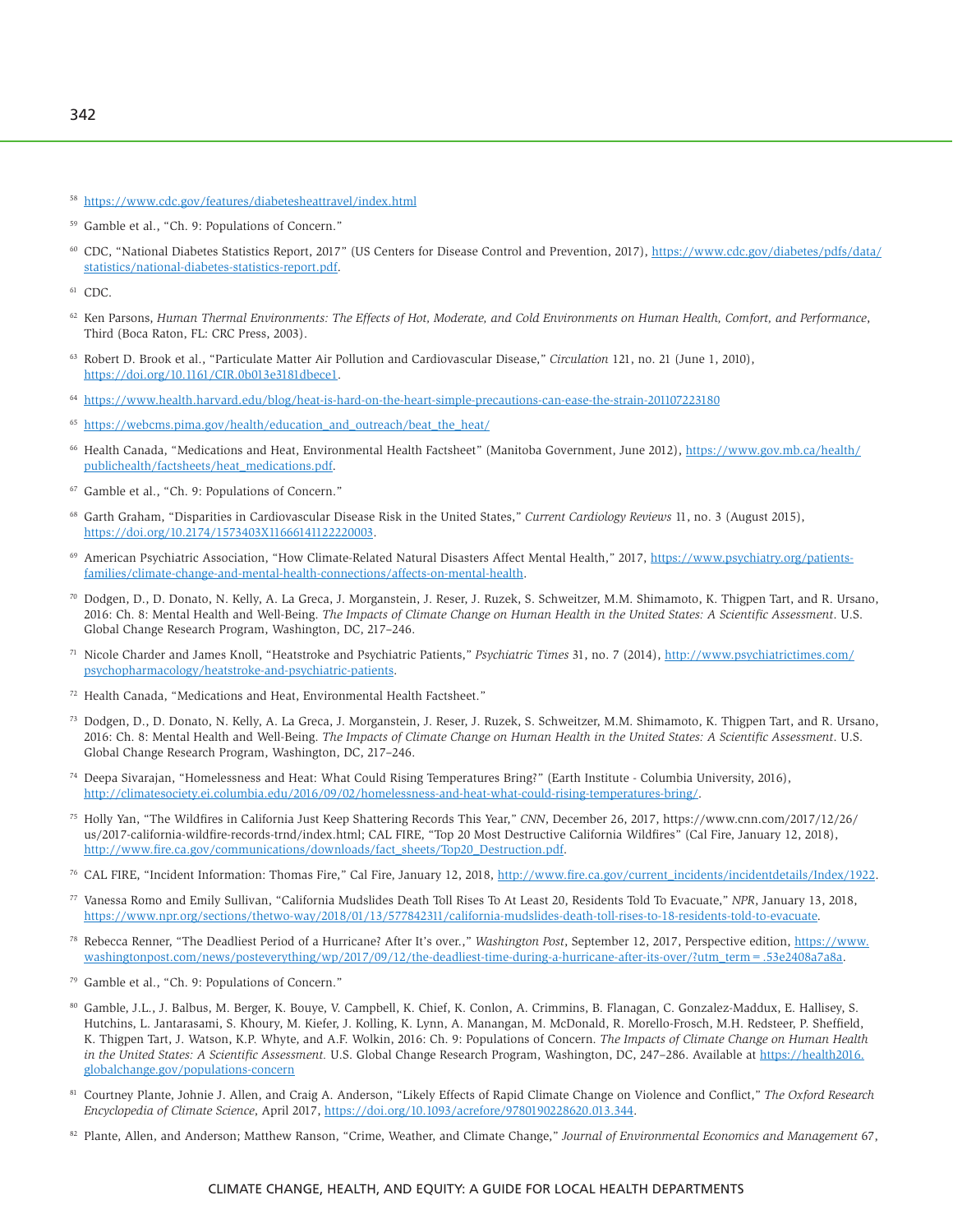no. 3 (May 2014): 274–302, <https://doi.org/10.1016/j.jeem.2013.11.008>.

- 83 J.P. Forgas, A.W. Kruglanski, and K.D. Williams, *The Psychology of Social Conflict and Aggression*, Sydney Symposium of Social Psychology (Taylor & Francis, 2011), [https://books.google.com/books?id=T1p6AgAAQBAJ.](https://books.google.com/books?id=T1p6AgAAQBAJ)
- 84 Marshall Burke, Solomon M. Hsiang, and Edward Miguel, "Climate and Conflict," *Annual Review of Economics* 7, no. 1 (August 2015): 577–617, [https://doi.org/10.1146/annurev-economics-080614-115430.](https://doi.org/10.1146/annurev-economics-080614-115430)
- 85 Boehmer, T. 2014. Physical Activity and Air Pollution Exposure. Available at: [https://www3.epa.gov/airnow/2014conference/Plenary/Monday/](https://www3.epa.gov/airnow/2014conference/Plenary/Monday/Boehmer_NAQC_2014_final2.pdf) [Boehmer\\_NAQC\\_2014\\_final2.pdf](https://www3.epa.gov/airnow/2014conference/Plenary/Monday/Boehmer_NAQC_2014_final2.pdf)
- 86 Ziska, L., A. Crimmins, A. Auclair, S. DeGrasse, J.F. Garofalo, A.S. Khan, I. Loladze, A.A. Pérez de León, A. Showler, J. Thurston, and I. Walls, 2016: Ch. 7: Food Safety, Nutrition, and Distribution. *The Impacts of Climate Change on Human Health in the United States: A Scientific Assessment*. U.S. Global Change Research Program, Washington, DC, 189–216.
- 87 Brown, M.E., J.M. Antle, P. Backlund, E.R. Carr, W.E. Easterling, M.K. Walsh, C. Ammann, W. Attavanich, C.B. Barrett, M.F. Bellemare, V. Dancheck, C. Funk, K. Grace, J.S.I. Ingram, H. Jiang, H. Maletta, T. Mata, A. Murray, M. Ngugi, D. Ojima, B.,O'Neill, and C. Tebaldi. 2015. *Climate Change, Global Food Security, and the U.S. Food System*. 146 pages. Available online at [http://www.usda.gov/oce/climate\\_change/](http://www.usda.gov/oce/climate_change/FoodSecurity2015Assessment/FullAssessment.pdf) [FoodSecurity2015Assessment/FullAssessment.pdf.](http://www.usda.gov/oce/climate_change/FoodSecurity2015Assessment/FullAssessment.pdf)
- 88 Food security status of U.S. Households in 2016. Available at: [https://www.ers.usda.gov/topics/food-nutrition-assistance/food-security-in-the-us/](https://www.ers.usda.gov/topics/food-nutrition-assistance/food-security-in-the-us/key-statistics-graphics.aspx#foodsecure) [key-statistics-graphics.aspx#foodsecure](https://www.ers.usda.gov/topics/food-nutrition-assistance/food-security-in-the-us/key-statistics-graphics.aspx#foodsecure)
- 89 Lewis Ziska et al., "Ch. 7: Food Safety, Nutrition, and Distribution," in *The Impacts of Climate Change on Human Health in the United States: A Scientific Assessment* (Washington, DC: U.S. Global Change Research Program, 2016), 189–216, [https://doi.org/10.7930/J0ZP4417.](https://doi.org/10.7930/J0ZP4417)
- 90 M. E. Brown et al., "Climate Change, Global Food Security, and the U.S. Food System" (USDA, 2015), [http://www.usda.gov/oce/climate\\_change/](http://www.usda.gov/oce/climate_change/FoodSecurity2015Assessment/FullAssessment.pdf) [FoodSecurity2015Assessment/FullAssessment.pdf.](http://www.usda.gov/oce/climate_change/FoodSecurity2015Assessment/FullAssessment.pdf)
- 91 J. Davidson, W. McClung, and S. V. Cantrill, "Syndromic Surveillance: An Applied Tool for Monitoring Health Effects of Colorado Wildfires, Summer 2002" (Denver Public Health and Emergency Department, 2002), [https://www.ncbi.nlm.nih.gov/pmc/articles/PMC3456522/](https://www.ncbi.nlm.nih.gov/pmc/articles/PMC3456522/pdf/11524_2006_Article_BF02416913.pdf) [pdf/11524\\_2006\\_Article\\_BF02416913.pdf](https://www.ncbi.nlm.nih.gov/pmc/articles/PMC3456522/pdf/11524_2006_Article_BF02416913.pdf).
- <sup>92</sup> Centers for Disease Control and Prevention, "Monitoring Health Effects of Wildfires Using the BioSense System—San Diego County, California, October 2007," *Morbidity and Mortality Weekly Report*, 2008, [https://www.cdc.gov/mmwr/preview/mmwrhtml/mm5727a2.htm.](https://www.cdc.gov/mmwr/preview/mmwrhtml/mm5727a2.htm)
- 93 Centers for Disease Control and Prevention, "CASPERs in Oregon," Community Assessment for Public Health Emergency Response (CASPER), 2017, <https://www.cdc.gov/nceh/hsb/disaster/casper/states/or.htm>.
- 94 Centers for Disease Control and Prevention, "CASPERs in California," Community Assessment for Public Health Emergency Response (CASPER), 2017, <https://www.cdc.gov/nceh/hsb/disaster/casper/states/ca.htm>.
- <sup>95</sup> <https://www.opendataphilly.org/group/parks-recreation-group>
- <https://tims.berkeley.edu/>
- <sup>97</sup> <http://histategis.maps.arcgis.com/apps/webappviewer/index.html?id=2ad9abc4cf064a9dabbf46763eddf8b5>
- 98 APHA and Safe Routes to School, "Promoting Active Transportation: An Opportunity for Public Health" (American Public Health Association, n.d.).
- 99 Jessica R. White et al., "Evaluation of a Novel Syndromic Surveillance Query for Heat-Related Illness Using Hospital Data From Maricopa County, Arizona, 2015," *Public Health Reports* 132, no. 1\_suppl (July 2017): 31S-39S, [https://doi.org/10.1177/0033354917706517.](https://doi.org/10.1177/0033354917706517)
- <sup>100</sup> Neil Maizlish et al., "Health Cobenefits and Transportation-Related Reductions in Greenhouse Gas Emissions in the San Francisco Bay Area," *American Journal of Public Health* 103, no. 4 (April 2013): 703–9, <https://doi.org/10.2105/AJPH.2012.300939>.
- <sup>101</sup> Alex Karner et al., "Development and Application of an Integrated Health Impacts Assessment Tool for the Sacramento Region: A Research Report from the National Center for Sustainable Transportation" (National Center for Sustainable Transportation, UC Davis Institute of Transportation Studies, October 2017), [https://ncst.ucdavis.edu/wp-content/uploads/2016/10/NCST-TO-033.3-London\\_ITHIM\\_Final-Report\\_OCT-2017.pdf](https://ncst.ucdavis.edu/wp-content/uploads/2016/10/NCST-TO-033.3-London_ITHIM_Final-Report_OCT-2017.pdf).

105 CDC, "Healthier Food Retail: Beginning the Assessment Process in Your State or Community" (Centers for Disease Control and Prevention, 2014), <https://www.cdc.gov/obesity/downloads/hfrassessment.pdf>.

<sup>102</sup> <http://mdfoodsystemmap.org>

<sup>103 &</sup>quot;Map the Meal Gap," Feeding America, 2016, [http://map.feedingamerica.org/.](http://map.feedingamerica.org/)

<sup>104 &</sup>quot;Local Food System Asset Mapping," University of North Carolina Asheville, n.d.,<https://nemac.unca.edu/local-food-system-asset-mapping>.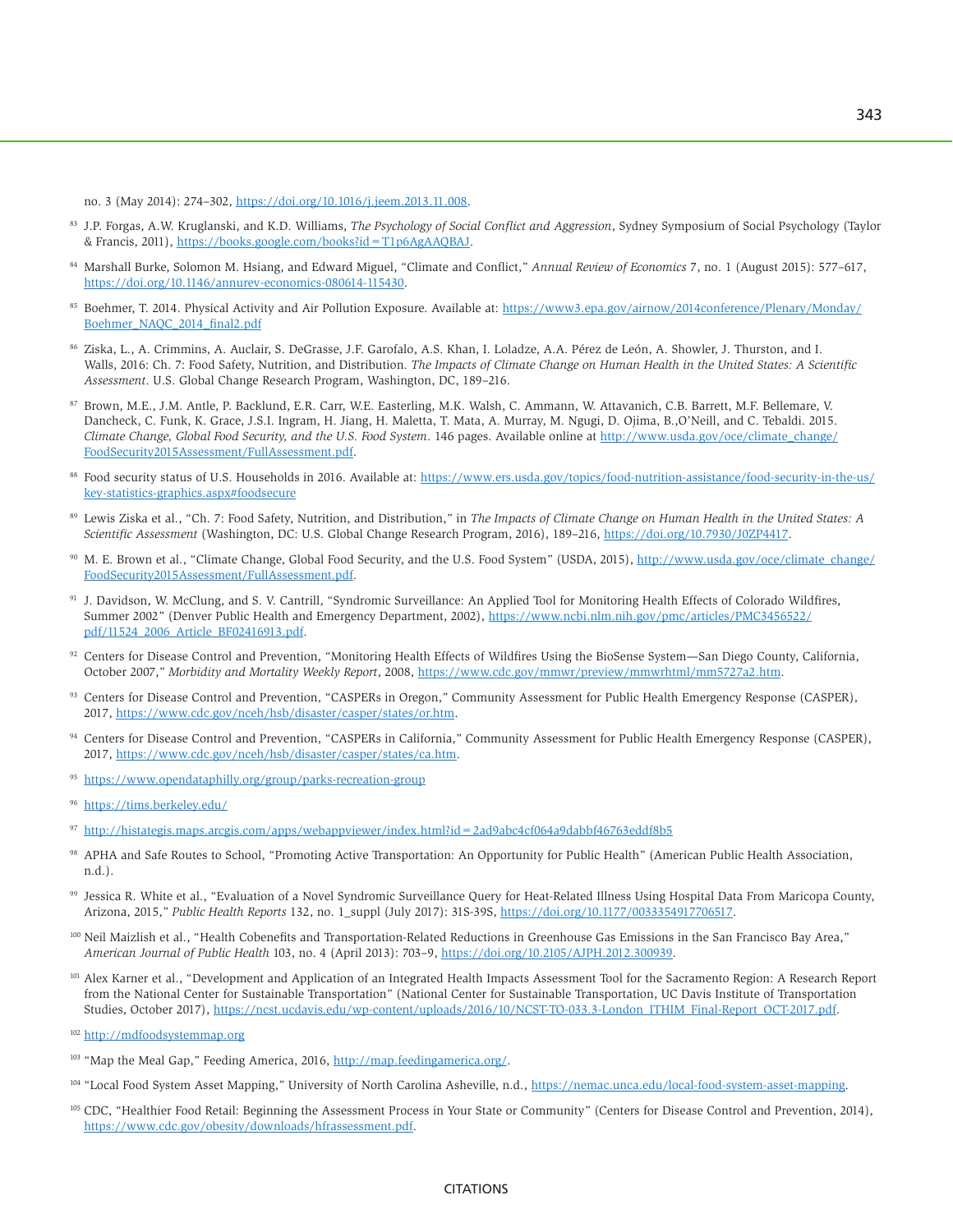<sup>106</sup> [https://www.cdc.gov/obesity/downloads/PA\\_2011\\_WEB.pdf](https://www.cdc.gov/obesity/downloads/PA_2011_WEB.pdf)

- 108 National Recreation and Park Association, "Parks Build Healthy Communities: Success Stories" (National Recreation and Park Association, n.d.), <https://www.nrpa.org/contentassets/f768428a39aa4035ae55b2aaff372617/healthy-communities-success-stories.pdf>.
- 109 Hinrichs, "Embeddedness and Local Food Systems: Notes on Two Types of Direct Agricultural Market."
- <sup>110</sup> Fletcher, Rushlow, and Berky, "Overcoming Barriers to Cultivating Urban Agriculture."
- <sup>111</sup> Land Use Law Center. 2012. Overcoming Barriers to Cultivating Urban Agriculture. Available at: [http://law.pace.edu/sites/default/files/LULC/](http://law.pace.edu/sites/default/files/LULC/Conference_2013/Overcoming%20Barriers%20to%20Cultivating%20Urban%20Agriculture%20-%20Full.pdf) [Conference\\_2013/Overcoming%20Barriers%20to%20Cultivating%20Urban%20Agriculture%20-%20Full.pdf](http://law.pace.edu/sites/default/files/LULC/Conference_2013/Overcoming%20Barriers%20to%20Cultivating%20Urban%20Agriculture%20-%20Full.pdf)
- 112 Fine Farm to Institution New England. Unknown. Setting the Table for Success. Available at: [http://www.farmtoinstitution.org/food-service-toolkit](http://www.farmtoinstitution.org/food-service-toolkit )
- 113 Walthall et al., "Climate Change and Agriculture in the United States: Effects and Adaptation."
- 114 Let's Move. Unknown. Chapter 4. Access to Healthy, Affordable Food. Available at: [http://www.letsmove.gov/sites/letsmove.gov/files/TFCO\\_](http://www.letsmove.gov/sites/letsmove.gov/files/TFCO_Access_to_Healthy_Affordable_Food.pdf) Access to Healthy Affordable Food.pdf
- 115 County Health Rankings. Nutrition Prescriptions. Available at: <http://www.countyhealthrankings.org/policies/nutrition-prescriptions>
- <sup>116</sup> <http://www.meatlessmonday.com>
- 117 EPA, "Washington School Food Share Program Toolkit" (U.S. Environmental Protection Agency, March 2017), [https://www.epa.gov/sites/](https://www.epa.gov/sites/production/files/2017-07/documents/washingtonschoolfoodshare5087717_a.pdf) [production/files/2017-07/documents/washingtonschoolfoodshare5087717\\_a.pdf.](https://www.epa.gov/sites/production/files/2017-07/documents/washingtonschoolfoodshare5087717_a.pdf)
- <sup>118</sup> <https://www.cdph.ca.gov/Programs/CCDPHP/DCDIC/NEOPB/Pages/CommunitiesofExcellence3.aspx>
- <sup>119</sup> <https://www.healnh.org/images/pdffiles/ActiveTransportation/workshop2/Walk-Bike-Assessment2014.pdf>
- <sup>120</sup> <https://www.polkcountyiowa.gov/media/189984/medication-handout.pdf>
- <sup>121</sup> <http://airnow.gov/index.cfm?action=aqibasics.aqi>
- <sup>122</sup> <http://www.healslo.com/wp-content/uploads/2017/08/OutsideIn-SLO-WIC-Material-Compilation.pdf>
- <sup>123</sup> EPA, "Climate Change and the Health of People with Disabilities" (US EPA, May 2016), https://www.apha.org/ $\sim$ /media/files/pdf/topics/climate/ [epa\\_disabilities\\_health\\_climate\\_change.ashx](https://www.apha.org/~/media/files/pdf/topics/climate/epa_disabilities_health_climate_change.ashx).
- 124 Eleanor Goldberg, "Why So Many People Don't 'Just Leave' When A Major Hurricane Hits," *Huffington Post*, September 7, 2017, [https://www.huffingtonpost.com/entry/why-people-dont-leave-hurricanes\\_us\\_59b04a2ce4b0dfaafcf50619.](https://www.huffingtonpost.com/entry/why-people-dont-leave-hurricanes_us_59b04a2ce4b0dfaafcf50619)
- 125 EPA, "Climate Change and the Health of People with Disabilities."

<sup>126</sup> EPA.

- <sup>127</sup> [https://www.policylink.org/sites/default/files/edtk\\_local-food-procurement.pdf](https://www.policylink.org/sites/default/files/edtk_local-food-procurement.pdf)
- <sup>128</sup> [http://reconnectingamerica.org/resource-center/browse-research/2012-2/are-we-there-yet-creating-complete-communities-for-21st-century-america/](http://reconnectingamerica.org/resource-center/browse-research/2012-2/are-we-there-yet-creating-complete-communities-for-21st-century-america/ )
- <sup>129</sup> [https://activelivingresearch.org/sites/default/files/ALR\\_Review\\_ActiveTransport\\_January2016.pdf](https://activelivingresearch.org/sites/default/files/ALR_Review_ActiveTransport_January2016.pdf)
- <sup>130</sup> [https://www.epa.gov/sites/production/files/2014-08/documents/coolpavescompendium\\_ch5.pdf](https://www.epa.gov/sites/production/files/2014-08/documents/coolpavescompendium_ch5.pdf)
- <sup>131</sup> <https://ephtracking.cdc.gov/showAirData.action>
- 132 Council of State and Territorial Epidemiologists, "Environmental Health Indicators: Climate Change," Council of State and Territorial Epidemiologists, n.d., [https://www.cste.org/page/EHIndicatorsClimate.](https://www.cste.org/page/EHIndicatorsClimate)
- 133 EPA, "Air Sensor Toolbox for Citizen Scientists, Researchers and Developers," U.S. Environmental Protection Agency, May 1, 2018, [https://www.epa.gov/air-sensor-toolbox.](https://www.epa.gov/air-sensor-toolbox)
- <sup>134</sup> California Air Resources Board, "Strategies to Reduce Air Pollution Exposure Near High-Volume Roadways," California Air Resources Board, 2017, <https://ww2.arb.ca.gov/resources/fact-sheets/strategies-reduce-air-pollution-exposure-near-high-volume-roadways>.
- <sup>135</sup> Global Climate and Health Alliance. Salt Lake City: Health Air, Healthy Climate. Salt Lake City, UT: Global Climate and Health Alliance 2017. <http://unmaskmycity.org/project/salt-lake-city/>
- <sup>136</sup> Massachusetts Department of Public Health, "Community Health Worker Pediatric Asthma Home Visiting Program: Program Summary," 2017,

<sup>107</sup> <https://www.climateplan.org/resources>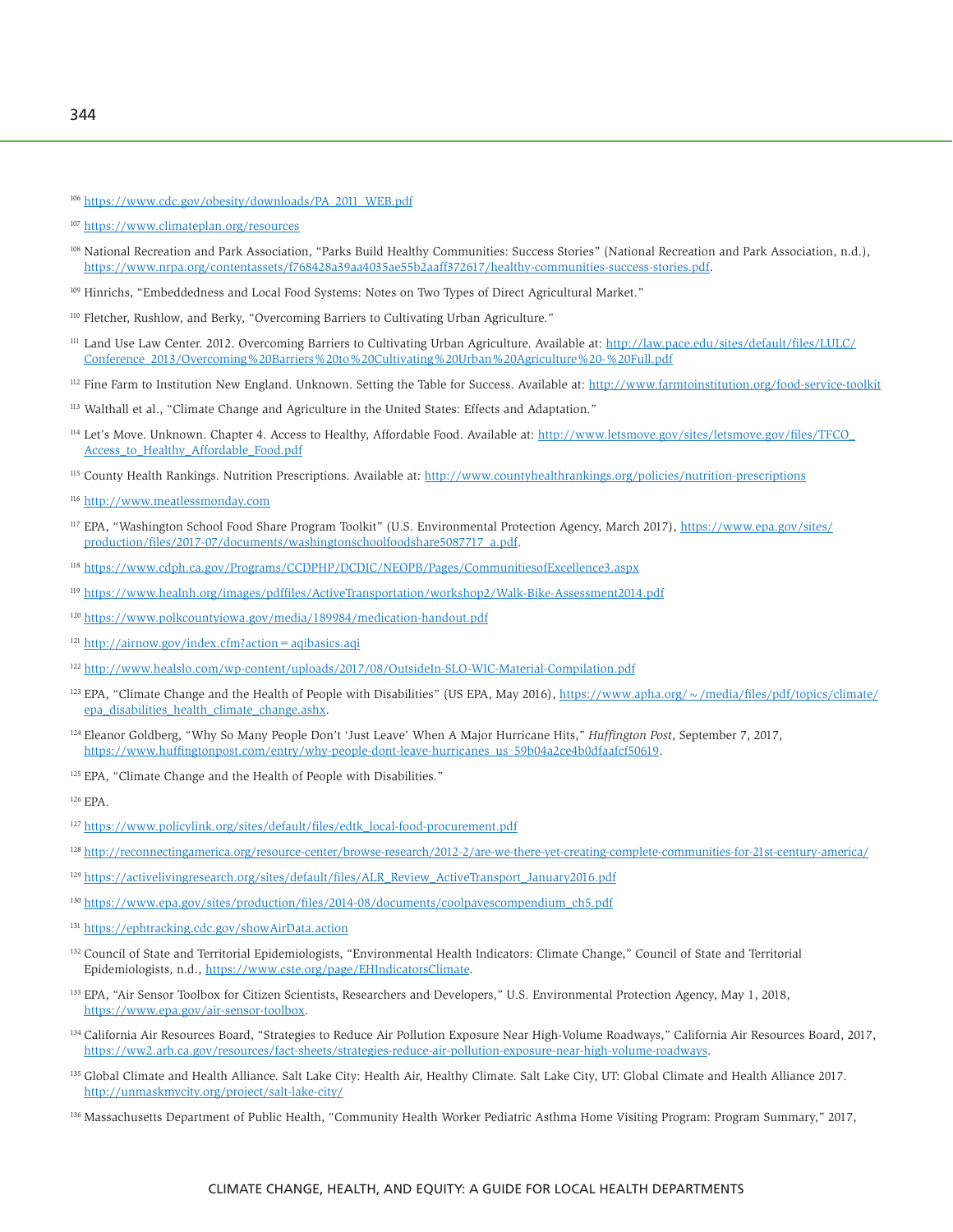<https://www.mass.gov/files/documents/2018/02/02/asthma-chw-hv-program-summary.pdf>.

- 137 Cleveland Clinic, "How to Manage Your Diabetes in Extreme Summer Heat," May 29, 2015, [https://health.clevelandclinic.org/how-to-manage](https://health.clevelandclinic.org/how-to-manage-your-diabetes-in-extreme-summer-heat/)[your-diabetes-in-extreme-summer-heat/.](https://health.clevelandclinic.org/how-to-manage-your-diabetes-in-extreme-summer-heat/)
- <sup>138</sup> Kent County Health Connect, "Healthy Eating and REACH," Kent County Health Connect, n.d., [http://www.kentcountyhealthconnect.org/About-](http://www.kentcountyhealthconnect.org/About-Us/Healthy-Eating)[Us/Healthy-Eating.](http://www.kentcountyhealthconnect.org/About-Us/Healthy-Eating)
- 139 Anna P. Goddu et al., "Food Rx: A Community–University Partnership to Prescribe Healthy Eating on the South Side of Chicago," *Journal of Prevention & Intervention in the Community* 43, no. 2 (April 3, 2015): 148–62, [https://doi.org/10.1080/10852352.2014.973251.](https://doi.org/10.1080/10852352.2014.973251)
- <sup>140</sup> <https://noharm-uscanada.org/content/us-canada/less-meat-better-meat>
- 141 Health Care Without Harm, "Purchasing Considerations A Supplement To: Redefining Protein Adjusting Diets to Protect Public Health and Conserve Resources" (Health Care Without Harm, n.d.), [https://noharm-uscanada.org/sites/default/files/documents-files/4681/Redefining%20](https://noharm-uscanada.org/sites/default/files/documents-files/4681/Redefining%20Protein%20Purchasing%20Considerations_4-11-17.pdf) [Protein%20Purchasing%20Considerations\\_4-11-17.pdf.](https://noharm-uscanada.org/sites/default/files/documents-files/4681/Redefining%20Protein%20Purchasing%20Considerations_4-11-17.pdf)
- <sup>142</sup> New Mexico Department of Health, "New Mexico Department of Health Twitter," May 1, 2018, [https://twitter.com/nmdoh.](https://twitter.com/nmdoh)
- 143 Center for a Livable Future, Johns Hopkins, "Health & Environmental Implications of U.S. Meat Consumption & Production."
- 144 Center for a Livable Future, Johns Hopkins.
- 145 EPA, "Inventory of U.S. Greenhouse Gas Emissions and Sinks: 1990–2016."
- <sup>146</sup> Kelley J. Donham et al., "Community Health and Socioeconomic Issues Surrounding Concentrated Animal Feeding Operations," *Environmental Health Perspectives* 115, no. 2 (November 14, 2006): 317–20, <https://doi.org/10.1289/ehp.8836>.
- 147 Marco Springmann et al., "Analysis and Valuation of the Health and Climate Change Cobenefits of Dietary Change," *Proceedings of the National Academy of Sciences* 113, no. 15 (2016): 4146–4151.
- <sup>148</sup> <https://www.polkcountyiowa.gov/media/189984/medication-handout.pdf>
- 149 AP-NORC Center for Public Affairs Research, "Two Years after Superstorm Sandy: Resilience in Twelve Neighborhoods," 2014
- <sup>150</sup> Occupational Safety and Health Administration, "Occupational Heat Exposure," United States Department of Labor, n.d., [https://www.osha.gov/](https://www.osha.gov/SLTC/heatstress/) [SLTC/heatstress/.](https://www.osha.gov/SLTC/heatstress/)
- <sup>151</sup> Brenda Jacklitsch, Kristin Musolin, and Jung-Hyun Kim, "Criteria for a Recommended Standard: Occupational Exposure to Heat and Hot Environments" (Centers for Disease Control and Prevention, National Institute for Occupational Safety and Health, 2016), [https://www.cdc.gov/](https://www.cdc.gov/niosh/docs/2016-106/pdfs/2016-106.pdf) [niosh/docs/2016-106/pdfs/2016-106.pdf.](https://www.cdc.gov/niosh/docs/2016-106/pdfs/2016-106.pdf)
- 152 Oregon Health Authority, "Risk Communication Toolkit for Flooding," October 2014, [http://www.oregon.gov/oha/ph/Preparedness/Partners/](http://www.oregon.gov/oha/ph/Preparedness/Partners/Documents/Risk%20Comm%20Toolkit%20for%20Flooding_Oct2014_V3.pdf) [Documents/Risk%20Comm%20Toolkit%20for%20Flooding\\_Oct2014\\_V3.pdf.](http://www.oregon.gov/oha/ph/Preparedness/Partners/Documents/Risk%20Comm%20Toolkit%20for%20Flooding_Oct2014_V3.pdf)

#### **Preparedness**

- <sup>1</sup> "Sendai Framework for Disaster Risk Reduction 2015–2030" (United Nations, 2015), [https://www.preventionweb.net/files/43291\\_](https://www.preventionweb.net/files/43291_sendaiframeworkfordrren.pdf) [sendaiframeworkfordrren.pdf](https://www.preventionweb.net/files/43291_sendaiframeworkfordrren.pdf).
- 2 Moser, S., Ekstrom, J., & Franco, G. (2012). Our changing climate 2012: vulnerability and adaptation to the increasing risks of climate change in California. California Climate Change Center
- 3 Kathryn Hansen, "Climate Models Project Increase in U.S. Wildfire Risk," *NASA* (blog), December 4, 2012, [https://www.nasa.gov/topics/earth/](https://www.nasa.gov/topics/earth/features/climate-fire.html) [features/climate-fire.html.](https://www.nasa.gov/topics/earth/features/climate-fire.html)
- 4 USDA, "The 2010 Wildland-Urban Interface of the Conterminous United States" (US Department of Agriculture, US Forest Service, University of Wisconsin-Madison, 2015), [https://www.fs.fed.us/nrs/pubs/rmap/rmap\\_nrs8.pdf](https://www.fs.fed.us/nrs/pubs/rmap/rmap_nrs8.pdf).
- 5 USGCRP, "Climate Science Special Report: Fourth National Climate Assessment, Volume I" (Washington, DC, USA: U.S. Global Change Research Program, 2017), [https://science2017.globalchange.gov/downloads/CSSR2017\\_FullReport.pdf](https://science2017.globalchange.gov/downloads/CSSR2017_FullReport.pdf).
- 6 EPA, "Managing Flood Risk," US EPA, September 14, 2016, [https://www.epa.gov/green-infrastructure/manage-flood-risk](https://www.epa.gov/green-infrastructure/manage-flood-ris).
- <sup>7</sup> Esprit Smith, "Climate Change May Lead to Bigger Atmospheric Rivers," NASA Global Climate Change, 2018, [https://climate.nasa.gov/](https://climate.nasa.gov/news/2740/climate-change-may-lead-to-bigger-atmospheric-rivers/) [news/2740/climate-change-may-lead-to-bigger-atmospheric-rivers/](https://climate.nasa.gov/news/2740/climate-change-may-lead-to-bigger-atmospheric-rivers/).
- <sup>8</sup> NASA. Climate change: how do we know? <https://cliamte.nasa.gov/evidence/>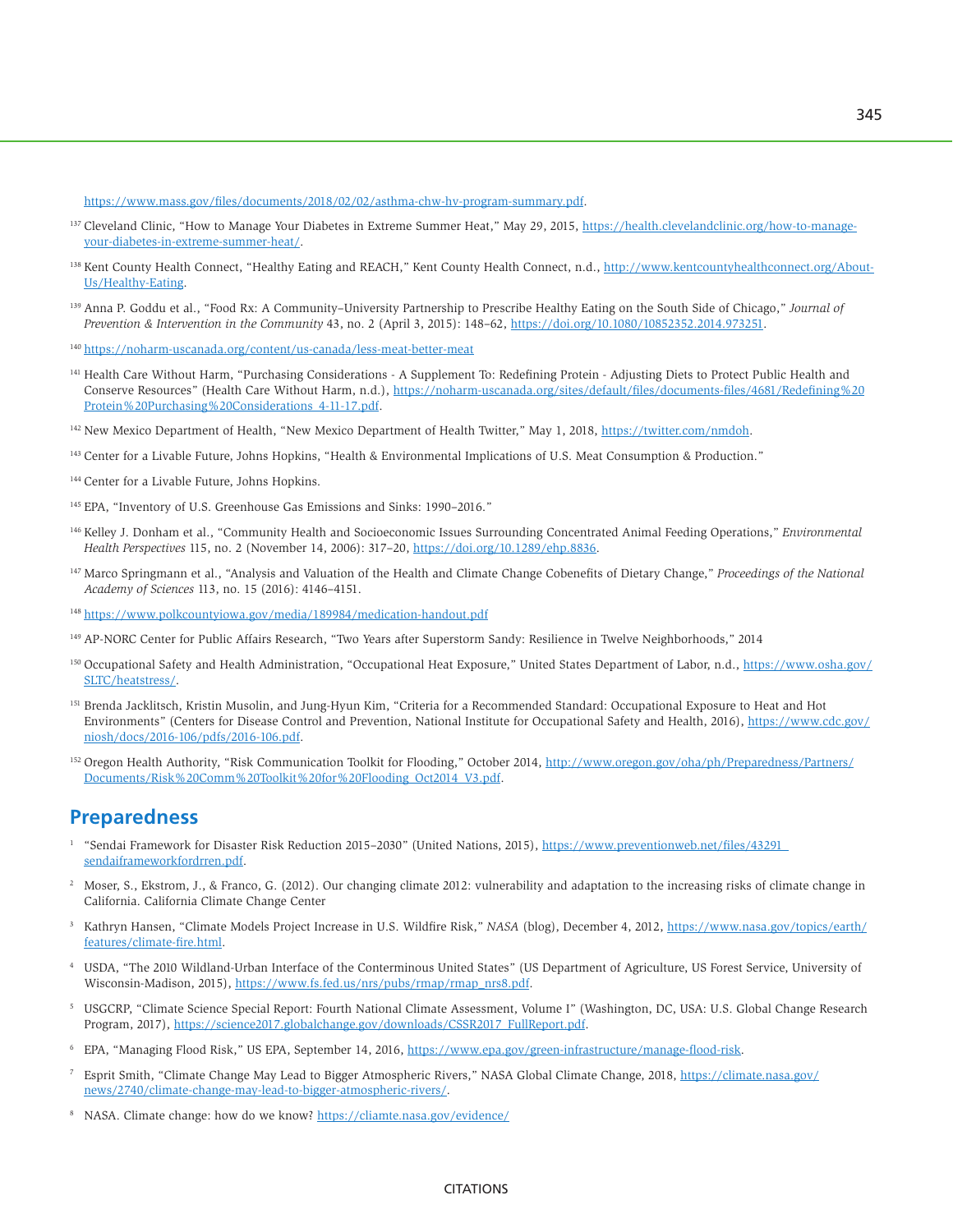- <sup>9</sup> NOAA, "National Climate Report Annual 2017," National Oceanic and Atmospheric Administration, January 12, 2018, [https://www.ncdc.noaa.](https://www.ncdc.noaa.gov/sotc/national/201713) [gov/sotc/national/201713](https://www.ncdc.noaa.gov/sotc/national/201713).
- 10 J Walsh et al., "Ch. 2: Our Changing Climate," in *Climate Change Impacts in the United States: The Third National Climate Assessment*, 2014, [https://nca2014.globalchange.gov/report/our-changing-climate/introduction.](https://nca2014.globalchange.gov/report/our-changing-climate/introduction)
- <sup>11</sup> Henry Fountain, "In a Warming California, a Future of More Fire," The New York Times, December 7, 2017, [https://www.nytimes.](https://www.nytimes.com/2017/12/07/climate/california-fires-warming.html) [com/2017/12/07/climate/california-fires-warming.html.](https://www.nytimes.com/2017/12/07/climate/california-fires-warming.html)

12 Fountain.

- <sup>13</sup> "OCHA and Slow-Onset Emergencies" (OCHA Policy Development and Studies Branch, April 2011), [https://www.unocha.org/sites/unocha/files/](https://www.unocha.org/sites/unocha/files/OCHA%20and%20Slow%20Onset%20Emergencies.pdf) [OCHA%20and%20Slow%20Onset%20Emergencies.pdf](https://www.unocha.org/sites/unocha/files/OCHA%20and%20Slow%20Onset%20Emergencies.pdf).
- 14 Anne C. Mulkern, "Sea Level Rise Will Threaten Thousands of California Homes," *Scientific American*, June 18, 2018, [https://www.scientificamerican.com/article/sea-level-rise-will-threaten-thousands-of-california-homes/.](https://www.scientificamerican.com/article/sea-level-rise-will-threaten-thousands-of-california-homes/)
- <sup>15</sup> G. Griggs et al., "Rising Seas in California: An Update on Sea-Level Rise Science" (California Ocean Protection Council Science Advisory Team Working Group, April 2017), <http://www.opc.ca.gov/webmaster/ftp/pdf/docs/rising-seas-in-california-an-update-on-sea-level-rise-science.pdf>.
- <sup>16</sup> NASA, "Ramp-up in Antarctic Ice Loss Speeds Sea Level Rise," Sea Level Change: Observations from Space, June 13, 2018, [https://sealevel.nasa.](https://sealevel.nasa.gov/news/129/ramp-up-in-antarctic-ice-loss-speeds-sea-level-rise) [gov/news/129/ramp-up-in-antarctic-ice-loss-speeds-sea-level-rise.](https://sealevel.nasa.gov/news/129/ramp-up-in-antarctic-ice-loss-speeds-sea-level-rise)
- <sup>17</sup> Abu Mohd Naser et al., "Drinking Water Salinity and Kidney Health in Southwest Coastal Bangladesh: Baseline Findings of a Community-Based Stepped-Wedge Randomised Trial," *The Lancet* 389 (2017): S15.
- <sup>18</sup> Aneire Ehmar Khan et al., "Salinity in Drinking Water and the Risk of (Pre)Eclampsia and Gestational Hypertension in Coastal Bangladesh: A Case-Control Study," ed. Pal Bela Szecsi, *PLoS ONE* 9, no. 9 (September 30, 2014): e108715,<https://doi.org/10.1371/journal.pone.0108715>.
- <sup>19</sup> Richard S. Gordon, "Sea-Level Rise: A Slow-Moving Emergency" (California State Assembly Select Committee Sea Level Rise and the California Economy, August 2014), [https://lafco.smcgov.org/sites/lafco.smcgov.org/files/documents/files/Select%20Committee%20Sea-Level%20Rise%20](https://lafco.smcgov.org/sites/lafco.smcgov.org/files/documents/files/Select%20Committee%20Sea-Level%20Rise%20Report.pdf) [Report.pdf.](https://lafco.smcgov.org/sites/lafco.smcgov.org/files/documents/files/Select%20Committee%20Sea-Level%20Rise%20Report.pdf)
- 20 Ivana Cvijanovic et al., "Future Loss of Arctic Sea-Ice Cover Could Drive a Substantial Decrease in California's Rainfall," *Nature Communications* 8, no. 1 (December 2017),<https://doi.org/10.1038/s41467-017-01907-4>.
- <sup>21</sup> California Natural Resources Agency, "Safeguarding California Plan: 2018 Update, California's Climate Adaptation Strategy" (California Natural Resources Agency, January 2018), [http://resources.ca.gov/docs/climate/safeguarding/update2018/safeguarding-california-plan-2018-update.pdf.](http://resources.ca.gov/docs/climate/safeguarding/update2018/safeguarding-california-plan-2018-update.pdf)
- 22 California Natural Resources Agency.
- 23 Prein, A., Holland, G., Rasmussen, R., Clark, M., & Tye, M. (2016). Running dry: the U.S. Southwest's drift to a drier climate state. *Geophysical Research Letters*, 23(3): 1272-1279. Available at<http://onlinelibrary.wiley.com/doi/10.1002/2015GL066727/full>
- 24 NASA, "NASA On Air: NASA Study Finds Carbon Emissions Could Dramatically Increase Risk Of U.S. Megadroughts (2/12/2015)," NASA, February 12, 2015, <https://svs.gsfc.nasa.gov/11773>.
- <sup>25</sup> NASA, "Megadroughts in U.S. West Projected to Be Worst of the Millennium," NASA, February 12, 2015,<https://svs.gsfc.nasa.gov/4270>.
- <sup>26</sup> <https://www.dailynews.com/2017/12/09/governor-jerry-brown-to-meet-fire-victims-in-ventura-today/>
- <sup>27</sup> [https://www.washingtonpost.com/outlook/who-suffers-when-disasters-strike-the-poorest-and-most-vulnerable/2017/09/01/0efab8a2-8e65-11e7-](https://www.washingtonpost.com/outlook/who-suffers-when-disasters-strike-the-poorest-and-most-vulnerable/2017/09/01/0efab8a2-8e65-11e7-84c0-02cc069f2c37_story.html) [84c0-02cc069f2c37\\_story.html](https://www.washingtonpost.com/outlook/who-suffers-when-disasters-strike-the-poorest-and-most-vulnerable/2017/09/01/0efab8a2-8e65-11e7-84c0-02cc069f2c37_story.html)
- <sup>28</sup> Morello-Frosch et al., "The Climate Gap: Inequalities in How Climate Change Hurts Americans & How to Close the Gap," May 2009.
- <sup>29</sup> <https://www.pri.org/stories/2017-12-04/after-california-wildfires-community-leaders-are-trying-rebuild-homes-and-trust>
- 30 Erika Spanger-Siegfried et al., "When Rising Seas Hit Home: Hard Choices Ahead for Hundreds of US Coastal Communities" (Union of Concerned Scientists, July 2017).
- <sup>31</sup> "Sendai Framework for Disaster Risk Reduction 2015-2030."
- 32 Jackie Botts and Dylan Freedman, "After the California Wildfires, Community Leaders Are Trying to Rebuild Homes and Trust in Government Agencies," *Public Radio International*, December 4, 2017.
- 33 Sarah Katz, "Sonoma County Remaining Uninsured Study" (Sonoma County Department of Health Service, January 2017), [http://www.sonoma](http://www.sonoma-county.org/health/publications/pdf/sonoma-county-remaining-uninsured-study-summary.pdf)[county.org/health/publications/pdf/sonoma-county-remaining-uninsured-study-summary.pdf](http://www.sonoma-county.org/health/publications/pdf/sonoma-county-remaining-uninsured-study-summary.pdf).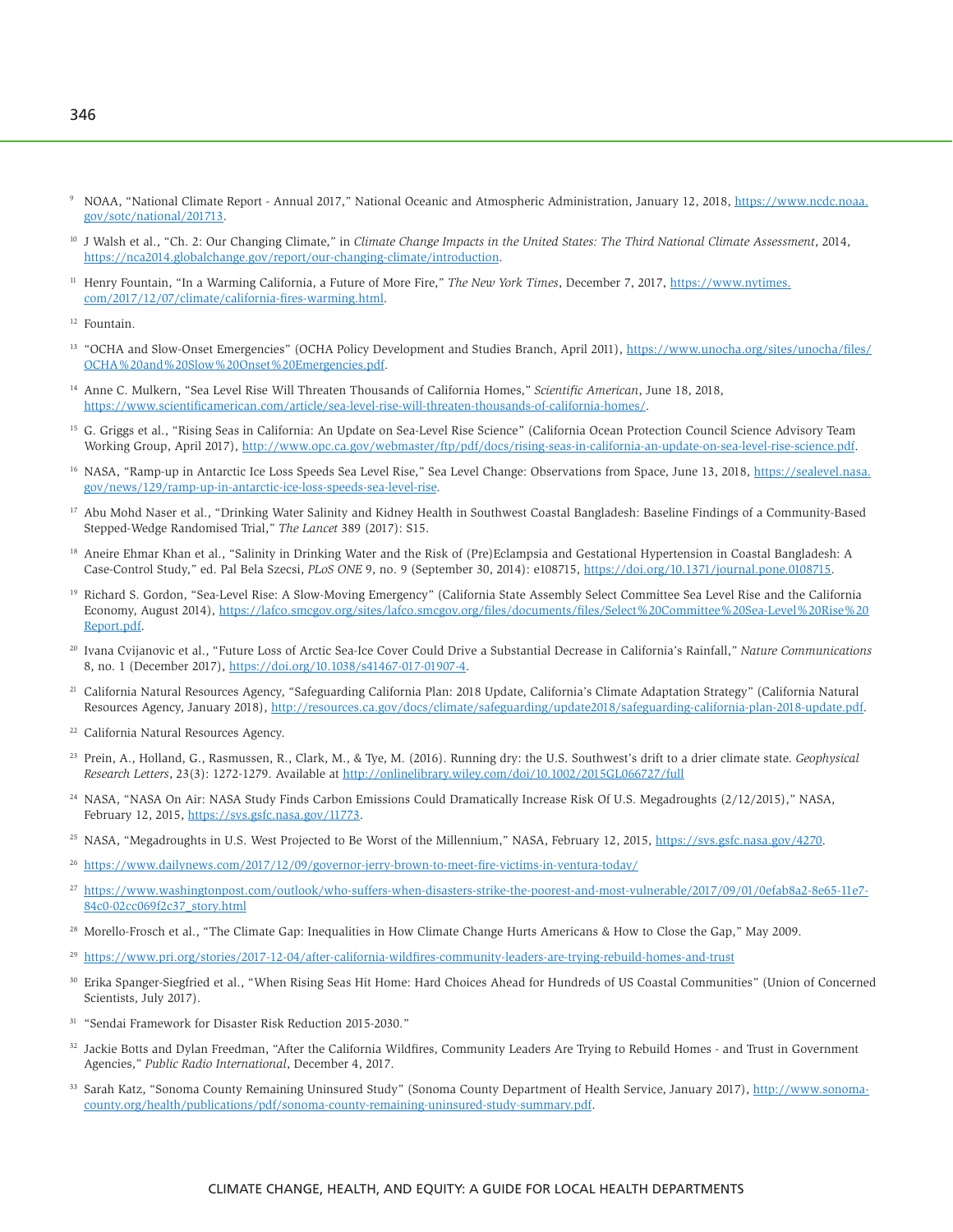- <sup>34</sup> UndocuFund, "Frequently Asked Question," UndocuFund for Fire Relief in Sonoma County, 2017, [http://undocufund.org/faq/.](http://undocufund.org/faq/)
- <sup>35</sup> Botts and Freedman, "After the California Wildfires, Community Leaders Are Trying to Rebuild Homes and Trust in Government Agencies."

- <sup>37</sup> A Nolen et al., "Galveston Hurricane & Healthy Neighborhood Scenarios: Workbook on Community Health, Neighborhood Resiliency, & Disasters" (Galveston, TX: University of Texas Medical Branch, Center to Eliminate Health Disparities, 2010), [http://www.cidrap.umn.edu/sites/default/files/](http://www.cidrap.umn.edu/sites/default/files/public/php/26978/Galveston%20Hurricane%20and%20Healthy%20Neighborhood%20Scenarios%20Workbook_0.pdf) [public/php/26978/Galveston%20Hurricane%20and%20Healthy%20Neighborhood%20Scenarios%20Workbook\\_0.pdf.](http://www.cidrap.umn.edu/sites/default/files/public/php/26978/Galveston%20Hurricane%20and%20Healthy%20Neighborhood%20Scenarios%20Workbook_0.pdf)
- 38 Nolen et al.
- 39 Nolen et al.
- 40 Edgar Walters, "'It's Our Form of Apartheid': How Galveston Stalled Public Housing Reconstruction in the 10 Years after Ike," *The Texas Tribune*, April 16, 2018, [https://www.texastribune.org/2018/04/16/galveston-public-affordable-housing-hurricane-ike/.](https://www.texastribune.org/2018/04/16/galveston-public-affordable-housing-hurricane-ike/)
- 41 Walters.
- 42 Walters.
- 43 A Nolen et al., "Improving Health through Housing and Neighborhood Development in Galveston, Texas: Use of Health Impact Assessment to Develop Planning Tools and Coordinated Community Action" (Galveston, TX: University of Texas Medical Branch, Center to Eliminate Health Disparities, 2014), [http://www.pewtrusts.org/~/media/assets/external-sites/health-impact-project/utmb-2014-improving-health-through-housing](http://www.pewtrusts.org/~/media/assets/external-sites/health-impact-project/utmb-2014-improving-health-through-housing-and-neighborhood-development-in-galveston_execsummary.pdf?la=en)[and-neighborhood-development-in-galveston\\_execsummary.pdf?la=en](http://www.pewtrusts.org/~/media/assets/external-sites/health-impact-project/utmb-2014-improving-health-through-housing-and-neighborhood-development-in-galveston_execsummary.pdf?la=en).
- <sup>44</sup> Nolen et al.
- 45 Nolen et al., "Galveston Hurricane & Healthy Neighborhood Scenarios: Workbook on Community Health, Neighborhood Resiliency, & Disasters."
- 46 Susan A. Perlin, David Wong, and Ken Sexton, "Residential Proximity to Industrial Sources of Air Pollution: Interrelationships among Race, Poverty, and Age," *Journal of the Air & Waste Management Association* 51, no. 3 (March 1, 2001): 406–21, [https://doi.org/10.1080/10473289.2001.](https://doi.org/10.1080/10473289.2001.10464271) [10464271.](https://doi.org/10.1080/10473289.2001.10464271)
- 47 Zachary Bleemer and Wilbert van der Klaauw, "Disaster (Over-)Insurance: The Long-Term Financial and Socioeconomic Consequences of Hurricane Katrina" (Federal Reserve Bank of New York, February 2017), [https://www.newyorkfed.org/medialibrary/media/research/staff\\_reports/](https://www.newyorkfed.org/medialibrary/media/research/staff_reports/sr807.pdf?la=en)  $sr807.pdf?la = en.$
- 48 Michael McCormick, "Land Use: General Plan: Safety Element," Pub. L. No. 379 (2015), [https://leginfo.legislature.ca.gov/faces/billTextClient.](https://leginfo.legislature.ca.gov/faces/billTextClient.xhtml?bill_id=201520160SB379)  $x$ html?bill  $id = 201520160SB379$ .
- <sup>49</sup> [https://www.rand.org/pubs/working\\_papers/WR543.html](https://www.rand.org/pubs/working_papers/WR543.html)
- 50 Michael Nedelman, "Eleventh Death Confirmed after Florida Nursing Home Left without A/C" (CNN, September 22, 2017), [https://www.cnn.](https://www.cnn.com/2017/09/20/health/florida-nursing-home-ninth-death/index.html) [com/2017/09/20/health/florida-nursing-home-ninth-death/index.html.](https://www.cnn.com/2017/09/20/health/florida-nursing-home-ninth-death/index.html)
- https://www.cdc.gov/nceh/hsb/disaster/CASPER\_elearning/CASPER\_Toolkit Version 2 0\_FINAL CLEARED.pdf
- 52 Oregon Health Authority, "Oregon Wildfire Response Protocol for Severe Smoke Episodes" (Oregon Health Authority, 2018), [http://www.oregon.](http://www.oregon.gov/deq/FilterDocs/WFresponse.pdf) [gov/deq/FilterDocs/WFresponse.pdf](http://www.oregon.gov/deq/FilterDocs/WFresponse.pdf).
- 53 Public Health Division, "Identification of Cleaner Air Shelters/Spaces for Protection from Wildfire Smoke" (Oregon Health Authority, September 8, 2017), <http://www.oregon.gov/oha/PH/PREPAREDNESS/PREPARE/Documents/IdentificationOfCleanAirShelters.pdf>.
- <sup>54</sup> <https://nepis.epa.gov/Exe/ZyPDF.cgi/P100MQHC.PDF?Dockey=P100MQHC.PDF>
- <sup>55</sup> [https://www.dhs.wisconsin.gov/publications/p0/p00632.pdf](https://www.dhs.wisconsin.gov/publications/p0/p00632.pdf )
- <sup>56</sup> <http://www.oregon.gov/deq/FilterDocs/WFresponse.pdf>
- <sup>57</sup> National LBGT Health Education Center, "Emergency Preparedness and Lesbian, Gay, Bisexual & Transgender (LGBT) People: What Health Centers Need to Know" (The Fenway Institute, n.d.), [https://www.lgbthealtheducation.org/wp-content/uploads/Emergency-Preparedness-for-LGBT-](https://www.lgbthealtheducation.org/wp-content/uploads/Emergency-Preparedness-for-LGBT-People-Final.pdf)[People-Final.pdf.](https://www.lgbthealtheducation.org/wp-content/uploads/Emergency-Preparedness-for-LGBT-People-Final.pdf)
- 58 M. H. Morton, A. Dworsky, and G. M. Samuels, "Missed Opportunities: Youth Homelessness in America. National Estimates" (Chapin Hall at the University of Chicago, 2017), [http://voicesofyouthcount.org/wp-content/uploads/2017/11/ChapinHall\\_VoYC\\_NationalReport\\_Final.pdf](http://voicesofyouthcount.org/wp-content/uploads/2017/11/ChapinHall_VoYC_NationalReport_Final.pdf).
- <sup>59</sup> National LBGT Health Education Center, "Emergency Preparedness and Lesbian, Gay, Bisexual & Transgender (LGBT) People: What Health Centers Need to Know."
- 60 Family Equality Council, "Disaster Preparedness for Families with Parents Who Are LGBT," Family Equality Council, n.d.,

#### **CITATIONS**

<sup>36</sup> <https://sonomacountyrises.org/#/>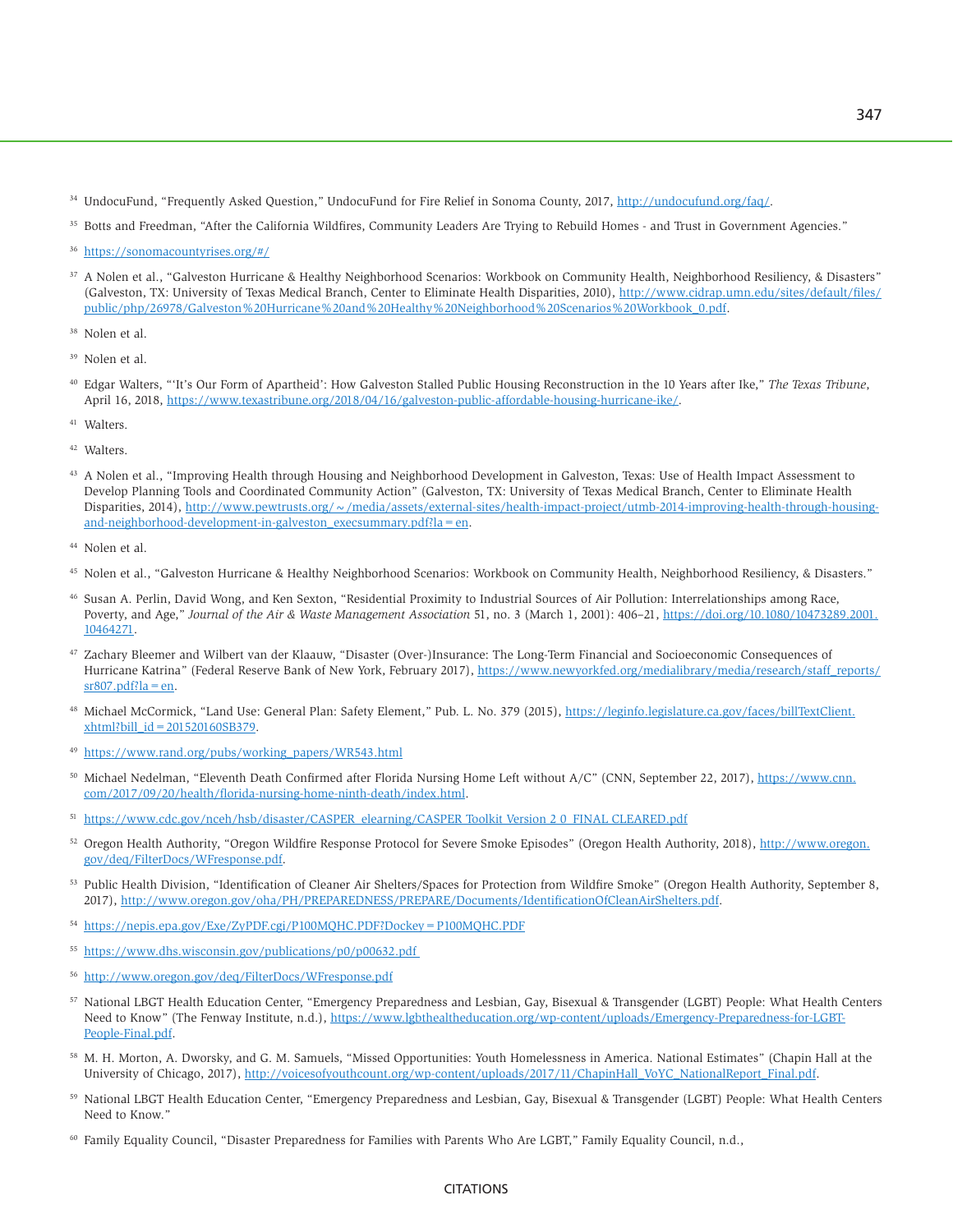[https://www.familyequality.org/get\\_informed/advocacy/know\\_your\\_rights/disaster\\_prepareness/.](https://www.familyequality.org/get_informed/advocacy/know_your_rights/disaster_prepareness/)

- 61 Andrew Gorman-Murray, Scott Mckinnon, and Dale Dominey-Howes, "Queer Domicide: LGBT Displacement and Home Loss in Natural Disaster Impact, Response, and Recovery," *Home Cultures* 11, no. 2 (July 2014), [https://doi.org/10.2752/175174214X13891916944751.](https://doi.org/10.2752/175174214X13891916944751)
- 62 Gorman-Murray, Mckinnon, and Dominey-Howes.
- 63 Gorman-Murray, Mckinnon, and Dominey-Howes.
- 64 Family Equality Council, "Disaster Preparedness for Families with Parents Who Are LGBT."
- 65 "Working with the Lesbian, Gay, Bisexual and Transgender Community: A Cultural Competence Guide for Emergency Responders and Volunteers" (Human Rights Campaign, n.d.), https://assets2.hrc.org/files/assets/resources/EmergencyResponders - LGBT\_Competency.pdf? [ga=2.22735288.2069012471.1529708927-344055508.1529337978.](https://assets2.hrc.org/files/assets/resources/EmergencyResponders_-_LGBT_Competency.pdf?_ga=2.22735288.2069012471.1529708927-344055508.1529337978)
- <sup>66</sup> <https://www.cdc.gov/disasters/disease/vaccrecdisplaced.html>
- <sup>67</sup> <https://www.cdc.gov/disasters/disease/responderimmun.html>
- <sup>68</sup> <https://www.cdc.gov/disasters/poweroutage/vaccinestorage.html>
- <sup>69</sup> <https://www.ncbi.nlm.nih.gov/pubmed/29084119>
- $\%$  CAL FIRE, "Incident Information: Thomas Fire," Cal Fire, January 12, 2018, [http://www.fire.ca.gov/current\\_incidents/incidentdetails/Index/1922.](http://www.fire.ca.gov/current_incidents/incidentdetails/Index/1922)
- <sup>71</sup> <http://www.pressdemocrat.com/news/8144221-181/city-fountaingrove-water-system-needs>
- 72 Kais, S.M., &Islam, M.S. (2016). Community capitals as community resilience to climate change: conceptual connections. *International Journal of Environmental Research and Public Health*, 13(12), 1211-1228. Available at: <https://www.ncbi.nlm.nih.gov/pmc/articles/PMC5201352/>
- 73 Rosa Gonzalez, "Community-Driven Climate Resilience Planning: A Framework" (National Association of Climate Resilience Planners, May 2017), [https://kresge.org/sites/default/files/library/community\\_drive\\_resilience\\_planning\\_from\\_movement\\_strategy\\_center.pdf](https://kresge.org/sites/default/files/library/community_drive_resilience_planning_from_movement_strategy_center.pdf).
- <sup>74</sup> <https://www.newyorker.com/magazine/2013/01/07/adaptation-2>
- <sup>75</sup> [https://www.beckershospitalreview.com/strategic-planning/healthcare-leaders-dr-jeff-thompson-and-gary-cohen-champions-of-fighting-climate](https://www.beckershospitalreview.com/strategic-planning/healthcare-leaders-dr-jeff-thompson-and-gary-cohen-champions-of-fighting-climate-change.html)[change.html](https://www.beckershospitalreview.com/strategic-planning/healthcare-leaders-dr-jeff-thompson-and-gary-cohen-champions-of-fighting-climate-change.html)
- <sup>76</sup> American Heart Association News, "What Katrina Can Teach Us about Disrupted Cardiac Care after Hurricane Harvey," *American Heart Association News* (blog), September 1, 2017, <https://news.heart.org/what-katrina-can-teach-us-about-disrupted-cardiac-care-after-hurricane-harvey/>.
- <sup>77</sup> <https://toolkit.climate.gov/sites/default/files/SCRHCFI%20Best%20Practices%20Report%20final2%202014%20Web.pdf>
- $78$  [http://apps.who.int/iris/bitstream/handle/10665/189951/9789241565073\\_eng.pdf?sequence=1](http://apps.who.int/iris/bitstream/handle/10665/189951/9789241565073_eng.pdf?sequence=1)
- 79 Baher Kamal, "Middle East, Uninhabitable?," *Wall Street International*, March 2017, [https://wsimag.com/economy-and-politics/24280-middle](https://wsimag.com/economy-and-politics/24280-middle-east-uninhabitable)[east-uninhabitable](https://wsimag.com/economy-and-politics/24280-middle-east-uninhabitable).
- <sup>80</sup> Timothy M. Lenton, "Early Warning of Climate Tipping Points," *Nature Climate Change*, June 2011, <https://doi.org/10.1038/NCLIMATE1143>.
- <sup>81</sup> <https://www.nola.gov/nola/media/Climate-Action/Climate-Action-for-a-Resilient-New-Orleans.pdf>
- <sup>82</sup> <https://www.nola.gov/health-department/climate-changes-health-/climate-changes-health-overview/>

# **Clinical Services and Health Care Systems**

- <sup>1</sup> <http://climatehealthconnect.org/resources/physicians-guide-climate-change-health-equity/>
- <sup>2</sup> http://airnow.gov/index.cfm?action = aqibasics.aqi
- <http://climatehealthconnect.org/resources/posters/>
- 4 LIHEAP, "State Low-Income Energy Assistance Snapshots," U.S. Department of Health and Human Services, Low-Income Energy Assistance, 2018, [https://www.acf.hhs.gov/ocs/programs/liheap.](https://www.acf.hhs.gov/ocs/programs/liheap)
- <sup>5</sup> Riffkin R. (2014) Americans Rate Nurses Highest on Honesty, Ethical Standards. Gallup (18/12/2014). Available online at: [http://www.gallup.](http://www.gallup.com/poll/180260/americans-rate-nurses-highest-honestyethical-standards.aspxtandards.aspx) [com/poll/180260/americans-rate-nurses-highest-honestyethical-standards.aspxtandards.aspx](http://www.gallup.com/poll/180260/americans-rate-nurses-highest-honestyethical-standards.aspxtandards.aspx)
- 6 Roser-Renouf C et al. (2014). Global Warming's Six Americas' in October 2014: perceptions of the health consequences of global warming and update on key beliefs. Yale University and George Mason University. New Haven, CT: Yale Project on Climate Change Communication. Available online at:<http://climatecommunication.yale.edu/wpcontent/uploads/2015/03/Six-Americas-October-2014.pdf>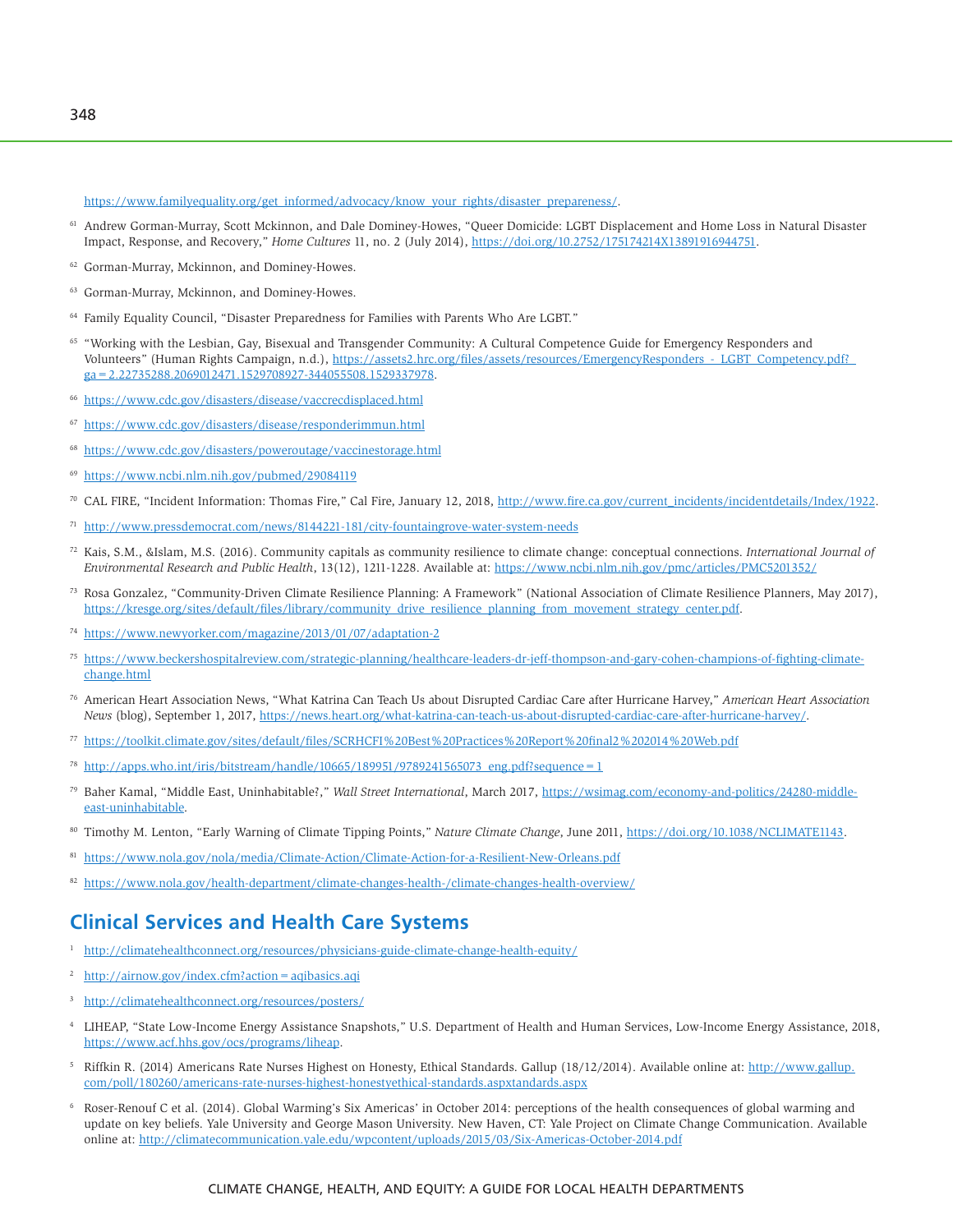<sup>7</sup> <http://usclimateandhealthalliance.org/uscha-state-policy-initiative/>

- 8 Additional Requirements for Charitable Hospitals; Community Health Needs Assessments for Charitable Hospitals; Requirements of a Section 4959 Excise Tax Return and Time for Filing the Return; Final Rule, 79 Fed. Reg. 78954, 78956 (Dec. 31, 2014) (to be codified at 26 C.F.R. pts. 1, 53, and 602), *a*vailable at <http://www.gpo.gov/fdsys/pkg/FR-2014-12-31/pdf/2014-30525.pdf>
- <sup>9</sup> "What Is Community Commons," Community Commons, 2018, [https://www.communitycommons.org/.](https://www.communitycommons.org/)
- <sup>10</sup> CDC, "Climate and Health," Centers for Disease Control and Prevention, April 30, 2015, [https://www.cdc.gov/climateandhealth/tools.htm.](https://www.cdc.gov/climateandhealth/tools.htm)
- <sup>11</sup> [https://noharm-uscanada.org/sites/default/files/documents-files/4031/Leveraging%20Hospital%20Community%20Benefits%20to%20](https://noharm-uscanada.org/sites/default/files/documents-files/4031/Leveraging%20Hospital%20Community%20Benefits%20to%20Address%20Climate%20Change.pdf) [Address%20Climate%20Change.pdf](https://noharm-uscanada.org/sites/default/files/documents-files/4031/Leveraging%20Hospital%20Community%20Benefits%20to%20Address%20Climate%20Change.pdf)
- <sup>12</sup> Arrieta, M.I., Foreman, R.D., Crook, E.D., & Icenogle, M.L., (2009). Providing continuity of care for chronic diseases in the aftermath of Katrina: from field experience to policy recommendations. *Disaster Med Public Health Prep, 3*(3): 174-182. Available at [http://www.ncbi.nlm.nih.gov/pmc/](http://www.ncbi.nlm.nih.gov/pmc/articles/PMC3901308/) [articles/PMC3901308/](http://www.ncbi.nlm.nih.gov/pmc/articles/PMC3901308/)
- <sup>13</sup> <https://www.fiercehealthcare.com/healthcare/hurricane-sandy-one-year-later-hospitals-recover-prepare>
- 14 Josh Michaud and Jennifer Kates, "Public Health in Puerto Rico after Hurricane Maria," *The Henry J. Kaiser Family Foundation* (blog), November 17, 2017, [https://www.kff.org/other/issue-brief/public-health-in-puerto-rico-after-hurricane-maria/.](https://www.kff.org/other/issue-brief/public-health-in-puerto-rico-after-hurricane-maria/)
- <sup>15</sup> Michaud and Kates.
- 16 American Heart Association News, "What Katrina Can Teach Us about Disrupted Cardiac Care after Hurricane Harvey," *American Heart Association News* (blog), September 1, 2017, [https://news.heart.org/what-katrina-can-teach-us-about-disrupted-cardiac-care-after-hurricane](https://news.heart.org/what-katrina-can-teach-us-about-disrupted-cardiac-care-after-hurricane-harvey/)[harvey/.](https://news.heart.org/what-katrina-can-teach-us-about-disrupted-cardiac-care-after-hurricane-harvey/)
- <sup>17</sup> "Medical Reserve Corps," [Ready.gov](http://Ready.gov), 2018, [https://www.ready.gov/medical-reserve-corps.](https://www.ready.gov/medical-reserve-corps)
- 18 Health Care Without Harm, "Safe Haven in the Storm" (Health Care Without Harm, January 2018), [https://noharm-uscanada.org/sites/default/](https://noharm-uscanada.org/sites/default/files/documents-files/5146/Safe_haven.pdf) [files/documents-files/5146/Safe\\_haven.pdf.](https://noharm-uscanada.org/sites/default/files/documents-files/5146/Safe_haven.pdf)
- <sup>19</sup> Health Care Without Harm.
- <sup>20</sup> <https://toolkit.climate.gov/sites/default/files/SCRHCFI%20Best%20Practices%20Report%20final2%202014%20Web.pdf>
- <sup>21</sup> http://apps.who.int/iris/bitstream/handle/10665/189951/9789241565073 eng.pdf?sequence=1
- 22 Matthew J. Eckelman and Jodi Sherman, "Environmental Impacts of the U.S. Health Care System and Effects on Public Health," ed. Shama Ahmad, *PLOS ONE* 11, no. 6 (June 9, 2016): e0157014, [https://doi.org/10.1371/journal.pone.0157014.](https://doi.org/10.1371/journal.pone.0157014)
- <sup>23</sup> <https://climatecouncil.noharm.org>
- <sup>24</sup> "Climate Action Playbook: Reference Page" (Health Care Without Harm, 2018), [https://noharm-uscanada.org/sites/default/files/Climate%20](https://noharm-uscanada.org/sites/default/files/Climate%20Action%20Playbook%20-%20References.pdf) [Action%20Playbook%20-%20References.pdf.](https://noharm-uscanada.org/sites/default/files/Climate%20Action%20Playbook%20-%20References.pdf)
- <sup>25</sup> Institute for Local Government, "Sustainability Best Practices Framework" (Institute for Local Government, 2013), [http://www.ca-ilg.org/sites/](http://www.ca-ilg.org/sites/main/files/file-attachments/sustainability_best_practices_framework_7.0_june_2013_final.pdf) [main/files/file-attachments/sustainability\\_best\\_practices\\_framework\\_7.0\\_june\\_2013\\_final.pdf.](http://www.ca-ilg.org/sites/main/files/file-attachments/sustainability_best_practices_framework_7.0_june_2013_final.pdf)
- <sup>26</sup> "Renewable Energy," Practice Greenhealth, 2018, [https://practicegreenhealth.org/topics/energy-water-and-climate/energy/renewable-energy.](https://practicegreenhealth.org/topics/energy-water-and-climate/energy/renewable-energy)
- <sup>27</sup> "Health Care Climate Council," Health Care Climate Council, October 2017, [https://climatecouncil.noharm.org.](https://climatecouncil.noharm.org/)
- 28 "Health Care Climate Council."
- 29 "Walk & Wheel Colorado: Increasing Walking & Biking in Colorado Through Local Government Action" (Kaiser Permanente, August 2013), [https://share.kaiserpermanente.org/wp-content/uploads/2013/09/KP-Walk-and-Wheel-Colorado-Local-Government-RFP-2013\\_Website.pdf.](https://share.kaiserpermanente.org/wp-content/uploads/2013/09/KP-Walk-and-Wheel-Colorado-Local-Government-RFP-2013_Website.pdf)
- 30 "Tips for Waste Reduction," Health Care Without Harm, n.d., [https://noharm-uscanada.org/issues/us-canada/tips-waste-reduction.](https://noharm-uscanada.org/issues/us-canada/tips-waste-reduction)
- 31 Elizabeth Sachs and Gail Feenstra, "Emerging Local Food Purchasing Initiatives in Northern California Hospitals: Executive Summary" (UC Sustainable Agriculture Research & Education Program Agricultural Sustainability Institute UC Davis, n.d.), [http://asi.ucdavis.edu/programs/](http://asi.ucdavis.edu/programs/sarep/publications/food-and-society/farmtohospitalinitiativesexecutivesummary.pdf) [sarep/publications/food-and-society/farmtohospitalinitiativesexecutivesummary.pdf.](http://asi.ucdavis.edu/programs/sarep/publications/food-and-society/farmtohospitalinitiativesexecutivesummary.pdf)
- <sup>32</sup> <http://www.meatlessmonday.com/>
- 33 DeAnn Cromp et al., "Kaiser Permanente's Farmers' Market Program: Description, Impact, and Lessons Learned," *Journal of Agriculture, Food Systems, and Community Development* 2, no. 2 (July 12, 2017), [https://foodsystemsjournal.org/index.php/fsj/article/view/80.](https://foodsystemsjournal.org/index.php/fsj/article/view/80)
- 34 Savannah North et al., "Safe Surplus Food Donation Best Management Practices: Guidance for Environmental Health Departments" (Public

#### **CITATIONS**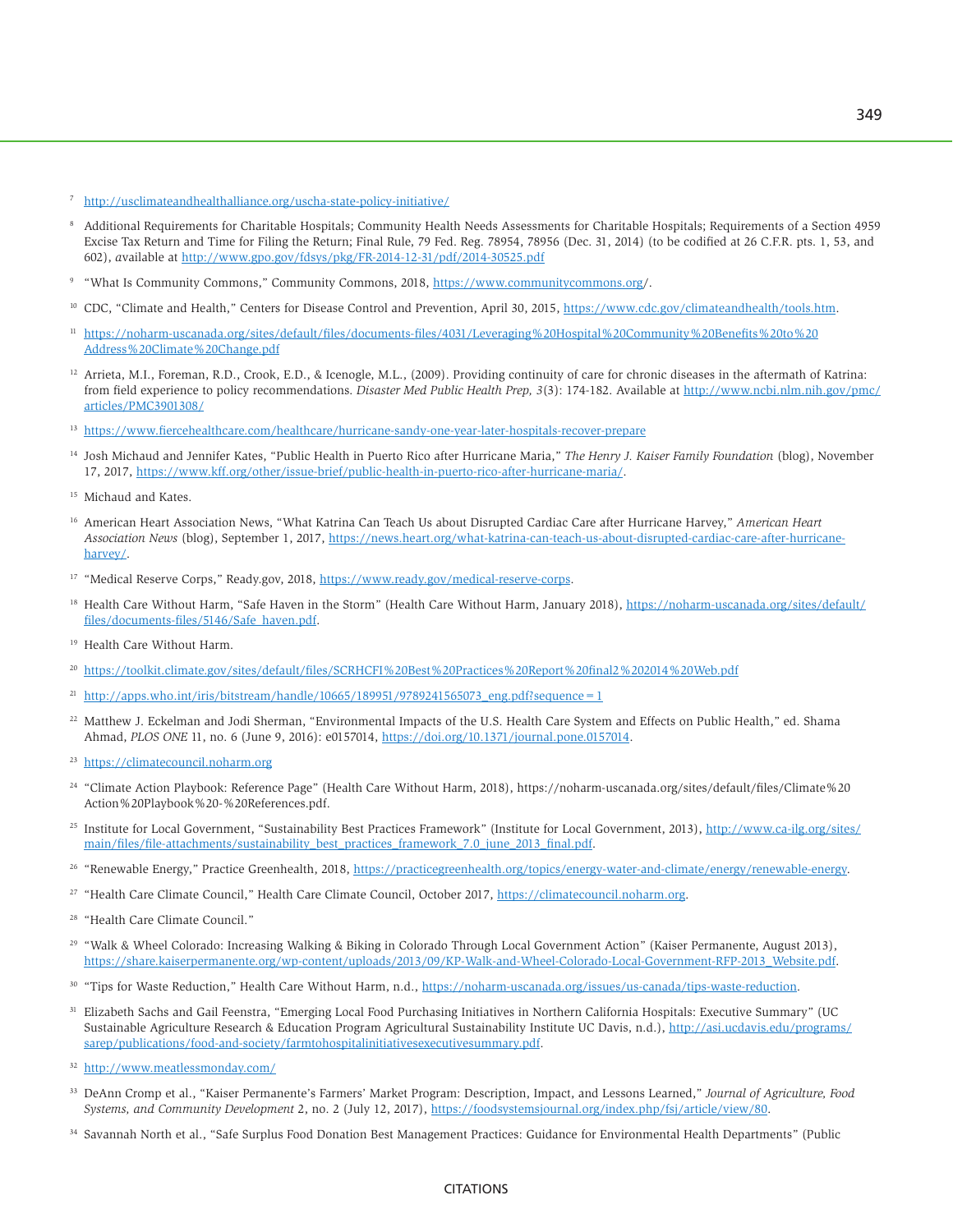Health Alliance of Southern California, Public Health Institute, Center for Climate Change and Health, California Conference of Directors of Environmental Health, January 2018), [https://www.ccdeh.com/resources/documents/training-1/2017-safe-surplus-food-donation-training/1711](https://www.ccdeh.com/resources/documents/training-1/2017-safe-surplus-food-donation-training/1711-ccdeh-safe-surplus-food-donation-best-management-practices-guidance-for-environmental-health-departments/file) [ccdeh-safe-surplus-food-donation-best-management-practices-guidance-for-environmental-health-departments/file.](https://www.ccdeh.com/resources/documents/training-1/2017-safe-surplus-food-donation-training/1711-ccdeh-safe-surplus-food-donation-best-management-practices-guidance-for-environmental-health-departments/file)

- <sup>35</sup> Savannah North et al., "Safe Surplus Food Donation Toolkit: Guidance for Food Facilities" (Public Health Alliance of Southern California, Public Health Institute, Center for Climate Change and Health, California Conference of Directors of Environmental Health, January 2018), [http://phasocal.org/wp-content/uploads/2018/02/Safe-Surplus-Food-Donation-Toolkit\\_Version-2\\_Jan-2018.pdf.](http://phasocal.org/wp-content/uploads/2018/02/Safe-Surplus-Food-Donation-Toolkit_Version-2_Jan-2018.pdf)
- 36 Daniel R George et al., "A Growing Opportunity: Community Gardens Affiliated with US Hospitals and Academic Health Centers," *Preventive Medicine Reports* 2 (2015): 35–39, [https://doi.org/10.1016/j.pmedr.2014.12.003.](https://doi.org/10.1016/j.pmedr.2014.12.003)
- 37 Sachs and Feenstra, "Emerging Local Food Purchasing Initiatives in Northern California Hospitals: Executive Summary."
- 38 Nicholas Freudenberg and Emma Tsui, "Training New Community Health, Food Service, And Environmental Protection Workers Could Boost Health, Jobs, And Growth," *Health Affairs* 30, no. 11 (November 1, 2011): 2098–2106, [https://doi.org/10.1377/hlthaff.2011.0820.](https://doi.org/10.1377/hlthaff.2011.0820)
- <sup>39</sup> <http://www.gghc.org/tools.2.2overview.php>
- <sup>40</sup> <http://journals.plos.org/plosone/article?id=10.1371/journal.pone.0157014>
- $41$  [http://www.who.int/hia/hgebrief\\_health.pdf?ua=1](http://www.who.int/hia/hgebrief_health.pdf?ua=1)
- <sup>42</sup> <https://www.ncbi.nlm.nih.gov/books/NBK54143/>
- <sup>43</sup> <https://share.kaiserpermanente.org/article/excerpts-from-greening-health-care-how-hospitals-can-heal-the-planet/>
- <sup>44</sup> [http://www.policylink.org/sites/default/files/edtk\\_local-food-procurement.pdf](http://www.policylink.org/sites/default/files/edtk_local-food-procurement.pdf)
- <sup>45</sup> USGCRP, "The Impacts of Climate Change on Human Health in the United States: A Scientific Assessment" (Washington, D.C.: U.S. Global Change Research Program, 2016),<http://dx.doi.org/10.7930/J0R49NQX>.
- 46 S. Ahdoot, S. E. Pacheco, and THE COUNCIL ON ENVIRONMENTAL HEALTH, "Global Climate Change and Children's Health," PEDIATRICS 136, no. 5 (November 1, 2015): e1468–84, [https://doi.org/10.1542/peds.2015-3233.](https://doi.org/10.1542/peds.2015-3233)
- 47 Marian F. MacDorman and T.J. Mathews, "Understanding Racial and Ethnic Disparities in U.S. Infant Mortality Rates" (Centers for Disease Control and Prevention, 2011),<https://www.cdc.gov/nchs/data/databriefs/db74.pdf>.
- 48 Association of State and Territorial Health Officers, "Issue Brief: Disparities and Inequities in Maternal and Infant Health Outcomes," 2012, [http://www.astho.org/Programs/Health-Equity/Maternal-and-Infant-Disparities-Issue-Brief/.](http://www.astho.org/Programs/Health-Equity/Maternal-and-Infant-Disparities-Issue-Brief/)
- 49 Association of State and Territorial Health Officers.
- 50 Association of State and Territorial Health Officers.
- 51 G. Flores, "Racial and Ethnic Disparities in the Health and Health Care of Children," *Pediatrics* 125, no. 4 (2010), [http://pediatrics.aappublications.](http://pediatrics.aappublications.org/content/pediatrics/125/4/e979.full.pdf) [org/content/pediatrics/125/4/e979.full.pdf.](http://pediatrics.aappublications.org/content/pediatrics/125/4/e979.full.pdf)
- 52 U.S. Environmental Protection Agency, "Children's Environmental Health Disparities: Black and African American Children and Asthma" (U.S. Environmental Protection Agency, 2014), [https://www.epa.gov/sites/production/files/2014-05/documents/hd\\_aa\\_asthma.pdf.](https://www.epa.gov/sites/production/files/2014-05/documents/hd_aa_asthma.pdf)
- 53 Sharon Saydah et al., "Disparities in Diabetes Deaths Among Children and Adolescents United States, 2000–2014," *MMWR Morb Mortal Wkly* Rep 66 (2017), [https://www.cdc.gov/mmwr/volumes/66/wr/mm6619a4.htm.](https://www.cdc.gov/mmwr/volumes/66/wr/mm6619a4.htm)
- <sup>54</sup> Office of Minority Health, "Asthma and Hispanic Americans" (U.S. Department of Health and Human Services, 2006), [https://minorityhealth.hhs.](https://minorityhealth.hhs.gov/omh/browse.aspx?lvl=4&lvlid=60) gov/omh/browse.aspx?lvl =  $4&$ lvlid = 60.
- 55 Rachel Morello-Frosch et al., "The Climate Gap: Inequalities in How Climate Change Hurts Americans & How to Close the Gap" (Program for Environmental and Regional Equity (PERE), May 2009), <http://dornsife.usc.edu/pere/climategap/>.
- <sup>56</sup> T.L. Alderete et al., "Longitudinal Associations Between Ambient Air Pollution with Insulin Sensitivity, β-Cell Function, and Adiposity in Los Angeles Latino Children," *Diabetes 66*, no. 7 (2017), [https://doi.org/10.2337/db16-1416.](https://doi.org/10.2337/db16-1416)
- 57 Bill M. Jesdale, Rachel Morello-Frosch, and Lara Cushing, "The Racial/Ethnic Distribution of Heat Risk–Related Land Cover in Relation to Residential Segregation," *Environmental Health Perspectives* 121, no. 7 (May 14, 2013): 811–17,<https://doi.org/10.1289/ehp.1205919>.
- 58 Carina J. Gronlund, "Racial and Socioeconomic Disparities in Heat-Related Health Effects and Their Mechanisms: A Review," *Current Epidemiology Reports* 1, no. 3 (September 1, 2014): 165–73,<https://doi.org/10.1007/s40471-014-0014-4>.
- 59 National Center for Farmworker Health, "Child Labor in Agriculture" (National Center for Farmworker Health, 2018), [http://www.ncfh.org/](http://www.ncfh.org/uploads/3/8/6/8/38685499/fs-child_labor2018.pdf) [uploads/3/8/6/8/38685499/fs-child\\_labor2018.pdf](http://www.ncfh.org/uploads/3/8/6/8/38685499/fs-child_labor2018.pdf).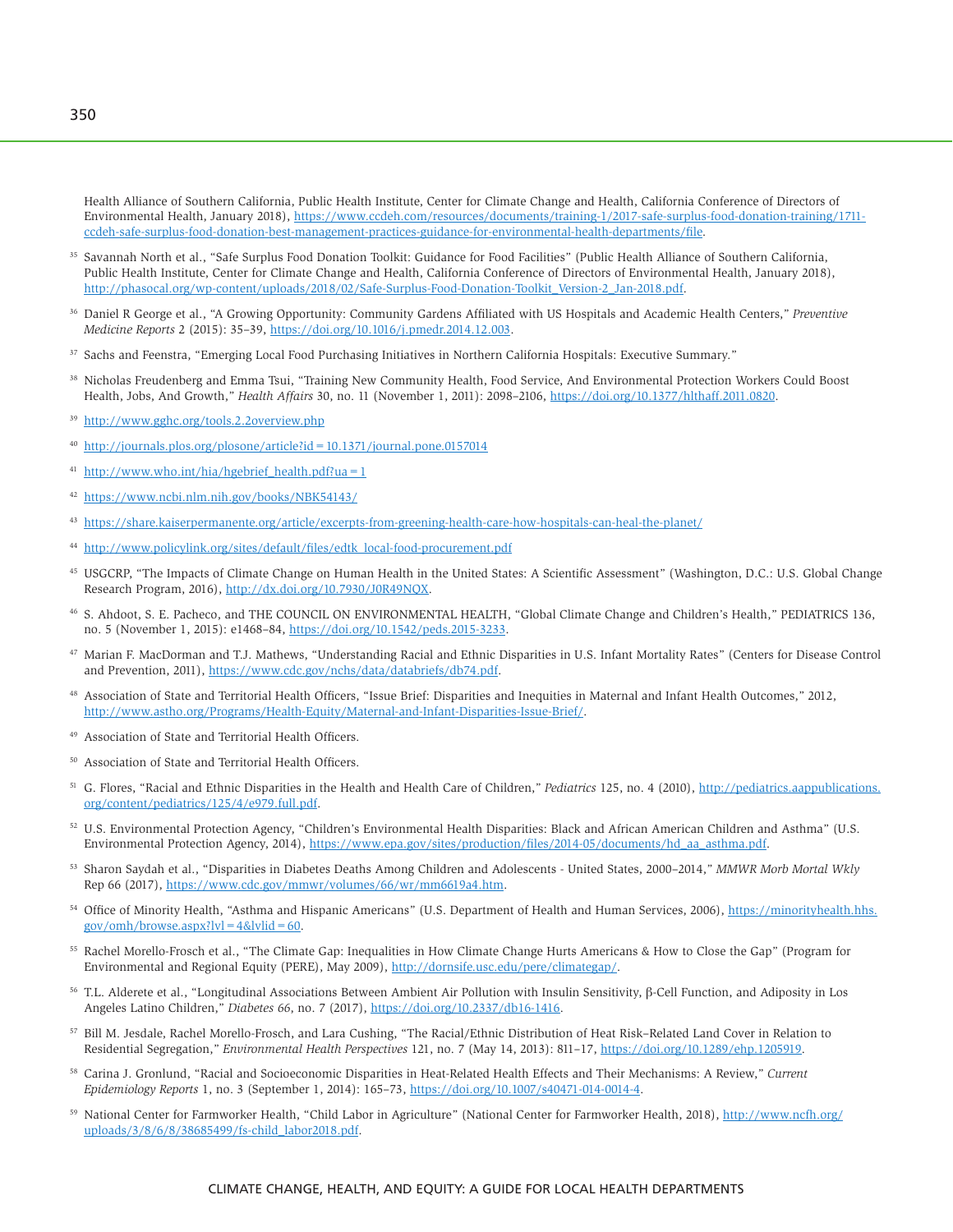- 60 Trish Hernandez, Susan Gabbard, and Daniel Carroll, "Findings from the National Agricultural Workers Survey (NAWS) 2013–2014: A Demographic and Employment Profile of United States Farmworkers" (U.S. Department of Labor, December 2016), [https://www.doleta.gov/](https://www.doleta.gov/agworker/pdf/NAWS_Research_Report_12_Final_508_Compliant.pdf) [agworker/pdf/NAWS\\_Research\\_Report\\_12\\_Final\\_508\\_Compliant.pdf.](https://www.doleta.gov/agworker/pdf/NAWS_Research_Report_12_Final_508_Compliant.pdf)
- <sup>61</sup> Janet L. Gamble et al., "Ch. 9: Populations of Concern," in *The Impacts of Climate Change on Human Health in the United States: A Scientific Assessment* (Washington, DC: U.S. Global Change Research Program, 2016), 247–286, *https://doi.org/10.7930/J0Q81B0T*.
- 62 Alvar Escriva-Bou et al., "Building Drought Resilience in California's Cities and Suburbs" (Public Policy Institute of California, June 2017), [http://www.ppic.org/content/pubs/report/R\\_0617DMR.pdf.](http://www.ppic.org/content/pubs/report/R_0617DMR.pdf)
- <sup>63</sup> Centers for Disease Control and Prevention et al., "When Every Drop Counts: Protecting Public Health During Drought Conditions, A Guide for Public Health Professionals" (U.S. Department of Health and Human Services, 2010), [https://www.cdc.gov/nceh/ehs/docs/when\\_every\\_drop\\_](https://www.cdc.gov/nceh/ehs/docs/when_every_drop_counts.pdf) [counts.pdf.](https://www.cdc.gov/nceh/ehs/docs/when_every_drop_counts.pdf)
- 64 California State Water Resources Control Board, "Communities That Rely on a Contaminated Groundwater Source for Drinking Water" (California Environmental Protection Agency, Water Resources Control Board, January 2013), [https://www.waterboards.ca.gov/gama/ab2222/docs/ab2222.pdf.](https://www.waterboards.ca.gov/gama/ab2222/docs/ab2222.pdf)
- 65 U.S. Global Change Research Program (USGCRP), "Global Climate Change Impacts in the United States: The Second National Climate Assessment," 2009,<http://www.globalchange.gov/browse/reports/global-climate-change-impacts-united-states>.
- 66 Morello-Frosch et al., "The Climate Gap: Inequalities in How Climate Change Hurts Americans & How to Close the Gap."
- 67 Sylvia N. Wilson and John P. Tiefenbacher, "The Barriers Impeding Precautionary Behaviours by Undocumented Immigrants in Emergencies: The Hurricane Ike Experience in Houston, Texas, USA," *Environmental Hazards* 11, no. 3 (September 1, 2012): 194–212, [https://doi.org/10.1080/17477](https://doi.org/10.1080/17477891.2011.649711) [891.2011.649711.](https://doi.org/10.1080/17477891.2011.649711)
- 68 American Heart Association News, "What Katrina Can Teach Us about Disrupted Cardiac Care after Hurricane Harvey," *American Heart Association News* (blog), September 1, 2017, [https://news.heart.org/what-katrina-can-teach-us-about-disrupted-cardiac-care-after-hurricane-harvey/.](https://news.heart.org/what-katrina-can-teach-us-about-disrupted-cardiac-care-after-hurricane-harvey/)
- <sup>69</sup> Martha I Arrieta et al., "Providing Continuity of Care for Chronic Diseases in the Aftermath of Katrina: From Field Experience to Policy Recommendations," *Disaster Medicine and Public Health Preparedness* 3, no. 3 (October 2009): 174–82, [https://doi.org/10.1097/](https://doi.org/10.1097/DMP.0b013e3181b66ae4) [DMP.0b013e3181b66ae4.](https://doi.org/10.1097/DMP.0b013e3181b66ae4)
- EPA, "Climate Change and the Health of People with Disabilities" (US EPA, May 2016), [https://www.apha.org/~/media/files/pdf/topics/climate/](https://www.apha.org/~/media/files/pdf/topics/climate/epa_disabilities_health_climate_change.ashx) [epa\\_disabilities\\_health\\_climate\\_change.ashx](https://www.apha.org/~/media/files/pdf/topics/climate/epa_disabilities_health_climate_change.ashx).
- $71$  Gary Adamkiewicz et al., "Environmental Conditions in Low-Income Urban Housing: Clustering and Associations with Self-Reported Health," *American Journal of Public Health* 104, no. 9 (2014): 1650–1656.
- 72 Intergovernmental Panel on Climate Change (IPCC), "Human Health: Impacts, Adaptation, and Co-Benefits," 2014, [http://ipcc-wg2.gov/AR5/](http://ipcc-wg2.gov/AR5/images/uploads/WGIIAR5-Chap11_FINAL.pdf) [images/uploads/WGIIAR5-Chap11\\_FINAL.pdf.](http://ipcc-wg2.gov/AR5/images/uploads/WGIIAR5-Chap11_FINAL.pdf)
- 73 Gamble et al., "Ch. 9: Populations of Concern."
- 74 Erwin de Leon and Joseph Schilling, "Urban Blight and Public Health: Addressing the Impact of Substandard Housing, Abandoned Buildings, and Vacant Lots" (Urban Institute, April 2017), [https://www.urban.org/sites/default/files/publication/89491/2017.04.03\\_urban\\_blight\\_and\\_public\\_](https://www.urban.org/sites/default/files/publication/89491/2017.04.03_urban_blight_and_public_health_vprn_report_finalized.pdf) [health\\_vprn\\_report\\_finalized.pdf.](https://www.urban.org/sites/default/files/publication/89491/2017.04.03_urban_blight_and_public_health_vprn_report_finalized.pdf)
- 75 USGCRP, "The Impacts of Climate Change on Human Health in the United States: A Scientific Assessment."
- 76 Rosalyn J. Singleton et al., "Diarrhea-Associated Hospitalizations and Outpatient Visits Among American Indian and Alaska Native Children Younger Than Five Years of Age, 2000–2004:," *The Pediatric Infectious Disease Journal* 26, no. 11 (November 2007): 1006–13, [https://doi.org/10.1097/INF.0b013e3181256595.](https://doi.org/10.1097/INF.0b013e3181256595)
- 77 Ahdoot, Pacheco, and THE COUNCIL ON ENVIRONMENTAL HEALTH, "Global Climate Change and Children's Health."
- Gamble et al., "Ch. 9: Populations of Concern."
- 79 Adrianna Quintero et al., "US Latinos and Air Pollution: A Call to Action" (Natural Resources Defense Council, September 2011), [http://webdev.csu.edu/cerc/researchreports/documents/U.S.LatinosandAirPollution-ACalltoAction2011.pdf.](http://webdev.csu.edu/cerc/researchreports/documents/U.S.LatinosandAirPollution-ACalltoAction2011.pdf)
- 80 Diane Toomey, "Coal Pollution and the Fight For Environmental Justice," *Yale Environment 360*, June 19, 2013, [https://e360.yale.edu/features/](https://e360.yale.edu/features/naacp_jacqueline_patterson_coal_pollution_and_fight_for_environmental_justice) [naacp\\_jacqueline\\_patterson\\_coal\\_pollution\\_and\\_fight\\_for\\_environmental\\_justice.](https://e360.yale.edu/features/naacp_jacqueline_patterson_coal_pollution_and_fight_for_environmental_justice)
- <sup>81</sup> Donna Owens, "African-Americans Face More Pollution-Related Health Hazards, New Report Shows," *NBC News*, November 14, 2017, [https://www.nbcnews.com/news/nbcblk/african-americans-face-more-pollution-related-health-hazards-new-report-n820806.](https://www.nbcnews.com/news/nbcblk/african-americans-face-more-pollution-related-health-hazards-new-report-n820806)
- 82 Gabriel Wigtil et al., "Places Where Wildfire Potential and Social Vulnerability Coincide in the Coterminous United States," *International Journal of Wildland Fire* 25, no. 8 (2016): 896–908.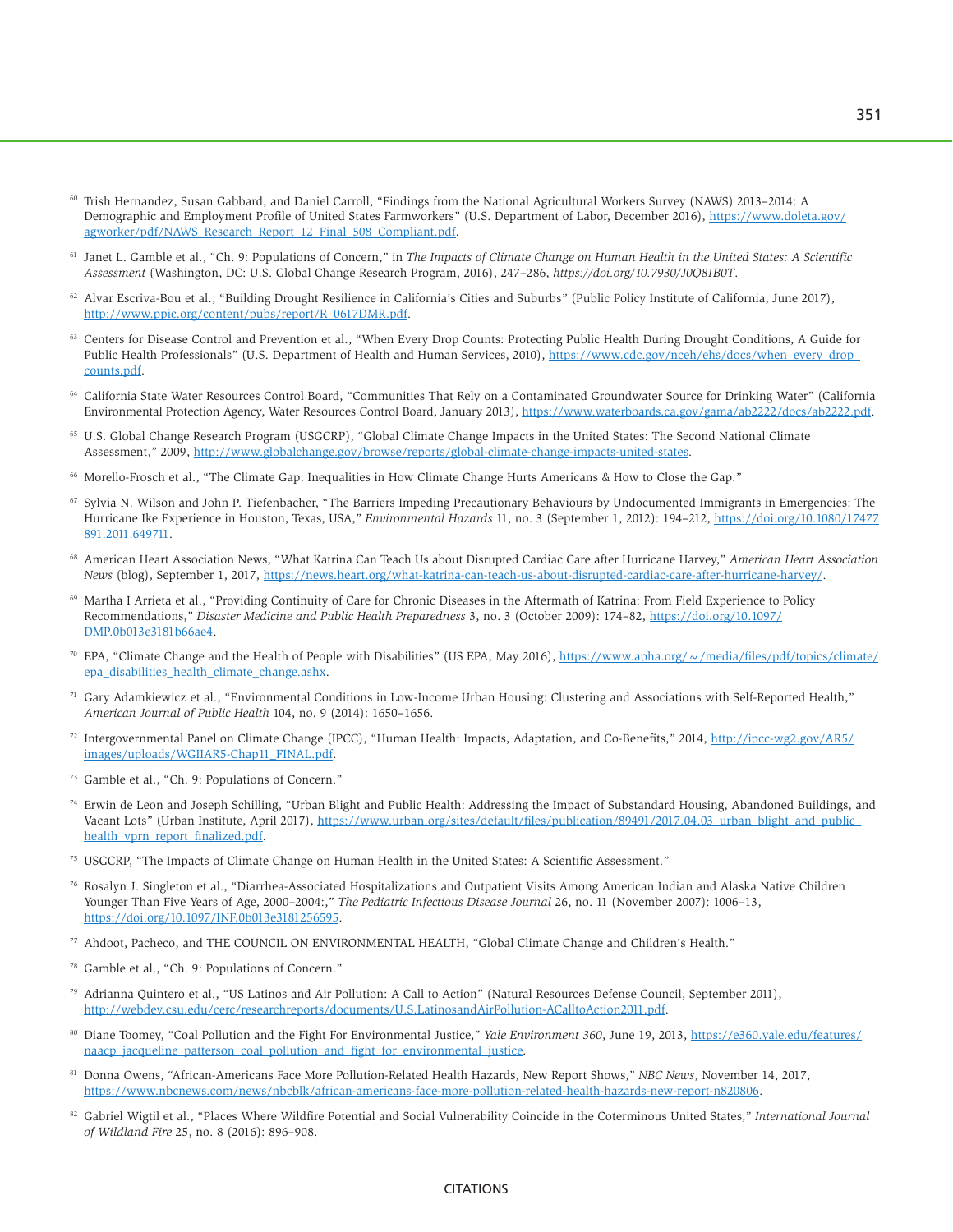- 83 Rowan Moore Gerety, "Wildfires Hit Northwest Tribal Lands Particularly Hard," *NPR*, September 16, 2015, sec. National, [https://www.npr.](https://www.npr.org/2015/09/16/440770653/wildfires-hit-northwest-tribal-lands-particularly-hard) [org/2015/09/16/440770653/wildfires-hit-northwest-tribal-lands-particularly-hard.](https://www.npr.org/2015/09/16/440770653/wildfires-hit-northwest-tribal-lands-particularly-hard)
- 84 Ahdoot, Pacheco, and THE COUNCIL ON ENVIRONMENTAL HEALTH, "Global Climate Change and Children's Health."
- 85 Gamble et al., "Ch. 9: Populations of Concern."
- USDA, "Key Statistics & Graphics," US Department of Agriculture, Economic Research Service, October 4, 2017, [https://www.ers.usda.gov/topics/](https://www.ers.usda.gov/topics/food-nutrition-assistance/food-security-in-the-us/key-statistics-graphics.aspx) [food-nutrition-assistance/food-security-in-the-us/key-statistics-graphics.aspx.](https://www.ers.usda.gov/topics/food-nutrition-assistance/food-security-in-the-us/key-statistics-graphics.aspx)
- 87 Gamble et al., "Ch. 9: Populations of Concern."
- 88 Ahdoot, Pacheco, and THE COUNCIL ON ENVIRONMENTAL HEALTH, "Global Climate Change and Children's Health."
- 89 Jean Rhodes et al., "The Impact of Hurricane Katrina on the Mental and Physical Health of Low-Income Parents in New Orleans.," *American Journal of Orthopsychiatry* 80, no. 2 (2010): 237–47, [https://doi.org/10.1111/j.1939-0025.2010.01027.x.](https://doi.org/10.1111/j.1939-0025.2010.01027.x)
- Elizabeth Fussell, Narayan Sastry, and Mark VanLandingham, "Race, Socioeconomic Status, and Return Migration to New Orleans after Hurricane Katrina," *Population and Environment* 31, no. 1–3 (January 2010): 20–42, [https://doi.org/10.1007/s11111-009-0092-2.](https://doi.org/10.1007/s11111-009-0092-2)

# **Assessment and Surveillance**

- <sup>1</sup> IPCC (2014). Climate Change 2014: Impacts, Adaptation, and Vulnerability. Part A: Global and Sectoral Aspects. Contribution of Working Group II to the Fifth Assessment Report of the Intergovernmental Panel on Climate Change. Field C.B., Barros V.R., Dokken D.J., et al., (eds.). Cambridge University Press, Cambridge, United Kingdom and New York, NY, USA.
- <sup>2</sup> [http://www.phaboard.org/wp-content/uploads/PHABSM\\_WEB\\_LR1.pdf](http://www.phaboard.org/wp-content/uploads/PHABSM_WEB_LR1.pdf)
- <sup>3</sup> [https://noharm-uscanada.org/sites/default/files/documents-files/4031/Leveraging%20Hospital%20Community%20Benefits%20to%20](https://noharm-uscanada.org/sites/default/files/documents-files/4031/Leveraging%20Hospital%20Community%20Benefits%20to%20Address%20Climate%20Change_0.pdf) [Address%20Climate%20Change\\_0.pdf](https://noharm-uscanada.org/sites/default/files/documents-files/4031/Leveraging%20Hospital%20Community%20Benefits%20to%20Address%20Climate%20Change_0.pdf)
- 4 Sarah Yoder, "Assessment of the Potential Health Impacts of Climate Change in Alaska" (State of Alaska Epidemiology Bulletin: Recommendations and Reports, January 8, 2018), [http://www.epi.alaska.gov/bulletins/docs/rr2018\\_01.pdf](http://www.epi.alaska.gov/bulletins/docs/rr2018_01.pdf).
- <sup>5</sup> <http://cha.macombgov.org/sites/default/files/content/government/cha/pdfs/CommunityHealthAssessment16.pdf>
- 6 L. Rudolph et al., "Health in All Policies: A Guide for State and Local Governments" (Washington, DC and Oakland, CA: American Public Health Association and Public Health Institute, 2013),<http://www.phi.org/resources/?resource=hiapguide>.
- 7 Rosa Gonzalez, "Community-Driven Climate Resilience Planning: A Framework" (National Association of Climate Resilience Planners, May 2017), [https://kresge.org/sites/default/files/library/community\\_drive\\_resilience\\_planning\\_from\\_movement\\_strategy\\_center.pdf](https://kresge.org/sites/default/files/library/community_drive_resilience_planning_from_movement_strategy_center.pdf).
- <sup>8</sup> CDC, "Data and Tools," Centers for Disease Control and Prevention, Climate and Health, April 30, 2015, [https://www.cdc.gov/climateandhealth/](https://www.cdc.gov/climateandhealth/tools.htm) [tools.htm.](https://www.cdc.gov/climateandhealth/tools.htm)
- 9 Katherine Davis Reich, "Guidance on Using Climate Projections," Cal-Adapt, 2017, [http://cal-adapt.org/resources/using-climate-projections/.](http://cal-adapt.org/resources/using-climate-projections/)
- <sup>10</sup> Paul J. Schramm et al., "Climate Models and the Use of Climate Projections: A Brief Overview for Health Departments" (Centers for Disease Control and Prevention, n.d.), [https://www.cdc.gov/climateandhealth/pubs/Climate\\_Models\\_and\\_Use\\_of\\_Climate\\_Projections.pdf.](https://www.cdc.gov/climateandhealth/pubs/Climate_Models_and_Use_of_Climate_Projections.pdf)
- <sup>11</sup> [http://healthpolicy.ucla.edu/programs/health-data/trainings/Documents/tw\\_cba20.pdf](http://healthpolicy.ucla.edu/programs/health-data/trainings/Documents/tw_cba20.pdf)
- 12 Kenneth Prewitt, Christopher D. Mackie, Hermann Habermann, eds. *Civic Engagement and Social Cohesion: Measuring Dimensions of Social Capital to Inform Policy*. Washington, DC: Committee on National Statistics, Division of Behavioral and Social Sciences and Education, National Research Council; 2014.
- <sup>13</sup> EPA, "Science in Action: Community Health Vulnerability Index" (U.S. Environmental Protection Agency, Office of Research and Development, July 2017), [https://www.epa.gov/sites/production/files/2017-07/documents/community\\_health\\_vulnerability\\_index.pdf](https://www.epa.gov/sites/production/files/2017-07/documents/community_health_vulnerability_index.pdf).
- <sup>14</sup> "Community Vulnerabilities to Climate Change," California Environmental Health Tracking Program, 2012, [http://cehtp.org/page/climate\\_change/](http://cehtp.org/page/climate_change/community_vulnerabilities_to_climate_change) [community\\_vulnerabilities\\_to\\_climate\\_change.](http://cehtp.org/page/climate_change/community_vulnerabilities_to_climate_change)
- <sup>15</sup> "Heat Vulnerability," City of Denver, 2017, [https://www.denvergov.org/content/denvergov/en/environmental-health/community-health/](https://www.denvergov.org/content/denvergov/en/environmental-health/community-health/HeatVulnerability.html) [HeatVulnerability.html.](https://www.denvergov.org/content/denvergov/en/environmental-health/community-health/HeatVulnerability.html)
- <sup>16</sup> [https://www.cdc.gov/climateandhealth/pubs/projectingclimaterelateddiseaseburden1\\_508.pdf](https://www.cdc.gov/climateandhealth/pubs/projectingclimaterelateddiseaseburden1_508.pdf)
- <sup>17</sup> [https://www.cdc.gov/climateandhealth/pubs/projectingdiseaseburden\\_casestudyrespiratoryhealth2\\_508.pdf](https://www.cdc.gov/climateandhealth/pubs/projectingdiseaseburden_casestudyrespiratoryhealth2_508.pdf)
- <sup>18</sup> <http://www.lancetcountdown.org/media/1327/2017-lancet-countdown-us-policy-brief.pdf>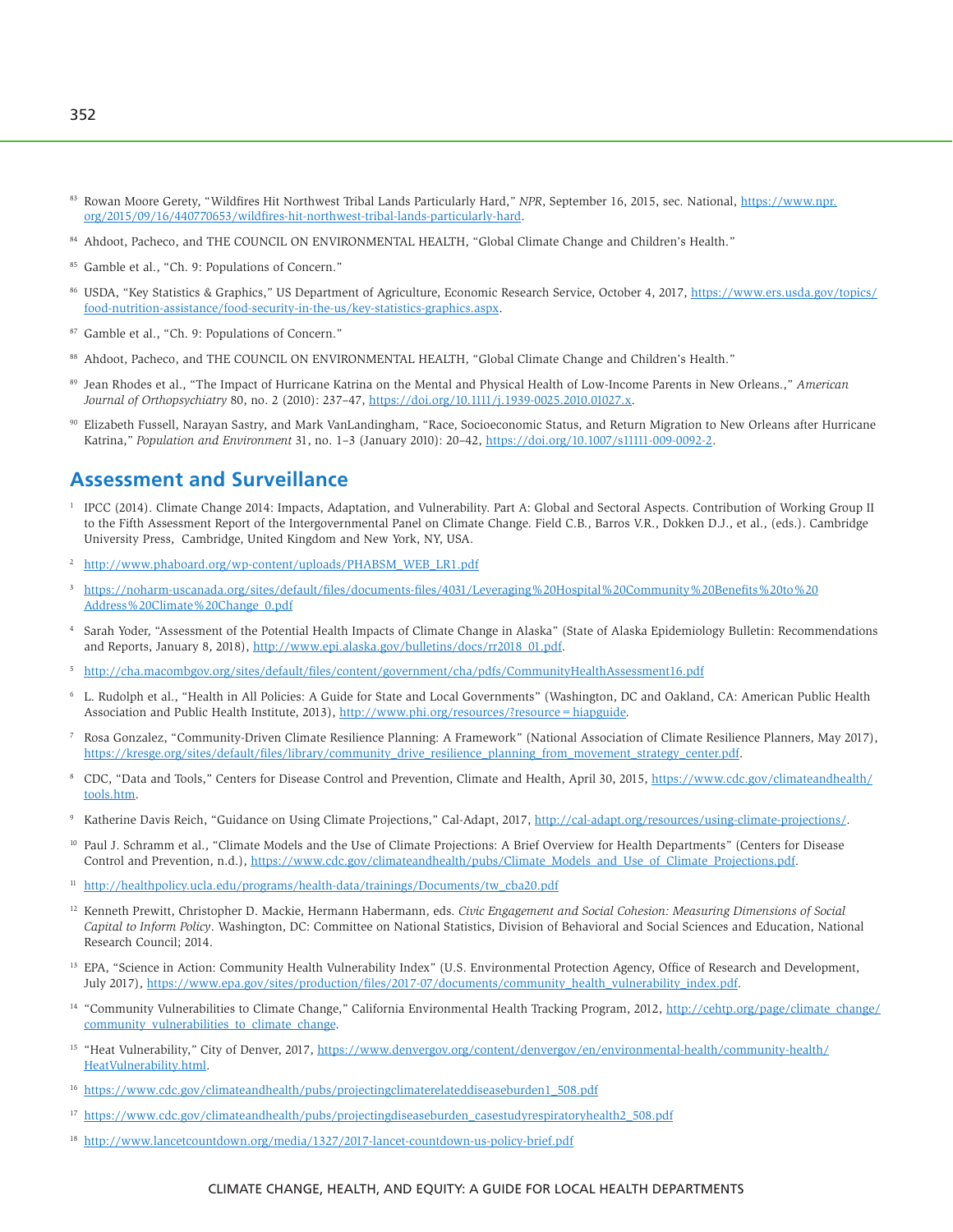- <sup>19</sup> San Francisco Department of Public Health, "San Francisco's Climate and Health Adaptation Framework 2017" (San Francisco Department of Public Health, 2017), [https://extxfer.sfdph.org/gis/ClimateHealth/Reports%20and%20Research/SFDPH\\_ClimateHealthAdaptFramework2017a.pd](https://extxfer.sfdph.org/gis/ClimateHealth/Reports%20and%20Research/SFDPH_ClimateHealthAdaptFramework2017a.pd)f.
- 20 San Francisco Department of Public Health.
- 21 Minkler M, Garcia A, Rubin V, Wallerstein N. *Community-Based Participatory Research: A Strategy for Building Healthy Communities and Promoting Health through Policy Change*. Oakland, CA: PolicyLink; 2012.<http://www.policylink.org/sites/default/files/CBPR.pdf>
- 22 Cynthia McOliver et al., "Community-Based Research as a Mechanism to Reduce Environmental Health Disparities in American Indian and Alaska Native Communities," *International Journal of Environmental Research and Public Health* 12, no. 4 (April 13, 2015): 4076–4100, [https://doi.org/10.3390/ijerph120404076.](https://doi.org/10.3390/ijerph120404076)
- <sup>23</sup> Rachel Curtis-Robles et al., "Combining Public Health Education and Disease Ecology Research: Using Citizen Science to Assess Chagas Disease Entomological Risk in Texas," *PLOS Neglected Tropical Diseases* 9, no. 12 (December 10, 2015): e0004235, [https://doi.org/10.1371/journal.](https://doi.org/10.1371/journal.pntd.0004235) [pntd.0004235](https://doi.org/10.1371/journal.pntd.0004235).
- <sup>24</sup> [https://www.epa.gov/sites/production/files/2017-07/documents/citizenscience\\_airmonitoring\\_factsheet\\_updated\\_sept2016\\_0.pdf](https://www.epa.gov/sites/production/files/2017-07/documents/citizenscience_airmonitoring_factsheet_updated_sept2016_0.pdf)
- 25 Global Climate and Health Alliance. *Salt Lake City: Health Air, Healthy Climate*. Salt Lake City, UT: Global Climate and Health Alliance 2017. http://unmaskmycity.org/project/salt-lake-city/
- <sup>26</sup> Kovats R, Edwards S, Hajat S, Armstrong B, Ebi K, Menne B, et al. The effect of temperature on food poisoning: a time-series analysis of salmonellosis in ten European countries. *Epidemiol Infect*. 2004;132:443–453.
- 27 Austin A. *Personal Communication*. Tulsa, OK: Tulsa County Health; 2016.
- <sup>28</sup> Council of State and Territorial Epidemiologists Heat Syndrome Workgroup, "Heat-Related Illness Syndrome Query: A Guidance Document for Implementing Heat-Related Illness Syndromic Surveillance in Public Health Practice" (Council of State and Territorial Epidemiologists, September 2016), [https://www.maricopa.gov/DocumentCenter/View/22116/Guidance-Document-for-Implementing-Heat-Related-Illness-Syndromic-](https://www.maricopa.gov/DocumentCenter/View/22116/Guidance-Document-for-Implementing-Heat-Related-Illness-Syndromic-Surveillance)[Surveillance](https://www.maricopa.gov/DocumentCenter/View/22116/Guidance-Document-for-Implementing-Heat-Related-Illness-Syndromic-Surveillance).
- <sup>29</sup> Vjollca Berisha et al., "Assessing Adaptation Strategies for Extreme Heat: A Public Health Evaluation of Cooling Centers in Maricopa County, Arizona," *Weather, Climate, and Society* 9, no. 1 (2017): 71–80.
- 30 Paula W. Yoon, Amy I. Ising, and Julia E. Gunn, "Using Syndromic Surveillance for All-Hazards Public Health Surveillance: Successes, Challenges, and the Future," *Public Health Reports* 132, no. 1\_suppl (July 2017): 3S-6S, [https://doi.org/10.1177/0033354917708995.](https://doi.org/10.1177/0033354917708995)
- 31 Acute Communicable Disease Control Program, "Emergency Department Syndromic Surveillance and Population-Based Health Monitoring in Los Angeles County," *Special Studies Report*, 2006, [http://publichealth.lacounty.gov/acd/docs/ADSS/ADSSed2006.pdf.](http://publichealth.lacounty.gov/acd/docs/ADSS/ADSSed2006.pdf)
- <sup>32</sup> White J, Berisha V, Lane K, Ménager H, Gettel A, Braun CR, et al. Evaluation of a novel syndromic surveillance query for heat-related illness using hospital data from Maricopa County, Arizona. *Public Health Rep*. 2015;132(suppl 1):31S–39S.
- <sup>33</sup> <https://www.maricopa.gov/DocumentCenter/View/22116/Guidance-Document-for-Implementing-Heat-Related-Illness-Syndromic-Surveillance>
- <sup>34</sup> <https://www.cdc.gov/nceh/hsb/disaster/casper/>
- 35 Patricia Quinlisk et al., *Results of Rapid Needs Assessments in Rural and Urban Iowa Following Large-Scale Flooding Events in 2008*, vol. 5, 2011, <https://doi.org/10.1001/dmp.2011.82>.
- <sup>36</sup> Berisha et al., "Assessing Adaptation Strategies for Extreme Heat."
- 37 California Department of Health Services, Tulare County Health and Human Services Agency. *Community Assessment for Public Health Emergency Response (CASPER) Addressing the California Drought - Tulare County, California, October 2015*. Richmond, CA: California Department of Public Health. <https://www.cdph.ca.gov/Programs/CCDPHP/DEODC/CDPH%20Document%20Library/Tulare%20CASPER%20report.pdf>
- <sup>38</sup> <http://azmag.gov/Programs/Homelessness/Heat-Relief-Regional-Network>
- <https://wwwn.cdc.gov/nndss/>
- <sup>40</sup> <https://www.cdc.gov/nssp/>
- <sup>41</sup> <https://www.cdc.gov/nssp/biosense/index.html>
- <sup>42</sup> <https://www.cdc.gov/brfss/index.html>
- 43 Margaret Round et al., "Assessing the Health Impacts and Benefits of Regional Climate Action Plan Strategies in Western Massachusetts: A Collaborative Assessment by the Massachusetts Department of Public Health, the Pioneer Valley Planning Commission, and the Municipalities of Springfield and Williamsburg" (Massachusetts Department of Public Health, March 1, 2017), http://www.pewtrusts.org/ ~/media/assets/external[sites/health-impact-project/final-climate-change-hia-report-040417.pdf?la=en.](http://www.pewtrusts.org/~/media/assets/external-sites/health-impact-project/final-climate-change-hia-report-040417.pdf?la=en)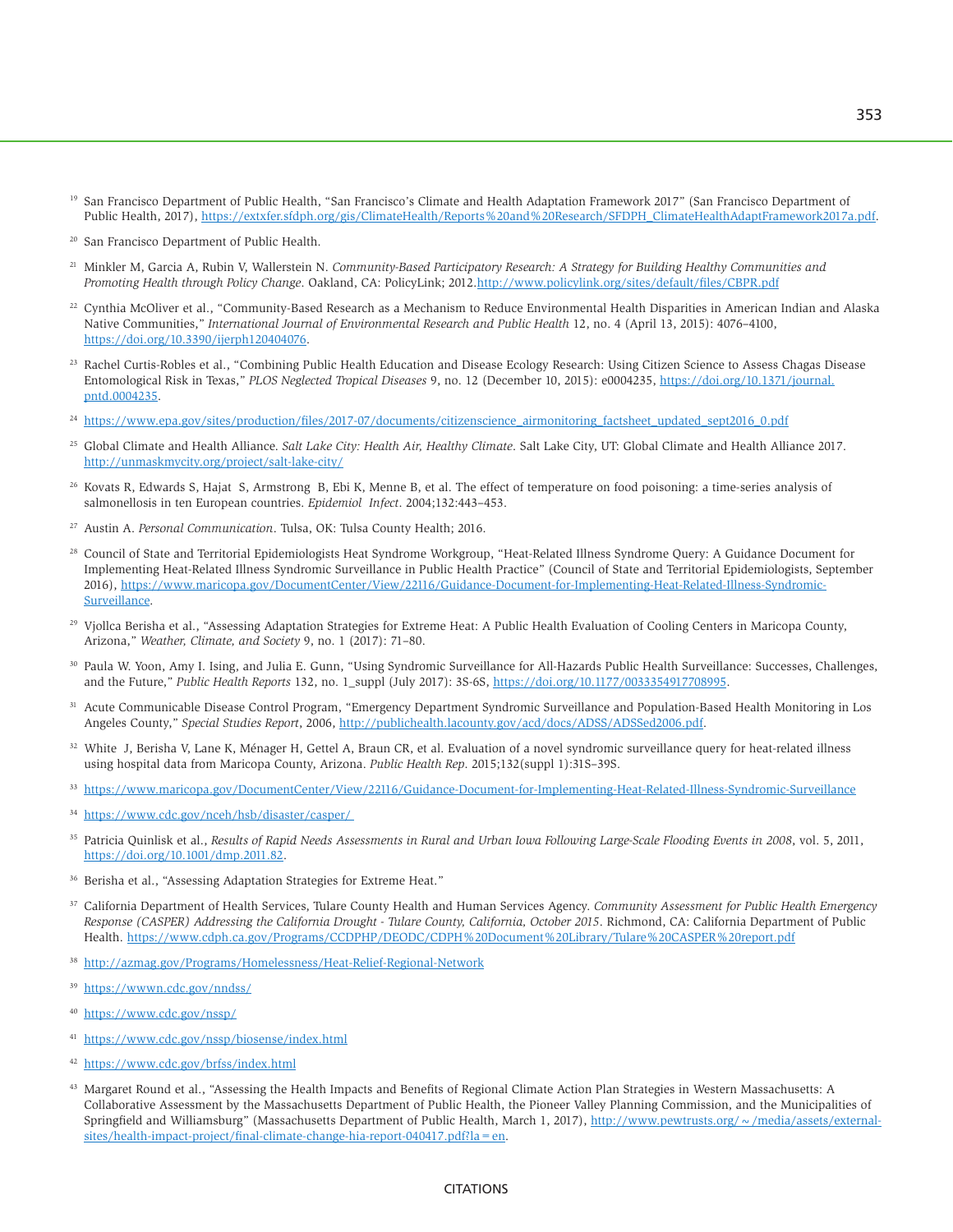- <sup>44</sup> "Davidson Walks & Rolls: Active Transportation Plan, Appendix A: Davidson Rapid HIA" (Davidson Design for Life, 2013), [http://www.townofdavidson.org/DocumentCenter/View/6691/AppxA\\_RapidHIA\\_LowRes.](http://www.townofdavidson.org/DocumentCenter/View/6691/AppxA_RapidHIA_LowRes)
- <sup>45</sup> <https://humanimpact.org/hipprojects/a-health-impact-assessment-toolkit-a-handbook-to-conducting-hia/>
- 46 Alex Molina and John W. Vick, "Health Impact Assessment: An Introduction and Guide for Implementation in Louisville" (University of Louisville City Solutions Center, 2011), [http://udstudio.org/v4/wp-content/uploads/2013/08/hia\\_handbook\\_web.pdf](http://udstudio.org/v4/wp-content/uploads/2013/08/hia_handbook_web.pdf).
- <sup>47</sup> Elizabeth Walker and Deborah Payne, "Health Impact Assessment of Coal and Clean Energy Options in Kentucky" (Kentucky Environmental Foundation, 2012), [http://www.kyenvironmentalfoundation.org/uploads/1/8/5/9/18595042/kef\\_health\\_impact\\_assessment\\_energy\\_report\\_web.pdf](http://www.kyenvironmentalfoundation.org/uploads/1/8/5/9/18595042/kef_health_impact_assessment_energy_report_web.pdf).
- 48 Charles M. Crane et al., "An Assessment of the Health and Safety Implications of Coal Transport through Oakland" (Oakland, CA: Human Impact Partners, June 14, 2016), [https://humanimpact.org/wp-content/uploads/Assessment\\_Health\\_Safety\\_Coal\\_Oakland.pdf](https://humanimpact.org/wp-content/uploads/Assessment_Health_Safety_Coal_Oakland.pdf).
- 49 Woodcock J, Edwards P, Tonne C, Armstrong BG, Ashiru O, Banister D, et al. Public health benefits of strategies to reduce greenhouse-gas emissions: urban land transport. *Lancet*. 2009;374:1930-1943.
- 50 Mueller N, David Rojas-Rueda D, Cole-Hunter T, de Nazelle A, Dons E, Gerike R, et al. Health impact assessment of active transportation: A systematic review. *Preventive Medicine*. 2015;76:103-114.
- 51 Friel S, Dangour A, Garnett T, Lock L, Chalabi Z, Roberts I, et al. Public health benefits of strategies to reduce greenhouse-gas emissions: Food and agriculture. *Lancet*. 2009;374:2016–2025.
- 52 Larsson SC, Orsini N. Red meat and processed meat consumption and all-cause mortality: a meta-analysis. *Am J Epidemiol*. 2014;179:282-289.
- 53 Wilkinson P, Smith K, Davies M, Adair H, Armstrong B, Barrett M, et al. Public health benefits of strategies to reduce greenhouse-gas emissions: household energy. *Lancet*. 2009;374 1917–1929.
- <sup>54</sup> London J, Karner A, Rowangould D. *Development and Application of an Integrated Health Impacts Assessment Tool for Assessing the Health Impacts of Transportation Plans in Sacramento County*. Davis, CA: University of California, Davis; 2017.
- <sup>55</sup> Maizlish N, Linesch N, Woodcock J. Health and greenhouse gas mitigation benefits of ambitious expansion of cycling, walking, and transit in California. *J Transp Health*. 2017; <http://dx.doi.org/10.1016/j.jth.2017.04.11>.
- 56 Nicholas W, Vidyanti I, Caesar E, Maizlish N. *Implementing the City of LA's Mobility Plan 2035: Public Health Implications, Health Impact Assessment*.: Center for Health Impact Evaluation, Los Angeles County Department of Public Health; 2018.
- 57 Maizlish N. *Increasing Walking, Cycling, And Transit: Improving Californians' Health, Saving Costs, And Reducing Greenhouse Gases*. Berkeley, CA: Report prepared for the Office of Health Equity, California Department of Public Health 2017. [https://www.cdph.ca.gov/Programs/OHE/](https://www.cdph.ca.gov/Programs/OHE/CDPH%20Document%20Library/Maizlish-2016-Increasing-Walking-Cycling-Transit-Technical-Report-rev8-17-ADA.pdf) [CDPH%20Document%20Library/Maizlish-2016-Increasing-Walking-Cycling-Transit-Technical-Report-rev8-17-ADA.pdf](https://www.cdph.ca.gov/Programs/OHE/CDPH%20Document%20Library/Maizlish-2016-Increasing-Walking-Cycling-Transit-Technical-Report-rev8-17-ADA.pdf)
- 58 Maizlish N, Linesch N, Woodcock J. Health and greenhouse gas mitigation benefits of ambitious expansion of cycling, walking, and transit in California. *J Transp Health*. 2017; <http://dx.doi.org/10.1016/j.jth.2017.04.11>.
- <sup>59</sup> Maizlish N, Woodcock J, Co S, Ostro B, Fairley D, Fanai A. Health cobenefits and transportation-related reductions in greenhouse gas emissions in the San Francisco Bay Area. *Am J Public Health*. 2013;103:703-709.
- 60 Nicole Iroz-Elardo et al., "Climate Smart Strategy: Health Impact Assessment" (Portland, OR: Oregon Health Authority, September 2014), [http://www.oregon.gov/oha/PH/HEALTHYENVIRONMENTS/TRACKINGASSESSMENT/HEALTHIMPACTASSESSMENT/Documents/OHA-PHD\\_](http://www.oregon.gov/oha/PH/HEALTHYENVIRONMENTS/TRACKINGASSESSMENT/HEALTHIMPACTASSESSMENT/Documents/OHA-PHD_CSS%20HIA_Final.pdf) [CSS%20HIA\\_Final.pdf](http://www.oregon.gov/oha/PH/HEALTHYENVIRONMENTS/TRACKINGASSESSMENT/HEALTHIMPACTASSESSMENT/Documents/OHA-PHD_CSS%20HIA_Final.pdf).
- 61 Moulton A, Schramm P. Climate change and public health surveillance: Toward a comprehensive strategy. *J Public Health Manag Pract*. 2017;23:618-626.
- 62 Frumkin H, Hess J, Luber G, Malilay J, McGeehin M. Climate change: The public health response. *Am J Public health*. 2008;98:435-445.
- <sup>63</sup> <https://toolkit.climate.gov/tool/assessing-health-vulnerability-climate-change-guide-health-departments>
- <sup>64</sup> <https://toolkit.climate.gov/tool/social-vulnerability-index>
- <sup>65</sup> <https://toolkit.climate.gov/tool/metadata-access-tool-climate-and-health-match>
- <sup>66</sup> <https://health2016.globalchange.gov/populations-concern/content/measures-vulnerability-and-mapping>
- <sup>67</sup> <https://sfgov.maps.arcgis.com/home/item.html?id=49b24eda433143808a9e4fd29ba417bd>
- <sup>68</sup> [https://www.cdc.gov/nceh/hsb/cwh/docs/CDC\\_Drought\\_Resource\\_Guide-508.pdf](https://www.cdc.gov/nceh/hsb/cwh/docs/CDC_Drought_Resource_Guide-508.pdf)
- <sup>69</sup> [https://extxfer.sfdph.org/gis/Flooding/SFDPH\\_FloodHealthVulnerability2016.pdf](https://extxfer.sfdph.org/gis/Flooding/SFDPH_FloodHealthVulnerability2016.pdf)
- <sup>70</sup> <https://www.denvergov.org/content/denvergov/en/environmental-health/community-health/HeatVulnerability.html>

#### CLIMATE CHANGE, HEALTH, AND EQUITY: A GUIDE FOR LOCAL HEALTH DEPARTMENTS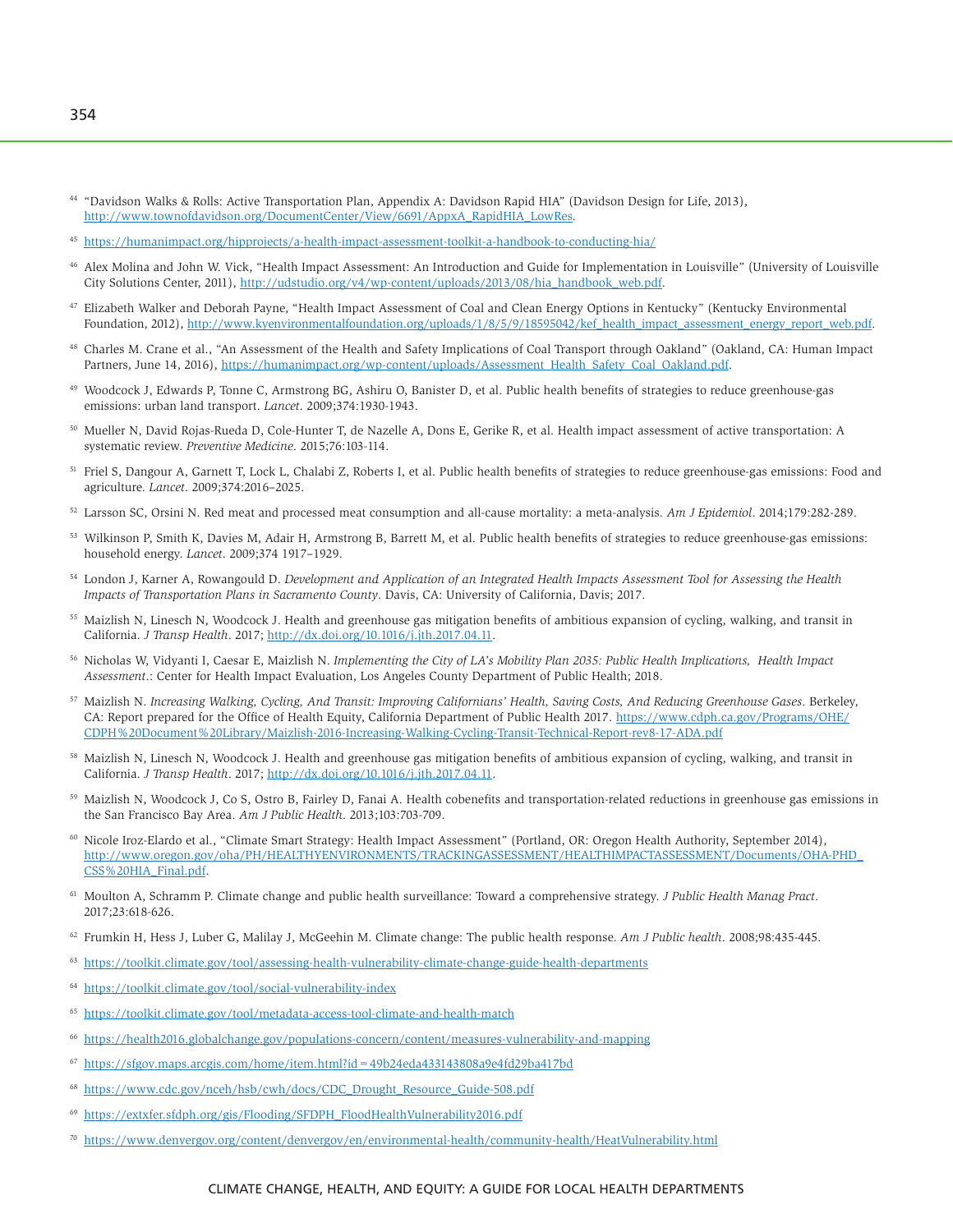- <sup>71</sup> <https://multco.us/health/public-health-practice/climate-and-health>
- <sup>72</sup> [http://www.ci.minneapolis.mn.us/www/groups/public/@citycoordinator/documents/webcontent/wcmsp-179991.pdf](mailto:http://www.ci.minneapolis.mn.us/www/groups/public/@citycoordinator/documents/webcontent/wcmsp-179991.pdf)
- <sup>73</sup> <https://cchealth.org/health-data/pdf/2015-climate-change.pdf>

## **Community Engagement**

- <sup>1</sup> <https://obamawhitehouse.archives.gov/blog/2016/08/12/finding-equitable-solutions-climate-change-0>
- 2 David Gorski, "Dr. Donald Berwick and 'Patient-Centered' Medicine: Letting the Woo into the New Health Care Law?," *Science-Based Medicine*, July 12, 2010, <https://sciencebasedmedicine.org/dr-donald-berwick-and-patient-centered-medicine-letting-the-woo-into-the-new-health-care-law/>.
- 3 Rosa Gonzalez, "Community-Driven Climate Resilience Planning: A Framework" (National Association of Climate Resilience Planners, May 2017), [https://kresge.org/sites/default/files/library/community\\_drive\\_resilience\\_planning\\_from\\_movement\\_strategy\\_center.pdf](https://kresge.org/sites/default/files/library/community_drive_resilience_planning_from_movement_strategy_center.pdf).
- 4 M.A. Morgan and J. Lifshay, "Community Engagement in Public Health" (Martinez, CA: Contra Costa Health Services, March 2006).
- <sup>5</sup> Gonzalez, "Community-Driven Climate Resilience Planning: A Framework," May 2017.
- 6 "Climate Vulnerability," Multnomah County, June 6, 2017, [http://multco.maps.arcgis.com/apps/MapJournal/index.](http://multco.maps.arcgis.com/apps/MapJournal/index.html?appid=f6536b4fc7d946918975da4cc0005578) [html?appid=f6536b4fc7d946918975da4cc0005578.](http://multco.maps.arcgis.com/apps/MapJournal/index.html?appid=f6536b4fc7d946918975da4cc0005578)
- 7 California Environmental Justice Alliance, "Environmental Justice Agency Assessment 2016" (California Environmental Justice Alliance, 2016), [https://caleja.org/wp-content/uploads/2017/01/CEJA\\_AgencyAssessment\\_2016\\_FINAL.pdf](https://caleja.org/wp-content/uploads/2017/01/CEJA_AgencyAssessment_2016_FINAL.pdf).
- <sup>8</sup> [https://cchealth.org/public-health/pdf/community\\_engagement\\_in\\_ph.pdf](https://cchealth.org/public-health/pdf/community_engagement_in_ph.pdf)
- 9 [https://www.usdn.org/uploads/cms/documents/usdn\\_guide\\_to\\_equitable\\_community-driven\\_climate\\_preparedness-\\_high\\_res.pdf](https://www.usdn.org/uploads/cms/documents/usdn_guide_to_equitable_community-driven_climate_preparedness-_high_res.pdf)
- [https://www.du.edu/ccesl/media/documents/ccesl\\_handbook\\_third\\_edition\\_print\\_protected.pdf](https://www.du.edu/ccesl/media/documents/ccesl_handbook_third_edition_print_protected.pdf)
- <sup>11</sup> <https://www.iap2.org/default.aspx>
- <sup>12</sup> <http://www.ca-ilg.org/inclusive-public-engagement>
- <sup>13</sup> Gonzalez, "Community-Driven Climate Resilience Planning: A Framework," May 2017.

## **Intersectoral Collaboration**

- 1 Rudolph et al., "Health in All Policies: A Guide for State and Local Governments."
- 2 Rudolph et al.
- 3 C. Carlson, "Understanding the Spectrum of Collaborative Governance Practices," in *A Practical Guide to Collaborative Governance* (Policy Consensus Initiatives & National Policy Consensus Center, n.d.), [http://www.policyconsensus.org/publications/practicalguide/collaborative\\_](http://www.policyconsensus.org/publications/practicalguide/collaborative_spectrum.pdf) [spectrum.pdf](http://www.policyconsensus.org/publications/practicalguide/collaborative_spectrum.pdf).
- 4 International Association for Public Participation, "IAP2 Spectrum of Public Participation," 2007, [http://www.iap2.org/associations/4748/files/](http://www.iap2.org/associations/4748/files/spectrum.pdf) [spectrum.pdf](http://www.iap2.org/associations/4748/files/spectrum.pdf).
- <sup>5</sup> [https://kresge.org/sites/default/files/library/community\\_drive\\_resilience\\_planning\\_from\\_ movement\\_strategy\\_center.pdf](https://kresge.org/sites/default/files/library/community_drive_resilience_planning_from_ movement_strategy_center.pdf)
- [http://www.phi.org/uploads/files/Health\\_in\\_All\\_Policies-A\\_Guide\\_for\\_State\\_and\\_Local\\_Governments.pdf](http://www.phi.org/uploads/files/Health_in_All_Policies-A_Guide_for_State_and_Local_Governments.pdf)

# **Organizational Capacity**

- 1 Anita Desikan, "NACCHO Report: Local Health Departments Prepare for the Health Impacts of Climate Change" (National Association of County & City Health Officials, 2017),<http://essentialelements.naccho.org/archives/8287>.
- 2 Oregon Health Authority. Assess Organizational Capacity. Oregon Climate and Health Program. Available at: [http://www.oregon.gov/oha/ph/](http://www.oregon.gov/oha/ph/HealthyEnvironments/climatechange/Toolkit/Documents/1-Build-Capacity/Assess-Organizational-Capacity.pdf) [HealthyEnvironments/climatechange/Toolkit/Documents/1-Build-Capacity/Assess-Organizational-Capacity.pdf](http://www.oregon.gov/oha/ph/HealthyEnvironments/climatechange/Toolkit/Documents/1-Build-Capacity/Assess-Organizational-Capacity.pdf)
- 3 Benita E. Cohen et al., "A Conceptual Framework of Organizational Capacity for Public Health Equity Action (OC-PHEA)," *Can J Public Health* 104, no. 3 (March 6, 2013): 262, [https://doi.org/10.17269/cjph.104.3735.](https://doi.org/10.17269/cjph.104.3735)
- 4 N. Hanusaik et al., "Association between Organizational Capacity and Involvement in Chronic Disease Prevention Programming among Canadian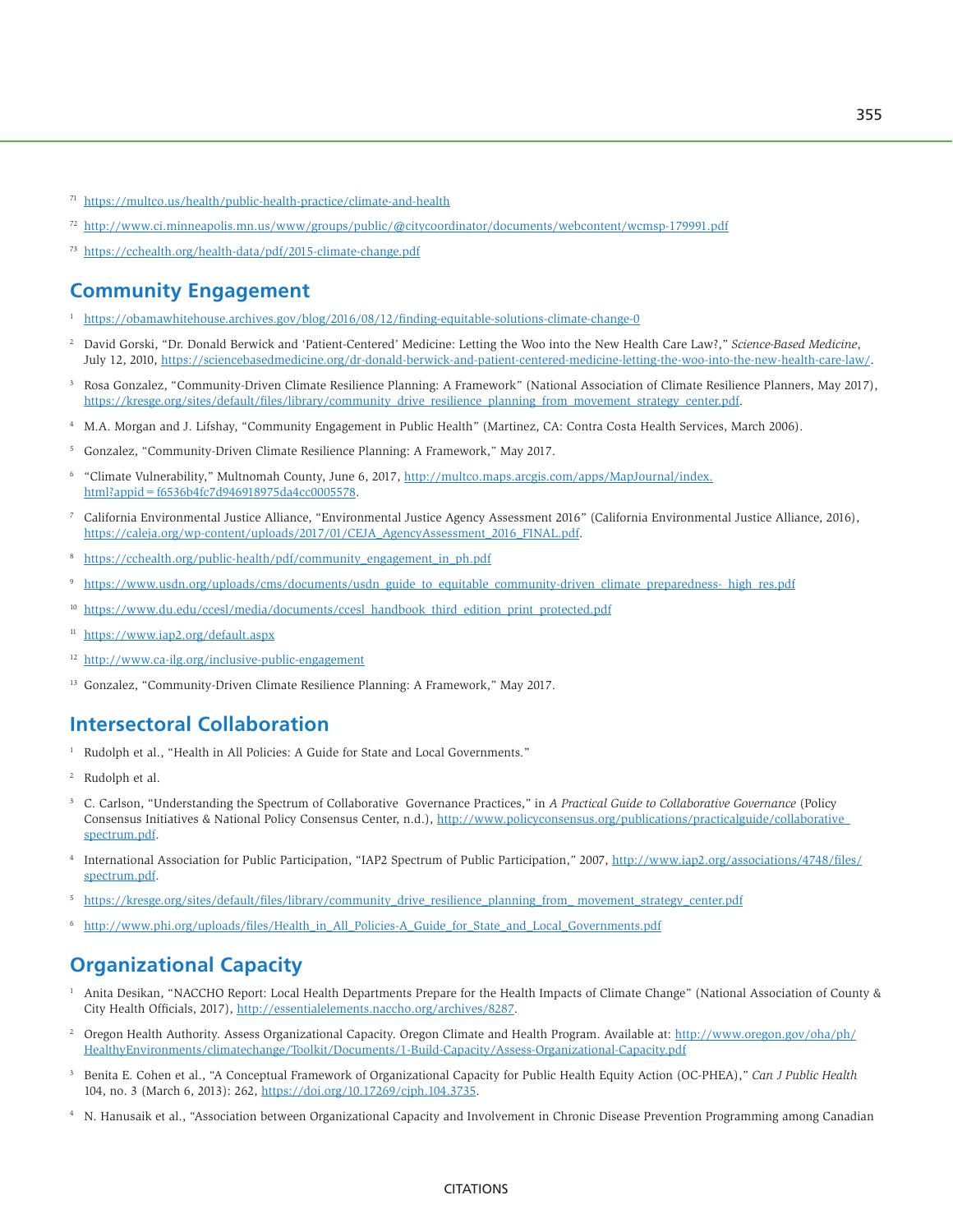Public Health Organizations," Health Education Research 30, no. 2 (April 1, 2015): 206–22, [https://doi.org/10.1093/her/cyu062.](https://doi.org/10.1093/her/cyu062)

- <sup>5</sup> <http://www.c40.org/programmes/compact-of-mayors>
- <sup>6</sup> <https://www.wearestillin.com/>
- <sup>7</sup> <http://cha.macombgov.org/sites/default/files/content/government/cha/pdfs/CommunityHealthAssessment16.pdf>
- <sup>8</sup> <https://www.arb.ca.gov/cc/ab32publichealth/meetings/100814/rhoades.pdf>
- 9 Public Health Accreditation Board, "Standards & Measures," (December 2013), [http://www.phaboard.org/wp-content/uploads/PHABSM\\_WEB\\_](http://www.phaboard.org/wp-content/uploads/PHABSM_WEB_LR1.pdf) [LR1.pdf](http://www.phaboard.org/wp-content/uploads/PHABSM_WEB_LR1.pdf).
- <sup>10</sup> Philadelphia Department of Public Health, "Strategic Plan 2018-2021" (Philadelphia Department of Public Health, December 2017), [https://www.phila.gov/health/pdfs/commissioner/StrategicPlan%202018-2021.pdf.](https://www.phila.gov/health/pdfs/commissioner/StrategicPlan%202018-2021.pdf)
- <sup>11</sup> <https://healthequityguide.org/strategic-practices/build-organizational-capacity/>
- <sup>12</sup> <https://www.racialequityalliance.org>
- <sup>13</sup> [http://www.phi.org/uploads/files/Health\\_in\\_All\\_Policies-A\\_Guide\\_for\\_State\\_and\\_Local\\_Governments.pdf](http://www.phi.org/uploads/files/Health_in_All_Policies-A_Guide_for_State_and_Local_Governments.pdf)
- <sup>14</sup> [https://cchealth.org/public-health/pdf/community\\_engagement\\_in\\_ph.pdf](https://cchealth.org/public-health/pdf/community_engagement_in_ph.pdf)
- <sup>15</sup> <https://ctb.ku.edu/en/creating-and-maintaining-partnerships>

# **Greening**

- <sup>1</sup> The National Academies of Sciences, Engineering, and Medicine, "Front Matter," in *Pathways to Urban Sustainability: Challenges and Opportunities for the United States* (Washington, D.C.: The National Academies Press, 2016),<https://www.nap.edu/read/23551/chapter/1#ii>.
- <sup>2</sup> K. Hundt et al., "The Chattanooga Climate Action Plan" (Chattanooga, TN: Chattanooga Green Committee, 2009), [http://www.chcrpa.org/](http://www.chcrpa.org/Divisions_and_Functions/Design_Studio/Projects/Climate_Action_Plan/Final_CAP_adopted.pdf) [Divisions\\_and\\_Functions/Design\\_Studio/Projects/Climate\\_Action\\_Plan/Final\\_CAP\\_adopted.pdf](http://www.chcrpa.org/Divisions_and_Functions/Design_Studio/Projects/Climate_Action_Plan/Final_CAP_adopted.pdf).
- 3 The National Academies of Sciences, Engineering, and Medicine, "City Profiles," in *Pathways to Urban Sustainability: Challenges and Opportunities for the United States* (Washington, D.C.: The National Academies Press, 2016),<https://www.nap.edu/read/23551/chapter/1#ii>.
- <sup>4</sup> Todd Sack, "Meeting-by-Meeting Guide," My Green Doctor, 2018,<https://www.mygreendoctor.org/meeting-by-meeting-guide/>.
- 5 Green Business Network, "Green Office Guide," Green Business Network at Green America, March 17, 2015, [https://www.greenamerica.org/](https://www.greenamerica.org/blognews/green-office-guide) [blognews/green-office-guide.](https://www.greenamerica.org/blognews/green-office-guide)
- <sup>6</sup> Alameda County Sustainability, "Our Green Ambassadors," Alameda County Sustainability, 2013, [https://www.acgov.org/sustain/what/](https://www.acgov.org/sustain/what/greenworkplace/greenamb.htm) [greenworkplace/greenamb.htm.](https://www.acgov.org/sustain/what/greenworkplace/greenamb.htm)
- <sup>7</sup> Institute for Local Government, "Sustainability Best Practices Framework" (Institute for Local Government, 2013), [http://www.ca-ilg.org/sites/](http://www.ca-ilg.org/sites/main/files/file-attachments/sustainability_best_practices_framework_7.0_june_2013_final.pdf) [main/files/file-attachments/sustainability\\_best\\_practices\\_framework\\_7.0\\_june\\_2013\\_final.pdf.](http://www.ca-ilg.org/sites/main/files/file-attachments/sustainability_best_practices_framework_7.0_june_2013_final.pdf)
- 8 Sack, "Meeting-by-Meeting Guide."
- 9 Institute for Local Government, "Sustainability Best Practices Framework."
- <sup>10</sup> Institute for Local Government.
- <sup>11</sup> Institute for Local Government.
- 12 Institute for Local Government.
- <sup>13</sup> Practice Greenhealth, "Renewable Energy," Practice Greenhealth, July 13, 2011, [https://practicegreenhealth.org/topics/energy-water-and-climate/](https://practicegreenhealth.org/topics/energy-water-and-climate/energy/renewable-energy) [energy/renewable-energy.](https://practicegreenhealth.org/topics/energy-water-and-climate/energy/renewable-energy)
- <sup>14</sup> California Air Resources Board, "Methane (CH4)," California Air Resources Board, June 6, 2017, [https://www.arb.ca.gov/cc/inventory/](https://www.arb.ca.gov/cc/inventory/background/ch4.htm) [background/ch4.htm](https://www.arb.ca.gov/cc/inventory/background/ch4.htm).
- <sup>15</sup> US EPA, "Climate Change and Waste Reducing Waste Can Make a Difference," n.d., [https://archive.epa.gov/epawaste/nonhaz/municipal/web/](https://archive.epa.gov/epawaste/nonhaz/municipal/web/pdf/climfold.pdf) [pdf/climfold.pdf](https://archive.epa.gov/epawaste/nonhaz/municipal/web/pdf/climfold.pdf).
- <sup>16</sup> EPA.
- <sup>17</sup> PolicyLink, "Equitable Development Toolkit: Local Food Procurement" (PolicyLink, March 2015), [http://www.policylink.org/sites/default/files/](http://www.policylink.org/sites/default/files/edtk_local-food-procurement.pdf) [edtk\\_local-food-procurement.pdf](http://www.policylink.org/sites/default/files/edtk_local-food-procurement.pdf).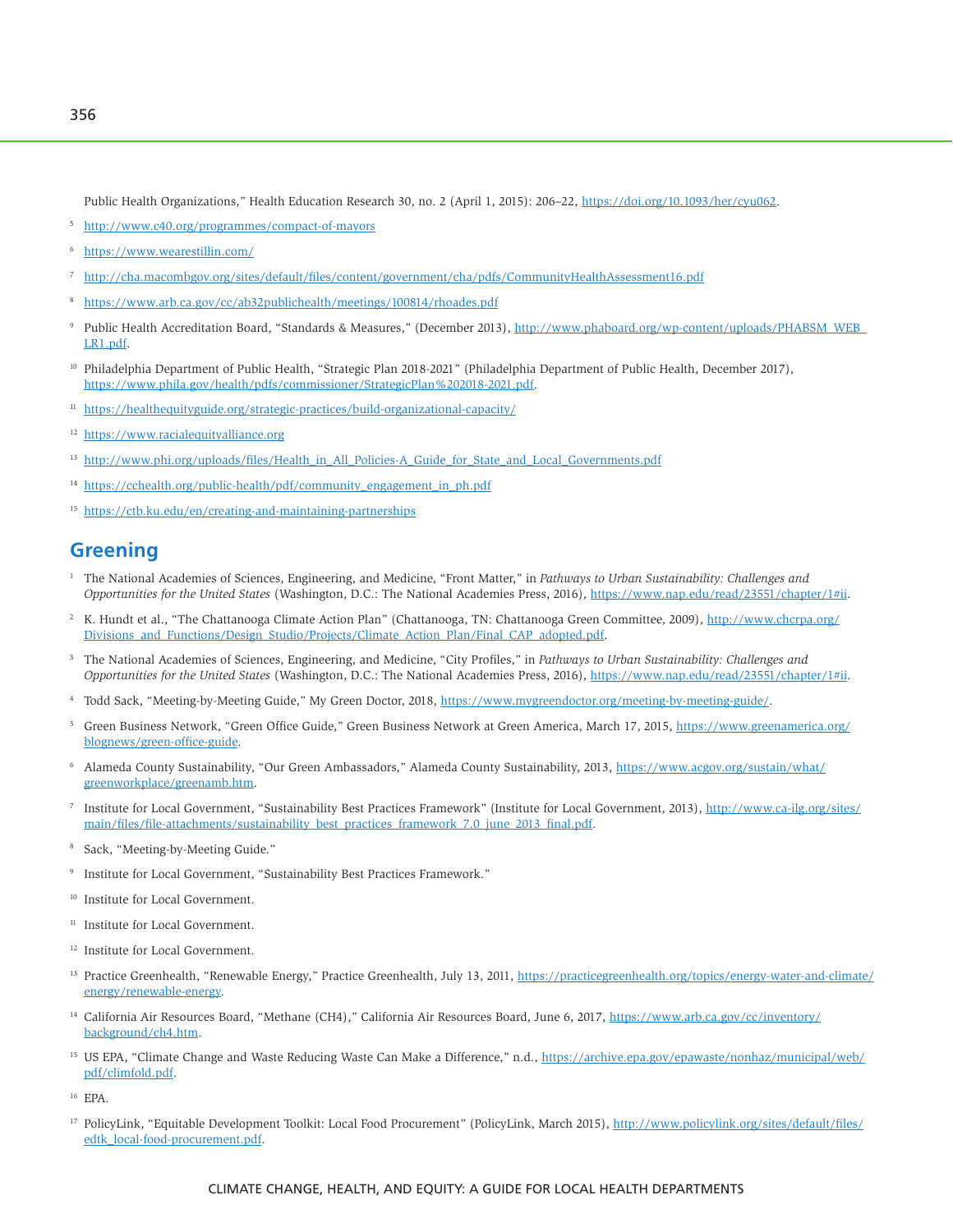- <sup>18</sup> "Creating a Green County Team" (National Association of Counties, n.d.), http://www.naco.org/sites/default/files/documents/CSM [Factsheet%20-%20Creating%20a%20Green%20Team.pdf](http://www.naco.org/sites/default/files/documents/CSM_Factsheet%20-%20Creating%20a%20Green%20Team.pdf).
- <sup>19</sup> New York State, "How to Boost Energy Efficiency in Municipal Facilities/Operations," New York State, n.d., [https://www.dec.ny.gov/](https://www.dec.ny.gov/energy/64322.html) [energy/64322.html](https://www.dec.ny.gov/energy/64322.html).
- <sup>20</sup> ICLEI, "Elib," ICLEI Virtual Library, 2018, [http://e-lib.iclei.org./.](http://e-lib.iclei.org./)
- <sup>21</sup> <http://www.ca-ilg.org/climate-action-sustainability-best-practices-framework>
- <sup>22</sup> <http://thecityfix.com/blog/seven-ways-encourage-sustainable-transport-workplace-employers-active-bike-commute-health-alyssa-fischer/>
- <sup>23</sup> [https://noharm-uscanada.org/sites/default/files/documents-files/4681/Redefining%20Protein%20Purchasing%20Considerations\\_4-11-17.pdf](https://noharm-uscanada.org/sites/default/files/documents-files/4681/Redefining%20Protein%20Purchasing%20Considerations_4-11-17.pdf)
- <sup>24</sup> <https://practicegreenhealth.org/>
- <sup>25</sup> <https://www.mygreendoctor.org/>

# **Communications**

- 1 Bill Nye, *Bill Nye: Want to Combat Climate Change? Talk about It*., Big Think, 2016, <https://www.youtube.com/watch?v=N7jXDrTm-ns>.
- 2 Enrique Regidor et al., "The Role of the Public Health Official in Communicating Public Health Information," *American Journal of Public Health* 97 (2007),<https://www.ncbi.nlm.nih.gov/pmc/articles/PMC1854984/pdf/0970093.pdf>.
- 3 Cheryl C. Macpherson and Matthew Wynia, "Should Health Professionals Speak Up to Reduce the Health Risks of Climate Change?," *American Medical Association Journal of Ethics* 19, no. 12 (December 2017): 1202–10, [https://doi.org/10.1001/journalofethics.2017.19.12.msoc1-1712.](https://doi.org/10.1001/journalofethics.2017.19.12.msoc1-1712)
- 4 Anthony Leiserowitz et al., "Climate Change in the American Mind: March 2018" (New Haven, CT: Yale University and George Mason University, March 2018),<http://climatecommunication.yale.edu/publications/climate-change-american-mind-march-2018/>.
- 5 Leiserowitz et al.

weekinreview/23revkin

- 6 "Global Warming Age Gap: Younger Americans Most Worried" (Gallup, May 11, 2018), [http://news.gallup.com/poll/234314/](http://news.gallup.com/poll/234314/global-warming-age-gap-younger-americans-worried.aspx?g_source=link_NEWSV9&g_medium=TOPIC&g_campaign=item_&g_content=Global%2520Warming%2520Age%2520Gap%3a%2520Younger%2520Americans%2520Most%2520Worried) [global-warming-age-gap-younger-americans-worried.aspx?g\\_source=link\\_NEWSV9&g\\_medium=TOPIC&g\\_campaign=item\\_&g\\_](http://news.gallup.com/poll/234314/global-warming-age-gap-younger-americans-worried.aspx?g_source=link_NEWSV9&g_medium=TOPIC&g_campaign=item_&g_content=Global%2520Warming%2520Age%2520Gap%3a%2520Younger%2520Americans%2520Most%2520Worried) [content=Global%2520Warming%2520Age%2520Gap%3a%2520Younger%2520Americans%2520Most%2520Worried.](http://news.gallup.com/poll/234314/global-warming-age-gap-younger-americans-worried.aspx?g_source=link_NEWSV9&g_medium=TOPIC&g_campaign=item_&g_content=Global%2520Warming%2520Age%2520Gap%3a%2520Younger%2520Americans%2520Most%2520Worried)
- 7 ecoAmerica, "American Climate Perspectives" (ecoAmerica, August 2017), [http://ecoamerica.org/wp-content/uploads/2017/08/ecoamerica](http://ecoamerica.org/wp-content/uploads/2017/08/ecoamerica-american-climate-perspectives-august-2017-impacts.pdf)[american-climate-perspectives-august-2017-impacts.pdf](http://ecoamerica.org/wp-content/uploads/2017/08/ecoamerica-american-climate-perspectives-august-2017-impacts.pdf).
- <sup>8</sup> <http://climatecommunication.yale.edu/visualizations-data/ycom-us-2016/?est=happening&type=value&geo=county>
- 9 George Lakoff, "Why It Matters How We Frame the Environment," *Environmental Communication* 4, no. 1 (2010), <https://doi.org/10.1080/17524030903529749>.
- <sup>10</sup> For more info on public narrative and collective action see [http://marshallganz.usmblogs.com/files/2012/08/Public-Narrative-Collective-Action](http://marshallganz.usmblogs.com/files/2012/08/Public-Narrative-Collective-Action-and-Power.pdf)[and-Power.pdf](http://marshallganz.usmblogs.com/files/2012/08/Public-Narrative-Collective-Action-and-Power.pdf)
- 11 Kathy Dervin and Linda Rudolph, "Workshop Summary: Climate Change and Health Communications" (Center for Climate Change and Health, October 2015), [http://usclimateandhealthalliance.org/wp-content/uploads/2016/06/ClimateChangeHealthCommunication2016.pdf.](http://usclimateandhealthalliance.org/wp-content/uploads/2016/06/ClimateChangeHealthCommunication2016.pdf)
- 12 Matthew C. Nisbet, "Communicating Climate Change: Why Frames Matter for Public Engagement," *Environment*, April 2009, [http://www.environmentmagazine.org/Archives/Back%20Issues/March-April%202009/Nisbet-full.html.](http://www.environmentmagazine.org/Archives/Back%20Issues/March-April%202009/Nisbet-full.html)
- 13 Berkeley Media Studies Group, "What Surrounds Us Shapes Us: Making the Case for Environmental Change," 2009, [http://www.bmsg.org/](http://www.bmsg.org/resources/publications/what-surrounds-us-shapes-us-making-the-case-for-environmental-change) [resources/publications/what-surrounds-us-shapes-us-making-the-case-for-environmental-change.](http://www.bmsg.org/resources/publications/what-surrounds-us-shapes-us-making-the-case-for-environmental-change)
- 14 Jared Bernstein, *All Together Now: Common Sense for a Fair Economy* (San Francisco: Berrett-Koehler Publishers, Inc., 2006).
- <sup>15</sup> Berkeley Media Studies Group, "What Surrounds Us Shapes Us: Making the Case for Environmental Change."
- <sup>16</sup> Andrew C. Revkin, "Yelling 'Fire' on a Hot Planet," *The New York Times*, April 23, 2006,
- 17 Cara Pike, Climate Change and Health Communications Workshop- Center for Climate Change and Health, 2015.
- <sup>18</sup> Teresa A. Myers et al., "A Public Health Frame Arouses Hopeful Emotions about Climate Change," Climatic Change 113, no. 3-4 (2012): 1105-12, <https://doi.org/10.1007/s10584-012-0513-6>.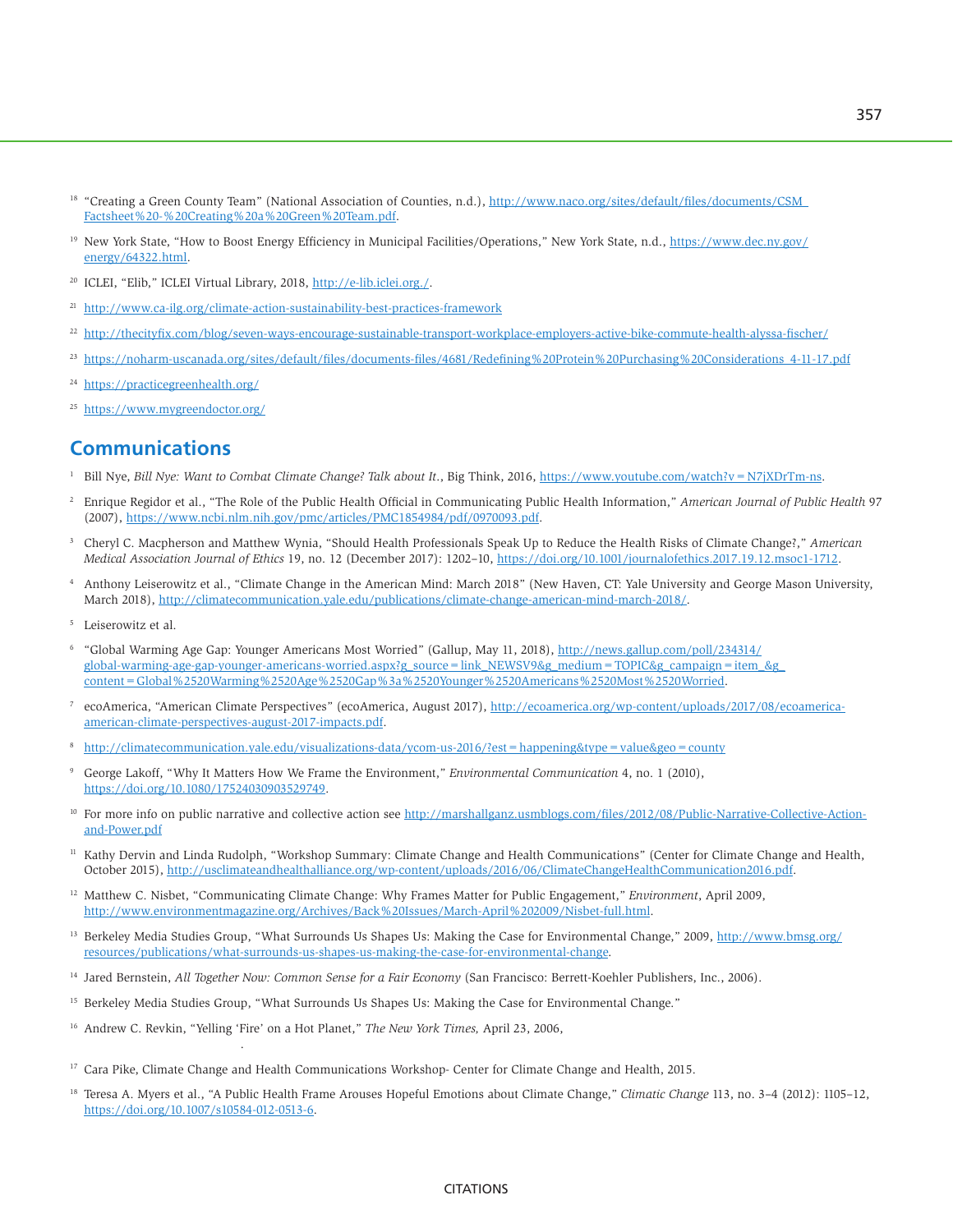- <sup>19</sup> Anthony A. Leiserowitz, "Climate Change in the Public Mind," (November 2014), [https://www.youtube.com/](https://www.youtube.com/watch?list=PLRUZo4Q2yFsUM5bAE9fPGNvwfpC7sSLQt&v=KJUNyb4RoA8) [watch?list=PLRUZo4Q2yFsUM5bAE9fPGNvwfpC7sSLQt&v=KJUNyb4RoA8](https://www.youtube.com/watch?list=PLRUZo4Q2yFsUM5bAE9fPGNvwfpC7sSLQt&v=KJUNyb4RoA8).
- 20 Sander van der Linden et al., "The Scientific Consensus on Climate Change as a Gateway Belief: Experimental Evidence," *PLoS ONE* 10, no. 2 (2015), [https://doi.org/10.1371/journal.pone.0118489.](https://doi.org/10.1371/journal.pone.0118489)
- 21 Sheldon Whitehouse, "The Fossil-Fuel Industry's Campaign to Mislead the American People," *Washington Post*, May 29, 2015, [https://www.washingtonpost.com/opinions/the-fossil-fuel-industrys-campaign-to-mislead-the-american-people/2015/05/29/04a2c448-0574-11e5-](https://www.washingtonpost.com/opinions/the-fossil-fuel-industrys-campaign-to-mislead-the-american-people/2015/05/29/04a2c448-0574-11e5-8bda-c7b4e9a8f7ac_story.html?noredirect=on&utm_term=.91ced2c35916) [8bda-c7b4e9a8f7ac\\_story.html?noredirect=on&utm\\_term=.91ced2c35916.](https://www.washingtonpost.com/opinions/the-fossil-fuel-industrys-campaign-to-mislead-the-american-people/2015/05/29/04a2c448-0574-11e5-8bda-c7b4e9a8f7ac_story.html?noredirect=on&utm_term=.91ced2c35916)
- 22 Sapna Maheshwari, "Why Tobacco Companies Are Paying to Tell You Smoking Kills," *New York Times*, November 24, 2017, [https://www.nytimes.](https://www.nytimes.com/2017/11/24/business/media/tobacco-companies-ads.html) [com/2017/11/24/business/media/tobacco-companies-ads.html](https://www.nytimes.com/2017/11/24/business/media/tobacco-companies-ads.html).
- 23 "Tobacco Is a Social Justice Issue: Racial and Ethnic Minorities," *Truth Initiative*, February 3, 2017, [https://truthinitiative.org/news/tobacco-social](https://truthinitiative.org/news/tobacco-social-justice-issue-racial-and-ethnic-minorities)[justice-issue-racial-and-ethnic-minorities.](https://truthinitiative.org/news/tobacco-social-justice-issue-racial-and-ethnic-minorities)
- <sup>24</sup> Kathy Mulvey and Seth Shulman, "The Climate Deception Dossiers: Internal Fossil Fuel Industry Memos Reveal Decades of Disinformation" (Union of Concerned Scientists, July 2015), <https://www.ucsusa.org/sites/default/files/attach/2015/07/The-Climate-Deception-Dossiers.pdf>.
- 25 Naomi Oreskes and Erik M. Conway, *Merchants of Doubt: How a Handful of Scientists Obscured the Truth on Issues from Tobacco Smoke to Global Warming* (New York: Bloomsbury, 2010).
- <sup>26</sup> Robert J. Brulle, "Institutionalizing Delay: Foundation Funding and the Creation of U.S. Climate Change Counter-Movement Organizations," *Climatic Change* 122, no. 4 (February 1, 2014): 681–94,<https://doi.org/10.1007/s10584-013-1018-7>.
- 27 Jeffrey Kluger, "Why the Government Is Right to Investigate Oil Industry Ads," *Time,* April 26, 2016, [http://time.com/4307669/oil-industry-ads](http://time.com/4307669/oil-industry-ads-investigation/)[investigation/](http://time.com/4307669/oil-industry-ads-investigation/).
- <sup>28</sup> van der Linden et al., "The Scientific Consensus on Climate Change as a Gateway Belief: Experimental Evidence."
- <sup>29</sup> Shannon Hall, "Exxon Knew about Climate Change Almost 40 Years Ago," *Scientific American*, October 26, 2015, [https://www.scientificamerican.](https://www.scientificamerican.com/article/exxon-knew-about-climate-change-almost-40-years-ago/) [com/article/exxon-knew-about-climate-change-almost-40-years-ago/.](https://www.scientificamerican.com/article/exxon-knew-about-climate-change-almost-40-years-ago/)
- 30 Brulle, "Institutionalizing Delay: Foundation Funding and the Creation of U.S. Climate Change Counter-Movement Organizations."
- <sup>31</sup> Kluger, "Why the Government Is Right to Investigate Oil Industry Ads."
- 32 Geoffrey Supran and Naomi Oreskes, "Assessing ExxonMobil's Climate Change Communications (1977-2014)," *Environmental Research Letters* 12 (August 23, 2017), [http://iopscience.iop.org/article/10.1088/1748-9326/aa815f/pdf.](http://iopscience.iop.org/article/10.1088/1748-9326/aa815f/pdf)
- 33 Hiroko Tabuchi, "Sensing Gains Ahead Under Trump, the Kochs Court Minorities," *The New York Times*, January 5, 2017, [https://www.nytimes.](https://www.nytimes.com/2017/01/05/business/energy-environment/koch-brothers-fossil-fuels-minorities.html) [com/2017/01/05/business/energy-environment/koch-brothers-fossil-fuels-minorities.html](https://www.nytimes.com/2017/01/05/business/energy-environment/koch-brothers-fossil-fuels-minorities.html).
- 34 Jie Jenny Zou, "Pipeline to the Classroom: How Big Oil Promotes Fossil Fuels to America's Children," *The Guardian*, June 25, 2017, <https://www.theguardian.com/us-news/2017/jun/15/big-oil-classrooms-pipeline-oklahoma-education>.
- 35 Joe Wertz, "Reading, Writing And Fracking? What the Oil Industry Teaches Oklahoma Students," *Morning Edition* (National Public Radio, July 11, 2017), [https://www.npr.org/2017/07/11/535653913/heres-what-the-oil-industry-is-teaching-oklahomas-students.](https://www.npr.org/2017/07/11/535653913/heres-what-the-oil-industry-is-teaching-oklahomas-students)
- 36 April Roeseler and David Burns, "The Quarter That Changed the World," *Tobacco Control* 19, no. 1 (2010), [http://tobaccocontrol.bmj.com/](http://tobaccocontrol.bmj.com/content/19/Suppl_1/i3) [content/19/Suppl\\_1/i3.](http://tobaccocontrol.bmj.com/content/19/Suppl_1/i3)
- 37 Ruth E. Malone, Quinn Grundy, and Lisa A. Bero, "Tobacco Industry Denormalisation as a Tobacco Control Intervention: A Review," *Tobacco Control* 21, no. 2 (March 2012),<https://doi.org/10.1136/tobaccocontrol-2011-050200>.
- 38 Malone, Grundy, and Bero.
- <sup>39</sup> van der Linden et al., "The Scientific Consensus on Climate Change as a Gateway Belief: Experimental Evidence."
- 40 Dervin and Rudolph, "Workshop Summary: Climate Change and Health Communications."
- 41 Climate Advocacy Lab, "Climate Chat" (Climate Advocacy Lab, n.d.), [https://climateadvocacylab.org/tools/climate-chat.](https://climateadvocacylab.org/tools/climate-chat)
- 42 Patrick L. Remington, *Communicating Public Health Information Effectively: A Guide for Practitioners*, ed. David E. Nelson, Claudia Parvanta, and Ross C. Brownson (American Public Health Association, 2002).
- 43 Pima County Health Department, *The Heat Is On*, 2016, 2016, <https://doi.org/10.1177/0146167215607842>.
- <sup>44</sup> <https://www.cdc.gov/other/plainwriting.html>
- 45 Climate Advocacy Lab, "Climate Chat."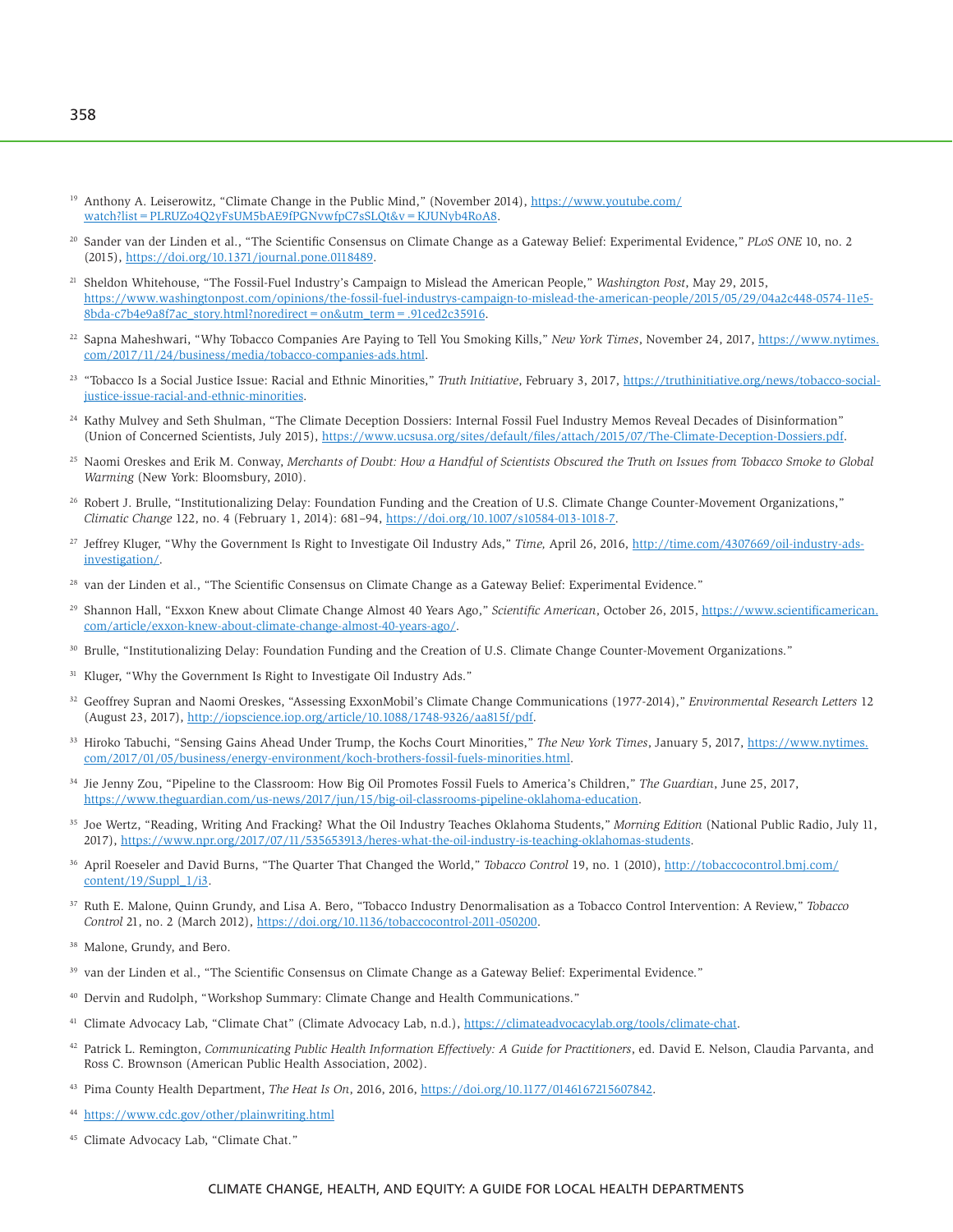- <sup>46</sup> N. W. Smith and H. Joffe, "Climate Change in the British Press: The Role of the Visual," *Journal of Risk Research* 12, no. 5 (2009), <https://doi.org/10.1080/13669870802586512>.
- 47 Sophie Nicholson-Cole, "Representing Climate Change Futures: A Critique on the Use of Images for Visual Communication," *Computers, Environment and Urban Systems*, 2005, <https://doi.org/10.1016/j.compenvurbsys.2004.05.002>.
- 48 George Marshall, *Don't Even Think About It: Why Our Brains Are Wired to Ignore Climate Change* (Bloomsbury Books, 2014), <http://www.climateconviction.org/index.html>.

- 50 American Association for the Advancement of Science, "What We Know," 2014, [http://whatweknow.aaas.org/about-the-initiative/.](http://whatweknow.aaas.org/about-the-initiative/)
- 51 John Cook et al., "Consensus on Consensus: A Synthesis of Consensus Estimates on Human-Caused Global Warming," *Environmental Research Letters* 11, no. 4 (April 13, 2016), [http://iopscience.iop.org/article/10.1088/1748-9326/11/4/048002.](http://iopscience.iop.org/article/10.1088/1748-9326/11/4/048002)
- 52 Anthony Leiserowitz et al., "Trump Voters & Global Warming" (Yale University and George Mason University, 2017), <http://climatechangecommunication.org/wp-content/uploads/2017/02/Trump-Voters-and-Global-Warming.pdf>.
- 53 Sander van der Linden, Anthony Leiserowitz, and Edward Maibach, "Gateway Illusion or Cultural Cognition Confusion?," *Journal of Science Communication* 16, no. 5 (2017), <https://doi.org/10.2139/ssrn.3094256>.
- 54 P. S. Hart and E. C. Nisbet, "Boomerang Effects in Science Communication: How Motivated Reasoning and Identity Cues Amplify Opinion Polarization About Climate Mitigation Policies," *Communication Research* 39, no. 6 (2012), <https://doi.org/10.1177/0093650211416646>.
- 55 Marshall, *Don't Even Think About It: Why Our Brains Are Wired to Ignore Climate Change*.
- <sup>56</sup> Matthew Feinberg and Robb Willer, "From Gulf to Bridge: When Do Moral Arguments Facilitate Political Influence?" 41, no. 12 (2015), [https://doi.org/10.1177/0146167215607842.](https://doi.org/10.1177/0146167215607842)
- 57 Henry M. Paulson Jr., "The Coming Climate Crash," *The New York Times*, June 21, 2014, [https://www.nytimes.com/2014/06/22/opinion/sunday/](https://www.nytimes.com/2014/06/22/opinion/sunday/lessons-for-climate-change-in-the-2008-recession.html) [lessons-for-climate-change-in-the-2008-recession.html](https://www.nytimes.com/2014/06/22/opinion/sunday/lessons-for-climate-change-in-the-2008-recession.html).
- <sup>58</sup> "Sounding the Call to Action: How to Move People to Take Action on Climate Change," Climate Chat, n.d., [http://www.theclimatechat.org/](http://www.theclimatechat.org/sounding-a-call-to-action/) [sounding-a-call-to-action/](http://www.theclimatechat.org/sounding-a-call-to-action/).
- <sup>59</sup> <https://www.maricopa.gov/DocumentCenter/View/38688/Climate-and-Health-Strategic-Plan-2016-2021-PDF>
- <sup>60</sup> <http://publichealth.lacounty.gov/eh/docs/climatechange/YourHealthandClimateChange.pdf>
- <sup>61</sup> <http://publichealth.lacounty.gov/eh/docs/climatechange/FrameworkforAddressingClimateChange.pdf>
- <sup>62</sup> <http://rx.ph.lacounty.gov/RxClimate1117>
- <sup>63</sup> <https://www.maricopa.gov/DocumentCenter/View/38688/Climate-and-Health-Strategic-Plan-2016-2021-PDF>
- 64 "Climate Vulnerability," Multnomah County, June 6, 2017, [http://multco.maps.arcgis.com/apps/MapJournal/index.](http://multco.maps.arcgis.com/apps/MapJournal/index.html?appid=f6536b4fc7d946918975da4cc0005578) [html?appid=f6536b4fc7d946918975da4cc0005578.](http://multco.maps.arcgis.com/apps/MapJournal/index.html?appid=f6536b4fc7d946918975da4cc0005578)
- <http://iturnitoff.com/#/savings>
- <sup>66</sup> <https://www.resourceefficientscotland.com/guide/switch-off-campaign>
- 67 California Department of Public Health, "Climate Action for Health: Integrating Public Health into Climate Action Planning," February 2012, [https://www.cdph.ca.gov/Programs/OHE/CDPH%20Document%20Library/CCHEP-General/CDPH-2012-Climate-Action-for-Health\\_accessible.pdf](https://www.cdph.ca.gov/Programs/OHE/CDPH%20Document%20Library/CCHEP-General/CDPH-2012-Climate-Action-for-Health_accessible.pdf).
- <sup>68</sup> [http://city.milwaukee.gov/ReFreshMKE\\_PlanFinal\\_Web.pdf](http://city.milwaukee.gov/ReFreshMKE_PlanFinal_Web.pdf)
- <sup>69</sup> [https://www.changelabsolutions.org/sites/default/files/Healthy\\_General\\_Plans\\_Toolkit\\_Updated\\_20120517\\_0.pdf](https://www.changelabsolutions.org/sites/default/files/Healthy_General_Plans_Toolkit_Updated_20120517_0.pdf)
- $\%$  Governor's Office of Planning and Research, "Healthy Communities: Designing Healthy, Equitable, Resilient, and Economically Vibrant Places," 2017, [http://opr.ca.gov/docs/OPR\\_C6\\_final.pdf](http://opr.ca.gov/docs/OPR_C6_final.pdf).
- <sup>71</sup> [https://www.kingcounty.gov/~/media/depts/executive/performance-strategy-budget/regional-planning/Comp%20Plan/2017\\_](https://www.kingcounty.gov/~/media/depts/executive/performance-strategy-budget/regional-planning/Comp%20Plan/2017_KingCountyComprehensivePlan.ashx?la=en) [KingCountyComprehensivePlan.ashx?la=en](https://www.kingcounty.gov/~/media/depts/executive/performance-strategy-budget/regional-planning/Comp%20Plan/2017_KingCountyComprehensivePlan.ashx?la=en)
- <sup>72</sup> Macomb County Health Department, "2016 Macomb County Community Health Assessment" (Michigan, December 2016), [http://cha.macombgov.](http://cha.macombgov.org/sites/default/files/content/government/cha/pdfs/CommunityHealthAssessment16.pdf) [org/sites/default/files/content/government/cha/pdfs/CommunityHealthAssessment16.pdf.](http://cha.macombgov.org/sites/default/files/content/government/cha/pdfs/CommunityHealthAssessment16.pdf)

<sup>49</sup> Marshall.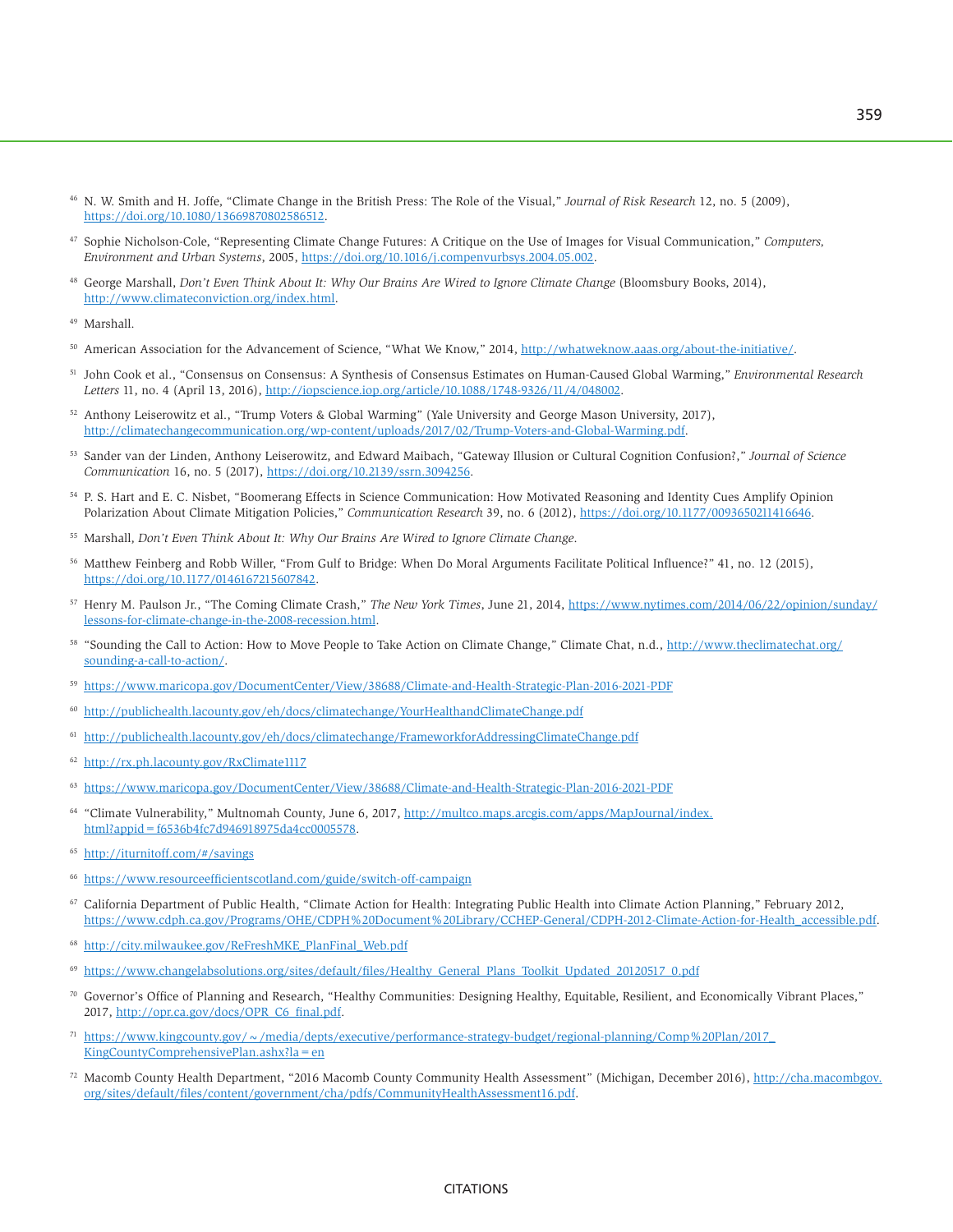- <sup>73</sup> Charlotte M. Parent and Alicia Barthe-Prevost, "New Orleans Community Health Improvement Plan" (New Orleans, LA, May 2015), [http://www.nola.gov/getattachment/Health/Data-and-Publications/New-Orleans\\_Community-Health-Improvement-Plan\\_May-2015-\(1\).pdf/.](http://www.nola.gov/getattachment/Health/Data-and-Publications/New-Orleans_Community-Health-Improvement-Plan_May-2015-(1).pdf/)
- 74 San Luis Obispo County Public Health, "Healthy and Climate Friendly Food," August 26, 2014, [http://www.healslo.com/wp-content/](http://www.healslo.com/wp-content/uploads/2014/09/FINAL_ClimateFriendlyTravel_08-26-2014.pdf) [uploads/2014/09/FINAL\\_ClimateFriendlyTravel\\_08-26-2014.pdf.](http://www.healslo.com/wp-content/uploads/2014/09/FINAL_ClimateFriendlyTravel_08-26-2014.pdf)
- 75 San Luis Obispo County Public Health, "Healthy and Climate Friendly Travel," August 26, 2018, [http://www.healslo.com/wp-content/](http://www.healslo.com/wp-content/uploads/2014/09/FINAL_ClimateFriendlyTravel_08-26-2014.pdf) [uploads/2014/09/FINAL\\_ClimateFriendlyTravel\\_08-26-2014.pdf.](http://www.healslo.com/wp-content/uploads/2014/09/FINAL_ClimateFriendlyTravel_08-26-2014.pdf)
- 76 Minnesota Department of Health, "Health and Climate Video," Minnesota Department of Health, 2014, [http://www.health.state.mn.us/divs/](http://www.health.state.mn.us/divs/climatechange/climatevideo.html#teacher) [climatechange/climatevideo.html#teacher](http://www.health.state.mn.us/divs/climatechange/climatevideo.html#teacher).
- <sup>77</sup> <http://climatehealthconnect.org/resources/posters/>
- <sup>78</sup> [http://sustainability.ucsf.edu/get\\_involved\\_stay\\_informed/climate\\_changes\\_health\\_posters](http://sustainability.ucsf.edu/get_involved_stay_informed/climate_changes_health_posters)
- <https://www.savethefood.com/share-it>
- <sup>80</sup> <https://www.cdc.gov/climateandhealth/effects/default.htm>
- <sup>81</sup> <https://www.cdph.ca.gov/Pages/KarenSmithWelcome.aspx>
- 82 Monterey County Health Department, "Monterey County Health Department Twitter," May 30, 2018, https://twitter.com/search?q = monterey % 20 [county%20health%20department&src=typd](https://twitter.com/search?q=monterey%20county%20health%20department&src=typd).
- 83 Virginia Department of Health, "Example Harmful Algal Bloom Press Release" (Virginia Department of Health, n.d.), [http://www.vdh.virginia.](http://www.vdh.virginia.gov/content/uploads/sites/12/2017/03/VDH_Example-Harmful-Algal-Bloom-Press-Release_2017.pdf) [gov/content/uploads/sites/12/2017/03/VDH\\_Example-Harmful-Algal-Bloom-Press-Release\\_2017.pdf](http://www.vdh.virginia.gov/content/uploads/sites/12/2017/03/VDH_Example-Harmful-Algal-Bloom-Press-Release_2017.pdf).
- 84 Great Falls City and County Health Department, "Wildfire Safety," *Great Falls City and County Health Department* (blog), June 30, 2015, <http://www.cchdmt.org/2015/06/wildfire-safety/>.
- 85 Asthma and Allergy Foundation of America, "Air Pollution," n.d., <http://www.aafa.org/page/air-pollution-smog-asthma.aspx>.
- 86 Massachusetts Department of Public Health, "Community Health Worker Pediatric Asthma Home Visiting Program: Program Summary," 2017, <https://www.mass.gov/files/documents/2018/02/02/asthma-chw-hv-program-summary.pdf>.
- <sup>87</sup> Washington State Department of Ecology, "Seawater Intrusion in Washington: What Does It Mean to Us?" (Washington State Department of Ecology, March 1, 2003), <https://fortress.wa.gov/ecy/publications/publications/0211018.pdf>.
- 88 Jocelyn Turner, "Health Officials Provide Flood Safety Tips Due to Coastal Flood Advisory" (Florida Department of Health in Duval County, October 9, 2015), [http://duval.floridahealth.gov/\\_files/\\_documents/10-9-15-flood-advisory.pdf.](http://duval.floridahealth.gov/_files/_documents/10-9-15-flood-advisory.pdf)
- 89 Mecklenberg Health Department, "Mecklenberg Health Department- Eat Local," 2018, [https://www.mecknc.gov/HealthDepartment/MCFA/Pages/](https://www.mecknc.gov/HealthDepartment/MCFA/Pages/EatLocal.aspx) [EatLocal.aspx](https://www.mecknc.gov/HealthDepartment/MCFA/Pages/EatLocal.aspx).
- 90 U.S. Food & Drug Administration, "Eating Outdoors, Handling Food Safely," n.d., [https://www.fda.gov/food/resourcesforyou/Consumers/](https://www.fda.gov/food/resourcesforyou/Consumers/ucm109899.htm) [ucm109899.htm.](https://www.fda.gov/food/resourcesforyou/Consumers/ucm109899.htm)
- 91 U.S. Food & Drug Administration, "Food and Water Safety During Power Outages and Floods," n.d., [https://www.fda.gov/Food/ResourcesForYou/](https://www.fda.gov/Food/ResourcesForYou/Consumers/ucm076881.htm) [Consumers/ucm076881.htm.](https://www.fda.gov/Food/ResourcesForYou/Consumers/ucm076881.htm)
- 92 Mayo Clinic, "Nutrition and Healthy Eating," July 26, 2017, [https://www.mayoclinic.org/healthy-lifestyle/nutrition-and-healthy-eating/in-depth/](https://www.mayoclinic.org/healthy-lifestyle/nutrition-and-healthy-eating/in-depth/meatless-meals/art-20048193) [meatless-meals/art-20048193.](https://www.mayoclinic.org/healthy-lifestyle/nutrition-and-healthy-eating/in-depth/meatless-meals/art-20048193)
- <sup>93</sup> <http://www.dshs.texas.gov/news/updates/Zika-20171207.aspx>
- <sup>94</sup> <https://climateadvocacylab.org/tools/climate-chat>
- <sup>95</sup> <https://climateoutreach.org/>
- <http://www.climateconviction.org/>
- <sup>97</sup> [https://www.climatechangecommunication.org/wp-content/uploads/2016/04/Climate-Communication-Primer-for-Public-Health-Professionals-1.pdf](https://www.climatechangecommunication.org/wp-content/uploads/2016/04/Climate-Communication-Primer-for-Public-Health-Professionals-1.pdf )
- <https://climateaccess.org/system/files/TowardConsensusOnCComms.pdf>
- <sup>99</sup> <https://www.climatevisuals.org>
- <sup>100</sup> <https://jamanetwork.com/journals/jama/fullarticle/2482315>
- 101 <http://usclimateandhealthalliance.org/wp-content/uploads/2016/06/ClimateChangeHealthCommunication2016.pdf>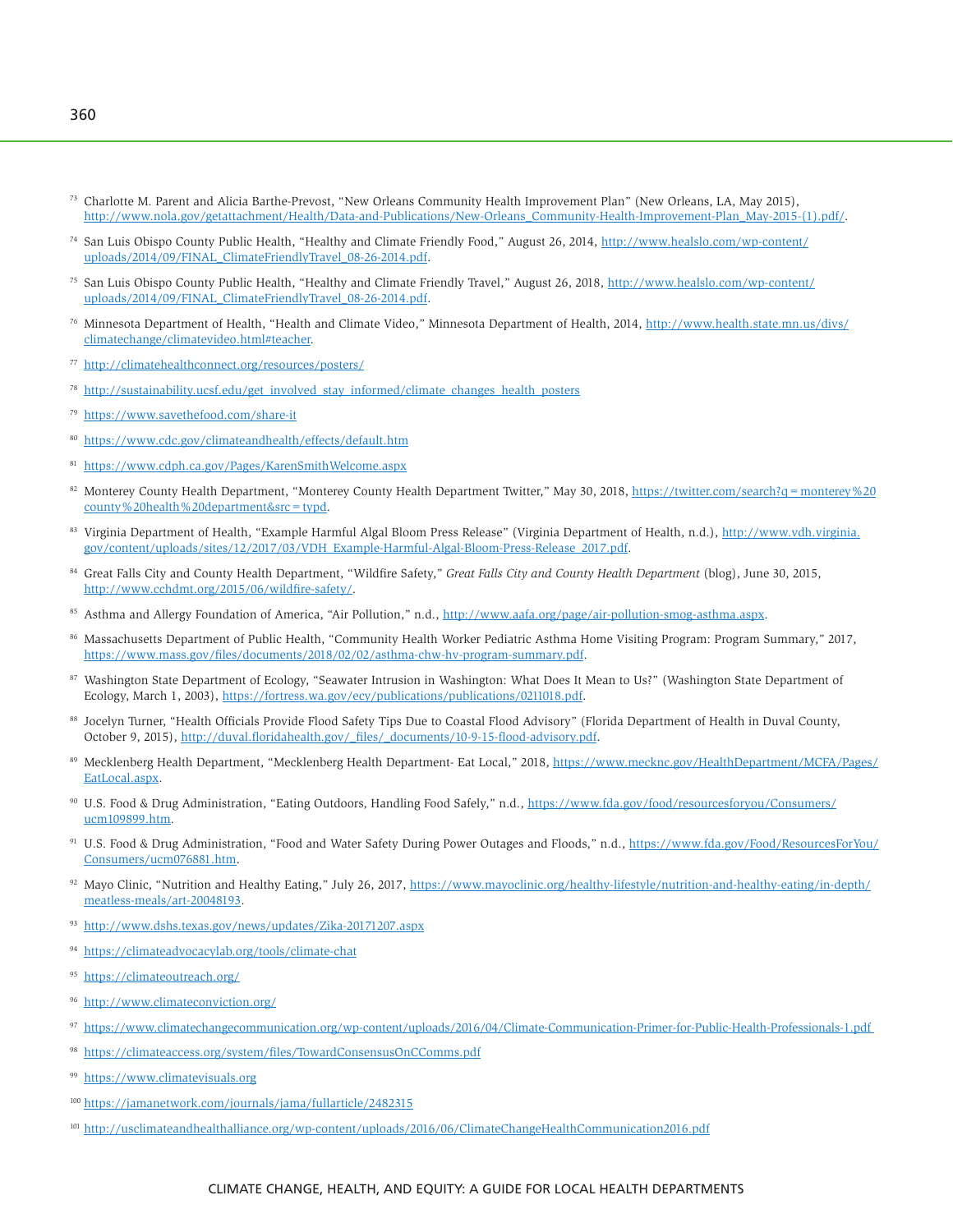<sup>102</sup> <http://ecoamerica.org/wp-content/uploads/2017/03/connecting-on-climate.pdf>

- <sup>103</sup> [http://ecoamerica.org/wp-content/uploads/2017/03/3\\_letstalk\\_health\\_and\\_climate.pdf](http://ecoamerica.org/wp-content/uploads/2017/03/3_letstalk_health_and_climate.pdf)
- <sup>104</sup> <https://www.climaterealityproject.org/video/communicating-climate-health-connection-climate-health-meeting>
- <sup>105</sup> <http://www.who.int/mediacentre/communication-framework.pdf>

# **Conclusion**

- 1 Institute of Medicine. 1988. The Future of Public Health. Washington, DC: The National Academies Press.<https://doi.org/10.17226/1091>.
- 2 Rudolph, L., and S. Gould. 2014. Why we need climate, health, and equity in all policies. Commentary, Institute of Medicine, Washington, DC. http://[www.iom.edu/climatehealthcommentary](http://www.iom.edu/climatehealthcommentary).

# **Appendices**

- 1 Dahlgren, G &Whitehead, M. (2006) Levelling up part2: a discussion paper on European strategies for tackling social inequities in health. World Health Organization. Available at http://www.who.int/social\_determinants/resources/leveling\_up\_part2.pdf
- 2 Barton, H. & Grant, M. 2006. A health map for the local human habitat. *Perspectives in Public Health*, 126(6), 252-253. [https://doi.](https://doi.org/10.1177/1466424006070466) [org/10.1177/1466424006070466](https://doi.org/10.1177/1466424006070466)
- 3 Solar O, Irwin A. A conceptual framework for action on the social determinants of health. Social Determinants of Health Discussion Paper 2 (Policy and Practice)
- 4 Haines A, Patz JA. Health effects of climate change. *JAMA* 2004;291(1):99–103. doi:10.1001/jama.291.1.99.
- <sup>6</sup> US Census Bureau, "United States Quick Facts," United States Census Bureau, 2016, [https://www.census.gov/quickfacts/fact/table/US/](https://www.census.gov/quickfacts/fact/table/US/PST045216) [PST045216.](https://www.census.gov/quickfacts/fact/table/US/PST045216)
- 7 US Census Bureau.
- 8 Amy Roeder, "Understanding Slavery's Legacy in Health and Medicine," Harvard T.H. Chan School of Public Health, May 8, 2017, <https://www.hsph.harvard.edu/news/features/understanding-slavery-legacy-in-health-medicine/>.
- 9 D. B. Smith, "Racial And Ethnic Health Disparities And The Unfinished Civil Rights Agenda," *Health Affairs* 24, no. 2 (March 1, 2005): 317–24, [https://doi.org/10.1377/hlthaff.24.2.317.](https://doi.org/10.1377/hlthaff.24.2.317)
- <sup>10</sup> Alexis C. Madrigal, "The Racist Housing Policy That Made Your Neighborhood," The Atlantic, May 22, 2014, [https://www.theatlantic.com/](https://www.theatlantic.com/business/archive/2014/05/the-racist-housing-policy-that-made-your-neighborhood/371439/) [business/archive/2014/05/the-racist-housing-policy-that-made-your-neighborhood/371439/.](https://www.theatlantic.com/business/archive/2014/05/the-racist-housing-policy-that-made-your-neighborhood/371439/)
- <sup>11</sup> Nancy E. Adler, "Reaching for a Healthier Life: Facts on Socioeconomic Status and Health in the U.S." (The John D. and Catherine T. MacArthur Foundation Research Network on Socioeconomic Status and Health, 2007), [http://www.macses.ucsf.edu/downloads/reaching\\_for\\_a\\_healthier\\_](http://www.macses.ucsf.edu/downloads/reaching_for_a_healthier_life.pdf) [life.pdf](http://www.macses.ucsf.edu/downloads/reaching_for_a_healthier_life.pdf).
- <sup>12</sup> Adler.
- <sup>13</sup> Rachel Morello-Frosch et al., "The Climate Gap: Inequalities in How Climate Change Hurts Americans & How to Close the Gap," May 2009, [http://dornsife.usc.edu/assets/sites/242/docs/ClimateGapReport\\_full\\_report\\_web.pdf](http://dornsife.usc.edu/assets/sites/242/docs/ClimateGapReport_full_report_web.pdf).
- 14 J. Andrew Hoerner and Nia Robinson, "A Climate of Change: African Americans, Global Warming, and a Just Climate Policy for the U.S." (Oakland: The Environmental Justice and Climate Change Initiative, 2008), [http://urbanhabitat.org/files/climateofchange.pdf.](http://urbanhabitat.org/files/climateofchange.pdf)
- 15 Arline T. Geronimus et al., "'Weathering' and Age Patterns of Allostatic Load Scores Among Blacks and Whites in the United States," *American Journal of Public Health*, Research and Practice, 96, no. 5 (May 2006): 826–33.
- <sup>16</sup> Morello-Frosch et al., "The Climate Gap: Inequalities in How Climate Change Hurts Americans & How to Close the Gap."
- 17 David Metz, Miranda Everitt, and Barbara Hairston, "Findings from a National Survey of African Americans on Energy Issues" (Natural Resources Defense Council, October 12, 2015), [https://www.nrdc.org/sites/default/files/ene\\_15110401a.pdf.](https://www.nrdc.org/sites/default/files/ene_15110401a.pdf)
- 18 Morello-Frosch et al.
- 19 Mora, C., Counsell, C.W., Bielecki, C.R., & Louis, L.V. (2017). Twenty-seven ways a heat wave can kill you. *Circulation: Cardiovascular Quality and Outcomes*. Doi:<https://doi.org/10.1161/CIRCOUTCOMES.117.004233>
- <sup>20</sup> Leah Burrows, "The Complex Relationship between Heat and Ozone," *The Harvard Gazette*, April 21, 2016, [https://news.harvard.edu/gazette/](https://news.harvard.edu/gazette/story/2016/04/the-complex-relationship-between-heat-and-ozone/) [story/2016/04/the-complex-relationship-between-heat-and-ozone/](https://news.harvard.edu/gazette/story/2016/04/the-complex-relationship-between-heat-and-ozone/).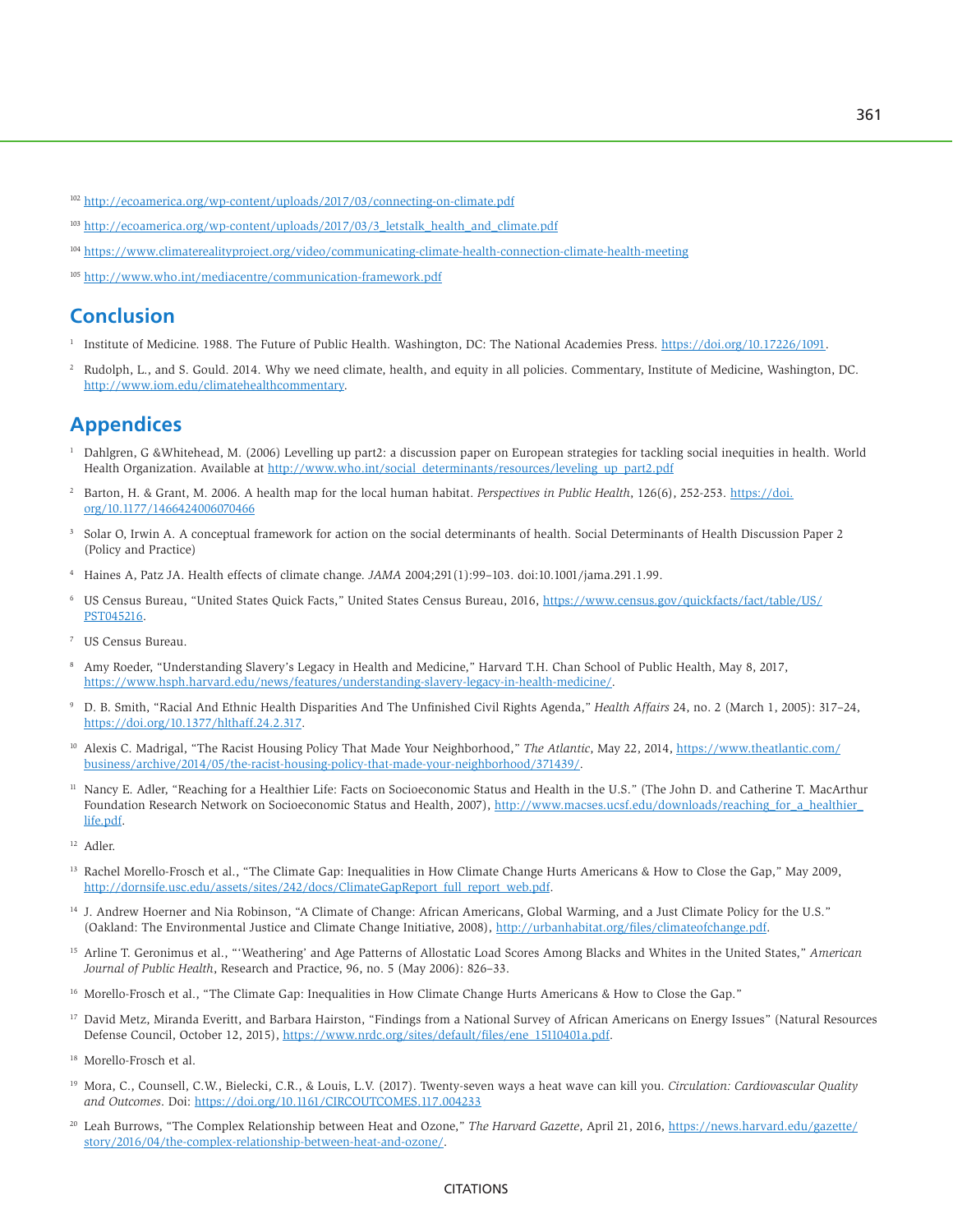- <sup>21</sup> Kenneth E. Kunkel, "Projected Temperature Change" (Climate Change Impacts in the United States: The Third National Climate Assessment, November 20, 2013),<http://nca2014.globalchange.gov/highlights/report-findings/future-climate/graphics/projected-temperature-change>.
- <sup>22</sup> Hoerner and Robinson, "A Climate of Change: African Americans, Global Warming, and a Just Climate Policy for the U.S."
- <sup>23</sup> Chen D. 2012. Green Infrastructure in Mitigating Extreme Summer Heat. Available at [https://www.mq.edu.au/\\_\\_data/assets/pdf\\_file/0017/63521/](https://www.mq.edu.au/__data/assets/pdf_file/0017/63521/Chen_CF20workshop202012.pdf) [Chen\\_CF20workshop202012.pdf.](https://www.mq.edu.au/__data/assets/pdf_file/0017/63521/Chen_CF20workshop202012.pdf)
- <sup>24</sup> Hoerner and Robinson, "A Climate of Change: African Americans, Global Warming, and a Just Climate Policy for the U.S."
- 25 Allan S. Noonan, Hector Eduardo Velasco-Mondragon, and Fernando A. Wagner, "Improving the Health of African Americans in the USA: An Overdue Opportunity for Social Justice," *Public Health Reviews* 37, no. 1 (December 2016),<https://doi.org/10.1186/s40985-016-0025-4>.
- 26 A. S. Go et al., "Heart Disease and Stroke Statistics--2014 Update: A Report From the American Heart Association," *Circulation* 129, no. 3 (January 21, 2014): e28–292,<https://doi.org/10.1161/01.cir.0000441139.02102.80>.
- <sup>27</sup> J. Glaser et al., "Climate Change and the Emergent Epidemic of CKD from Heat Stress in Rural Communities: The Case for Heat Stress Nephropathy," *Clinical Journal of the American Society of Nephrology* 11, no. 8 (August 8, 2016): 1472–83, [https://doi.org/10.2215/CJN.13841215.](https://doi.org/10.2215/CJN.13841215)
- 28 Fann, N., T. Brennan, P. Dolwick, J.L. Gamble, V. Ilacqua, L. Kolb, C.G. Nolte, T.L. Spero, and L. Ziska, 2016: Ch. 3: Air Quality Impacts. *The Impacts of Climate Change on Human Health in the United States: A Scientific Assessment*. U.S. Global Change Research Program, Washington, DC, 69–98.
- 29 Håkan Pleijel, Sweden, and Statens Naturvårdsverk, *Air Pollution and Climate Change: Two Sides of the Same Coin?* (Stockholm: Swedish Environmental Protection Agency, 2009).
- <sup>30</sup> CDC, "Public Health Issues: Respiratory Health," Centers for Disease Control and Prevention, June 29, 2017, [https://www.cdc.gov/air/air\\_health.htm.](https://www.cdc.gov/air/air_health.htm)
- <sup>31</sup> Hoerner and Robinson, "A Climate of Change: African Americans, Global Warming, and a Just Climate Policy for the U.S."
- 32 Hoerner and Robinson.
- 33 CDC, "Public Health Issues: Respiratory Health."
- 34 R. K. Pachauri, Leo Mayer, and Intergovernmental Panel on Climate Change, eds., *Climate Change 2014: Synthesis Report* (Geneva, Switzerland: Intergovernmental Panel on Climate Change, 2015).
- 35 Bell, J.E., S.C. Herring, L. Jantarasami, C. Adrianopoli, K. Benedict, K. Conlon, V. Escobar, J. Hess, J. Luvall, C.P. Garcia-Pando, D. Quattrochi, J. Runkle, and C.J. Schreck, III, 2016: Ch. 4: Impacts of Extreme Events on Human Health. *The Impacts of Climate Change on Human Health in the United States: A Scientific Assessment*. U.S. Global Change Research Program, Washington, DC, 99–128.
- 36 Josh Michaud and Jennifer Kates, "Public Health in Puerto Rico after Hurricane Maria," *The Henry J. Kaiser Family Foundation* (blog), November 17, 2017, [https://www.kff.org/other/issue-brief/public-health-in-puerto-rico-after-hurricane-maria/](ttps://www.kff.org/other/issue-brief/public-health-in-puerto-rico-after-hurricane-maria/).
- <sup>37</sup> CDC, "Mold After a Disaster," Centers for Disease Control and Prevention, October 11, 2017, [https://www.cdc.gov/disasters/mold/index.html.](https://www.cdc.gov/disasters/mold/index.html)
- 38 Washington State Department of Health. (2012). *Infectious risks after floods*. Available at [http://www.doh.wa.gov/portals/1/documents/5100/420-](http://www.doh.wa.gov/portals/1/documents/5100/420-002-epitrends2012-11.pdf) [002-epitrends2012-11.pdf](http://www.doh.wa.gov/portals/1/documents/5100/420-002-epitrends2012-11.pdf)
- 39 Sara Reardon, "Puerto Rico Struggles to Assess Hurricane's Health Effects," *Nature*, November 24, 2017, [https://www.nature.com/news/puerto](https://www.nature.com/news/puerto-rico-struggles-to-assess-hurricane-s-health-effects-1.22973)[rico-struggles-to-assess-hurricane-s-health-effects-1.22973.](https://www.nature.com/news/puerto-rico-struggles-to-assess-hurricane-s-health-effects-1.22973)
- 40 Hoerner and Robinson, "A Climate of Change: African Americans, Global Warming, and a Just Climate Policy for the U.S."
- 41 Laurie Goodman, Jun Zhu, and Rolf Pendall, "Are Gains in Black Homeownership History?," Urban Wire: Housing and Housing Finance (Urban Institute, February 14, 2017),<https://www.urban.org/urban-wire/are-gains-black-homeownership-history>.
- 42 Gregory D. Squires and Jan Chadwick, "Linguistic Profiling: A Continuing Tradition of Discrimination in the Home Insurance Industry?," *Urban Affairs Review* 41, no. 3 (January 2006): 400–415, [https://doi.org/10.1177/1078087405281064.](https://doi.org/10.1177/1078087405281064)
- 43 Hoerner and Robinson, "A Climate of Change: African Americans, Global Warming, and a Just Climate Policy for the U.S."
- 44 Noonan, Velasco-Mondragon, and Wagner, "Improving the Health of African Americans in the USA."
- 45 Hoerner and Robinson, "A Climate of Change: African Americans, Global Warming, and a Just Climate Policy for the U.S."
- 46 Danielle Baussan, "Social Cohesion: The Secret Weapon in the Fight for Equitable Climate Resilience," Center for American Progress, May 11, 2015, [https://www.americanprogress.org/issues/green/reports/2015/05/11/112873/social-cohesion-the-secret-weapon-in-the-fight-for-equitable](https://www.americanprogress.org/issues/green/reports/2015/05/11/112873/social-cohesion-the-secret-weapon-in-the-fight-for-equitable-climate-resilience/)[climate-resilience/](https://www.americanprogress.org/issues/green/reports/2015/05/11/112873/social-cohesion-the-secret-weapon-in-the-fight-for-equitable-climate-resilience/).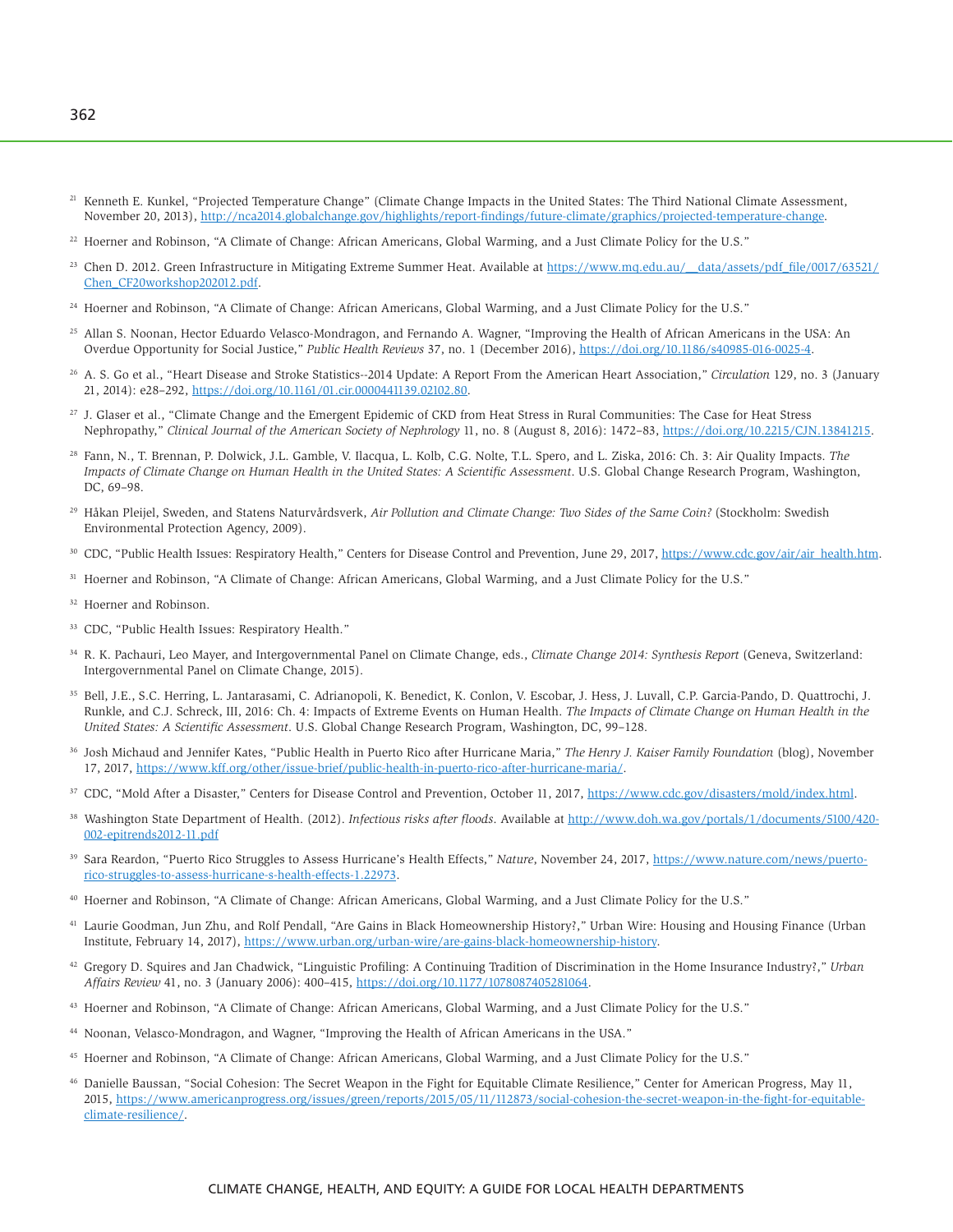- <sup>47</sup> Renee Stepler and Anna Brown, "Statistical Portrait of Hispanics in the United States," Pew Research Center Hispanic Trends, April 19, 2016, [http://www.pewhispanic.org/2016/04/19/statistical-portrait-of-hispanics-in-the-united-states-key-charts/.](http://www.pewhispanic.org/2016/04/19/statistical-portrait-of-hispanics-in-the-united-states-key-charts/)
- 48 US Census Bureau, "Facts for Features: Hispanic Heritage Month 2016," Government Agency Website, United States Census Bureau, October 12, 2016, [https://www.census.gov/newsroom/facts-for-features/2016/cb16-ff16.html.](https://www.census.gov/newsroom/facts-for-features/2016/cb16-ff16.html)
- 49 Stepler and Brown, "Statistical Portrait of Hispanics in the United States."
- 50 Stepler and Brown.
- 51 Eduardo Velasco-Mondragon et al., "Hispanic Health in the USA: A Scoping Review of the Literature," *Public Health Reviews* 37, no. 1 (December 2016), [https://doi.org/10.1186/s40985-016-0043-2.](https://doi.org/10.1186/s40985-016-0043-2)
- 52 Gustavo López and Jynnah Radford, "Statistical Portrait of the Foreign-Born Population in the United States," Pew Research Center Hispanic Trends, May 3, 2017,<http://www.pewhispanic.org/2017/05/03/statistical-portrait-of-the-foreign-born-population-in-the-united-states-2015/>.
- 53 Omar Martinez et al., "Evaluating the Impact of Immigration Policies on Health Status Among Undocumented Immigrants: A Systematic Review," *Journal of Immigrant and Minority Health* 17, no. 3 (June 2015): 947–70, <https://doi.org/10.1007/s10903-013-9968-4>.
- 54 Martinez et al.
- 55 Velasco-Mondragon et al., "Hispanic Health in the USA."
- 56 Robert Kaestner et al., "Stress, Allostatic Load, and Health of Mexican Immigrants," *Social Science Quarterly* 90, no. 5 (December 2009): 1089– 1111,<https://doi.org/10.1111/j.1540-6237.2009.00648.x>.
- <sup>57</sup> Sabrina Tavernise, "The Health Toll of Immigration," *New York Times*, May 18, 2013, sec. Health, [http://www.nytimes.com/2013/05/19/health/](http://www.nytimes.com/2013/05/19/health/the-health-toll-of-immigration.html?mcubz=3) the-health-toll-of-immigration.html?mcubz= $3$ .
- 58 Velasco-Mondragon et al., "Hispanic Health in the USA."
- 59 Velasco-Mondragon et al.
- <sup>60</sup> Jens Manuel Krogstad and Antonio Flores, "Latinos Made Economic Strides in 2015 after Years of Few Gains," Pew Research Center, November 21, 2016, <http://www.pewresearch.org/fact-tank/2016/11/21/latinos-made-economic-strides-in-2015-after-years-of-no-gains/>.
- 61 Jessica L. Semega, Kayla R. Fontenot, and Meliisa A. Kollar, "Income and Poverty in the United States: 2016" (U.S. Cenus Bureau, September 2017), <https://www.census.gov/content/dam/Census/library/publications/2017/demo/P60-259.pdf>.
- 62 Cynthia L. Ogden et al., *Prevalence of Obesity among Adults and Youth: United States, 2011–2014* (US Department of Health and Human Services, Centers for Disease Control and Prevention, National Center for Health Statistics, 2015), [http://www.acutept.org/resource/resmgr/Critical\\_](http://www.acutept.org/resource/resmgr/Critical_EdgEmail/0216-prevalence-of-obesity.pdf) [EdgEmail/0216-prevalence-of-obesity.pdf.](http://www.acutept.org/resource/resmgr/Critical_EdgEmail/0216-prevalence-of-obesity.pdf)
- 63 Velasco-Mondragon et al., "Hispanic Health in the USA."
- 64 Paul Poirier et al., "Obesity and Cardiovascular Disease: Pathophysiology, Evaluation, and Effect of Weight Loss," *Circulation* 113, no. 6 (February 14, 2006): 898, [https://doi.org/10.1161/CIRCULATIONAHA.106.171016.](https://doi.org/10.1161/CIRCULATIONAHA.106.171016)
- 65 Adrianna Quintero and Juanita Constible, "Nuestro Futuro: Climate Change and U.S. Latinos" (Natural Resources Defense Council, October 13, 2016), <https://www.nrdc.org/resources/nuestro-futuro-climate-change-and-us-latinos>.
- 66 Quintero and Constible.
- <sup>67</sup> Fann, N., T. Brennan, P. Dolwick, J.L. Gamble, V. Ilacqua, L. Kolb, C.G. Nolte, T.L. Spero, and L. Ziska, 2016: Ch. 3: Air Quality Impacts. *The Impacts of Climate Change on Human Health in the United States: A Scientific Assessment*. U.S. Global Change Research Program, Washington, DC, 69–98.
- 68 Pleijel, Sweden, and Statens Naturvårdsverk, *Air Pollution and Climate Change*.
- 69 CDC, "Public Health Issues: Respiratory Health."
- 70 Adrianna Quintero et al., "US Latinos and Air Pollution: A Call to Action" (Natural Resources Defense Council, September 2011), [http://webdev.csu.edu/cerc/researchreports/documents/U.S.LatinosandAirPollution-ACalltoAction2011.pdf.](http://webdev.csu.edu/cerc/researchreports/documents/U.S.LatinosandAirPollution-ACalltoAction2011.pdf)
- 71 Quintero et al.
- Velasco-Mondragon et al., "Hispanic Health in the USA."
- 73 Quintero et al., "US Latinos and Air Pollution: A Call to Action."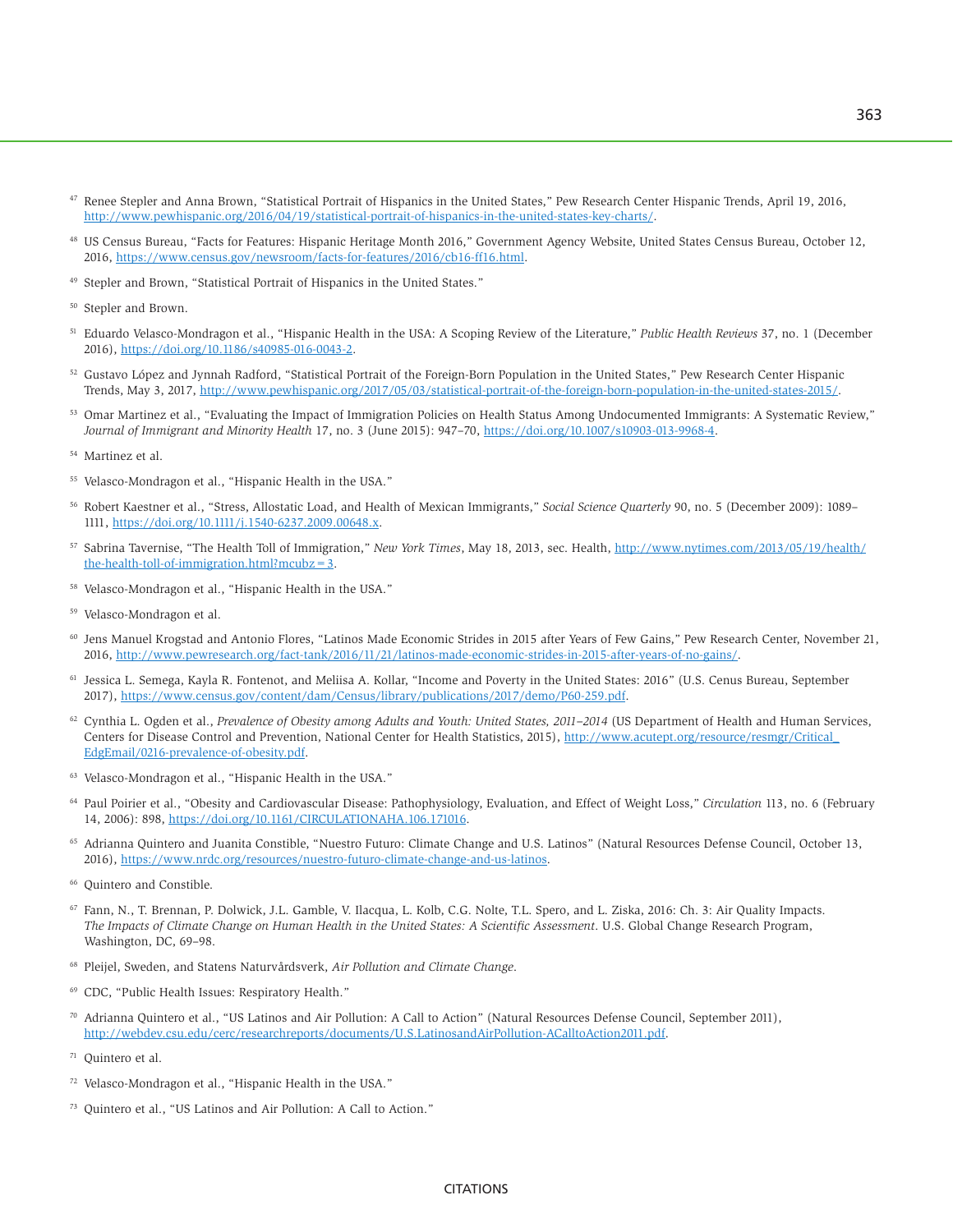364

- <sup>74</sup> Tanya L. Alderete et al., "Longitudinal Associations Between Ambient Air Pollution with Insulin Sensitivity, -Cell Function, and Adiposity in Los Angeles Latino Children," *Diabetes*, 2017, db161416.
- 75 Mora, C., Counsell, C.W., Bielecki, C.R., & Louis, L.V. (2017). Twenty-seven ways a heat wave can kill you. *Circulation: Cardiovascular Quality and Outcomes*. Doi:<https://doi.org/10.1161/CIRCOUTCOMES.117.004233>
- 76 Burrows, "The Complex Relationship between Heat and Ozone."
- 77 Kunkel, "Projected Temperature Change."
- 78 Bill M. Jesdale, Rachel Morello-Frosch, and Lara Cushing, "The Racial/Ethnic Distribution of Heat Risk–Related Land Cover in Relation to Residential Segregation," *Environmental Health Perspectives* 121, no. 7 (May 14, 2013): 811–17,<https://doi.org/10.1289/ehp.1205919>.
- Quintero and Constible, "Nuestro Futuro: Climate Change and U.S. Latinos."
- 80 Stepler and Brown, "Statistical Portrait of Hispanics in the United States."
- 81 Quintero and Constible, "Nuestro Futuro: Climate Change and U.S. Latinos."
- 82 Velasco-Mondragon et al., "Hispanic Health in the USA."
- 83 California Research Bureau, "Farmworkers in California: A Brief Introduction" (California Research Bureau, October 2013), [http://www.library.](http://www.library.ca.gov/crb/13/S-13-017.pdf) [ca.gov/crb/13/S-13-017.pdf](http://www.library.ca.gov/crb/13/S-13-017.pdf).
- 84 CDC, "Heat-Related Deaths Among Crop Workers --- United States, 1992--2006," Morbidity and Mortality Weekly Report (US Centers for Disease Control and Prevention, June 20, 2008), [https://www.cdc.gov/mmwr/preview/mmwrhtml/mm5724a1.htm.](https://www.cdc.gov/mmwr/preview/mmwrhtml/mm5724a1.htm)
- 85 Jeffrey Bethel and Renee Harger, "Heat-Related Illness among Oregon Farmworkers," *International Journal of Environmental Research and Public Health* 11, no. 9 (September 5, 2014): 9273–85, <https://doi.org/10.3390/ijerph110909273>.
- 86 S. Ahdoot, S. E. Pacheco, and THE COUNCIL ON ENVIRONMENTAL HEALTH, "Global Climate Change and Children's Health," *PEDIATRICS* 136, no. 5 (November 1, 2015): e1468–84, [https://doi.org/10.1542/peds.2015-3233.](https://doi.org/10.1542/peds.2015-3233)
- 87 USGCRP, "Climate Science Special Report: Fourth National Climate Assessment, Volume I" (Washington, DC, USA: U.S. Global Change Research Program, 2017), [https://science2017.globalchange.gov/downloads/CSSR2017\\_FullReport.pdf](https://science2017.globalchange.gov/downloads/CSSR2017_FullReport.pdf).
- 88 Cindy L. Parker, "Health Impacts of Sea-Level Rise," *Planning & Environmental Law* 66, no. 5 (May 14, 2014): 8–12, [https://doi.org/10.1080/1548](https://doi.org/10.1080/15480755.2014.916166) [0755.2014.916166.](https://doi.org/10.1080/15480755.2014.916166)
- 89 Wong, P.P., I.J. Losada, J.-P. Gattuso, J. Hinkel, A. Khattabi, K.L. McInnes, Y. Saito, and A. Sallenger, 2014: Coastal systems and low-lying areas. In: Climate Change 2014: Impacts, Adaptation, and Vulnerability. Part A: Global and Sectoral Aspects. Contribution of Working Group II to the Fifth Assessment Report of the Intergovernmental Panel on Climate Change [Field, C.B., V.R. Barros, D.J. Dokken, K.J. Mach, M.D. Mastrandrea, T.E. Bilir, M. Chatterjee, K.L. Ebi, Y.O. Estrada, R.C. Genova, B. Girma, E.S. Kissel, A.N. Levy, S. MacCracken, P.R. Mastrandrea, and L.L. White (eds.)]. Cambridge University Press, Cambridge, United Kingdom and New York, NY, USA, pp. 361-409.
- 90 Shilu Tong, "Flooding-Related Displacement and Mental Health," *The Lancet Planetary Health* 1, no. 4 (2017): e124–e125.
- James Asugeni et al., "Mental Health Issues from Rising Sea Level in a Remote Coastal Region of the Solomon Islands: Current and Future," *Australasian Psychiatry* 23, no. 6\_suppl (2015): 22–25.
- 92 Nate Seltenrich, "Climate Change Will Unleash Buried Toxics," *East Bay Express*, July 11, 2012, News & Opinion edition, [https://www.eastbayexpress.com/oakland/climate-change-will-unleash-buried-toxics/Content?oid=3283672.](https://www.eastbayexpress.com/oakland/climate-change-will-unleash-buried-toxics/Content?oid=3283672)
- 93 UndocuFund, "UndocuFund for Fire Relief in Sonoma County," UndocuFund, 2018, [http://undocufund.org/.](http://undocufund.org/)
- 94 "Immigrant Eligibility for Disaster Assistance," National Immigration Law Center, June 2007, [https://www.nilc.org/issues/economic-support/](https://www.nilc.org/issues/economic-support/immigrant-eligibility-disaster-assistance/) [immigrant-eligibility-disaster-assistance/](https://www.nilc.org/issues/economic-support/immigrant-eligibility-disaster-assistance/).
- 95 Ray López et al., "Reducing Childhood Asthma Triggers in Public Housing: Implementation and Outcomes from an East Harlem Community Health Worker Program," *Environmental Justice* 8, no. 5 (October 2015): 185–91, [https://doi.org/10.1089/env.2015.0017.](https://doi.org/10.1089/env.2015.0017)
- 96 Tapan Pathak et al., "Climate Change Trends and Impacts on California Agriculture: A Detailed Review," *Agronomy* 8, no. 3 (February 26, 2018): 25,<https://doi.org/10.3390/agronomy8030025>.
- 97 Ziska, L., A. Crimmins, A. Auclair, S. DeGrasse, J.F. Garofalo, A.S. Khan, I. Loladze, A.A. Pérez de León, A. Showler, J. Thurston, and I. Walls, 2016: Ch. 7: Food Safety, Nutrition, and Distribution. *The Impacts of Climate Change on Human Health in the United States: A Scientific Assessment*. U.S. Global Change Research Program, Washington, DC, 189–216.
- 98 USGCRP, "The Impacts of Climate Change on Human Health in the United States: A Scientific Assessment" (Washington, D.C.: U.S. Global Change Research Program, 2016),<http://dx.doi.org/10.7930/J0R49NQX>.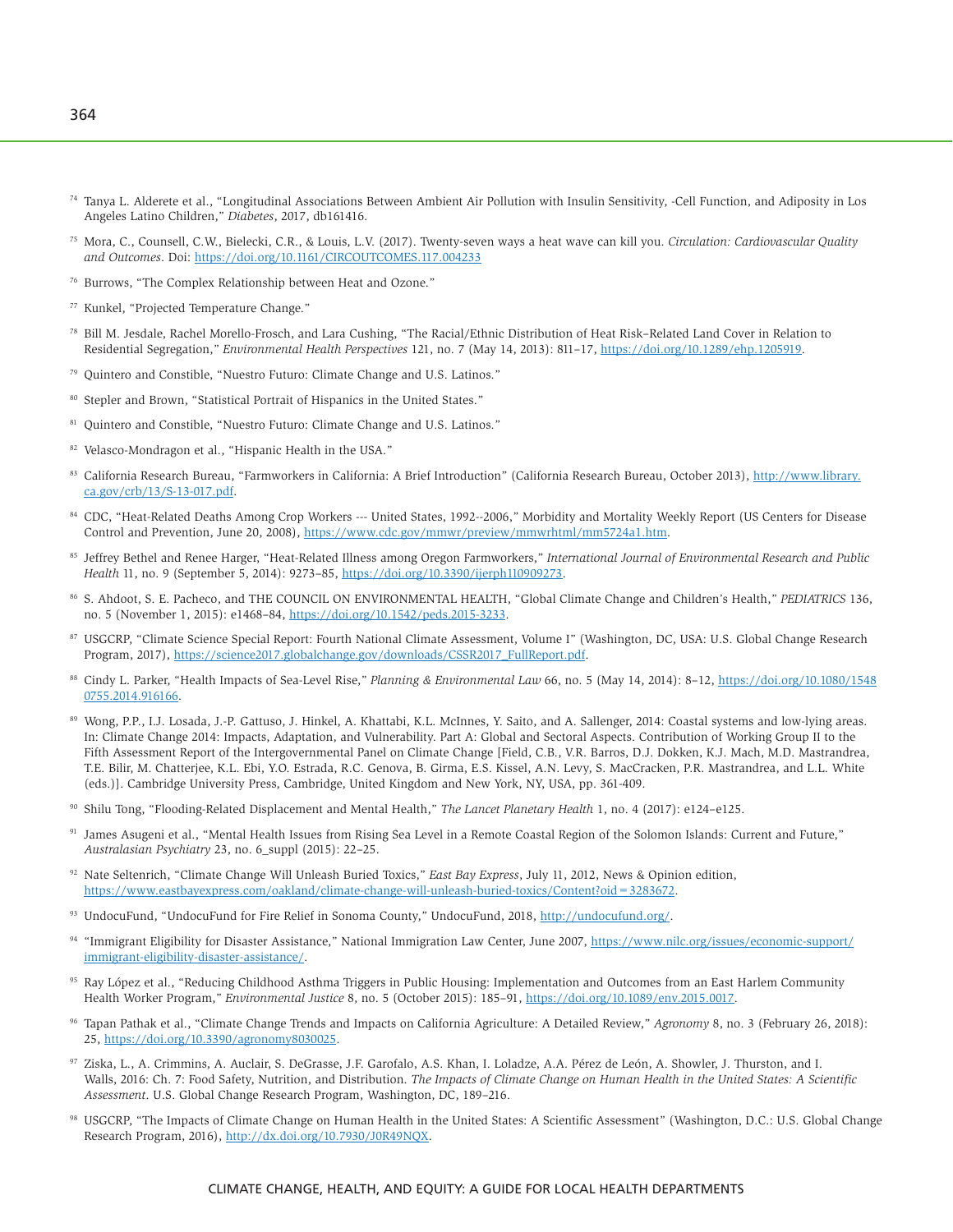- <sup>99</sup> Ilse Delcour, Pieter Spanoghe, and Mieke Uyttendaele, "Literature Review: Impact of Climate Change on Pesticide Use," *Food Research International* 68 (February 2015): 7–15, [https://doi.org/10.1016/j.foodres.2014.09.030.](https://doi.org/10.1016/j.foodres.2014.09.030)
- 100 California Research Bureau, "Farmworkers in California: A Brief Introduction."
- 101 Yuliana Salinas, "More Than One In Five Latinos Is Food Insecure," *Huffington Post*, December 1, 2016, [http://www.huffingtonpost.com/entry/](http://www.huffingtonpost.com/entry/more-than-one-in-five-latinos-is-food-insecure_us_583fa357e4b04587de5de75d) [more-than-one-in-five-latinos-is-food-insecure\\_us\\_583fa357e4b04587de5de75d](http://www.huffingtonpost.com/entry/more-than-one-in-five-latinos-is-food-insecure_us_583fa357e4b04587de5de75d).
- 102 National Council of La Raza, "2015 Profiles of Latino Health: A Closer Look at Child Nutrition" (National Council of La Raza, September 2, 2015), <http://publications.nclr.org/handle/123456789/1407>.
- 203 Kristina Johnson, "California's Latinos Hardest Hit by Agricultural Pesticides," Food and Environment Reporting Network, April 6, 2015, [https://thefern.org/blog\\_posts/californias-latinos-hardest-hit-by-agricultural-pesticides/](https://thefern.org/blog_posts/californias-latinos-hardest-hit-by-agricultural-pesticides/).
- 104 Quintero and Constible, "Nuestro Futuro: Climate Change and U.S. Latinos."
- 105 Andrew Myers and Lauren Spangler, "Key Findings: National Survey Of 2016 Latino Voters" (Myers Research & Strategic Services, November 21, 2016), <http://www.sierraclub.org/sc.org/polls/2016Latinos>.
- <sup>106</sup> Myers and Spangler.
- 107 Quintero and Constible, "Nuestro Futuro: Climate Change and U.S. Latinos."
- 108 T.M. Bull Bennett et al., "Indigenous Peoples, Land, and Resources," Climate Change Impacts in the United States: The Third National Climate Assessment (U.S. Global Change Research Program, 2014),<http://nca2014.globalchange.gov/report/sectors/indigenous-peoples>.
- <sup>109</sup> Tina Norris, Paula L. Vines, and Elizabeth M. Hoeffel, "The American Indian and Alaska Native Population: 2010," 2010 Census Briefs (U.S. Cenus Bureau, January 2012),<https://www.census.gov/prod/cen2010/briefs/c2010br-10.pdf>.
- 110 Norris, Vines, and Hoeffel.
- <sup>111</sup> Mindy Thompson Fullilove, Linda Rudolph, and Donald Warne, "Slow Violence, Health Inequity and the Future Well Being of Communities" (July 21, 2016), [https://www.youtube.com/watch?v=MWd1\\_R73TXk](https://www.youtube.com/watch?v=MWd1_R73TXk).
- 112 Thompson Fullilove, Rudolph, and Warne.
- 113 Thompson Fullilove, Rudolph, and Warne.
- 114 U.S. Global Change Research Program (2009- ), *The Impacts of Climate Change on Human Health in the United States: A Scientific Assessment*, 2016.
- 115 US Census Bureau, "American Fact Finder: 2015 American Community Survey 1-Year Estimates," United States Census Bureau, 2015, [https://factfinder.census.gov/faces/tableservices/jsf/pages/productview.xhtml?src=bkmk.](https://factfinder.census.gov/faces/tableservices/jsf/pages/productview.xhtml?src=bkmk)
- 116 US Census Bureau.
- 117 William E. Hartmann and Joseph P. Gone, "Psychological-Mindedness and American Indian Historical Trauma: Interviews with Service Providers from a Great Plains Reservation," *American Journal of Community Psychology* 57, no. 1–2 (March 2016): 229–42, [https://doi.org/10.1002/](https://doi.org/10.1002/ajcp.12036) [ajcp.12036](https://doi.org/10.1002/ajcp.12036).
- 118 Nathaniel Cobb, David Espey, and Jessica King, "Health Behaviors and Risk Factors among American Indians and Alaska Natives, 2000–2010," *Journal Information* 104, no. S3 (2014), [https://ajph.aphapublications.org/doi/full/10.2105/AJPH.2014.301879.](https://ajph.aphapublications.org/doi/full/10.2105/AJPH.2014.301879)
- <sup>119</sup> Indian Health Service, "Disparities," Indian Health Service, April 2017,<https://www.ihs.gov/newsroom/factsheets/disparities/>.
- 120 Indian Health Service.
- <sup>121</sup> Pathak et al., "Climate Change Trends and Impacts on California Agriculture."
- 122 Ziska, L., A. Crimmins, A. Auclair, S. DeGrasse, J.F. Garofalo, A.S. Khan, I. Loladze, A.A. Pérez de León, A. Showler, J. Thurston, and I. Walls, 2016: Ch. 7: Food Safety, Nutrition, and Distribution. *The Impacts of Climate Change on Human Health in the United States: A Scientific Assessment*. U.S. Global Change Research Program, Washington, DC, 189–216.
- 123 USGCRP, "The Impacts of Climate Change on Human Health in the United States: A Scientific Assessment."

124 USGCRP.

- 125 U.S. Global Change Research Program (2009- ), *The Impacts of Climate Change on Human Health in the United States*.
- 126 U.S. Global Change Research Program (2009- ).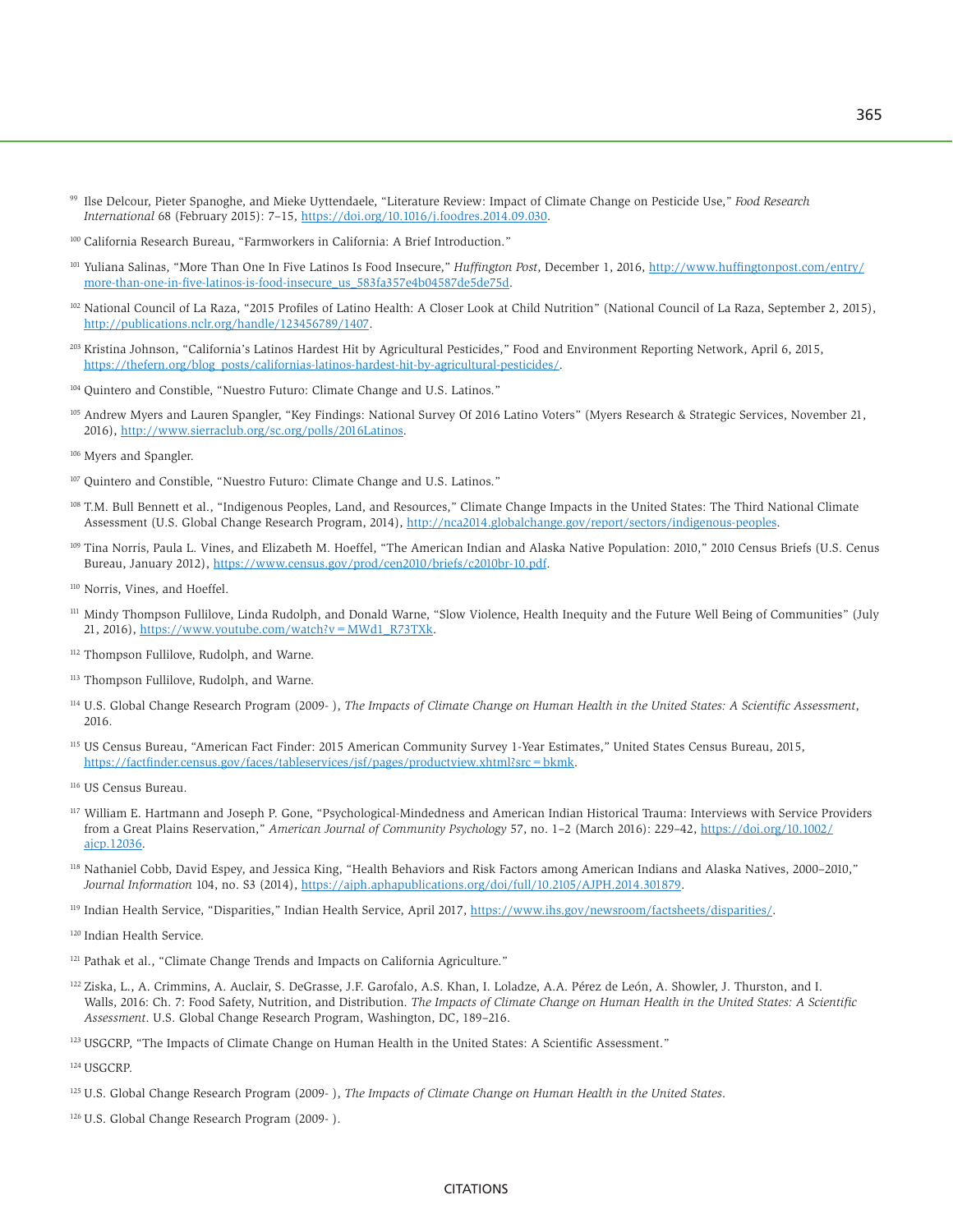- <sup>127</sup> Shawn Booth and Dirk Zeller, "Mercury, Food Webs, and Marine Mammals: Implications of Diet and Climate Change for Human Health," *Environmental Health Perspectives* 113, no. 5 (February 2, 2005): 521–26, [https://doi.org/10.1289/ehp.7603.](https://doi.org/10.1289/ehp.7603)
- <sup>128</sup> Ed Struzik, "Food Insecurity: Arctic Heat Is Threatening Indigenous Life," March 17, 2016, http://e360.yale.edu/features/arctic\_heat\_threatens [indigenous\\_life\\_climate\\_change.](http://e360.yale.edu/features/arctic_heat_threatens_indigenous_life_climate_change)
- <sup>129</sup> Dawn Satterfield, "Health Promotion and Diabetes Prevention in American Indian and Alaska Native Communities—Traditional Foods Project, 2008–2014," *MMWR Supplements* 65 (2016), [https://francais.cdc.gov/mmwr/volumes/65/su/su6501a3.htm?s\\_cid=su6501a3\\_w.](https://francais.cdc.gov/mmwr/volumes/65/su/su6501a3.htm?s_cid=su6501a3_w)
- 130 USGCRP, "Climate Science Special Report: Fourth National Climate Assessment, Volume I."
- 131 Washington State Department of Health. (2012). *Infectious risks after floods*. Available at [http://www.doh.wa.gov/portals/1/documents/5100/420-](http://www.doh.wa.gov/portals/1/documents/5100/420-002-epitrends2012-11.pdf) [002-epitrends2012-11.pdf](http://www.doh.wa.gov/portals/1/documents/5100/420-002-epitrends2012-11.pdf)
- 132 USGCRP, "The Impacts of Climate Change on Human Health in the United States: A Scientific Assessment."
- 133 U.S. Global Change Research Program (2009- ), *The Impacts of Climate Change on Human Health in the United States*.
- 134 Rosalyn J. Singleton et al., "Diarrhea-Associated Hospitalizations and Outpatient Visits Among American Indian and Alaska Native Children Younger Than Five Years of Age, 2000–2004:," *The Pediatric Infectious Disease Journal* 26, no. 11 (November 2007): 1006–13, [https://doi.org/10.1097/INF.0b013e3181256595.](https://doi.org/10.1097/INF.0b013e3181256595)
- 135 Pachauri, Mayer, and Intergovernmental Panel on Climate Change, *Climate Change 2014*.
- 136 Bell, J.E., S.C. Herring, L. Jantarasami, C. Adrianopoli, K. Benedict, K. Conlon, V. Escobar, J. Hess, J. Luvall, C.P. Garcia-Pando, D. Quattrochi, J. Runkle, and C.J. Schreck, III, 2016: Ch. 4: Impacts of Extreme Events on Human Health. *The Impacts of Climate Change on Human Health in the United States: A Scientific Assessment*. U.S. Global Change Research Program, Washington, DC, 99–128.
- <sup>137</sup> Michaud and Kates, "Public Health in Puerto Rico after Hurricane Maria."
- 138 CDC, "Mold After a Disaster."
- 139 Washington State Department of Health. (2012). *Infectious risks after floods*. Available at [http://www.doh.wa.gov/portals/1/documents/5100/420-](http://www.doh.wa.gov/portals/1/documents/5100/420-002-epitrends2012-11.pdf) [002-epitrends2012-11.pdf](http://www.doh.wa.gov/portals/1/documents/5100/420-002-epitrends2012-11.pdf)
- 140 T. K. Thomas et al., "Impact of Providing In-Home Water Service on the Rates of Infectious Diseases: Results from Four Communities in Western Alaska," *Journal of Water and Health* 14, no. 1 (February 1, 2016): 132–41, <https://doi.org/10.2166/wh.2015.110>.
- <sup>141</sup> P Larsen et al., "Estimating Future Costs for Alaska Public Infrastructure at Risk from Climate Change," Global Environmental Change 18, no. 3 (August 2008): 442–57, <https://doi.org/10.1016/j.gloenvcha.2008.03.005>.
- 142 USGCRP, "The Impacts of Climate Change on Human Health in the United States: A Scientific Assessment."
- 143 USGCRP.
- 144 Bentz, B & Klepzig, K. 2014. Bark beetles and climate change in the United States. US Forest Service topic paper. Available at [https://www.fs.usda.](https://www.fs.usda.gov/ccrc/topics/bark-beetles-and-climate-change-united-states) [gov/ccrc/topics/bark-beetles-and-climate-change-united-states](https://www.fs.usda.gov/ccrc/topics/bark-beetles-and-climate-change-united-states)
- <sup>145</sup> Vincent Corrao et al., "Wildfire on Indian Forests: A Trust Crisis" (Intertribal Timber Council (, 2016), file:///Users/loxfordbuck/Downloads/ [ITC%20Wildfire%20on%20Indian%20Forest%20Final%20Report%20May%202016.pdf.](ile:///Users/loxfordbuck/Downloads/ITC%20Wildfire%20on%20Indian%20Forest%20Final%20Report%20May%202016.pdf)
- 146 NASA, "NASA On Air: NASA Study Finds Carbon Emissions Could Dramatically Increase Risk Of U.S. Megadroughts (2/12/2015)," NASA, February 12, 2015, <https://svs.gsfc.nasa.gov/11773>.
- <sup>147</sup> The Karuk Tribe, "Fire and Climate Change," Karuk Climate Change Projects, 2016, [https://karuktribeclimatechangeprojects.wordpress.com/fire](https://karuktribeclimatechangeprojects.wordpress.com/fire-and-climate-change/)[and-climate-change/.](https://karuktribeclimatechangeprojects.wordpress.com/fire-and-climate-change/)
- 148 Rowan Moore Gerety, "Wildfires Hit Northwest Tribal Lands Particularly Hard," *NPR*, September 16, 2015, sec. National, [https://www.npr.](https://www.npr.org/2015/09/16/440770653/wildfires-hit-northwest-tribal-lands-particularly-hard) [org/2015/09/16/440770653/wildfires-hit-northwest-tribal-lands-particularly-hard.](https://www.npr.org/2015/09/16/440770653/wildfires-hit-northwest-tribal-lands-particularly-hard)
- <sup>149</sup> "Obesity Rates & Trends Overview," The State of Obesity: Better Policies for a Healthier America, 2008, [https://stateofobesity.org/obesity-rates](https://stateofobesity.org/obesity-rates-trends-overview/)[trends-overview/.](https://stateofobesity.org/obesity-rates-trends-overview/)
- <sup>150</sup> Sarah Rinkevich, Kim Greenwood, and Crystal Leonetti, "Traditional Ecological Knowledge for Application by Service Scientists" (U.S. Fish and Wildlife Service Native American Program, February 2011),<https://www.fws.gov/nativeamerican/pdf/tek-fact-sheet.pdf>.
- <sup>151</sup> "Pathways to Adaptation for the Pyramid Lake Paiute Tribe," The University of Arizona, Institute of the Environment, February 23, 2015, [http://www.environment.arizona.edu/news/pathways-adaptation-pyramid-lake-paiute-tribe.](http://www.environment.arizona.edu/news/pathways-adaptation-pyramid-lake-paiute-tribe)
- 152 USGCRP, "The Impacts of Climate Change on Human Health in the United States: A Scientific Assessment."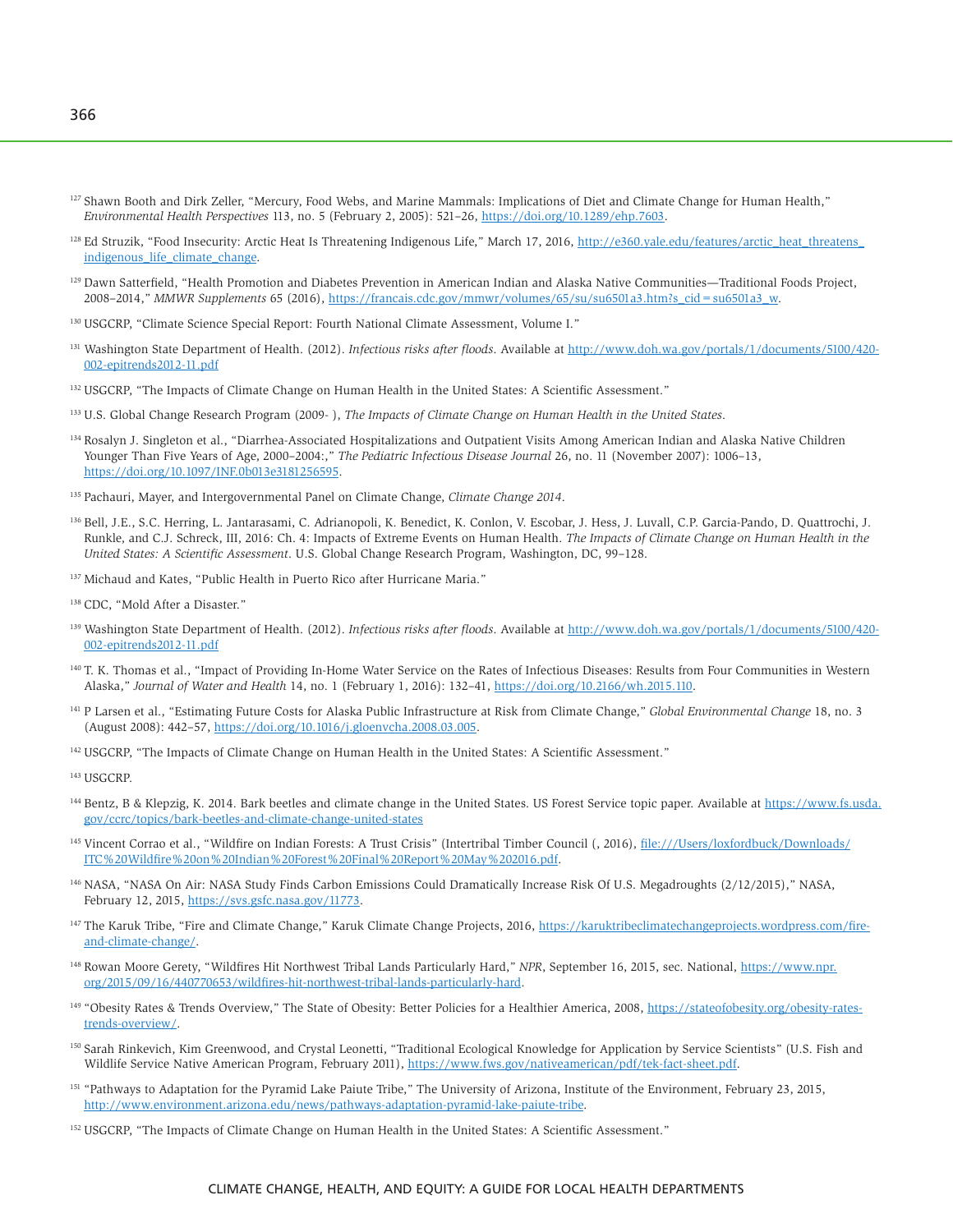- <sup>153</sup> Pew Research Center, "The Rise of Asian Americans," Pew Research Center Social & Demographic Trends, 2012, [http://www.pewsocialtrends.org/](http://www.pewsocialtrends.org/asianamericans-graphics/) [asianamericans-graphics/](http://www.pewsocialtrends.org/asianamericans-graphics/).
- <sup>154</sup> George Gao, "The Challenges of Polling Asian Americans," Pew Research Center, May 11, 2016, [http://www.pewresearch.org/fact](http://www.pewresearch.org/fact-tank/2016/05/11/the-challenges-of-polling-asian-americans/)[tank/2016/05/11/the-challenges-of-polling-asian-americans/.](http://www.pewresearch.org/fact-tank/2016/05/11/the-challenges-of-polling-asian-americans/)
- 155 Pew Research Center, "The Rise of Asian Americans."
- 156 Gee and Ford, "STRUCTURAL RACISM AND HEALTH INEQUITIES."
- 157 T.A. Frail, "The Injustice of Japanese-American Internment Camps Resonates Strongly to This Day," *Smithsonian Magazine*, January 2017, [http://www.smithsonianmag.com/history/injustice-japanese-americans-internment-camps-resonates-strongly-180961422/.](http://www.smithsonianmag.com/history/injustice-japanese-americans-internment-camps-resonates-strongly-180961422/)
- 158 Gwendolyn M. Jensen, [The Experience of Injustice: Health Consequences of the Japanese American Internment](http://psycnet.apa.org/record/1998-95001-066)., 1997.
- <sup>159</sup> Rosalind S. Chou and Joe R. Feagin, *Myth of the Model Minority: Asian Americans Facing Racism*, Second Edition (Taylor and Francis, 2015).
- 160 G. C. Gee et al., "Racial Discrimination and Health Among Asian Americans: Evidence, Assessment, and Directions for Future Research," *Epidemiologic Reviews* 31, no. 1 (November 1, 2009): 130–51, [https://doi.org/10.1093/epirev/mxp009.](https://doi.org/10.1093/epirev/mxp009)
- 161 William W. Maddux et al., "When Being a Model Minority Is Good...and Bad: Realistic Threat Explains Negativity Toward Asian Americans," *Personality and Social Psychology Bulletin* 34, no. 1 (January 2008): 74–89, [https://doi.org/10.1177/0146167207309195.](https://doi.org/10.1177/0146167207309195)
- 162 AAPCHO, "Limited English Proficiency (LEP) of Asian Americans, Native Hawaiians, and Other Pacific Islanders (AA&NHOPIs)" (Assn of Asian Pacific Community Health Organizations, 2014), [http://www.aapcho.org/wp/wp-content/uploads/2014/08/AANHOPI-LEP-Fact-Sheet\\_2014\\_final.pdf](http://www.aapcho.org/wp/wp-content/uploads/2014/08/AANHOPI-LEP-Fact-Sheet_2014_final.pdf).
- <sup>163</sup> R. J. Blendon et al., "Disparities In Health: Perspectives Of A Multi-Ethnic, Multi-Racial America," *Health Affairs* 26, no. 5 (September 1, 2007): 1437–47, <https://doi.org/10.1377/hlthaff.26.5.1437>.
- 164 Blendon et al.
- 165 Wooksoo Kim and Robert H. Keefe, "Barriers to Healthcare Among Asian Americans," *Social Work in Public Health* 25, no. 3–4 (April 28, 2010): 286–95, [https://doi.org/10.1080/19371910903240704.](https://doi.org/10.1080/19371910903240704)
- <sup>166</sup> Kim and Keefe.
- <sup>167</sup> Kim and Keefe.
- <sup>168</sup> Kathy Ko, Tackling Asian American Health Disparities, interview by Allison Keyes, May 24, 2010, [http://www.npr.org/templates/story/story.](http://www.npr.org/templates/story/story.php?storyId=127091480)  $php$ ?storyId = 127091480.
- 169 Kathy Ko Chin, "Trump Presidency Risks Health Of Asian Americans, Native Hawaiians And Pacific Islanders," *Huffington Post* (blog), November 25, 2016, [http://www.huffingtonpost.com/entry/trump-presidency-risks-he\\_b\\_13231314.html.](http://www.huffingtonpost.com/entry/trump-presidency-risks-he_b_13231314.html)
- <sup>170</sup> California League of Conservation Voters, "Asian American Environmentalists: An Untapped Power for Change in California" (California League of Conservation Voters Education Fund, 2012), [https://apen4ej.org/wp-content/uploads/2012/09/California-league-of-conservation-voters-Asian-](https://apen4ej.org/wp-content/uploads/2012/09/California-league-of-conservation-voters-Asian-American-environmentalists-.pdf)[American-environmentalists-.pdf.](https://apen4ej.org/wp-content/uploads/2012/09/California-league-of-conservation-voters-Asian-American-environmentalists-.pdf)
- 171 Fann, N., T. Brennan, P. Dolwick, J.L. Gamble, V. Ilacqua, L. Kolb, C.G. Nolte, T.L. Spero, and L. Ziska, 2016: Ch. 3: Air Quality Impacts. *The Impacts of Climate Change on Human Health in the United States: A Scientific Assessment*. U.S. Global Change Research Program, Washington, DC, 69–98.
- 172 Pleijel, Sweden, and Statens Naturvårdsverk, *Air Pollution and Climate Change*.
- <sup>173</sup> Pleijel, Sweden, and Statens Naturvårdsverk.
- 174 CDC, "Public Health Issues: Respiratory Health."
- 175 Qian Di et al., "Air Pollution and Mortality in the Medicare Population," *New England Journal of Medicine* 376, no. 26 (June 29, 2017): 2513–22, [https://doi.org/10.1056/NEJMoa1702747.](https://doi.org/10.1056/NEJMoa1702747)
- 176 Sara E. Grineski, Timothy W. Collins, and Danielle X. Morales, "Asian Americans and Disproportionate Exposure to Carcinogenic Hazardous Air Pollutants: A National Study," *Social Science & Medicine* 185 (July 2017): 71–80, [https://doi.org/10.1016/j.socscimed.2017.05.042.](https://doi.org/10.1016/j.socscimed.2017.05.042)
- <sup>177</sup> Grineski, Collins, and Morales.
- 178 Katherine G. Hastings et al., "Leading Causes of Death among Asian American Subgroups (2003–2011)," ed. Vishnu Chaturvedi, *PLOS ONE* 10, no. 4 (April 27, 2015): e0124341, <https://doi.org/10.1371/journal.pone.0124341>.
- 179 Hastings et al.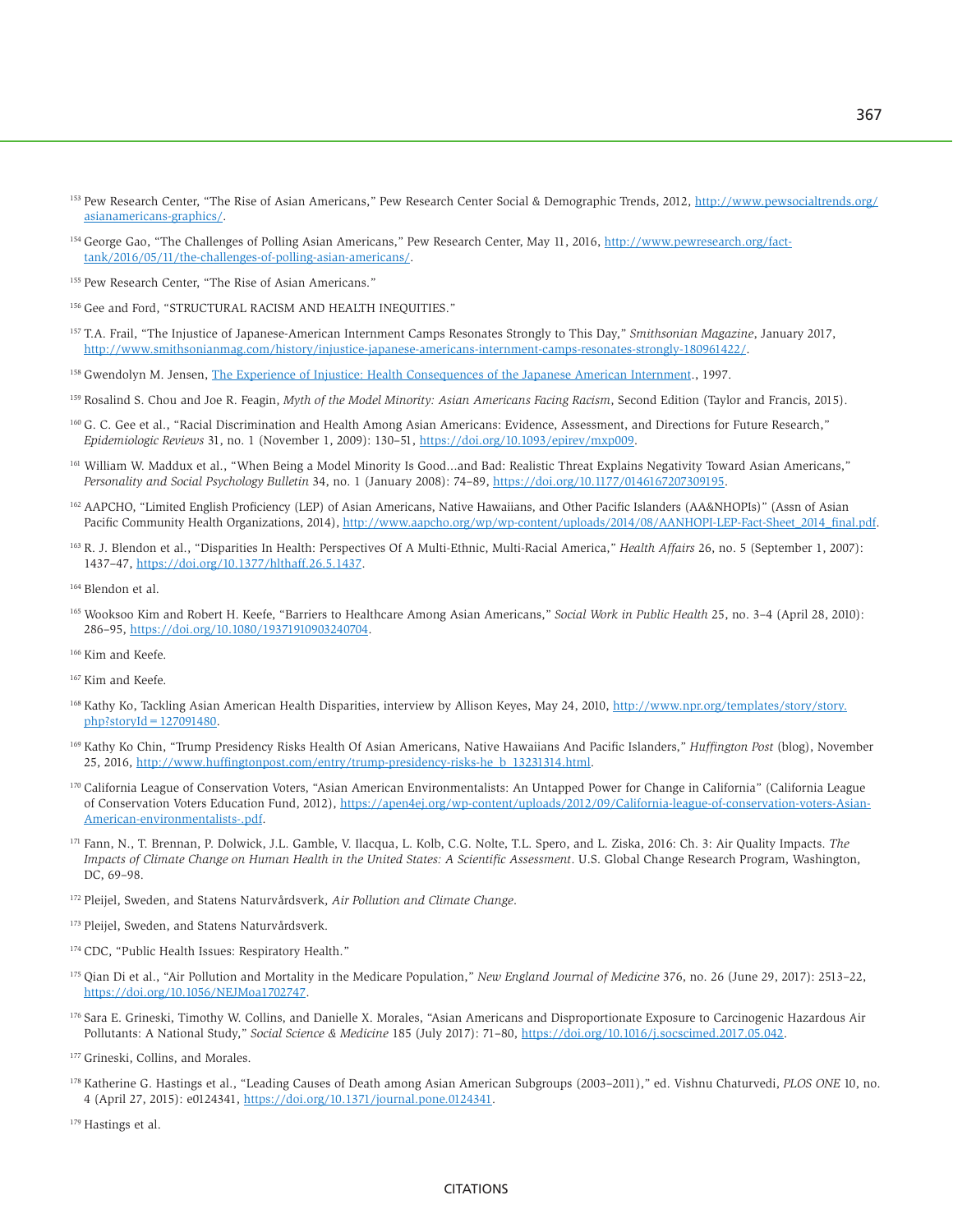- <sup>180</sup> Mora, C., Counsell, C.W., Bielecki, C.R., & Louis, L.V. (2017). Twenty-seven ways a heat wave can kill you. *Circulation: Cardiovascular Quality and Outcomes*. Doi:<https://doi.org/10.1161/CIRCOUTCOMES.117.004233>
- <sup>181</sup> Burrows, "The Complex Relationship between Heat and Ozone."
- <sup>182</sup> Kunkel, "Projected Temperature Change."
- 183 Jesdale, Morello-Frosch, and Cushing, "The Racial/Ethnic Distribution of Heat Risk–Related Land Cover in Relation to Residential Segregation."
- 184 USGCRP, "Climate Science Special Report: Fourth National Climate Assessment, Volume I."
- <sup>185</sup> Parker, "Health Impacts of Sea-Level Rise."
- 186 Wong, P.P., I.J. Losada, J.-P. Gattuso, J. Hinkel, A. Khattabi, K.L. McInnes, Y. Saito, and A. Sallenger, 2014: Coastal systems and low-lying areas. In: Climate Change 2014: Impacts, Adaptation, and Vulnerability. Part A: Global and Sectoral Aspects. Contribution of Working Group II to the Fifth Assessment Report of the Intergovernmental Panel on Climate Change [Field, C.B., V.R. Barros, D.J. Dokken, K.J. Mach, M.D. Mastrandrea, T.E. Bilir, M. Chatterjee, K.L. Ebi, Y.O. Estrada, R.C. Genova, B. Girma, E.S. Kissel, A.N. Levy, S. MacCracken, P.R. Mastrandrea, and L.L. White (eds.)]. Cambridge University Press, Cambridge, United Kingdom and New York, NY, USA, pp. 361–409.
- <sup>187</sup> Tong, "Flooding-Related Displacement and Mental Health."
- 188 Asugeni et al., "Mental Health Issues from Rising Sea Level in a Remote Coastal Region of the Solomon Islands."
- 189 Seltenrich, "Climate Change Will Unleash Buried Toxics."
- <sup>190</sup> U.S. Census Bureau, "FFF: Asian-American and Pacific Islander Heritage Month: May 2017," U.S. Census Bureau, March 14, 2017, <https://www.census.gov/newsroom/facts-for-features/2017/cb17-ff07.html>.
- <sup>191</sup> Lindsay Hixson, Bradford B. Hepler, and Myong Ouk Kim, "The Native Hawaiian and Other Pacific Islander Population: 2010," 2010 Census Briefs (U.S. Cenus Bureau, May 2012), [https://www.census.gov/prod/cen2010/briefs/c2010br-12.pdf.](https://www.census.gov/prod/cen2010/briefs/c2010br-12.pdf)
- 192 Lindsay Hixson, Bradford B. Hepler, and Myong Ouk Kim, "The Native Hawaiian and Other Pacific Islander Population: 2010," 2010 Census Briefs (U.S. Cenus Bureau, May 2012), [https://www.census.gov/prod/cen2010/briefs/c2010br-12.pdf.](https://www.census.gov/prod/cen2010/briefs/c2010br-12.pdf)
- 193 Lindsay Hixson, Bradford B. Hepler, and Myong Ouk Kim, "The Native Hawaiian and Other Pacific Islander Population: 2010," 2010 Census Briefs (U.S. Cenus Bureau, May 2012), [https://www.census.gov/prod/cen2010/briefs/c2010br-12.pdf.](https://www.census.gov/prod/cen2010/briefs/c2010br-12.pdf)
- <sup>194</sup> Stephen Stafford, "Caught between 'the Rock' and a Hard Place: The Native Hawaiian and Pacific Islander Struggle for Identity in Public Health," *American Journal of Public Health* 100, no. 5 (2010): 784–789.
- 195 Stafford.
- 196 Brittany N. Morey, "Environmental Justice for Native Hawaiians and Pacific Islanders in Los Angeles County," *Environmental Justice* 7, no. 1 (February 2014): 9–17, [https://doi.org/10.1089/env.2014.0003.](https://doi.org/10.1089/env.2014.0003)
- 197 Won Kim Cook, Corina Chung, and Winston Tseng, "Demographic and Socioeconomic Profiles of Asian Americans, Native Hawaiians, and Pacific Islanders in the United States" (Asian & Pacific Islander American Health Forum (APIAHF), July 2011), [http://www.apiahf.org/sites/default/files/](http://www.apiahf.org/sites/default/files/Demographic_Socioeconomic_Profiles_AANHPI.pdf) [Demographic\\_Socioeconomic\\_Profiles\\_AANHPI.pdf.](http://www.apiahf.org/sites/default/files/Demographic_Socioeconomic_Profiles_AANHPI.pdf)
- <sup>198</sup> National Center for Health Statistics (U.S.), ed., *Health Conditions and Behaviors of Native Hawaiian and Pacific Islander Persons in the United States, 2014: Data from the Native Hawaiian and Pacific Islander National Health Interview Survey*, DHHS Publication, no. 2017-1424 (Hyattsville, Maryland: U.S. Department of Health and Human Services, Centers for Disease Control and Prevention, National Center for Health Statistics, 2017).
- 199 Pachauri, Mayer, and Intergovernmental Panel on *Climate Change, Climate Change 2014*.
- <sup>200</sup> Bell, J.E., S.C. Herring, L. Jantarasami, C. Adrianopoli, K. Benedict, K. Conlon, V. Escobar, J. Hess, J. Luvall, C.P. Garcia-Pando, D. Quattrochi, J. Runkle, and C.J. Schreck, III, 2016: Ch. 4: Impacts of Extreme Events on Human Health. *The Impacts of Climate Change on Human Health in the United States: A Scientific Assessment*. U.S. Global Change Research Program, Washington, DC, 99–128.
- 201 Michaud and Kates, "Public Health in Puerto Rico after Hurricane Maria."
- 202 CDC, "Mold After a Disaster."
- 203 Washington State Department of Health. (2012). *Infectious risks after floods*. Available at [http://www.doh.wa.gov/portals/1/documents/5100/420-](http://www.doh.wa.gov/portals/1/documents/5100/420-002-epitrends2012-11.pdf) [002-epitrends2012-11.pdf](http://www.doh.wa.gov/portals/1/documents/5100/420-002-epitrends2012-11.pdf)
- 204 Dolan Eversole and Alison Andrews, "Climate Change Impacts in Hawai'i: A Summary of Climate Change and Its Impacts to Hawai'i's Ecosystems and Communities" (University of Hawai'i Sea Grant College Program, n.d.), [http://seagrant.soest.hawaii.edu/sites/default/files/publications/](http://seagrant.soest.hawaii.edu/sites/default/files/publications/smfinal-hawaiiclimatechange.pdf) [smfinal-hawaiiclimatechange.pdf.](http://seagrant.soest.hawaii.edu/sites/default/files/publications/smfinal-hawaiiclimatechange.pdf)